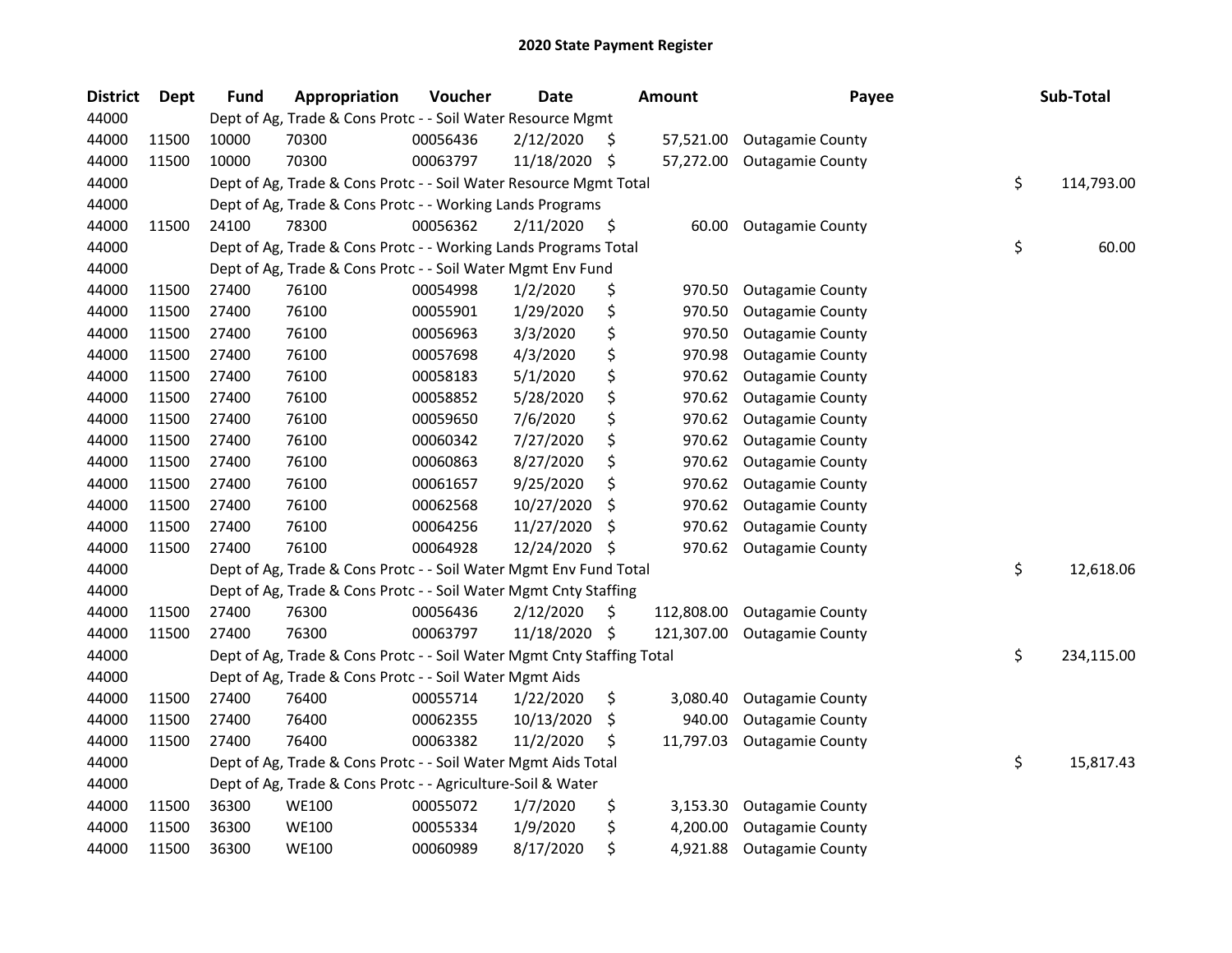| <b>District</b> | Dept  | <b>Fund</b> | Appropriation                                                       | Voucher  | Date       |     | <b>Amount</b> | Payee                   | Sub-Total        |
|-----------------|-------|-------------|---------------------------------------------------------------------|----------|------------|-----|---------------|-------------------------|------------------|
| 44000           | 11500 | 36300       | <b>WE100</b>                                                        | 00062017 | 9/24/2020  | \$  | 6,334.44      | <b>Outagamie County</b> |                  |
| 44000           | 11500 | 36300       | <b>WE100</b>                                                        | 00062353 | 10/13/2020 | \$  | 913.90        | <b>Outagamie County</b> |                  |
| 44000           | 11500 | 36300       | <b>WE100</b>                                                        | 00062354 | 10/13/2020 | \$  | 1,390.10      | <b>Outagamie County</b> |                  |
| 44000           | 11500 | 36300       | <b>WE100</b>                                                        | 00063380 | 11/2/2020  | \$  | 12,341.00     | <b>Outagamie County</b> |                  |
| 44000           | 11500 | 36300       | <b>WE100</b>                                                        | 00063381 | 11/2/2020  | \$  | 15,127.00     | <b>Outagamie County</b> |                  |
| 44000           | 11500 | 36300       | <b>WE100</b>                                                        | 00064382 | 11/20/2020 | \$  | 14,000.00     | <b>Outagamie County</b> |                  |
| 44000           | 11500 | 36300       | <b>WE100</b>                                                        | 00065015 | 12/14/2020 | \$, | 17,994.92     | <b>Outagamie County</b> |                  |
| 44000           |       |             | Dept of Ag, Trade & Cons Protc - - Agriculture-Soil & Water Total   |          |            |     |               |                         | \$<br>80,376.54  |
| 44000           |       |             | Dept of Safety & Prof Services - - General Program Operations       |          |            |     |               |                         |                  |
| 44000           | 16500 | 10000       | 12100                                                               | 00034955 | 4/17/2020  | \$  | 30.00         | <b>Outagamie County</b> |                  |
| 44000           |       |             | Dept of Safety & Prof Services - - General Program Operations Total |          |            |     |               |                         | \$<br>30.00      |
| 44000           |       |             | Dept of Safety & Prof Services - - Powts Replacement Rehab          |          |            |     |               |                         |                  |
| 44000           | 16500 | 10000       | 23600                                                               | 00038292 | 11/5/2020  | \$  | 9,581.00      | <b>Outagamie County</b> |                  |
| 44000           | 16500 | 10000       | 23600                                                               | 00038293 | 11/5/2020  | \$  | 3,335.00      | <b>Outagamie County</b> |                  |
| 44000           |       |             | Dept of Safety & Prof Services - - Powts Replacement Rehab Total    |          |            |     |               |                         | \$<br>12,916.00  |
| 44000           |       |             | Dept of Natural Resources - - GPO-Federal Funds                     |          |            |     |               |                         |                  |
| 44000           | 37000 | 10000       | 44100                                                               | 00388405 | 2/7/2020   | \$  | 12,142.62     | <b>Outagamie County</b> |                  |
| 44000           | 37000 | 10000       | 44100                                                               | 00407935 | 5/8/2020   | \$  | 8,623.43      | <b>Outagamie County</b> |                  |
| 44000           |       |             | Dept of Natural Resources - - GPO-Federal Funds Total               |          |            |     |               |                         | \$<br>20,766.05  |
| 44000           |       |             | Dept of Natural Resources - - Ea - Federal Funds                    |          |            |     |               |                         |                  |
| 44000           | 37000 | 10000       | 68300                                                               | 00396882 | 3/18/2020  | \$  | 27,730.01     | <b>Outagamie County</b> |                  |
| 44000           | 37000 | 10000       | 68300                                                               | 00397361 | 3/20/2020  | \$  | 32,244.25     | <b>Outagamie County</b> |                  |
| 44000           | 37000 | 10000       | 68300                                                               | 00397371 | 3/20/2020  | \$  | 31,774.07     | <b>Outagamie County</b> |                  |
| 44000           | 37000 | 10000       | 68300                                                               | 00406793 | 4/29/2020  | \$  | 22,706.90     | <b>Outagamie County</b> |                  |
| 44000           | 37000 | 10000       | 68300                                                               | 00406904 | 4/29/2020  | \$  | 29,221.15     | <b>Outagamie County</b> |                  |
| 44000           | 37000 | 10000       | 68300                                                               | 00420549 | 7/1/2020   | \$  | 69,377.93     | <b>Outagamie County</b> |                  |
| 44000           | 37000 | 10000       | 68300                                                               | 00443246 | 10/23/2020 | S   | 40,672.04     | <b>Outagamie County</b> |                  |
| 44000           | 37000 | 10000       | 68300                                                               | 00444193 | 10/27/2020 | \$  | 78,853.29     | <b>Outagamie County</b> |                  |
| 44000           |       |             | Dept of Natural Resources - - Ea - Federal Funds Total              |          |            |     |               |                         | \$<br>332,579.64 |
| 44000           |       |             | Dept of Natural Resources - - Gen Program Ops-State Funds           |          |            |     |               |                         |                  |
| 44000           | 37000 | 21200       | 16100                                                               | 00438921 | 10/22/2020 | \$  | 70.02         | <b>Outagamie County</b> |                  |
| 44000           | 37000 | 21200       | 16100                                                               | 00451156 | 12/8/2020  | \$  | 5,000.00      | <b>Outagamie County</b> |                  |
| 44000           |       |             | Dept of Natural Resources - - Gen Program Ops-State Funds Total     |          |            |     |               |                         | \$<br>5,070.02   |
| 44000           |       |             | Dept of Natural Resources - - GPO -Federal Funds                    |          |            |     |               |                         |                  |
| 44000           | 37000 | 21200       | 38100                                                               | 00395108 | 3/12/2020  | \$  | 3,633.87      | <b>Outagamie County</b> |                  |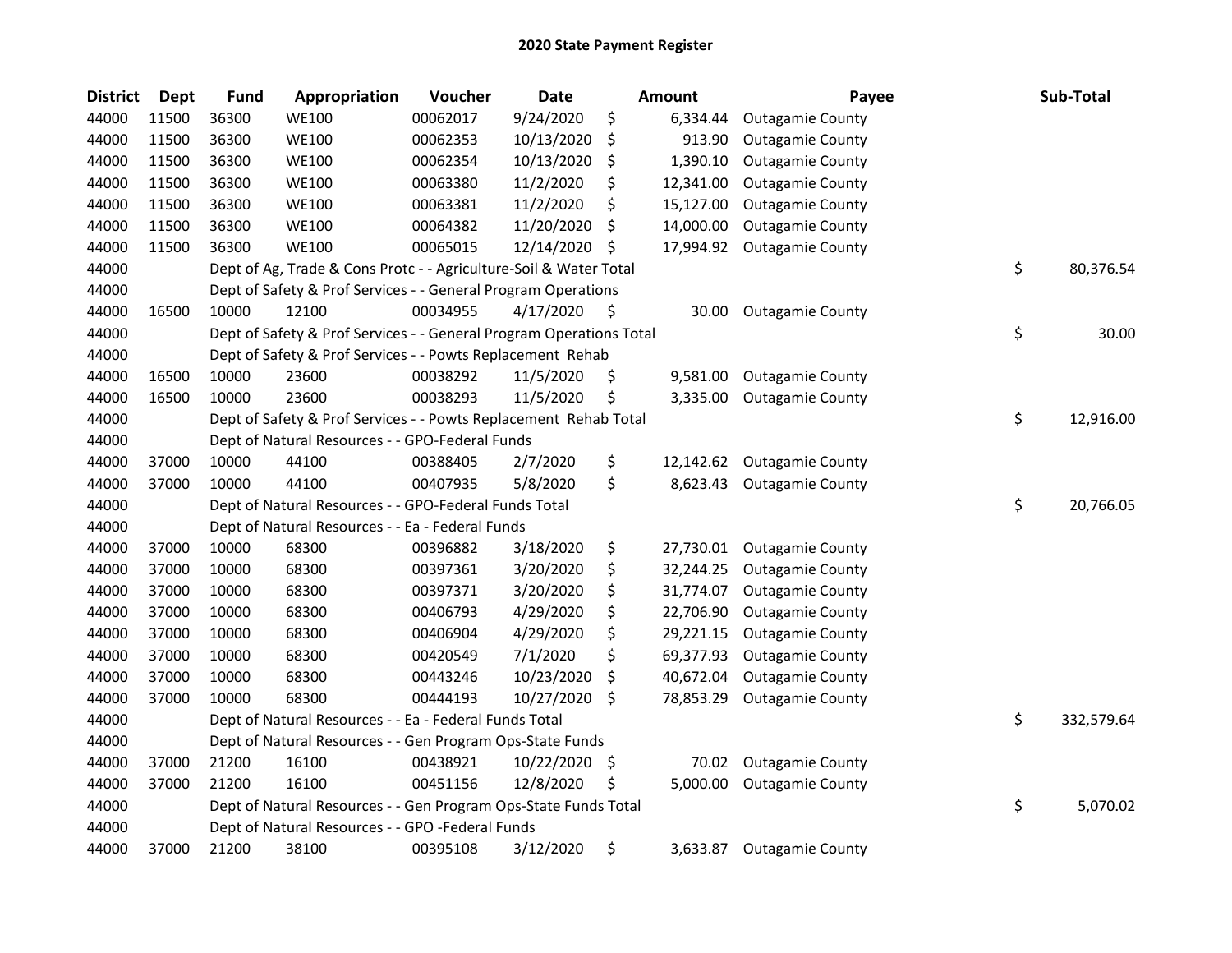| <b>District</b> | <b>Dept</b> | <b>Fund</b> | Appropriation                                                     | Voucher  | <b>Date</b> | <b>Amount</b>   | Payee                     | Sub-Total       |
|-----------------|-------------|-------------|-------------------------------------------------------------------|----------|-------------|-----------------|---------------------------|-----------------|
| 44000           |             |             | Dept of Natural Resources - - GPO -Federal Funds Total            |          |             |                 |                           | \$<br>3,633.87  |
| 44000           |             |             | Dept of Natural Resources - - Venison Processing                  |          |             |                 |                           |                 |
| 44000           | 37000       | 21200       | 54900                                                             | 00399309 | 3/31/2020   | \$<br>4,225.00  | <b>Outagamie County</b>   |                 |
| 44000           | 37000       | 21200       | 54900                                                             | 00430520 | 8/21/2020   | \$<br>250.00    | <b>Outagamie County</b>   |                 |
| 44000           |             |             | Dept of Natural Resources - - Venison Processing Total            |          |             |                 |                           | \$<br>4,475.00  |
| 44000           |             |             | Dept of Natural Resources - - Enf A - Boating Enforcement         |          |             |                 |                           |                 |
| 44000           | 37000       | 21200       | 55000                                                             | 00395108 | 3/12/2020   | \$<br>7,444.99  | <b>Outagamie County</b>   |                 |
| 44000           |             |             | Dept of Natural Resources - - Enf A - Boating Enforcement Total   |          |             |                 |                           | \$<br>7,444.99  |
| 44000           |             |             | Dept of Natural Resources - - Enf A - Snow Enforcement            |          |             |                 |                           |                 |
| 44000           | 37000       | 21200       | 55200                                                             | 00436445 | 9/24/2020   | \$              | 7,370.41 Outagamie County |                 |
| 44000           |             |             | Dept of Natural Resources - - Enf A - Snow Enforcement Total      |          |             |                 |                           | \$<br>7,370.41  |
| 44000           |             |             | Dept of Natural Resources - - Wildlife Damage Claims & Abat       |          |             |                 |                           |                 |
| 44000           | 37000       | 21200       | 55300                                                             | 00399309 | 3/31/2020   | \$<br>19,473.18 | <b>Outagamie County</b>   |                 |
| 44000           | 37000       | 21200       | 55300                                                             | 00430520 | 8/21/2020   | \$<br>16,048.41 | <b>Outagamie County</b>   |                 |
| 44000           | 37000       | 21200       | 55300                                                             | 00444722 | 11/25/2020  | \$<br>9,612.66  | <b>Outagamie County</b>   |                 |
| 44000           |             |             | Dept of Natural Resources - - Wildlife Damage Claims & Abat Total |          |             |                 |                           | \$<br>45,134.25 |
| 44000           |             |             | Dept of Natural Resources - - Ra- Suppl Snow Trail Aids           |          |             |                 |                           |                 |
| 44000           | 37000       | 21200       | 56900                                                             | 00408081 | 5/13/2020   | \$<br>40,615.29 | <b>Outagamie County</b>   |                 |
| 44000           |             |             | Dept of Natural Resources - - Ra- Suppl Snow Trail Aids Total     |          |             |                 |                           | \$<br>40,615.29 |
| 44000           |             |             | Dept of Natural Resources - - Ra- Snowmobile Trail Areas          |          |             |                 |                           |                 |
| 44000           | 37000       | 21200       | 57500                                                             | 00440458 | 10/13/2020  | \$<br>44,895.00 | <b>Outagamie County</b>   |                 |
| 44000           | 37000       | 21200       | 57500                                                             | 00444304 | 10/28/2020  | \$<br>44,895.00 | <b>Outagamie County</b>   |                 |
| 44000           |             |             | Dept of Natural Resources - - Ra- Snowmobile Trail Areas Total    |          |             |                 |                           | \$<br>89,790.00 |
| 44000           |             |             | Dept of Natural Resources - - GPO--State Funds                    |          |             |                 |                           |                 |
| 44000           | 37000       | 21200       | 86100                                                             | 00386677 | 2/3/2020    | \$<br>2,757.00  | <b>Outagamie County</b>   |                 |
| 44000           | 37000       | 21200       | 86100                                                             | 00389582 | 2/19/2020   | \$<br>2,757.00  | <b>Outagamie County</b>   |                 |
| 44000           | 37000       | 21200       | 86100                                                             | 00397556 | 3/25/2020   | \$<br>2,757.00  | <b>Outagamie County</b>   |                 |
| 44000           | 37000       | 21200       | 86100                                                             | 00407068 | 5/1/2020    | \$<br>2,757.00  | <b>Outagamie County</b>   |                 |
| 44000           | 37000       | 21200       | 86100                                                             | 00412464 | 6/4/2020    | \$<br>2,757.00  | <b>Outagamie County</b>   |                 |
| 44000           | 37000       | 21200       | 86100                                                             | 00421085 | 7/6/2020    | \$<br>2,757.00  | <b>Outagamie County</b>   |                 |
| 44000           | 37000       | 21200       | 86100                                                             | 00427083 | 8/3/2020    | \$<br>2,757.00  | <b>Outagamie County</b>   |                 |
| 44000           | 37000       | 21200       | 86100                                                             | 00433226 | 9/2/2020    | \$<br>2,757.00  | <b>Outagamie County</b>   |                 |
| 44000           | 37000       | 21200       | 86100                                                             | 00439427 | 10/2/2020   | \$<br>2,757.00  | <b>Outagamie County</b>   |                 |
| 44000           | 37000       | 21200       | 86100                                                             | 00445078 | 11/4/2020   | \$<br>2,757.00  | <b>Outagamie County</b>   |                 |
| 44000           | 37000       | 21200       | 86100                                                             | 00449333 | 12/1/2020   | \$<br>2,757.00  | <b>Outagamie County</b>   |                 |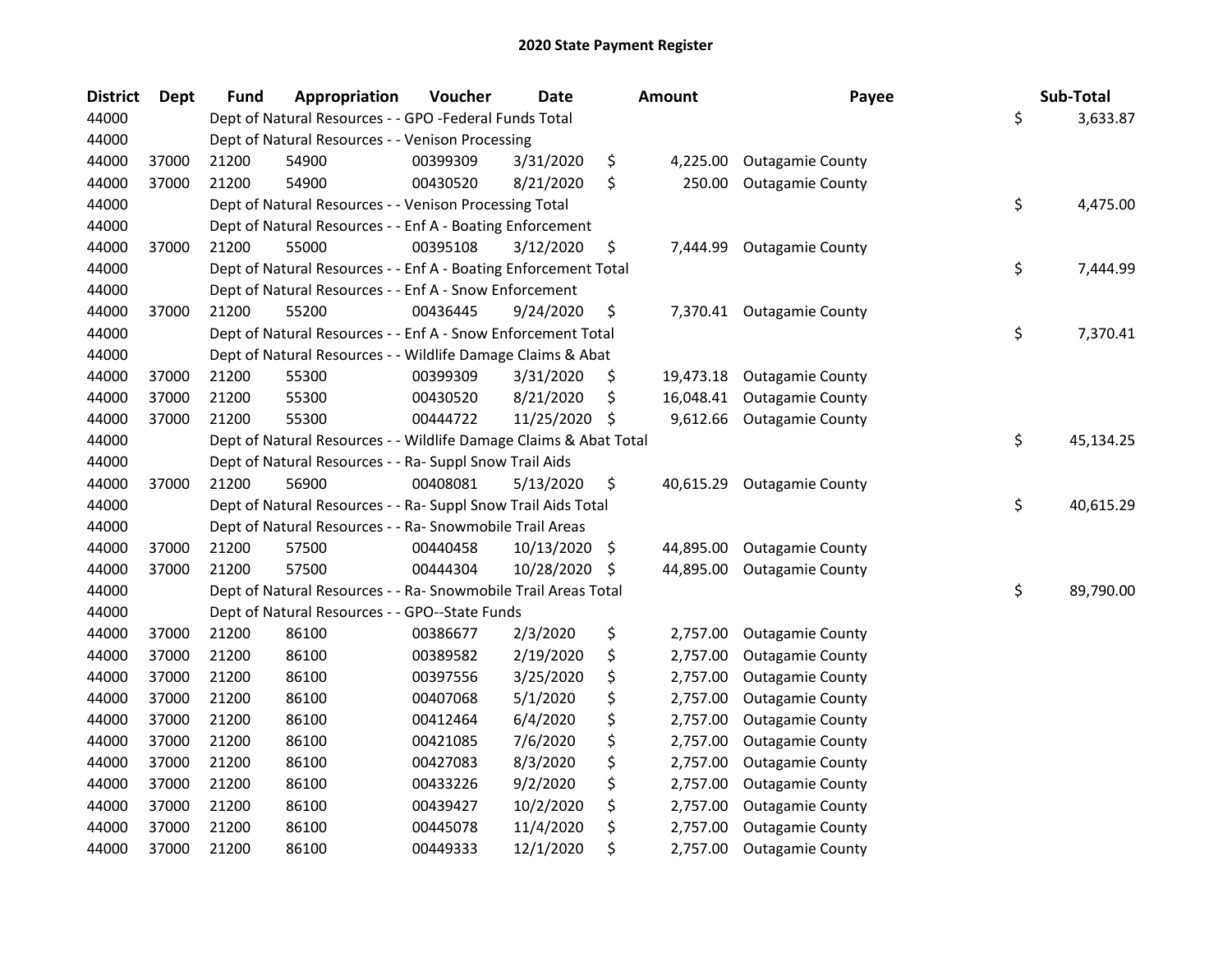| <b>District</b> | <b>Dept</b> | <b>Fund</b> | Appropriation                                                      | Voucher  | <b>Date</b> | Amount           | Payee                      | Sub-Total        |
|-----------------|-------------|-------------|--------------------------------------------------------------------|----------|-------------|------------------|----------------------------|------------------|
| 44000           | 37000       | 21200       | 86100                                                              | 00452727 | 12/30/2020  | \$<br>2,757.00   | <b>Outagamie County</b>    |                  |
| 44000           |             |             | Dept of Natural Resources - - GPO--State Funds Total               |          |             |                  |                            | \$<br>33,084.00  |
| 44000           |             |             | Dept of Natural Resources - - GPO-Environmental Fund               |          |             |                  |                            |                  |
| 44000           | 37000       | 27400       | 46100                                                              | 00449159 | 12/4/2020   | \$<br>60.00      | <b>Outagamie County</b>    |                  |
| 44000           |             |             | Dept of Natural Resources - - GPO-Environmental Fund Total         |          |             |                  |                            | \$<br>60.00      |
| 44000           |             |             | Dept of Natural Resources - - Fin Asst For Responsible Units       |          |             |                  |                            |                  |
| 44000           | 37000       | 27400       | 67000                                                              | 00412510 | 5/29/2020   | \$<br>517,317.17 | <b>Outagamie County</b>    |                  |
| 44000           |             |             | Dept of Natural Resources - - Fin Asst For Responsible Units Total |          |             |                  |                            | \$<br>517,317.17 |
| 44000           |             |             | Dept of Natural Resources - - Recycling Consolidation Grants       |          |             |                  |                            |                  |
| 44000           | 37000       | 27400       | 67300                                                              | 00412510 | 5/29/2020   | \$               | 51,940.73 Outagamie County |                  |
| 44000           |             |             | Dept of Natural Resources - - Recycling Consolidation Grants Total |          |             |                  |                            | \$<br>51,940.73  |
| 44000           |             |             | Dept of Natural Resources - - Land Acquisition                     |          |             |                  |                            |                  |
| 44000           | 37000       | 36300       | <b>TA100</b>                                                       | 00391611 | 2/24/2020   | \$<br>4.00       | <b>Outagamie County</b>    |                  |
| 44000           |             |             | Dept of Natural Resources - - Land Acquisition Total               |          |             |                  |                            | \$<br>4.00       |
| 44000           |             |             | Dept of Natural Resources - - Dnr-Nonpoint Source                  |          |             |                  |                            |                  |
| 44000           | 37000       | 36300       | TF100                                                              | 00395280 | 3/19/2020   | \$<br>186,300.00 | <b>Outagamie County</b>    |                  |
| 44000           | 37000       | 36300       | TF100                                                              | 00396877 | 3/18/2020   | \$<br>5,813.47   | <b>Outagamie County</b>    |                  |
| 44000           |             |             | Dept of Natural Resources - - Dnr-Nonpoint Source Total            |          |             |                  |                            | \$<br>192,113.47 |
| 44000           |             |             | Department of Tourism - - Revenue, Gifts/Grants/Proceed            |          |             |                  |                            |                  |
| 44000           | 38000       | 10000       | 12000                                                              | 00009561 | 12/30/2020  | \$<br>10,189.33  | <b>Outagamie County</b>    |                  |
| 44000           |             |             | Department of Tourism - - Revenue, Gifts/Grants/Proceed Total      |          |             |                  |                            | \$<br>10,189.33  |
| 44000           |             |             | WI Dept of Transportation - - Eldly&Disa Co/Aid Sf                 |          |             |                  |                            |                  |
| 44000           | 39500       | 21100       | 16800                                                              | 00495438 | 2/24/2020   | \$<br>426,981.00 | <b>Outagamie County</b>    |                  |
| 44000           | 39500       | 21100       | 16800                                                              | 00516277 | 4/17/2020   | \$<br>1,980.56   | <b>Outagamie County</b>    |                  |
| 44000           |             |             | WI Dept of Transportation - - Eldly&Disa Co/Aid Sf Total           |          |             |                  |                            | \$<br>428,961.56 |
| 44000           |             |             | WI Dept of Transportation - - Hwy Sfty Loc Aid Ffd                 |          |             |                  |                            |                  |
| 44000           | 39500       | 21100       | 18500                                                              | 00481701 | 1/15/2020   | \$<br>7,408.86   | <b>Outagamie County</b>    |                  |
| 44000           | 39500       | 21100       | 18500                                                              | 00484793 | 1/24/2020   | \$<br>11,580.71  | <b>Outagamie County</b>    |                  |
| 44000           | 39500       | 21100       | 18500                                                              | 00492966 | 2/14/2020   | \$<br>7,366.85   | <b>Outagamie County</b>    |                  |
| 44000           | 39500       | 21100       | 18500                                                              | 00493612 | 2/20/2020   | \$<br>11,772.16  | <b>Outagamie County</b>    |                  |
| 44000           | 39500       | 21100       | 18500                                                              | 00503304 | 3/17/2020   | \$<br>1,581.31   | <b>Outagamie County</b>    |                  |
| 44000           | 39500       | 21100       | 18500                                                              | 00509180 | 3/31/2020   | \$<br>11,058.32  | <b>Outagamie County</b>    |                  |
| 44000           | 39500       | 21100       | 18500                                                              | 00509184 | 3/31/2020   | \$<br>4,827.43   | <b>Outagamie County</b>    |                  |
| 44000           | 39500       | 21100       | 18500                                                              | 00516763 | 4/20/2020   | \$<br>7,966.75   | <b>Outagamie County</b>    |                  |
| 44000           | 39500       | 21100       | 18500                                                              | 00558577 | 7/31/2020   | \$<br>8,536.88   | <b>Outagamie County</b>    |                  |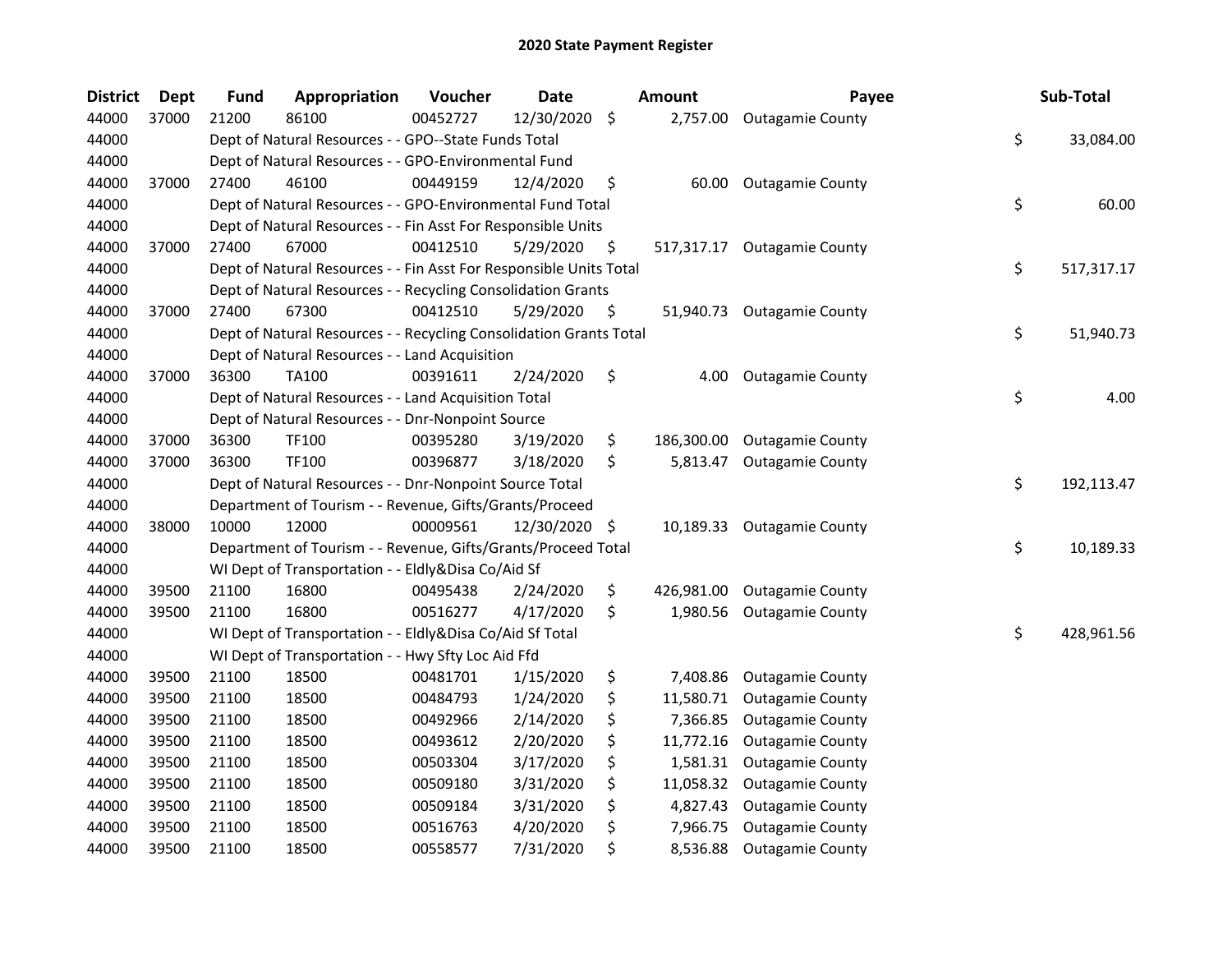| <b>District</b> | <b>Dept</b> | <b>Fund</b> | Appropriation                                            | Voucher  | <b>Date</b> | <b>Amount</b>      | Payee                     | Sub-Total          |
|-----------------|-------------|-------------|----------------------------------------------------------|----------|-------------|--------------------|---------------------------|--------------------|
| 44000           | 39500       | 21100       | 18500                                                    | 00558581 | 7/31/2020   | \$<br>18,450.32    | <b>Outagamie County</b>   |                    |
| 44000           | 39500       | 21100       | 18500                                                    | 00566932 | 8/14/2020   | \$<br>9,212.79     | <b>Outagamie County</b>   |                    |
| 44000           | 39500       | 21100       | 18500                                                    | 00570497 | 8/19/2020   | \$<br>17,663.41    | <b>Outagamie County</b>   |                    |
| 44000           | 39500       | 21100       | 18500                                                    | 00589502 | 9/24/2020   | \$<br>14,869.84    | <b>Outagamie County</b>   |                    |
| 44000           | 39500       | 21100       | 18500                                                    | 00590258 | 9/25/2020   | \$<br>2,475.32     | <b>Outagamie County</b>   |                    |
| 44000           | 39500       | 21100       | 18500                                                    | 00599319 | 10/14/2020  | \$<br>12,058.43    | <b>Outagamie County</b>   |                    |
| 44000           | 39500       | 21100       | 18500                                                    | 00599325 | 10/14/2020  | \$<br>1,358.37     | <b>Outagamie County</b>   |                    |
| 44000           | 39500       | 21100       | 18500                                                    | 00628524 | 12/17/2020  | \$<br>1,956.64     | <b>Outagamie County</b>   |                    |
| 44000           | 39500       | 21100       | 18500                                                    | 00628527 | 12/17/2020  | \$<br>6,387.28     | <b>Outagamie County</b>   |                    |
| 44000           |             |             | WI Dept of Transportation - - Hwy Sfty Loc Aid Ffd Total |          |             |                    |                           | \$<br>156,531.67   |
| 44000           |             |             | WI Dept of Transportation - - Trans Aids To Co.-Sf       |          |             |                    |                           |                    |
| 44000           | 39500       | 21100       | 19000                                                    | 00475467 | 1/6/2020    | \$<br>860,524.84   | <b>Outagamie County</b>   |                    |
| 44000           | 39500       | 21100       | 19000                                                    | 00542314 | 7/6/2020    | \$<br>1,721,049.68 | <b>Outagamie County</b>   |                    |
| 44000           | 39500       | 21100       | 19000                                                    | 00585140 | 10/5/2020   | \$<br>860,524.87   | <b>Outagamie County</b>   |                    |
| 44000           |             |             | WI Dept of Transportation - - Trans Aids To Co.-Sf Total |          |             |                    |                           | \$<br>3,442,099.39 |
| 44000           |             |             | WI Dept of Transportation - - Trns Facl Econ Astsf       |          |             |                    |                           |                    |
| 44000           | 39500       | 21100       | 26000                                                    | 00523403 | 5/7/2020    | \$<br>932,518.69   | <b>Outagamie County</b>   |                    |
| 44000           | 39500       | 21100       | 26000                                                    | 00523897 | 5/8/2020    | \$<br>126,869.08   | <b>Outagamie County</b>   |                    |
| 44000           |             |             | WI Dept of Transportation - - Trns Facl Econ Astsf Total |          |             |                    |                           | \$<br>1,059,387.77 |
| 44000           |             |             | WI Dept of Transportation - - Aero Assistance Sfd        |          |             |                    |                           |                    |
| 44000           | 39500       | 21100       | 26400                                                    | 00530878 | 5/29/2020   | \$<br>188,489.92   | <b>Outagamie County</b>   |                    |
| 44000           | 39500       | 21100       | 26400                                                    | 00580427 | 9/11/2020   | \$<br>130,658.58   | <b>Outagamie County</b>   |                    |
| 44000           |             |             | WI Dept of Transportation - - Aero Assistance Sfd Total  |          |             |                    |                           | \$<br>319,148.50   |
| 44000           |             |             | WI Dept of Transportation - - Hwy/Loc Brdg Imp Sfd       |          |             |                    |                           |                    |
| 44000           | 39500       | 21100       | 26500                                                    | 00612069 | 11/6/2020   | \$<br>27,104.76    | <b>Outagamie County</b>   |                    |
| 44000           | 39500       | 21100       | 26500                                                    | 00612601 | 11/9/2020   | \$<br>7,524.78     | <b>Outagamie County</b>   |                    |
| 44000           |             |             | WI Dept of Transportation - - Hwy/Loc Brdg Imp Sfd Total |          |             |                    |                           | \$<br>34,629.54    |
| 44000           |             |             | WI Dept of Transportation - - Trns Facl Econ Astlf       |          |             |                    |                           |                    |
| 44000           | 39500       | 21100       | 27300                                                    | 00523897 | 5/8/2020    | \$                 | (880.08) Outagamie County |                    |
| 44000           |             |             | WI Dept of Transportation - - Trns Facl Econ Astlf Total |          |             |                    |                           | \$<br>(880.08)     |
| 44000           |             |             | WI Dept of Transportation - - Loc Rd Imp Prg St Fd       |          |             |                    |                           |                    |
| 44000           | 39500       | 21100       | 27800                                                    | 00556542 | 7/31/2020   | \$<br>6,799.96     | <b>Outagamie County</b>   |                    |
| 44000           | 39500       | 21100       | 27800                                                    | 00620729 | 11/30/2020  | \$<br>262,644.22   | <b>Outagamie County</b>   |                    |
| 44000           |             |             | WI Dept of Transportation - - Loc Rd Imp Prg St Fd Total |          |             |                    |                           | \$<br>269,444.18   |
| 44000           |             |             | WI Dept of Transportation - - Its & Traf Signls Sf       |          |             |                    |                           |                    |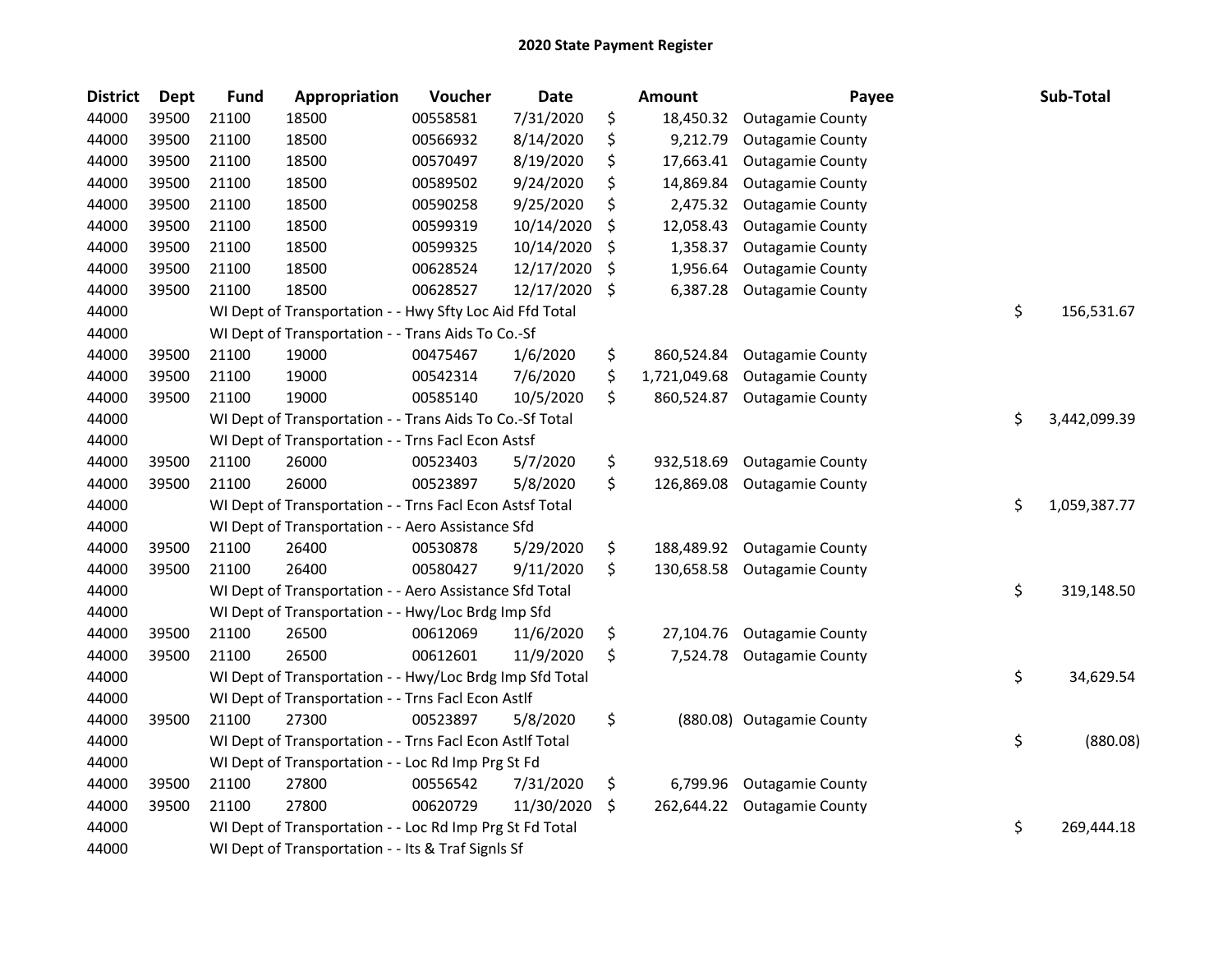| <b>District</b> | <b>Dept</b> | <b>Fund</b> | Appropriation                                            | Voucher  | Date       | <b>Amount</b>    | Payee                    | Sub-Total       |
|-----------------|-------------|-------------|----------------------------------------------------------|----------|------------|------------------|--------------------------|-----------------|
| 44000           | 39500       | 21100       | 35200                                                    | 00566193 | 8/14/2020  | \$<br>4,316.86   | <b>Outagamie County</b>  |                 |
| 44000           | 39500       | 21100       | 35200                                                    | 00578423 | 9/4/2020   | \$               | (25.93) Outagamie County |                 |
| 44000           |             |             | WI Dept of Transportation - - Its & Traf Signls Sf Total |          |            |                  |                          | \$<br>4,290.93  |
| 44000           |             |             | WI Dept of Transportation - - Maj Hwy Dev St Fd          |          |            |                  |                          |                 |
| 44000           | 39500       | 21100       | 36200                                                    | 00490551 | 2/10/2020  | \$<br>5,575.80   | <b>Outagamie County</b>  |                 |
| 44000           | 39500       | 21100       | 36200                                                    | 00513976 | 4/13/2020  | \$<br>54,581.60  | <b>Outagamie County</b>  |                 |
| 44000           | 39500       | 21100       | 36200                                                    | 00544833 | 6/29/2020  | \$<br>2,111.17   | <b>Outagamie County</b>  |                 |
| 44000           | 39500       | 21100       | 36200                                                    | 00565629 | 8/13/2020  | \$<br>23,655.34  | <b>Outagamie County</b>  |                 |
| 44000           |             |             | WI Dept of Transportation - - Maj Hwy Dev St Fd Total    |          |            |                  |                          | \$<br>85,923.91 |
| 44000           |             |             | WI Dept of Transportation - - St Hwy Rehab, Sf           |          |            |                  |                          |                 |
| 44000           | 39500       | 21100       | 36300                                                    | 00522872 | 5/5/2020   | \$<br>1,081.25   | <b>Outagamie County</b>  |                 |
| 44000           | 39500       | 21100       | 36300                                                    | 00544833 | 6/29/2020  | \$<br>605.11     | <b>Outagamie County</b>  |                 |
| 44000           |             |             | WI Dept of Transportation - - St Hwy Rehab, Sf Total     |          |            |                  |                          | \$<br>1,686.36  |
| 44000           |             |             | WI Dept of Transportation - - Hwy Mgmt & Opers Sf        |          |            |                  |                          |                 |
| 44000           | 39500       | 21100       | 36500                                                    | 00481812 | 1/15/2020  | \$<br>1,026.00   | <b>Outagamie County</b>  |                 |
| 44000           | 39500       | 21100       | 36500                                                    | 00490551 | 2/10/2020  | \$<br>1,026.00   | <b>Outagamie County</b>  |                 |
| 44000           | 39500       | 21100       | 36500                                                    | 00513976 | 4/13/2020  | \$<br>1,026.00   | <b>Outagamie County</b>  |                 |
| 44000           | 39500       | 21100       | 36500                                                    | 00513977 | 4/10/2020  | \$<br>1,026.00   | <b>Outagamie County</b>  |                 |
| 44000           | 39500       | 21100       | 36500                                                    | 00522872 | 5/5/2020   | \$<br>1,026.00   | <b>Outagamie County</b>  |                 |
| 44000           | 39500       | 21100       | 36500                                                    | 00544833 | 6/29/2020  | \$<br>1,026.00   | <b>Outagamie County</b>  |                 |
| 44000           | 39500       | 21100       | 36500                                                    | 00565629 | 8/13/2020  | \$<br>1,026.00   | <b>Outagamie County</b>  |                 |
| 44000           | 39500       | 21100       | 36500                                                    | 00566193 | 8/14/2020  | \$<br>1,026.00   | <b>Outagamie County</b>  |                 |
| 44000           | 39500       | 21100       | 36500                                                    | 00578423 | 9/4/2020   | \$<br>1,026.00   | <b>Outagamie County</b>  |                 |
| 44000           | 39500       | 21100       | 36500                                                    | 00595700 | 10/7/2020  | \$<br>1,026.00   | <b>Outagamie County</b>  |                 |
| 44000           | 39500       | 21100       | 36500                                                    | 00620663 | 11/25/2020 | \$<br>1,053.00   | <b>Outagamie County</b>  |                 |
| 44000           | 39500       | 21100       | 36500                                                    | 00627374 | 12/15/2020 | \$<br>1,026.00   | <b>Outagamie County</b>  |                 |
| 44000           |             |             | WI Dept of Transportation - - Hwy Mgmt & Opers Sf Total  |          |            |                  |                          | \$<br>12,339.00 |
| 44000           |             |             | WI Dept of Transportation - - Routine Maint Sf           |          |            |                  |                          |                 |
| 44000           | 39500       | 21100       | 36800                                                    | 00470866 | 1/3/2020   | \$<br>751.00     | <b>Outagamie County</b>  |                 |
| 44000           | 39500       | 21100       | 36800                                                    | 00481733 | 2/7/2020   | \$<br>751.00     | <b>Outagamie County</b>  |                 |
| 44000           | 39500       | 21100       | 36800                                                    | 00481812 | 1/15/2020  | \$<br>219,889.13 | <b>Outagamie County</b>  |                 |
| 44000           | 39500       | 21100       | 36800                                                    | 00490551 | 2/10/2020  | \$<br>298,509.07 | <b>Outagamie County</b>  |                 |
| 44000           | 39500       | 21100       | 36800                                                    | 00492601 | 2/20/2020  | \$<br>105,025.80 | <b>Outagamie County</b>  |                 |
| 44000           | 39500       | 21100       | 36800                                                    | 00492602 | 2/20/2020  | \$<br>7,335.72   | <b>Outagamie County</b>  |                 |
| 44000           | 39500       | 21100       | 36800                                                    | 00509747 | 3/31/2020  | \$<br>2,718.29   | <b>Outagamie County</b>  |                 |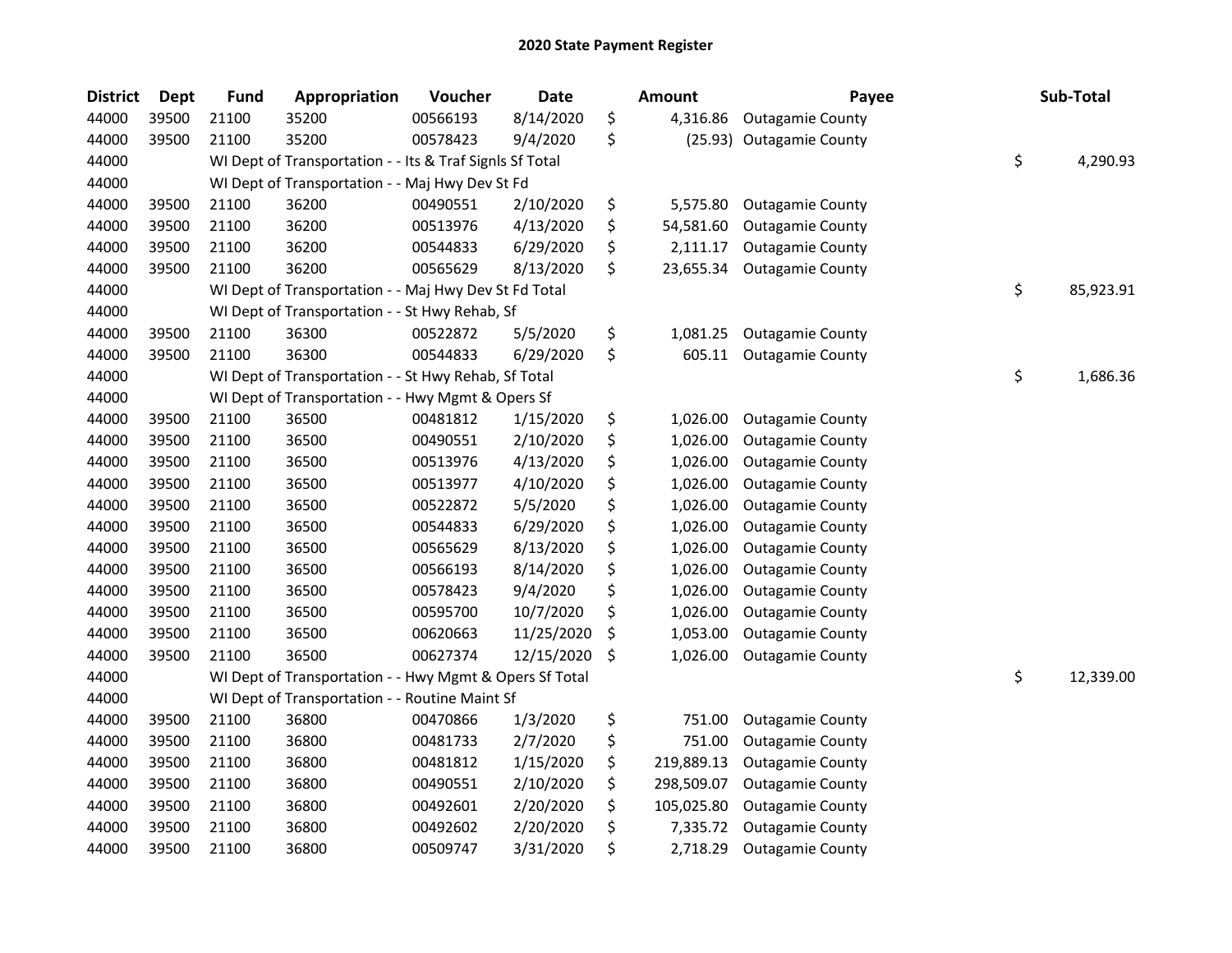| <b>District</b> | <b>Dept</b> | <b>Fund</b> | Appropriation                                        | Voucher  | <b>Date</b> | <b>Amount</b>      | Payee                   | Sub-Total          |
|-----------------|-------------|-------------|------------------------------------------------------|----------|-------------|--------------------|-------------------------|--------------------|
| 44000           | 39500       | 21100       | 36800                                                | 00510294 | 4/1/2020    | \$<br>9,478.26     | <b>Outagamie County</b> |                    |
| 44000           | 39500       | 21100       | 36800                                                | 00513420 | 4/9/2020    | \$<br>384,211.57   | <b>Outagamie County</b> |                    |
| 44000           | 39500       | 21100       | 36800                                                | 00513421 | 4/9/2020    | \$<br>312,124.77   | <b>Outagamie County</b> |                    |
| 44000           | 39500       | 21100       | 36800                                                | 00513976 | 4/13/2020   | \$<br>73,041.89    | <b>Outagamie County</b> |                    |
| 44000           | 39500       | 21100       | 36800                                                | 00513977 | 4/10/2020   | \$<br>16,979.01    | <b>Outagamie County</b> |                    |
| 44000           | 39500       | 21100       | 36800                                                | 00521949 | 5/4/2020    | \$<br>46,292.20    | <b>Outagamie County</b> |                    |
| 44000           | 39500       | 21100       | 36800                                                | 00522625 | 5/5/2020    | \$<br>208,864.14   | <b>Outagamie County</b> |                    |
| 44000           | 39500       | 21100       | 36800                                                | 00522872 | 5/5/2020    | \$<br>17,937.43    | <b>Outagamie County</b> |                    |
| 44000           | 39500       | 21100       | 36800                                                | 00531881 | 6/2/2020    | \$<br>32,222.10    | <b>Outagamie County</b> |                    |
| 44000           | 39500       | 21100       | 36800                                                | 00532528 | 6/2/2020    | \$<br>246,065.96   | <b>Outagamie County</b> |                    |
| 44000           | 39500       | 21100       | 36800                                                | 00544833 | 6/29/2020   | \$<br>11,778.16    | <b>Outagamie County</b> |                    |
| 44000           | 39500       | 21100       | 36800                                                | 00562963 | 8/7/2020    | \$<br>2,911.64     | <b>Outagamie County</b> |                    |
| 44000           | 39500       | 21100       | 36800                                                | 00562964 | 8/7/2020    | \$<br>56,938.34    | <b>Outagamie County</b> |                    |
| 44000           | 39500       | 21100       | 36800                                                | 00562967 | 8/7/2020    | \$<br>2,873.95     | <b>Outagamie County</b> |                    |
| 44000           | 39500       | 21100       | 36800                                                | 00562968 | 8/7/2020    | \$<br>81,225.60    | <b>Outagamie County</b> |                    |
| 44000           | 39500       | 21100       | 36800                                                | 00562969 | 8/7/2020    | \$<br>117,178.71   | <b>Outagamie County</b> |                    |
| 44000           | 39500       | 21100       | 36800                                                | 00565629 | 8/13/2020   | \$<br>6,990.48     | <b>Outagamie County</b> |                    |
| 44000           | 39500       | 21100       | 36800                                                | 00566193 | 8/14/2020   | \$<br>14,226.37    | <b>Outagamie County</b> |                    |
| 44000           | 39500       | 21100       | 36800                                                | 00577180 | 9/2/2020    | \$<br>41,583.71    | <b>Outagamie County</b> |                    |
| 44000           | 39500       | 21100       | 36800                                                | 00577181 | 9/2/2020    | \$<br>47,867.97    | <b>Outagamie County</b> |                    |
| 44000           | 39500       | 21100       | 36800                                                | 00577182 | 9/2/2020    | \$<br>(41,583.71)  | <b>Outagamie County</b> |                    |
| 44000           | 39500       | 21100       | 36800                                                | 00577183 | 9/2/2020    | \$<br>(47, 867.97) | Outagamie County        |                    |
| 44000           | 39500       | 21100       | 36800                                                | 00578423 | 9/4/2020    | \$<br>3,468.58     | <b>Outagamie County</b> |                    |
| 44000           | 39500       | 21100       | 36800                                                | 00584074 | 9/17/2020   | \$<br>77,274.81    | <b>Outagamie County</b> |                    |
| 44000           | 39500       | 21100       | 36800                                                | 00584077 | 9/17/2020   | \$<br>97,333.33    | <b>Outagamie County</b> |                    |
| 44000           | 39500       | 21100       | 36800                                                | 00592587 | 9/30/2020   | \$<br>5,289.32     | <b>Outagamie County</b> |                    |
| 44000           | 39500       | 21100       | 36800                                                | 00592590 | 9/30/2020   | \$<br>57,939.48    | <b>Outagamie County</b> |                    |
| 44000           | 39500       | 21100       | 36800                                                | 00595700 | 10/7/2020   | \$<br>5,215.00     | <b>Outagamie County</b> |                    |
| 44000           | 39500       | 21100       | 36800                                                | 00612824 | 11/9/2020   | \$<br>115,110.12   | <b>Outagamie County</b> |                    |
| 44000           | 39500       | 21100       | 36800                                                | 00620663 | 11/25/2020  | \$<br>8,288.99     | <b>Outagamie County</b> |                    |
| 44000           | 39500       | 21100       | 36800                                                | 00626788 | 12/14/2020  | \$<br>163,214.21   | <b>Outagamie County</b> |                    |
| 44000           | 39500       | 21100       | 36800                                                | 00627374 | 12/15/2020  | \$<br>39,222.41    | <b>Outagamie County</b> |                    |
| 44000           |             |             | WI Dept of Transportation - - Routine Maint Sf Total |          |             |                    |                         | \$<br>2,848,676.84 |
| 44000           |             |             | WI Dept of Transportation - - St Hwy Rehab Fed Fd    |          |             |                    |                         |                    |
| 44000           | 39500       | 21100       | 38300                                                | 00513977 | 4/10/2020   | \$<br>901.78       | <b>Outagamie County</b> |                    |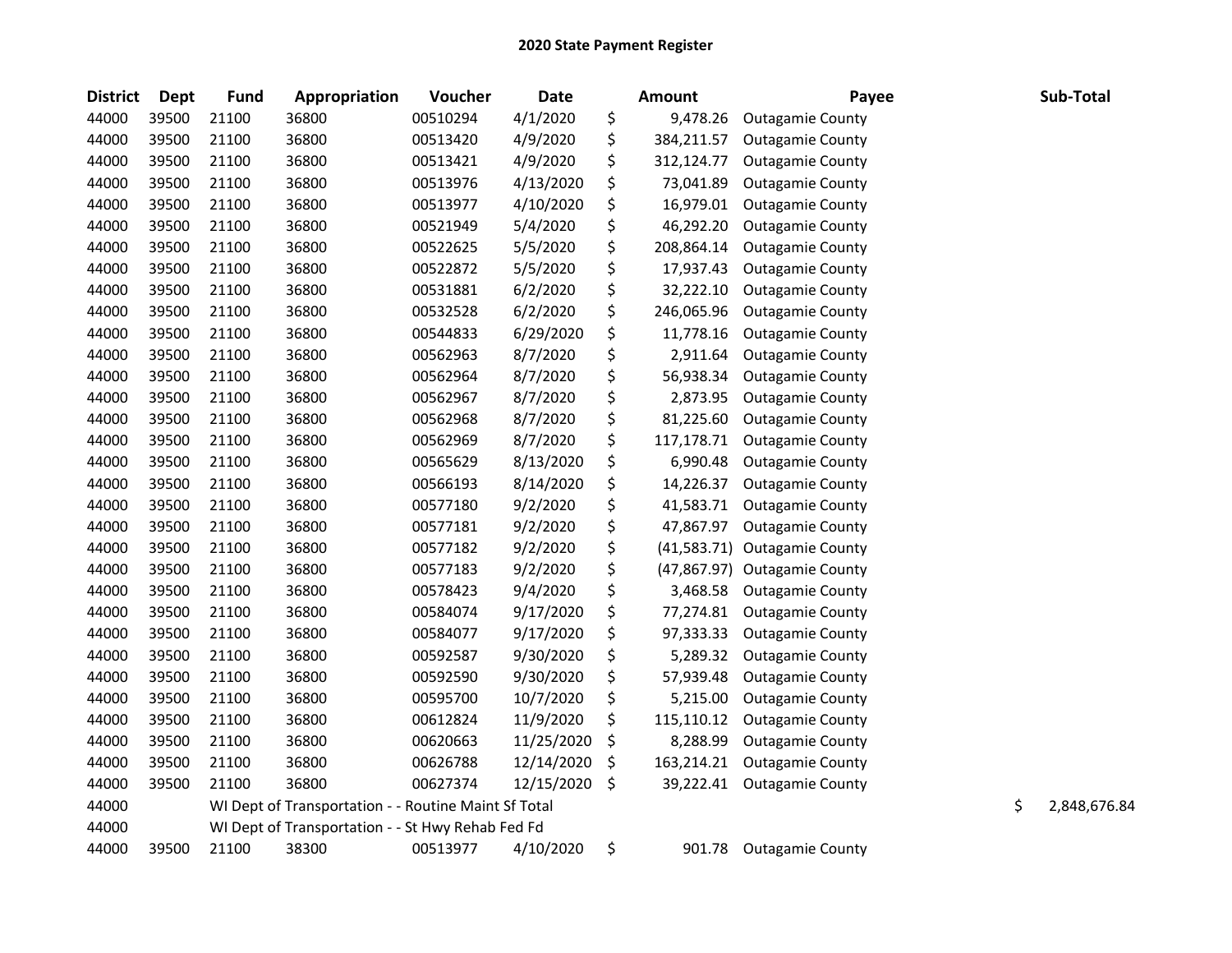| <b>District</b> | Dept  | <b>Fund</b> | Appropriation                                                | Voucher  | <b>Date</b> | Amount          | Payee                   | Sub-Total      |
|-----------------|-------|-------------|--------------------------------------------------------------|----------|-------------|-----------------|-------------------------|----------------|
| 44000           | 39500 | 21100       | 38300                                                        | 00566193 | 8/14/2020   | \$<br>1,674.63  | <b>Outagamie County</b> |                |
| 44000           |       |             | WI Dept of Transportation - - St Hwy Rehab Fed Fd Total      |          |             |                 |                         | \$<br>2,576.41 |
| 44000           |       |             | WI Dept of Transportation - - Maj Hwy Dev Bond Fnd           |          |             |                 |                         |                |
| 44000           | 39500 | 21100       | 39200                                                        | 00578423 | 9/4/2020    | \$<br>2,705.59  | <b>Outagamie County</b> |                |
| 44000           | 39500 | 21100       | 39200                                                        | 00620663 | 11/25/2020  | \$<br>397.74    | <b>Outagamie County</b> |                |
| 44000           |       |             | WI Dept of Transportation - - Maj Hwy Dev Bond Fnd Total     |          |             |                 |                         | \$<br>3,103.33 |
| 44000           |       |             | Department of Corrections - - Corrections Contracts And Agre |          |             |                 |                         |                |
| 44000           | 41000 | 10000       | 11400                                                        | 00330916 | 1/9/2020    | \$<br>8,593.82  | <b>Outagamie County</b> |                |
| 44000           | 41000 | 10000       | 11400                                                        | 00332221 | 1/2/2020    | \$<br>53,247.88 | <b>Outagamie County</b> |                |
| 44000           | 41000 | 10000       | 11400                                                        | 00338028 | 2/14/2020   | \$<br>3,190.52  | <b>Outagamie County</b> |                |
| 44000           | 41000 | 10000       | 11400                                                        | 00341477 | 2/18/2020   | \$<br>54,257.62 | <b>Outagamie County</b> |                |
| 44000           | 41000 | 10000       | 11400                                                        | 00349884 | 3/27/2020   | \$<br>50,478.50 | <b>Outagamie County</b> |                |
| 44000           | 41000 | 10000       | 11400                                                        | 00352736 | 4/13/2020   | \$<br>47,550.18 | <b>Outagamie County</b> |                |
| 44000           | 41000 | 10000       | 11400                                                        | 00355492 | 4/23/2020   | \$<br>3,293.44  | <b>Outagamie County</b> |                |
| 44000           | 41000 | 10000       | 11400                                                        | 00356748 | 4/29/2020   | \$<br>3,499.28  | <b>Outagamie County</b> |                |
| 44000           | 41000 | 10000       | 11400                                                        | 00356752 | 4/29/2020   | \$<br>3,653.66  | <b>Outagamie County</b> |                |
| 44000           | 41000 | 10000       | 11400                                                        | 00356756 | 5/8/2020    | \$<br>3,190.52  | <b>Outagamie County</b> |                |
| 44000           | 41000 | 10000       | 11400                                                        | 00360388 | 5/22/2020   | \$<br>18,885.82 | <b>Outagamie County</b> |                |
| 44000           | 41000 | 10000       | 11400                                                        | 00362125 | 5/29/2020   | \$<br>3,087.60  | <b>Outagamie County</b> |                |
| 44000           | 41000 | 10000       | 11400                                                        | 00362934 | 6/2/2020    | \$<br>52,896.72 | <b>Outagamie County</b> |                |
| 44000           | 41000 | 10000       | 11400                                                        | 00362946 | 6/2/2020    | \$<br>16,106.98 | <b>Outagamie County</b> |                |
| 44000           | 41000 | 10000       | 11400                                                        | 00367807 | 6/23/2020   | \$<br>33,449.00 | <b>Outagamie County</b> |                |
| 44000           | 41000 | 10000       | 11400                                                        | 00369379 | 7/2/2020    | \$<br>11,629.96 | <b>Outagamie County</b> |                |
| 44000           | 41000 | 10000       | 11400                                                        | 00371319 | 7/17/2020   | \$<br>37,462.88 | <b>Outagamie County</b> |                |
| 44000           | 41000 | 10000       | 11400                                                        | 00372750 | 7/15/2020   | \$<br>13,122.30 | <b>Outagamie County</b> |                |
| 44000           | 41000 | 10000       | 11400                                                        | 00374082 | 8/7/2020    | \$<br>1,955.48  | <b>Outagamie County</b> |                |
| 44000           | 41000 | 10000       | 11400                                                        | 00379062 | 8/21/2020   | \$<br>15,232.16 | <b>Outagamie County</b> |                |
| 44000           | 41000 | 10000       | 11400                                                        | 00379769 | 8/25/2020   | \$<br>23,774.52 | <b>Outagamie County</b> |                |
| 44000           | 41000 | 10000       | 11400                                                        | 00381483 | 9/23/2020   | \$<br>514.60    | <b>Outagamie County</b> |                |
| 44000           | 41000 | 10000       | 11400                                                        | 00383803 | 9/17/2020   | \$<br>20,369.84 | <b>Outagamie County</b> |                |
| 44000           | 41000 | 10000       | 11400                                                        | 00386060 | 9/28/2020   | \$<br>1,595.26  | <b>Outagamie County</b> |                |
| 44000           | 41000 | 10000       | 11400                                                        | 00386093 | 10/2/2020   | \$<br>720.44    | <b>Outagamie County</b> |                |
| 44000           | 41000 | 10000       | 11400                                                        | 00389699 | 10/20/2020  | \$<br>20,686.92 | <b>Outagamie County</b> |                |
| 44000           | 41000 | 10000       | 11400                                                        | 00393895 | 11/13/2020  | \$<br>3,190.52  | <b>Outagamie County</b> |                |
| 44000           | 41000 | 10000       | 11400                                                        | 00395763 | 11/23/2020  | \$<br>18,998.20 | <b>Outagamie County</b> |                |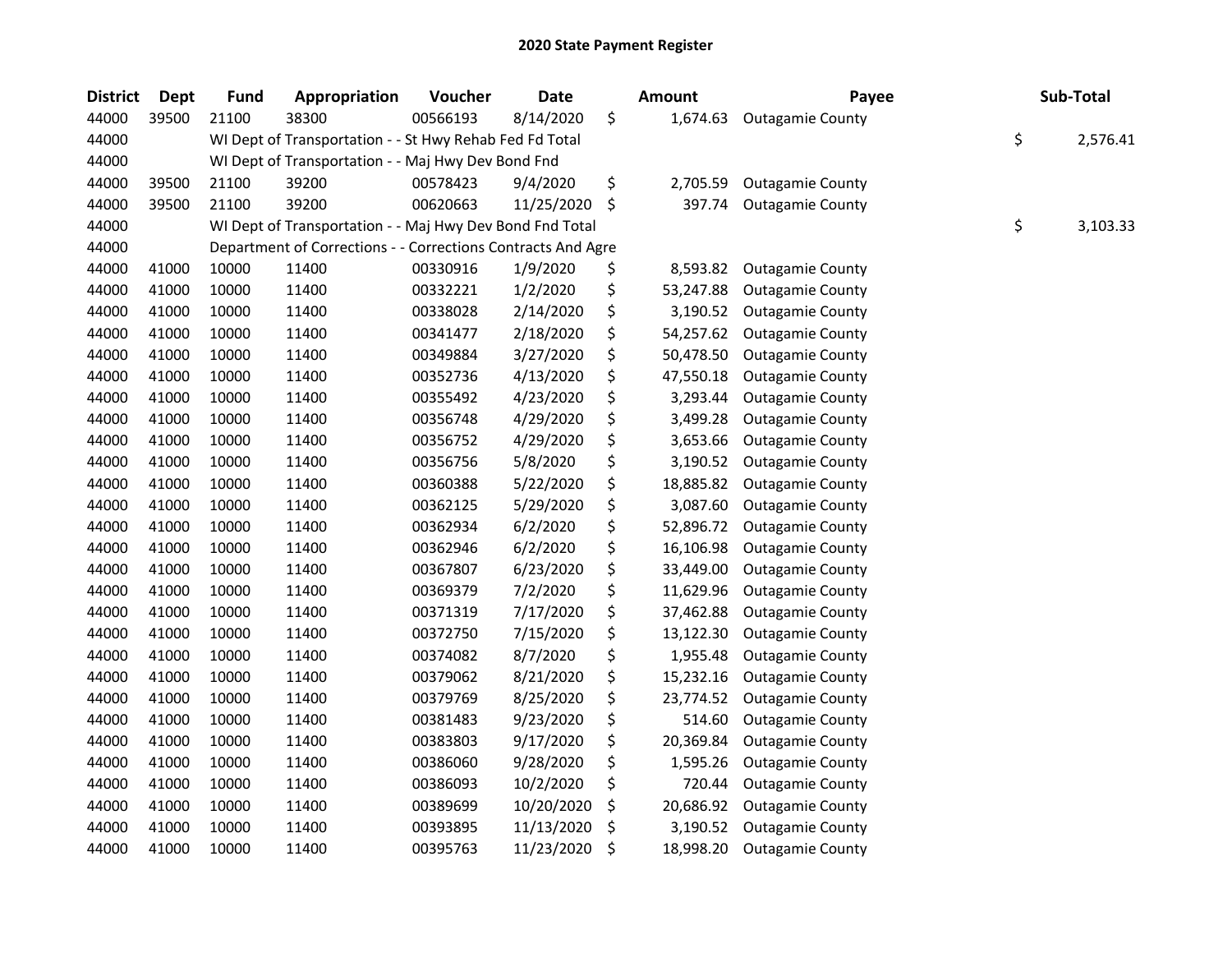| <b>District</b> | Dept  | <b>Fund</b> | Appropriation                                                      | Voucher  | <b>Date</b>    |     | <b>Amount</b> | Payee                                                                                                         | Sub-Total          |
|-----------------|-------|-------------|--------------------------------------------------------------------|----------|----------------|-----|---------------|---------------------------------------------------------------------------------------------------------------|--------------------|
| 44000           | 41000 | 10000       | 11400                                                              | 00399048 | 12/10/2020     | \$  | 6,638.34      | <b>Outagamie County</b>                                                                                       |                    |
| 44000           | 41000 | 10000       | 11400                                                              | 00399050 | 12/10/2020     | \$  | 9,725.94      | <b>Outagamie County</b>                                                                                       |                    |
| 44000           | 41000 | 10000       | 11400                                                              | 00399052 | 12/10/2020     | \$  | 22,642.40     | <b>Outagamie County</b>                                                                                       |                    |
| 44000           | 41000 | 10000       | 11400                                                              | 00400271 | 12/17/2020     | \$  | 39,161.06     | <b>Outagamie County</b>                                                                                       |                    |
| 44000           | 41000 | 10000       | 11400                                                              | 00400277 | 12/23/2020     | \$, | 49,658.90     | <b>Outagamie County</b>                                                                                       |                    |
| 44000           | 41000 | 10000       | 11400                                                              | 00401566 | 12/28/2020     | \$  | 25,331.00     | <b>Outagamie County</b>                                                                                       |                    |
| 44000           |       |             | Department of Corrections - - Corrections Contracts And Agre Total |          |                |     |               |                                                                                                               | \$<br>677,792.26   |
| 44000           |       |             |                                                                    |          |                |     |               | Department of Corrections - - Reimbursing Counties For Probation, Extended Supervision And Parole Holds       |                    |
| 44000           | 41000 | 10000       | 11600                                                              | 00392507 | 11/5/2020      | \$. |               | 138,520.00 Outagamie County                                                                                   |                    |
| 44000           |       |             |                                                                    |          |                |     |               | Department of Corrections - - Reimbursing Counties For Probation, Extended Supervision And Parole Holds Total | \$<br>138,520.00   |
| 44000           |       |             | Department of Corrections - - Probation, Parole And Extended       |          |                |     |               |                                                                                                               |                    |
| 44000           | 41000 | 10000       | 18700                                                              | 00336182 | 1/30/2020      | \$  | 2.20          | <b>Outagamie County</b>                                                                                       |                    |
| 44000           | 41000 | 10000       | 18700                                                              | 00383748 | 9/16/2020      | \$  | 35.40         | <b>Outagamie County</b>                                                                                       |                    |
| 44000           | 41000 | 10000       | 18700                                                              | 00383755 | 9/16/2020      | \$  | 8.00          | <b>Outagamie County</b>                                                                                       |                    |
| 44000           | 41000 | 10000       | 18700                                                              | 00383760 | 9/16/2020      | Ś   | 6.00          | <b>Outagamie County</b>                                                                                       |                    |
| 44000           |       |             | Department of Corrections - - Probation, Parole And Extended Total |          |                |     |               |                                                                                                               | \$<br>51.60        |
| 44000           |       |             | Child Abuse & Neglect Prev Bd - - General Aids                     |          |                |     |               |                                                                                                               |                    |
| 44000           | 43300 | 10000       | 99000                                                              | 00002380 | 4/24/2020      | \$  | 21,470.74     | <b>Outagamie County</b>                                                                                       |                    |
| 44000           |       |             | Child Abuse & Neglect Prev Bd - - General Aids Total               |          |                |     |               |                                                                                                               | \$<br>21,470.74    |
| 44000           |       |             | Department of Health Services - - State/Federal Aids               |          |                |     |               |                                                                                                               |                    |
| 44000           | 43500 | 10000       | 00000                                                              | 92007    | $1/1/2020$ \$  |     | 16,813.00     | <b>Outagamie County</b>                                                                                       |                    |
| 44000           | 43500 | 10000       | 00000                                                              | 92008    | $2/1/2020$ \$  |     | 14,297.00     | <b>Outagamie County</b>                                                                                       |                    |
| 44000           | 43500 | 10000       | 00000                                                              | 92009    | $3/1/2020$ \$  |     | 21,671.00     | <b>Outagamie County</b>                                                                                       |                    |
| 44000           | 43500 | 10000       | 00000                                                              | 92010    | $4/1/2020$ \$  |     | 878,488.00    | <b>Outagamie County</b>                                                                                       |                    |
| 44000           | 43500 | 10000       | 00000                                                              | 92011    | $5/1/2020$ \$  |     | 428,726.00    | <b>Outagamie County</b>                                                                                       |                    |
| 44000           | 43500 | 10000       | 00000                                                              | 92012    | $6/1/2020$ \$  |     | 54,856.00     | <b>Outagamie County</b>                                                                                       |                    |
| 44000           | 43500 | 10000       | 00000                                                              | 92100    | $7/1/2020$ \$  |     | 2,060,168.00  | <b>Outagamie County</b>                                                                                       |                    |
| 44000           | 43500 | 10000       | 00000                                                              | 92101    | $8/1/2020$ \$  |     | 1,329,302.00  | <b>Outagamie County</b>                                                                                       |                    |
| 44000           | 43500 | 10000       | 00000                                                              | 92102    | $9/1/2020$ \$  |     | 296,421.00    | <b>Outagamie County</b>                                                                                       |                    |
| 44000           | 43500 | 10000       | 00000                                                              | 92103    | 10/1/2020 \$   |     | 83,988.00     | <b>Outagamie County</b>                                                                                       |                    |
| 44000           | 43500 | 10000       | 00000                                                              | 92104    | $11/1/2020$ \$ |     | 112,475.00    | <b>Outagamie County</b>                                                                                       |                    |
| 44000           | 43500 | 10000       | 00000                                                              | 92105    | 12/1/2020 \$   |     | 232,084.00    | <b>Outagamie County</b>                                                                                       |                    |
| 44000           |       |             | Department of Health Services - - State/Federal Aids Total         |          |                |     |               |                                                                                                               | \$<br>5,529,289.00 |
| 44000           |       |             | Department of Health Services - - Services, Reimbursement & Paym   |          |                |     |               |                                                                                                               |                    |
| 44000           | 43500 | 10000       | 10900                                                              | 00332476 | 1/10/2020      | \$  | 246.68        | <b>Outagamie County</b>                                                                                       |                    |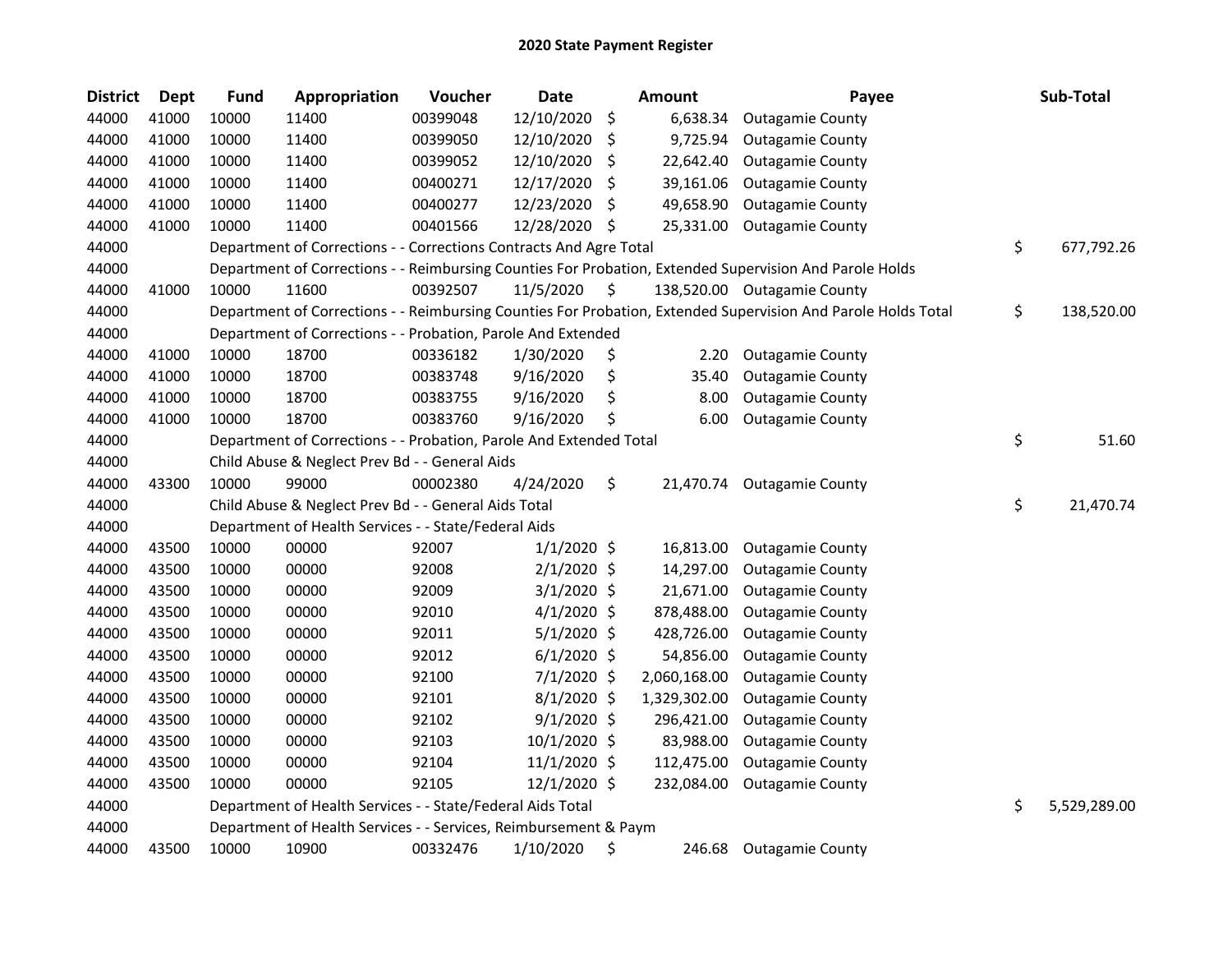| <b>District</b> | Dept  | <b>Fund</b> | Appropriation                                                          | Voucher  | <b>Date</b>   |     | <b>Amount</b> | Payee                   | Sub-Total      |
|-----------------|-------|-------------|------------------------------------------------------------------------|----------|---------------|-----|---------------|-------------------------|----------------|
| 44000           |       |             | Department of Health Services - - Services, Reimbursement & Paym Total |          |               |     |               |                         | \$<br>246.68   |
| 44000           |       |             | Department of Health Services - - Federal Wic Operations               |          |               |     |               |                         |                |
| 44000           | 43500 | 10000       | 14800                                                                  | 00350267 | 3/27/2020     | \$  | 276.62        | <b>Outagamie County</b> |                |
| 44000           | 43500 | 10000       | 14800                                                                  | 00363079 | 6/18/2020     | \$  | 230.00        | <b>Outagamie County</b> |                |
| 44000           | 43500 | 10000       | 14800                                                                  | 00364011 | 6/23/2020     | \$  | 170.00        | <b>Outagamie County</b> |                |
| 44000           | 43500 | 10000       | 14800                                                                  | 00364358 | 7/10/2020     | \$  | 662.43        | <b>Outagamie County</b> |                |
| 44000           | 43500 | 10000       | 14800                                                                  | 00386764 | 11/5/2020     | \$, | 1,573.57      | <b>Outagamie County</b> |                |
| 44000           |       |             | Department of Health Services - - Federal Wic Operations Total         |          |               |     |               |                         | \$<br>2,912.62 |
| 44000           |       |             | Department of Health Services - - Federal Projects Operations          |          |               |     |               |                         |                |
| 44000           | 43500 | 10000       | 14900                                                                  | 00346248 | 3/5/2020      | \$  | 400.00        | <b>Outagamie County</b> |                |
| 44000           | 43500 | 10000       | 14900                                                                  | 00372575 | 8/14/2020     | \$  | 800.00        | <b>Outagamie County</b> |                |
| 44000           | 43500 | 10000       | 14900                                                                  | 00399359 | 12/23/2020    | \$, | 800.00        | <b>Outagamie County</b> |                |
| 44000           |       |             | Department of Health Services - - Federal Projects Operations Total    |          |               |     |               |                         | \$<br>2,000.00 |
| 44000           |       |             | Department of Health Services - - Federal Project Aids                 |          |               |     |               |                         |                |
| 44000           | 43500 | 10000       | 15000                                                                  | 00340999 | 3/4/2020      | \$  | 150.00        | <b>Outagamie County</b> |                |
| 44000           | 43500 | 10000       | 15000                                                                  | 00343168 | 3/6/2020      | \$  | 49.34         | <b>Outagamie County</b> |                |
| 44000           | 43500 | 10000       | 15000                                                                  | 00353272 | 4/17/2020     | \$  | 20.95         | <b>Outagamie County</b> |                |
| 44000           |       |             | Department of Health Services - - Federal Project Aids Total           |          |               |     |               |                         | \$<br>220.29   |
| 44000           |       |             | Department of Health Services - - Emergency Dispatcher Cardiopul       |          |               |     |               |                         |                |
| 44000           | 43500 | 10000       | 18500                                                                  | 00390398 | 11/12/2020 \$ |     | 4,000.00      | <b>Outagamie County</b> |                |
| 44000           |       |             | Department of Health Services - - Emergency Dispatcher Cardiopul Total |          |               |     |               |                         | \$<br>4,000.00 |
| 44000           |       |             | Department of Health Services - - General Program Operations           |          |               |     |               |                         |                |
| 44000           | 43500 | 10000       | 40100                                                                  | 00335711 | 1/15/2020     | \$  | 1.50          | <b>Outagamie County</b> |                |
| 44000           | 43500 | 10000       | 40100                                                                  | 00346161 | 3/4/2020      | \$  | 1.50          | <b>Outagamie County</b> |                |
| 44000           | 43500 | 10000       | 40100                                                                  | 00356348 | 4/28/2020     | \$  | 1.00          | <b>Outagamie County</b> |                |
| 44000           | 43500 | 10000       | 40100                                                                  | 00356349 | 4/28/2020     | \$  | 15.00         | <b>Outagamie County</b> |                |
| 44000           | 43500 | 10000       | 40100                                                                  | 00357508 | 5/6/2020      | \$  | 1.50          | <b>Outagamie County</b> |                |
| 44000           | 43500 | 10000       | 40100                                                                  | 00357511 | 5/6/2020      | \$  | 1.50          | <b>Outagamie County</b> |                |
| 44000           | 43500 | 10000       | 40100                                                                  | 00386918 | 10/27/2020    | \$  | 15.00         | <b>Outagamie County</b> |                |
| 44000           | 43500 | 10000       | 40100                                                                  | 00395657 | 12/8/2020     | \$  | 1.50          | <b>Outagamie County</b> |                |
| 44000           | 43500 | 10000       | 40100                                                                  | 00395664 | 12/8/2020     | \$  | 1.50          | <b>Outagamie County</b> |                |
| 44000           |       |             | Department of Health Services - - General Program Operations Total     |          |               |     |               |                         | \$<br>40.00    |
| 44000           |       |             | Department of Health Services - - Medical Assistance State Admin       |          |               |     |               |                         |                |
| 44000           | 43500 | 10000       | 44000                                                                  | 00335711 | 1/15/2020     | \$  | 1.50          | <b>Outagamie County</b> |                |
| 44000           | 43500 | 10000       | 44000                                                                  | 00346161 | 3/4/2020      | \$  | 1.50          | <b>Outagamie County</b> |                |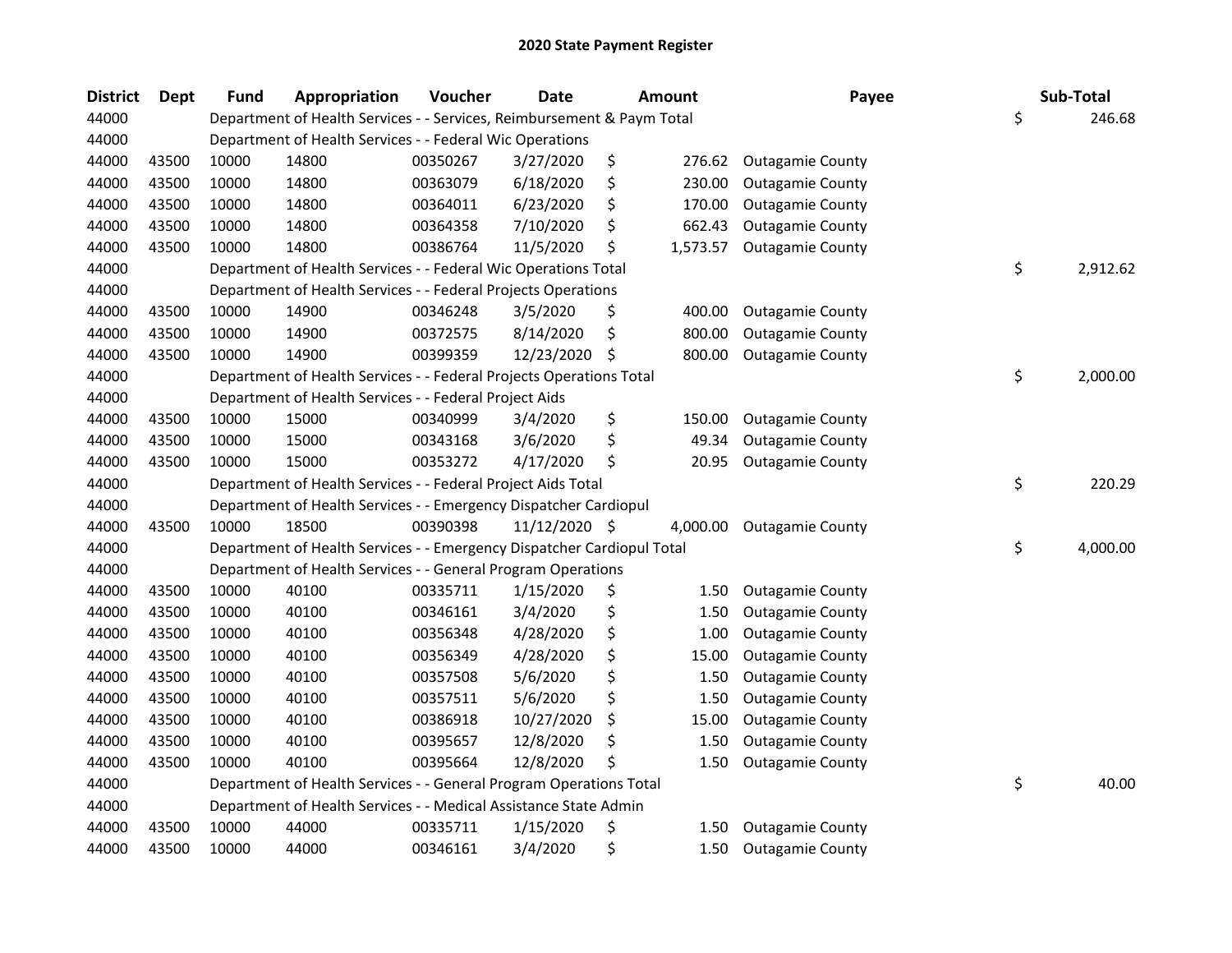| <b>District</b> | <b>Dept</b> | <b>Fund</b> | Appropriation                                                          | Voucher  | <b>Date</b> |     | <b>Amount</b> | Payee                     | Sub-Total        |
|-----------------|-------------|-------------|------------------------------------------------------------------------|----------|-------------|-----|---------------|---------------------------|------------------|
| 44000           | 43500       | 10000       | 44000                                                                  | 00356348 | 4/28/2020   | \$  | 1.00          | <b>Outagamie County</b>   |                  |
| 44000           | 43500       | 10000       | 44000                                                                  | 00356349 | 4/28/2020   | \$  | 15.00         | <b>Outagamie County</b>   |                  |
| 44000           | 43500       | 10000       | 44000                                                                  | 00357508 | 5/6/2020    | \$  | 1.50          | <b>Outagamie County</b>   |                  |
| 44000           | 43500       | 10000       | 44000                                                                  | 00357511 | 5/6/2020    | \$  | 1.50          | <b>Outagamie County</b>   |                  |
| 44000           | 43500       | 10000       | 44000                                                                  | 00386918 | 10/27/2020  | \$  | 15.00         | <b>Outagamie County</b>   |                  |
| 44000           | 43500       | 10000       | 44000                                                                  | 00395657 | 12/8/2020   | \$  | 1.50          | <b>Outagamie County</b>   |                  |
| 44000           | 43500       | 10000       | 44000                                                                  | 00395664 | 12/8/2020   | Ś   | 1.50          | <b>Outagamie County</b>   |                  |
| 44000           |             |             | Department of Health Services - - Medical Assistance State Admin Total |          |             |     |               |                           | \$<br>40.00      |
| 44000           |             |             | Department of Health Services - - Nursing Facility Resident Prot       |          |             |     |               |                           |                  |
| 44000           | 43500       | 10000       | 62100                                                                  | 00367815 | 7/14/2020   | \$. |               | 2,923.41 Outagamie County |                  |
| 44000           |             |             | Department of Health Services - - Nursing Facility Resident Prot Total |          |             |     |               |                           | \$<br>2,923.41   |
| 44000           |             |             | Department of Health Services - - Administrative And Support-Fis       |          |             |     |               |                           |                  |
| 44000           | 43500       | 10000       | 82100                                                                  | 00367940 | 7/14/2020   | \$  | 5.00          | <b>Outagamie County</b>   |                  |
| 44000           |             |             | Department of Health Services - - Administrative And Support-Fis Total |          |             |     |               |                           | \$<br>5.00       |
| 44000           |             |             | Dept of Children and Families - - Milw Child Welfare Svc Collect       |          |             |     |               |                           |                  |
| 44000           | 43700       | 10000       | 12200                                                                  | 00069023 | 4/14/2020   | \$, | 50.00         | <b>Outagamie County</b>   |                  |
| 44000           |             |             | Dept of Children and Families - - Milw Child Welfare Svc Collect Total |          |             |     |               |                           | \$<br>50.00      |
| 44000           |             |             | Dept of Children and Families - - Services For Sex Trafficking V       |          |             |     |               |                           |                  |
| 44000           | 43700       | 10000       | 19000                                                                  | 00064620 | 1/22/2020   | \$  | 1,841.17      | <b>Outagamie County</b>   |                  |
| 44000           | 43700       | 10000       | 19000                                                                  | 00065423 | 2/26/2020   | \$  | 22,659.96     | <b>Outagamie County</b>   |                  |
| 44000           | 43700       | 10000       | 19000                                                                  | 00066741 | 3/27/2020   | \$  | 5,638.35      | <b>Outagamie County</b>   |                  |
| 44000           | 43700       | 10000       | 19000                                                                  | 00068731 | 5/7/2020    | \$  | 7,456.12      | <b>Outagamie County</b>   |                  |
| 44000           | 43700       | 10000       | 19000                                                                  | 00070142 | 5/22/2020   | \$  | 23,822.46     | <b>Outagamie County</b>   |                  |
| 44000           | 43700       | 10000       | 19000                                                                  | 00072387 | 7/24/2020   | \$  | 9,957.95      | <b>Outagamie County</b>   |                  |
| 44000           | 43700       | 10000       | 19000                                                                  | 00072388 | 7/24/2020   | \$  | 7,935.94      | <b>Outagamie County</b>   |                  |
| 44000           | 43700       | 10000       | 19000                                                                  | 00073412 | 8/20/2020   | \$  | 7,719.19      | <b>Outagamie County</b>   |                  |
| 44000           | 43700       | 10000       | 19000                                                                  | 00077373 | 11/20/2020  | \$  | 9,545.85      | <b>Outagamie County</b>   |                  |
| 44000           | 43700       | 10000       | 19000                                                                  | 00077374 | 11/20/2020  | \$. | 15,550.57     | <b>Outagamie County</b>   |                  |
| 44000           | 43700       | 10000       | 19000                                                                  | 00077375 | 11/25/2020  | \$  | 24,345.55     | <b>Outagamie County</b>   |                  |
| 44000           | 43700       | 10000       | 19000                                                                  | 00078447 | 12/24/2020  | \$. | 17,615.86     | <b>Outagamie County</b>   |                  |
| 44000           |             |             | Dept of Children and Families - - Services For Sex Trafficking V Total |          |             |     |               |                           | \$<br>154,088.97 |
| 44000           |             |             | Dept of Children and Families - - Fees For Administrative Servic       |          |             |     |               |                           |                  |
| 44000           | 43700       | 10000       | 23100                                                                  | 00065121 | 1/27/2020   | \$  | 320.00        | <b>Outagamie County</b>   |                  |
| 44000           | 43700       | 10000       | 23100                                                                  | 00069732 | 5/1/2020    | \$  | 385.00        | <b>Outagamie County</b>   |                  |
| 44000           | 43700       | 10000       | 23100                                                                  | 00073020 | 7/23/2020   | \$  | 65.00         | <b>Outagamie County</b>   |                  |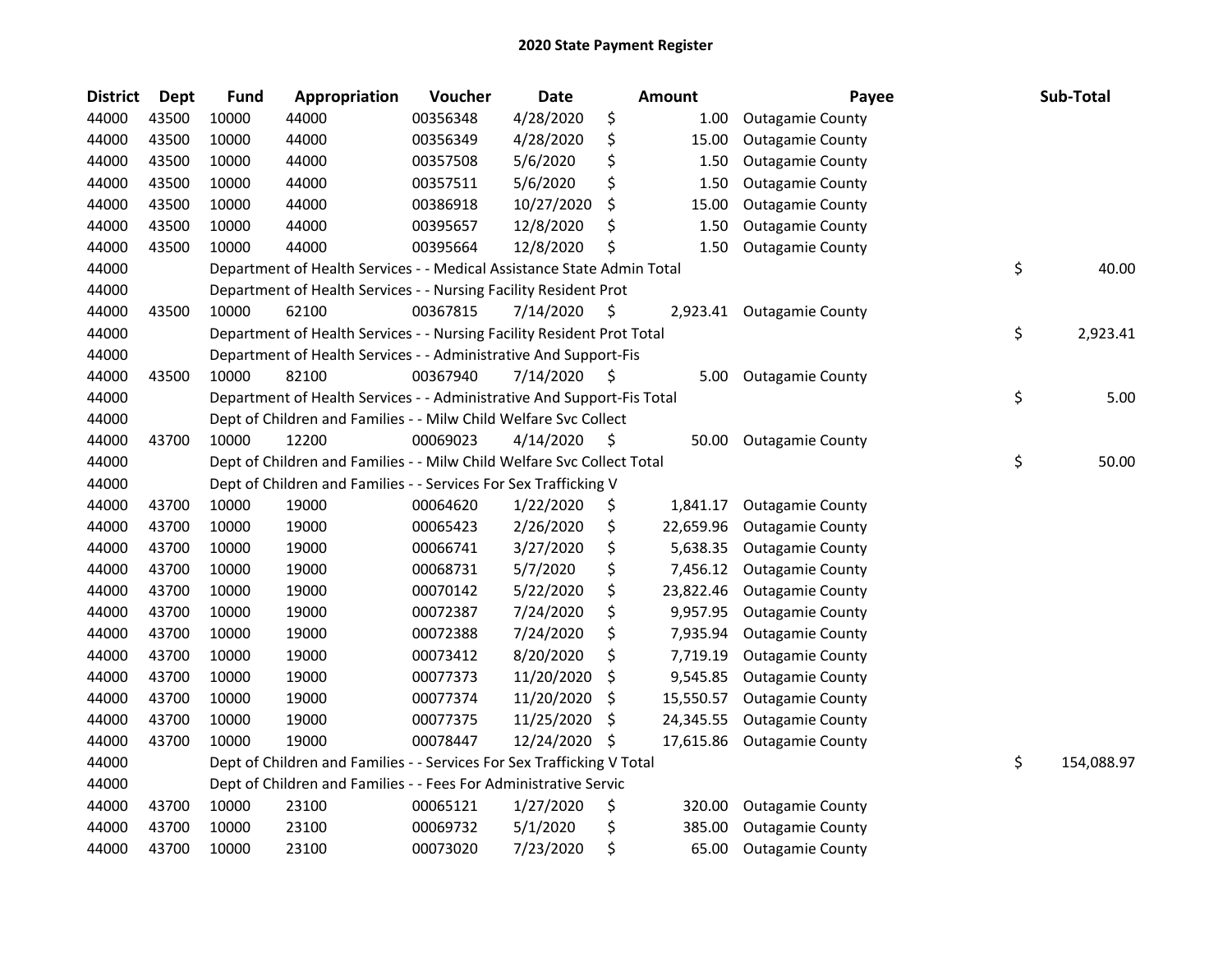| <b>District</b> | <b>Dept</b> | <b>Fund</b> | Appropriation                                                          | Voucher  | <b>Date</b> |     | <b>Amount</b> | Payee                   | Sub-Total |        |
|-----------------|-------------|-------------|------------------------------------------------------------------------|----------|-------------|-----|---------------|-------------------------|-----------|--------|
| 44000           | 43700       | 10000       | 23100                                                                  | 00076537 | 10/22/2020  | \$  | 50.00         | <b>Outagamie County</b> |           |        |
| 44000           |             |             | Dept of Children and Families - - Fees For Administrative Servic Total |          |             |     |               |                         | \$        | 820.00 |
| 44000           |             |             | Dept of Children and Families - - General Aids                         |          |             |     |               |                         |           |        |
| 44000           | 43700       | 10000       | 99000                                                                  | 00064520 | 1/6/2020    | \$  | 181,160.04    | <b>Outagamie County</b> |           |        |
| 44000           | 43700       | 10000       | 99000                                                                  | 00065371 | 1/30/2020   | \$  | 368,708.92    | <b>Outagamie County</b> |           |        |
| 44000           | 43700       | 10000       | 99000                                                                  | 00065670 | 2/5/2020    | \$  | 190,645.54    | <b>Outagamie County</b> |           |        |
| 44000           | 43700       | 10000       | 99000                                                                  | 00065805 | 2/11/2020   | \$  | 1,008.00      | <b>Outagamie County</b> |           |        |
| 44000           | 43700       | 10000       | 99000                                                                  | 00066344 | 2/26/2020   | \$  | 17,999.41     | <b>Outagamie County</b> |           |        |
| 44000           | 43700       | 10000       | 99000                                                                  | 00066865 | 3/5/2020    | \$  | 724,684.78    | <b>Outagamie County</b> |           |        |
| 44000           | 43700       | 10000       | 99000                                                                  | 00066939 | 3/5/2020    | \$  | 1,730.33      | <b>Outagamie County</b> |           |        |
| 44000           | 43700       | 10000       | 99000                                                                  | 00067136 | 3/12/2020   | \$  | 106.00        | <b>Outagamie County</b> |           |        |
| 44000           | 43700       | 10000       | 99000                                                                  | 00068285 | 4/6/2020    | \$  | 300.00        | <b>Outagamie County</b> |           |        |
| 44000           | 43700       | 10000       | 99000                                                                  | 00068286 | 4/6/2020    | \$  | 224,724.41    | <b>Outagamie County</b> |           |        |
| 44000           | 43700       | 10000       | 99000                                                                  | 00068747 | 4/10/2020   | \$  | 593,821.84    | <b>Outagamie County</b> |           |        |
| 44000           | 43700       | 10000       | 99000                                                                  | 00068988 | 4/14/2020   | \$  | 66,341.12     | <b>Outagamie County</b> |           |        |
| 44000           | 43700       | 10000       | 99000                                                                  | 00069390 | 4/30/2020   | \$  | 474,062.28    | <b>Outagamie County</b> |           |        |
| 44000           | 43700       | 10000       | 99000                                                                  | 00069860 | 5/5/2020    | \$  | 985.00        | <b>Outagamie County</b> |           |        |
| 44000           | 43700       | 10000       | 99000                                                                  | 00069919 | 5/5/2020    | \$  | 226,975.15    | <b>Outagamie County</b> |           |        |
| 44000           | 43700       | 10000       | 99000                                                                  | 00070060 | 5/8/2020    | \$  | 39,590.00     | <b>Outagamie County</b> |           |        |
| 44000           | 43700       | 10000       | 99000                                                                  | 00070433 | 5/22/2020   | \$  | 44,438.35     | <b>Outagamie County</b> |           |        |
| 44000           | 43700       | 10000       | 99000                                                                  | 00070787 | 6/4/2020    | \$  | 1,007.00      | <b>Outagamie County</b> |           |        |
| 44000           | 43700       | 10000       | 99000                                                                  | 00070880 | 6/5/2020    | \$  | 264,404.27    | <b>Outagamie County</b> |           |        |
| 44000           | 43700       | 10000       | 99000                                                                  | 00072028 | 6/30/2020   | \$  | 62,749.55     | <b>Outagamie County</b> |           |        |
| 44000           | 43700       | 10000       | 99000                                                                  | 00072334 | 7/6/2020    | \$  | 252,288.68    | <b>Outagamie County</b> |           |        |
| 44000           | 43700       | 10000       | 99000                                                                  | 00073194 | 7/27/2020   | \$  | 30,067.00     | <b>Outagamie County</b> |           |        |
| 44000           | 43700       | 10000       | 99000                                                                  | 00073341 | 7/30/2020   | \$  | 447,152.10    | <b>Outagamie County</b> |           |        |
| 44000           | 43700       | 10000       | 99000                                                                  | 00073579 | 8/5/2020    | \$  | 144,702.53    | <b>Outagamie County</b> |           |        |
| 44000           | 43700       | 10000       | 99000                                                                  | 00073893 | 8/12/2020   | \$  | 121,946.00    | <b>Outagamie County</b> |           |        |
| 44000           | 43700       | 10000       | 99000                                                                  | 00073935 | 8/12/2020   | \$  | 39,745.25     | <b>Outagamie County</b> |           |        |
| 44000           | 43700       | 10000       | 99000                                                                  | 00074684 | 9/8/2020    | \$  | 251,044.63    | <b>Outagamie County</b> |           |        |
| 44000           | 43700       | 10000       | 99000                                                                  | 00075126 | 9/17/2020   | \$  | 6,226.00      | <b>Outagamie County</b> |           |        |
| 44000           | 43700       | 10000       | 99000                                                                  | 00075227 | 9/18/2020   | \$  | 122,337.78    | <b>Outagamie County</b> |           |        |
| 44000           | 43700       | 10000       | 99000                                                                  | 00075923 | 10/5/2020   | \$  | 95,970.77     | <b>Outagamie County</b> |           |        |
| 44000           | 43700       | 10000       | 99000                                                                  | 00076815 | 10/30/2020  | \$. | 353,363.59    | <b>Outagamie County</b> |           |        |
| 44000           | 43700       | 10000       | 99000                                                                  | 00076863 | 10/30/2020  | \$  | 33,548.11     | <b>Outagamie County</b> |           |        |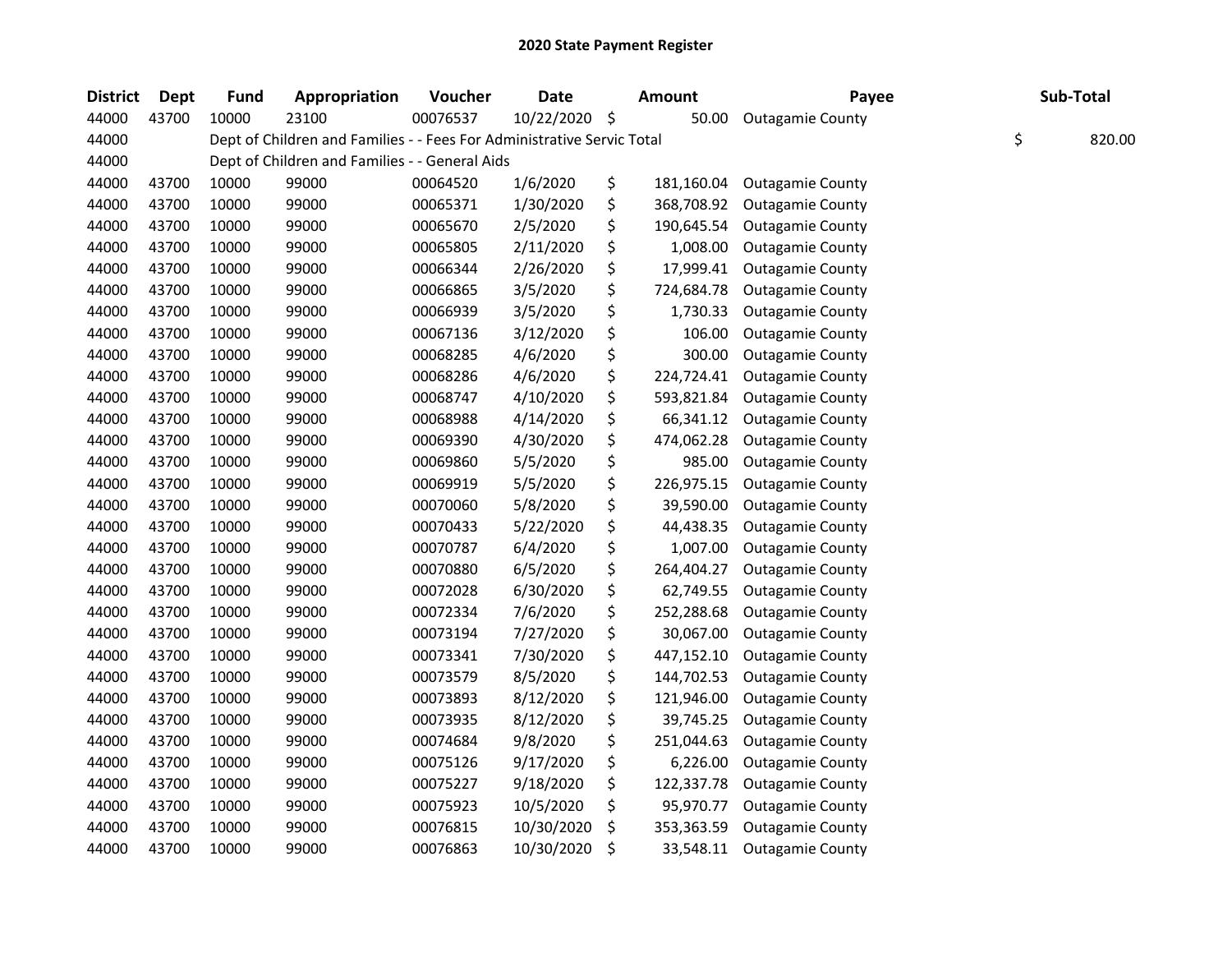| <b>District</b> | <b>Dept</b> | <b>Fund</b> | Appropriation                                              | Voucher  | <b>Date</b> | Amount             | Payee                   | Sub-Total          |
|-----------------|-------------|-------------|------------------------------------------------------------|----------|-------------|--------------------|-------------------------|--------------------|
| 44000           | 43700       | 10000       | 99000                                                      | 00077043 | 11/5/2020   | \$<br>135,380.19   | <b>Outagamie County</b> |                    |
| 44000           | 43700       | 10000       | 99000                                                      | 00077168 | 11/6/2020   | \$<br>10,342.00    | <b>Outagamie County</b> |                    |
| 44000           | 43700       | 10000       | 99000                                                      | 00077270 | 11/10/2020  | \$<br>28,986.00    | <b>Outagamie County</b> |                    |
| 44000           | 43700       | 10000       | 99000                                                      | 00077773 | 11/23/2020  | \$<br>2,392,937.25 | <b>Outagamie County</b> |                    |
| 44000           | 43700       | 10000       | 99000                                                      | 00078173 | 12/4/2020   | \$<br>45,040.00    | <b>Outagamie County</b> |                    |
| 44000           | 43700       | 10000       | 99000                                                      | 00078262 | 12/7/2020   | \$<br>205,365.27   | <b>Outagamie County</b> |                    |
| 44000           |             |             | Dept of Children and Families - - General Aids Total       |          |             |                    |                         | \$<br>8,201,885.14 |
| 44000           |             |             | Dept of Workforce Development - - Auxiliary Services       |          |             |                    |                         |                    |
| 44000           | 44500       | 10000       | 13000                                                      | 00304279 | 11/3/2020   | \$<br>115.00       | <b>Outagamie County</b> |                    |
| 44000           | 44500       | 10000       | 13000                                                      | 00307410 | 12/2/2020   | \$<br>245.00       | <b>Outagamie County</b> |                    |
| 44000           |             |             | Dept of Workforce Development - - Auxiliary Services Total |          |             |                    |                         | \$<br>360.00       |
| 44000           |             |             | Dept of Workforce Development - - Ui Admin Fed             |          |             |                    |                         |                    |
| 44000           | 44500       | 10000       | 15100                                                      | 00267654 | 1/14/2020   | \$<br>215.00       | <b>Outagamie County</b> |                    |
| 44000           | 44500       | 10000       | 15100                                                      | 00270895 | 2/4/2020    | \$<br>145.00       | <b>Outagamie County</b> |                    |
| 44000           | 44500       | 10000       | 15100                                                      | 00271469 | 2/7/2020    | \$<br>50.00        | <b>Outagamie County</b> |                    |
| 44000           | 44500       | 10000       | 15100                                                      | 00275625 | 3/3/2020    | \$<br>140.00       | <b>Outagamie County</b> |                    |
| 44000           | 44500       | 10000       | 15100                                                      | 00280609 | 4/2/2020    | \$<br>270.00       | <b>Outagamie County</b> |                    |
| 44000           | 44500       | 10000       | 15100                                                      | 00282162 | 4/15/2020   | \$<br>100.00       | <b>Outagamie County</b> |                    |
| 44000           | 44500       | 10000       | 15100                                                      | 00284503 | 5/4/2020    | \$<br>155.00       | <b>Outagamie County</b> |                    |
| 44000           | 44500       | 10000       | 15100                                                      | 00287352 | 6/2/2020    | \$<br>120.00       | <b>Outagamie County</b> |                    |
| 44000           | 44500       | 10000       | 15100                                                      | 00290173 | 7/2/2020    | \$<br>105.00       | <b>Outagamie County</b> |                    |
| 44000           | 44500       | 10000       | 15100                                                      | 00293611 | 8/4/2020    | \$<br>150.00       | <b>Outagamie County</b> |                    |
| 44000           | 44500       | 10000       | 15100                                                      | 00296647 | 9/2/2020    | \$<br>115.00       | <b>Outagamie County</b> |                    |
| 44000           | 44500       | 10000       | 15100                                                      | 00300318 | 10/2/2020   | \$<br>135.00       | <b>Outagamie County</b> |                    |
| 44000           |             |             | Dept of Workforce Development - - Ui Admin Fed Total       |          |             |                    |                         | \$<br>1,700.00     |
| 44000           |             |             | Dept of Workforce Development - - Title Ib Aids State GPR  |          |             |                    |                         |                    |
| 44000           | 44500       | 10000       | 50900                                                      | 00263928 | 1/2/2020    | \$<br>2,800.95     | <b>Outagamie County</b> |                    |
| 44000           | 44500       | 10000       | 50900                                                      | 00267969 | 1/29/2020   | \$<br>2,247.15     | <b>Outagamie County</b> |                    |
| 44000           | 44500       | 10000       | 50900                                                      | 00273377 | 3/2/2020    | \$<br>2,385.60     | <b>Outagamie County</b> |                    |
| 44000           | 44500       | 10000       | 50900                                                      | 00277811 | 3/30/2020   | \$<br>2,907.45     | <b>Outagamie County</b> |                    |
| 44000           | 44500       | 10000       | 50900                                                      | 00284416 | 5/1/2020    | \$<br>3,088.50     | <b>Outagamie County</b> |                    |
| 44000           | 44500       | 10000       | 50900                                                      | 00285897 | 5/19/2020   | \$<br>319.50       | <b>Outagamie County</b> |                    |
| 44000           | 44500       | 10000       | 50900                                                      | 00287026 | 6/1/2020    | \$<br>1,917.00     | <b>Outagamie County</b> |                    |
| 44000           | 44500       | 10000       | 50900                                                      | 00289434 | 6/29/2020   | \$<br>2,492.10     | <b>Outagamie County</b> |                    |
| 44000           | 44500       | 10000       | 50900                                                      | 00293518 | 8/3/2020    | \$<br>1,831.80     | <b>Outagamie County</b> |                    |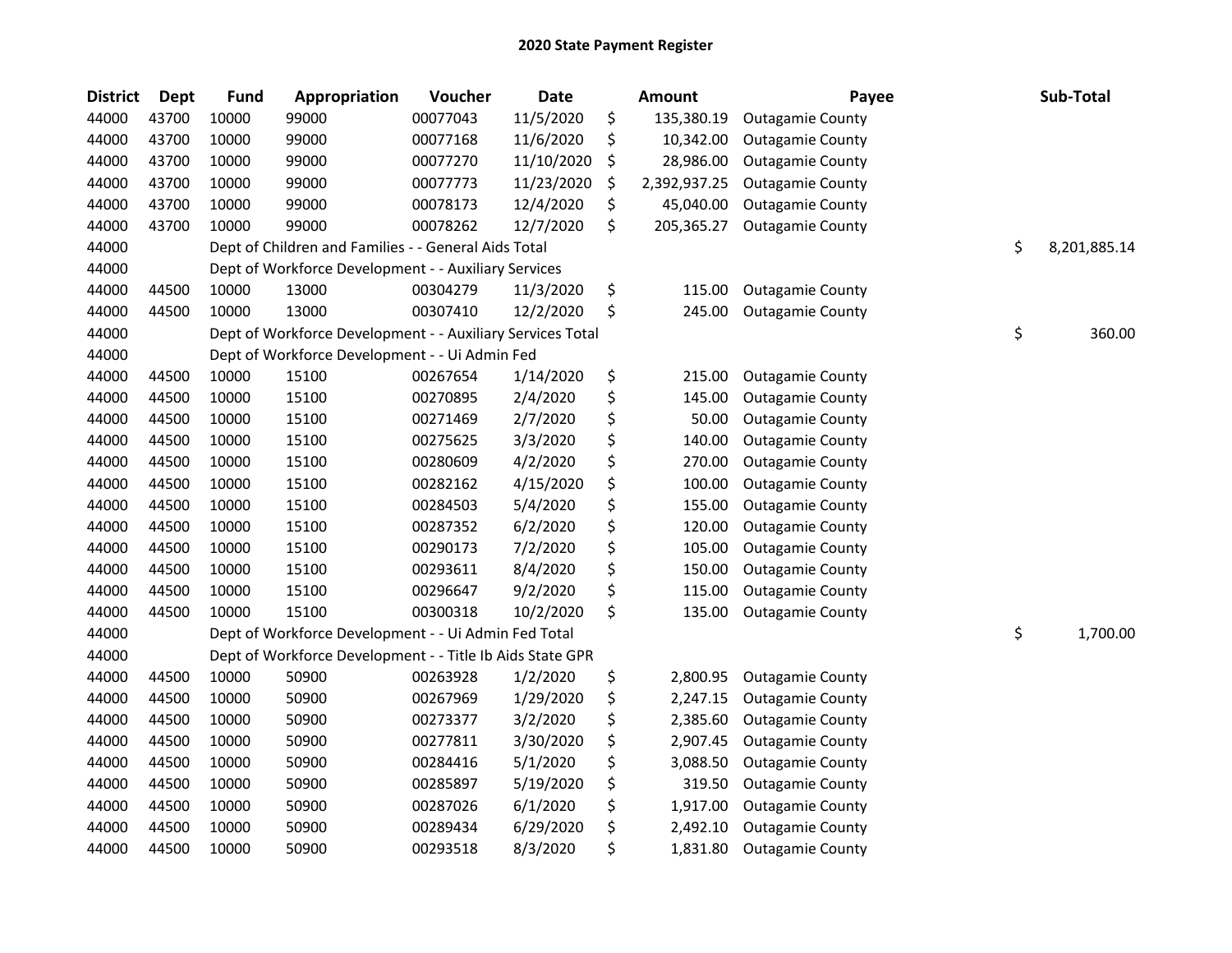| <b>District</b> | <b>Dept</b> | <b>Fund</b> | Appropriation                                                         | Voucher  | Date       |     | <b>Amount</b> | Payee                   | Sub-Total        |
|-----------------|-------------|-------------|-----------------------------------------------------------------------|----------|------------|-----|---------------|-------------------------|------------------|
| 44000           | 44500       | 10000       | 50900                                                                 | 00295184 | 8/28/2020  | \$  | 3,605.02      | <b>Outagamie County</b> |                  |
| 44000           | 44500       | 10000       | 50900                                                                 | 00299018 | 10/1/2020  | \$  | 1,512.30      | <b>Outagamie County</b> |                  |
| 44000           | 44500       | 10000       | 50900                                                                 | 00302431 | 10/29/2020 | \$  | 1,299.30      | <b>Outagamie County</b> |                  |
| 44000           | 44500       | 10000       | 50900                                                                 | 00305736 | 11/27/2020 | \$  | 3,354.75      | <b>Outagamie County</b> |                  |
| 44000           | 44500       | 10000       | 50900                                                                 | 00309084 | 12/28/2020 | \$  | 1,533.60      | <b>Outagamie County</b> |                  |
| 44000           |             |             | Dept of Workforce Development - - Title Ib Aids State GPR Total       |          |            |     |               |                         | \$<br>31,295.02  |
| 44000           |             |             | Dept of Workforce Development - - Title Ib Aids Federal Prf           |          |            |     |               |                         |                  |
| 44000           | 44500       | 10000       | 54400                                                                 | 00263928 | 1/2/2020   | \$  | 10,349.05     | <b>Outagamie County</b> |                  |
| 44000           | 44500       | 10000       | 54400                                                                 | 00267969 | 1/29/2020  | \$  | 8,302.85      | <b>Outagamie County</b> |                  |
| 44000           | 44500       | 10000       | 54400                                                                 | 00273377 | 3/2/2020   | \$  | 8,814.40      | <b>Outagamie County</b> |                  |
| 44000           | 44500       | 10000       | 54400                                                                 | 00277811 | 3/30/2020  | \$  | 10,742.55     | <b>Outagamie County</b> |                  |
| 44000           | 44500       | 10000       | 54400                                                                 | 00284416 | 5/1/2020   | \$  | 11,411.50     | <b>Outagamie County</b> |                  |
| 44000           | 44500       | 10000       | 54400                                                                 | 00285897 | 5/19/2020  | \$  | 1,180.50      | <b>Outagamie County</b> |                  |
| 44000           | 44500       | 10000       | 54400                                                                 | 00287026 | 6/1/2020   | \$  | 7,083.00      | <b>Outagamie County</b> |                  |
| 44000           | 44500       | 10000       | 54400                                                                 | 00289434 | 6/29/2020  | \$  | 9,207.90      | <b>Outagamie County</b> |                  |
| 44000           | 44500       | 10000       | 54400                                                                 | 00293518 | 8/3/2020   | \$  | 6,768.20      | <b>Outagamie County</b> |                  |
| 44000           | 44500       | 10000       | 54400                                                                 | 00295184 | 8/28/2020  | \$  | 13,319.98     | <b>Outagamie County</b> |                  |
| 44000           | 44500       | 10000       | 54400                                                                 | 00299018 | 10/1/2020  | \$  | 5,587.70      | <b>Outagamie County</b> |                  |
| 44000           | 44500       | 10000       | 54400                                                                 | 00302431 | 10/29/2020 | \$  | 4,800.70      | <b>Outagamie County</b> |                  |
| 44000           | 44500       | 10000       | 54400                                                                 | 00305736 | 11/27/2020 | \$  | 12,395.25     | <b>Outagamie County</b> |                  |
| 44000           | 44500       | 10000       | 54400                                                                 | 00309084 | 12/28/2020 | -\$ | 5,666.40      | <b>Outagamie County</b> |                  |
| 44000           |             |             | Dept of Workforce Development - - Title Ib Aids Federal Prf Total     |          |            |     |               |                         | \$<br>115,629.98 |
| 44000           |             |             | Dept of Workforce Development - - Wc Ops Uninsured Emplyr Admin       |          |            |     |               |                         |                  |
| 44000           | 44500       | 22700       | 17700                                                                 | 00288623 | 6/17/2020  | \$  | 80.00         | <b>Outagamie County</b> |                  |
| 44000           | 44500       | 22700       | 17700                                                                 | 00288624 | 6/17/2020  | \$  | 30.00         | <b>Outagamie County</b> |                  |
| 44000           | 44500       | 22700       | 17700                                                                 | 00288625 | 6/17/2020  | \$  | 145.00        | <b>Outagamie County</b> |                  |
| 44000           | 44500       | 22700       | 17700                                                                 | 00291160 | 7/14/2020  | \$  | 55.00         | <b>Outagamie County</b> |                  |
| 44000           | 44500       | 22700       | 17700                                                                 | 00291161 | 7/14/2020  | \$  | 70.00         | <b>Outagamie County</b> |                  |
| 44000           | 44500       | 22700       | 17700                                                                 | 00297365 | 9/10/2020  | \$  | 130.00        | <b>Outagamie County</b> |                  |
| 44000           | 44500       | 22700       | 17700                                                                 | 00308273 | 12/9/2020  | \$  | 45.00         | <b>Outagamie County</b> |                  |
| 44000           | 44500       | 22700       | 17700                                                                 | 00308274 | 12/9/2020  | \$  | 75.00         | <b>Outagamie County</b> |                  |
| 44000           |             |             | Dept of Workforce Development - - Wc Ops Uninsured Emplyr Admin Total |          |            |     |               |                         | \$<br>630.00     |
| 44000           |             |             | Department of Justice - - Legal Expenses                              |          |            |     |               |                         |                  |
| 44000           | 45500       | 10000       | 10400                                                                 | 00078854 | 1/23/2020  | \$  | 72.00         | <b>Outagamie County</b> |                  |
| 44000           | 45500       | 10000       | 10400                                                                 | 00083628 | 5/14/2020  | \$  | 30.00         | <b>Outagamie County</b> |                  |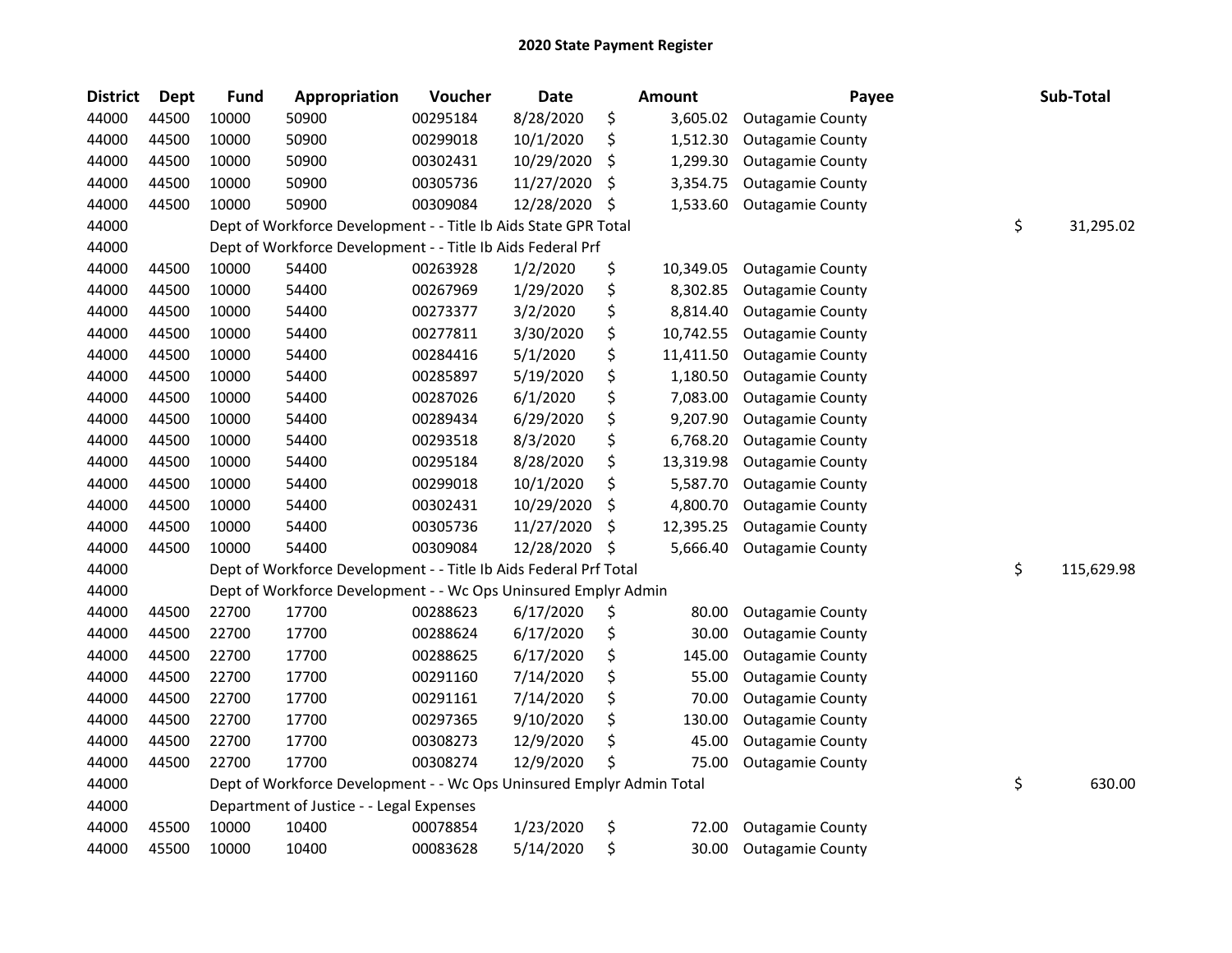| <b>District</b> | Dept  | <b>Fund</b> | Appropriation                                                 | Voucher  | <b>Date</b> | <b>Amount</b>   | Payee                   | Sub-Total        |
|-----------------|-------|-------------|---------------------------------------------------------------|----------|-------------|-----------------|-------------------------|------------------|
| 44000           | 45500 | 10000       | 10400                                                         | 00086928 | 8/5/2020    | \$<br>100.00    | <b>Outagamie County</b> |                  |
| 44000           |       |             | Department of Justice - - Legal Expenses Total                |          |             |                 |                         | \$<br>202.00     |
| 44000           |       |             | Department of Justice - - Crime Laboratories, Dna             |          |             |                 |                         |                  |
| 44000           | 45500 | 10000       | 22100                                                         | 00085860 | 7/16/2020   | \$<br>5,640.00  | <b>Outagamie County</b> |                  |
| 44000           |       |             | Department of Justice - - Crime Laboratories, Dna Total       |          |             |                 |                         | \$<br>5,640.00   |
| 44000           |       |             | Department of Justice - - Law Enforcement Train, Local        |          |             |                 |                         |                  |
| 44000           | 45500 | 10000       | 23100                                                         | 00091615 | 12/7/2020   | \$<br>320.00    | <b>Outagamie County</b> |                  |
| 44000           | 45500 | 10000       | 23100                                                         | 00091616 | 12/7/2020   | \$<br>24,960.00 | <b>Outagamie County</b> |                  |
| 44000           |       |             | Department of Justice - - Law Enforcement Train, Local Total  |          |             |                 |                         | \$<br>25,280.00  |
| 44000           |       |             | Department of Justice - - Inter And Intra-Agency Assist       |          |             |                 |                         |                  |
| 44000           | 45500 | 10000       | 23300                                                         | 00083586 | 5/28/2020   | \$<br>5,287.08  | <b>Outagamie County</b> |                  |
| 44000           | 45500 | 10000       | 23300                                                         | 00087167 | 8/13/2020   | \$<br>149.07    | <b>Outagamie County</b> |                  |
| 44000           | 45500 | 10000       | 23300                                                         | 00088954 | 10/13/2020  | \$<br>191.66    | <b>Outagamie County</b> |                  |
| 44000           |       |             | Department of Justice - - Inter And Intra-Agency Assist Total |          |             |                 |                         | \$<br>5,627.81   |
| 44000           |       |             | Department of Justice - - Federal Aid, Local Assistance       |          |             |                 |                         |                  |
| 44000           | 45500 | 10000       | 25100                                                         | 00078742 | 1/24/2020   | \$<br>5,478.47  | <b>Outagamie County</b> |                  |
| 44000           | 45500 | 10000       | 25100                                                         | 00083038 | 5/5/2020    | \$<br>14,149.38 | <b>Outagamie County</b> |                  |
| 44000           | 45500 | 10000       | 25100                                                         | 00087303 | 8/14/2020   | \$<br>6,272.15  | <b>Outagamie County</b> |                  |
| 44000           | 45500 | 10000       | 25100                                                         | 00089512 | 10/26/2020  | \$<br>607.41    | <b>Outagamie County</b> |                  |
| 44000           | 45500 | 10000       | 25100                                                         | 00089597 | 11/3/2020   | \$<br>116.07    | <b>Outagamie County</b> |                  |
| 44000           | 45500 | 10000       | 25100                                                         | 00089826 | 11/5/2020   | \$<br>7,117.00  | <b>Outagamie County</b> |                  |
| 44000           |       |             | Department of Justice - - Federal Aid, Local Assistance Total |          |             |                 |                         | \$<br>33,740.48  |
| 44000           |       |             | Department of Justice - - County-Tribal Programs, Local       |          |             |                 |                         |                  |
| 44000           | 45500 | 10000       | 26300                                                         | 00078408 | 1/15/2020   | \$<br>31,313.00 | <b>Outagamie County</b> |                  |
| 44000           |       |             | Department of Justice - - County-Tribal Programs, Local Total |          |             |                 |                         | \$<br>31,313.00  |
| 44000           |       |             | Department of Justice - - Alt Prosecution Alcohol Drugs       |          |             |                 |                         |                  |
| 44000           | 45500 | 10000       | 27100                                                         | 00078942 | 1/30/2020   | \$<br>40,430.05 | <b>Outagamie County</b> |                  |
| 44000           | 45500 | 10000       | 27100                                                         | 00083624 | 5/27/2020   | \$<br>19,904.96 | <b>Outagamie County</b> |                  |
| 44000           | 45500 | 10000       | 27100                                                         | 00086999 | 8/6/2020    | \$<br>34,769.62 | <b>Outagamie County</b> |                  |
| 44000           | 45500 | 10000       | 27100                                                         | 00090162 | 11/9/2020   | \$<br>33,193.38 | <b>Outagamie County</b> |                  |
| 44000           |       |             | Department of Justice - - Alt Prosecution Alcohol Drugs Total |          |             |                 |                         | \$<br>128,298.01 |
| 44000           |       |             | Department of Justice - - Internet Crimes Against Childr      |          |             |                 |                         |                  |
| 44000           | 45500 | 10000       | 28400                                                         | 00079706 | 2/14/2020   | \$<br>3,112.50  | <b>Outagamie County</b> |                  |
| 44000           | 45500 | 10000       | 28400                                                         | 00081077 | 3/5/2020    | \$<br>647.40    | <b>Outagamie County</b> |                  |
| 44000           | 45500 | 10000       | 28400                                                         | 00082210 | 4/13/2020   | \$<br>1,767.90  | <b>Outagamie County</b> |                  |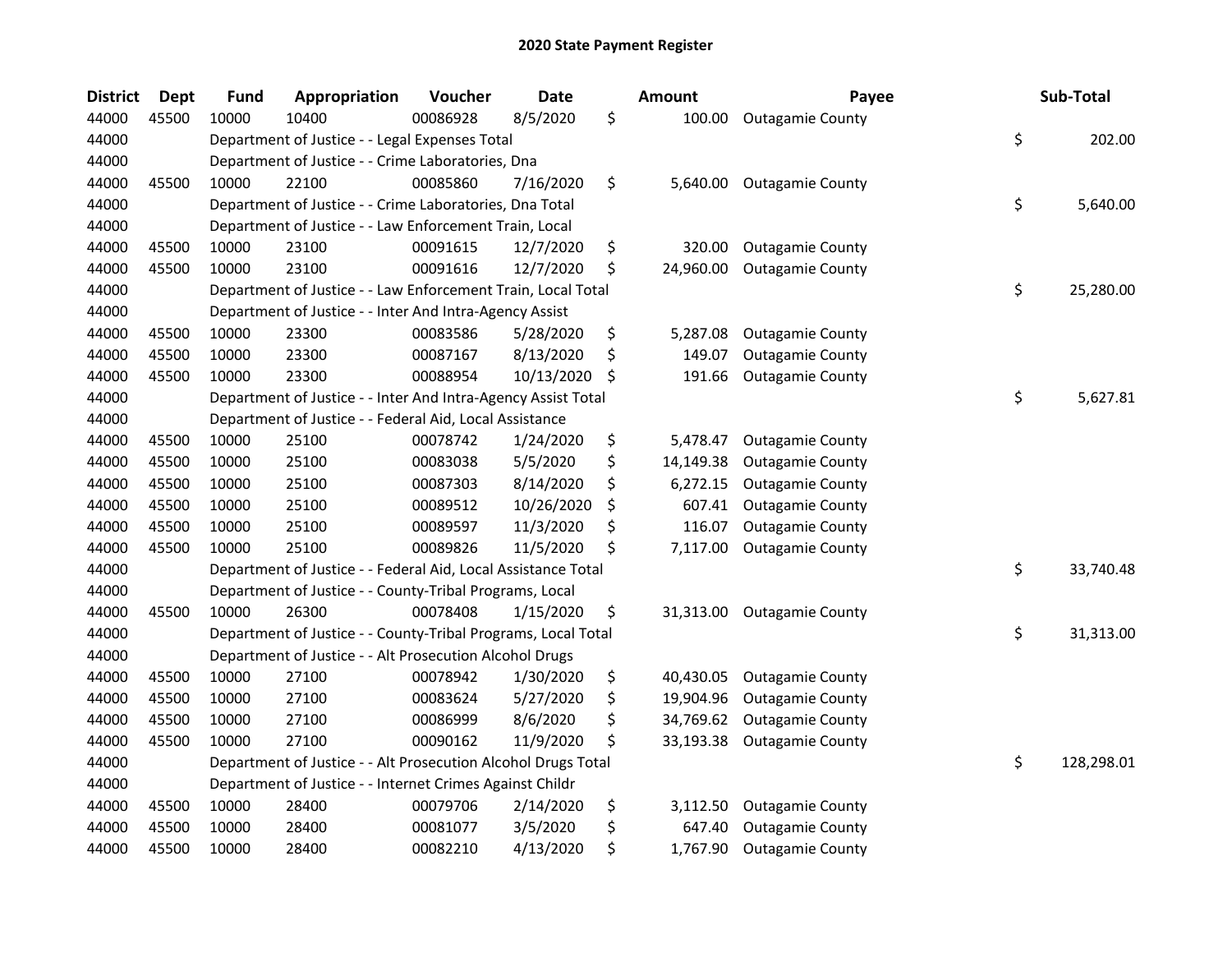| <b>District</b> | <b>Dept</b> | <b>Fund</b> | Appropriation                                                           | Voucher  | <b>Date</b>   |     | <b>Amount</b> | Payee                      | Sub-Total        |
|-----------------|-------------|-------------|-------------------------------------------------------------------------|----------|---------------|-----|---------------|----------------------------|------------------|
| 44000           | 45500       | 10000       | 28400                                                                   | 00090892 | 11/23/2020    | \$  | 2,564.70      | <b>Outagamie County</b>    |                  |
| 44000           | 45500       | 10000       | 28400                                                                   | 00092365 | 12/28/2020    | S   | 2,838.60      | <b>Outagamie County</b>    |                  |
| 44000           | 45500       | 10000       | 28400                                                                   | 00092373 | 12/28/2020    | \$  | 423.30        | <b>Outagamie County</b>    |                  |
| 44000           | 45500       | 10000       | 28400                                                                   | 00092387 | 12/29/2020    | \$, | 1,070.70      | <b>Outagamie County</b>    |                  |
| 44000           | 45500       | 10000       | 28400                                                                   | 00092405 | 12/29/2020    | \$  | 2,863.50      | <b>Outagamie County</b>    |                  |
| 44000           |             |             | Department of Justice - - Internet Crimes Against Childr Total          |          |               |     |               |                            | \$<br>15,288.60  |
| 44000           |             |             | Department of Justice - - Crime Victim Witness Assist                   |          |               |     |               |                            |                  |
| 44000           | 45500       | 10000       | 53200                                                                   | 00080498 | 2/26/2020     | \$  | 57,786.95     | <b>Outagamie County</b>    |                  |
| 44000           | 45500       | 10000       | 53200                                                                   | 00086045 | 7/17/2020     | \$  | 55,514.79     | <b>Outagamie County</b>    |                  |
| 44000           |             |             | Department of Justice - - Crime Victim Witness Assist Total             |          |               |     |               |                            | \$<br>113,301.74 |
| 44000           |             |             | Department of Military Affairs - - Disaster Recovery Aid                |          |               |     |               |                            |                  |
| 44000           | 46500       | 10000       | 30500                                                                   | 00077626 | 5/14/2020     | \$  | 7,409.62      | <b>Outagamie County</b>    |                  |
| 44000           | 46500       | 10000       | 30500                                                                   | 00078454 | 6/10/2020     | \$  | 3,535.56      | <b>Outagamie County</b>    |                  |
| 44000           | 46500       | 10000       | 30500                                                                   | 00084019 | 10/8/2020     | \$  | 5,071.99      | <b>Outagamie County</b>    |                  |
| 44000           | 46500       | 10000       | 30500                                                                   | 00085651 | 11/17/2020    | \$  | 1,617.63      | <b>Outagamie County</b>    |                  |
| 44000           |             |             | Department of Military Affairs - - Disaster Recovery Aid Total          |          |               |     |               |                            | \$<br>17,634.80  |
| 44000           |             |             | Department of Military Affairs - - Federal Aid, Local Assistance        |          |               |     |               |                            |                  |
| 44000           | 46500       | 10000       | 34200                                                                   | 00071469 | 1/6/2020      | \$  | 98,448.48     | <b>Outagamie County</b>    |                  |
| 44000           | 46500       | 10000       | 34200                                                                   | 00077626 | 5/14/2020     | \$  | 44,457.71     | <b>Outagamie County</b>    |                  |
| 44000           | 46500       | 10000       | 34200                                                                   | 00078454 | 6/10/2020     | \$  | 21,213.38     | <b>Outagamie County</b>    |                  |
| 44000           | 46500       | 10000       | 34200                                                                   | 00084019 | 10/8/2020     | \$  | 30,431.95     | <b>Outagamie County</b>    |                  |
| 44000           | 46500       | 10000       | 34200                                                                   | 00085651 | 11/17/2020    | S   | 9,705.77      | <b>Outagamie County</b>    |                  |
| 44000           |             |             | Department of Military Affairs - - Federal Aid, Local Assistance Total  |          |               |     |               |                            | \$<br>204,257.29 |
| 44000           |             |             | Department of Military Affairs - - Next Generation 911                  |          |               |     |               |                            |                  |
| 44000           | 46500       | 23900       | 36800                                                                   | 00084964 | 11/27/2020 \$ |     | 525.00        | <b>Outagamie County</b>    |                  |
| 44000           |             |             | Department of Military Affairs - - Next Generation 911 Total            |          |               |     |               |                            | \$<br>525.00     |
| 44000           |             |             | Department of Military Affairs - - St Emerg Response Bd Grant Pif       |          |               |     |               |                            |                  |
| 44000           | 46500       | 27200       | 36400                                                                   | 00073193 | 1/30/2020     | \$  | 71,844.79     | <b>Outagamie County</b>    |                  |
| 44000           |             |             | Department of Military Affairs - - St Emerg Response Bd Grant Pif Total |          |               |     |               |                            | \$<br>71,844.79  |
| 44000           |             |             | Department of Veterans Affairs - - County Grants                        |          |               |     |               |                            |                  |
| 44000           | 48500       | 58200       | 26700                                                                   | 00077473 | 2/24/2020     | \$  | 13,000.00     | <b>Outagamie County</b>    |                  |
| 44000           |             |             | Department of Veterans Affairs - - County Grants Total                  |          |               |     |               |                            | \$<br>13,000.00  |
| 44000           |             |             | Department of Administration - - Federal Aid                            |          |               |     |               |                            |                  |
| 44000           | 50500       | 10000       | 14200                                                                   | 00130074 | 10/1/2020     | \$  | 199,137.12    | <b>Outagamie County</b>    |                  |
| 44000           | 50500       | 10000       | 14200                                                                   | 00132221 | 11/13/2020    | \$  |               | 55,301.74 Outagamie County |                  |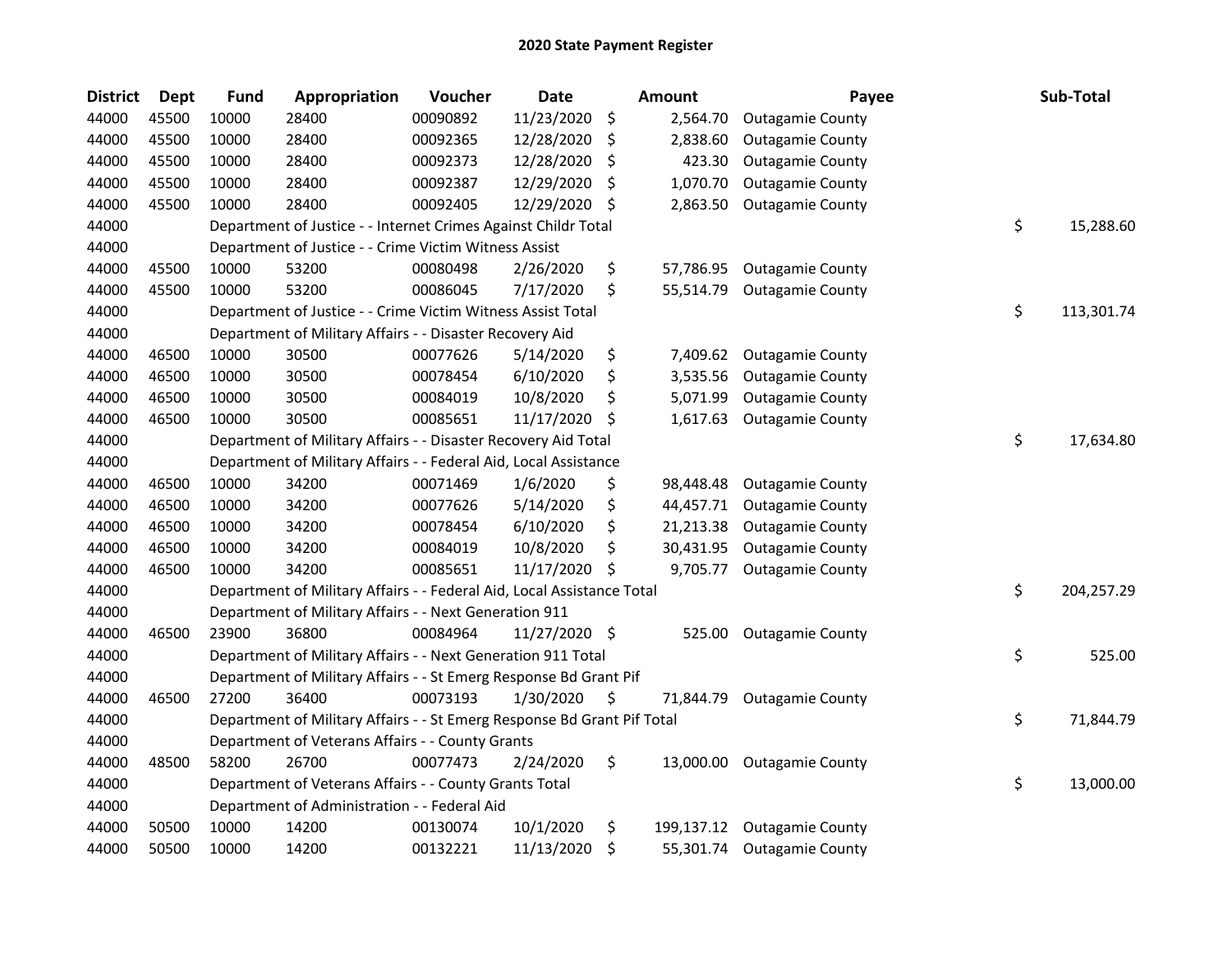| <b>District</b> | <b>Dept</b> | <b>Fund</b> | Appropriation                                                         | Voucher  | Date       | <b>Amount</b>      | Payee                   | Sub-Total          |
|-----------------|-------------|-------------|-----------------------------------------------------------------------|----------|------------|--------------------|-------------------------|--------------------|
| 44000           | 50500       | 10000       | 14200                                                                 | 00134888 | 12/9/2020  | \$<br>2,790,158.75 | <b>Outagamie County</b> |                    |
| 44000           | 50500       | 10000       | 14200                                                                 | 00136439 | 12/16/2020 | \$<br>647.57       | <b>Outagamie County</b> |                    |
| 44000           |             |             | Department of Administration - - Federal Aid Total                    |          |            |                    |                         | \$<br>3,045,245.18 |
| 44000           |             |             | Department of Administration - - Federal Aid, Local Assistance        |          |            |                    |                         |                    |
| 44000           | 50500       | 10000       | 15500                                                                 | 00116701 | 1/29/2020  | \$<br>16,598.86    | <b>Outagamie County</b> |                    |
| 44000           | 50500       | 10000       | 15500                                                                 | 00118367 | 3/2/2020   | \$<br>10,385.94    | <b>Outagamie County</b> |                    |
| 44000           | 50500       | 10000       | 15500                                                                 | 00120272 | 3/31/2020  | \$<br>11,230.99    | <b>Outagamie County</b> |                    |
| 44000           | 50500       | 10000       | 15500                                                                 | 00121853 | 4/29/2020  | \$<br>11,590.94    | <b>Outagamie County</b> |                    |
| 44000           | 50500       | 10000       | 15500                                                                 | 00123112 | 5/29/2020  | \$<br>13,834.99    | <b>Outagamie County</b> |                    |
| 44000           | 50500       | 10000       | 15500                                                                 | 00124758 | 6/30/2020  | \$<br>2,098.99     | <b>Outagamie County</b> |                    |
| 44000           | 50500       | 10000       | 15500                                                                 | 00126104 | 7/29/2020  | \$<br>7,231.32     | <b>Outagamie County</b> |                    |
| 44000           | 50500       | 10000       | 15500                                                                 | 00127903 | 8/31/2020  | \$<br>8,378.62     | <b>Outagamie County</b> |                    |
| 44000           | 50500       | 10000       | 15500                                                                 | 00129624 | 9/29/2020  | \$<br>14,091.06    | <b>Outagamie County</b> |                    |
| 44000           | 50500       | 10000       | 15500                                                                 | 00131688 | 10/29/2020 | \$<br>6,574.49     | <b>Outagamie County</b> |                    |
| 44000           | 50500       | 10000       | 15500                                                                 | 00133616 | 12/1/2020  | \$<br>12,576.23    | <b>Outagamie County</b> |                    |
| 44000           |             |             | Department of Administration - - Federal Aid, Local Assistance Total  |          |            |                    |                         | \$<br>114,592.43   |
| 44000           |             |             | Department of Administration - - Low-Income Assistance Grants         |          |            |                    |                         |                    |
| 44000           | 50500       | 23500       | 37100                                                                 | 00116701 | 1/29/2020  | \$<br>18,896.96    | <b>Outagamie County</b> |                    |
| 44000           | 50500       | 23500       | 37100                                                                 | 00118367 | 3/2/2020   | \$<br>7,089.43     | <b>Outagamie County</b> |                    |
| 44000           | 50500       | 23500       | 37100                                                                 | 00120272 | 3/31/2020  | \$<br>11,432.22    | <b>Outagamie County</b> |                    |
| 44000           | 50500       | 23500       | 37100                                                                 | 00121853 | 4/29/2020  | \$<br>6,734.83     | <b>Outagamie County</b> |                    |
| 44000           | 50500       | 23500       | 37100                                                                 | 00123112 | 5/29/2020  | \$<br>11,251.91    | <b>Outagamie County</b> |                    |
| 44000           | 50500       | 23500       | 37100                                                                 | 00124758 | 6/30/2020  | \$<br>17,253.14    | <b>Outagamie County</b> |                    |
| 44000           | 50500       | 23500       | 37100                                                                 | 00126104 | 7/29/2020  | \$<br>28,303.87    | <b>Outagamie County</b> |                    |
| 44000           | 50500       | 23500       | 37100                                                                 | 00127903 | 8/31/2020  | \$<br>13,124.20    | <b>Outagamie County</b> |                    |
| 44000           | 50500       | 23500       | 37100                                                                 | 00129624 | 9/29/2020  | \$<br>31,039.95    | <b>Outagamie County</b> |                    |
| 44000           | 50500       | 23500       | 37100                                                                 | 00131688 | 10/29/2020 | \$<br>8,687.21     | <b>Outagamie County</b> |                    |
| 44000           | 50500       | 23500       | 37100                                                                 | 00133616 | 12/1/2020  | \$<br>494.91       | <b>Outagamie County</b> |                    |
| 44000           |             |             | Department of Administration - - Low-Income Assistance Grants Total   |          |            |                    |                         | \$<br>154,308.63   |
| 44000           |             |             | Department of Administration - - Land Information Program; Loca       |          |            |                    |                         |                    |
| 44000           | 50500       | 26900       | 17300                                                                 | 00117360 | 2/13/2020  | \$<br>1,000.00     | <b>Outagamie County</b> |                    |
| 44000           | 50500       | 26900       | 17300                                                                 | 00119145 | 4/3/2020   | \$<br>25,000.00    | <b>Outagamie County</b> |                    |
| 44000           | 50500       | 26900       | 17300                                                                 | 00123237 | 6/2/2020   | \$<br>20,000.00    | <b>Outagamie County</b> |                    |
| 44000           |             |             | Department of Administration - - Land Information Program; Loca Total |          |            |                    |                         | \$<br>46,000.00    |
| 44000           |             |             | Elections Commission - - 2018 Hava Election Security                  |          |            |                    |                         |                    |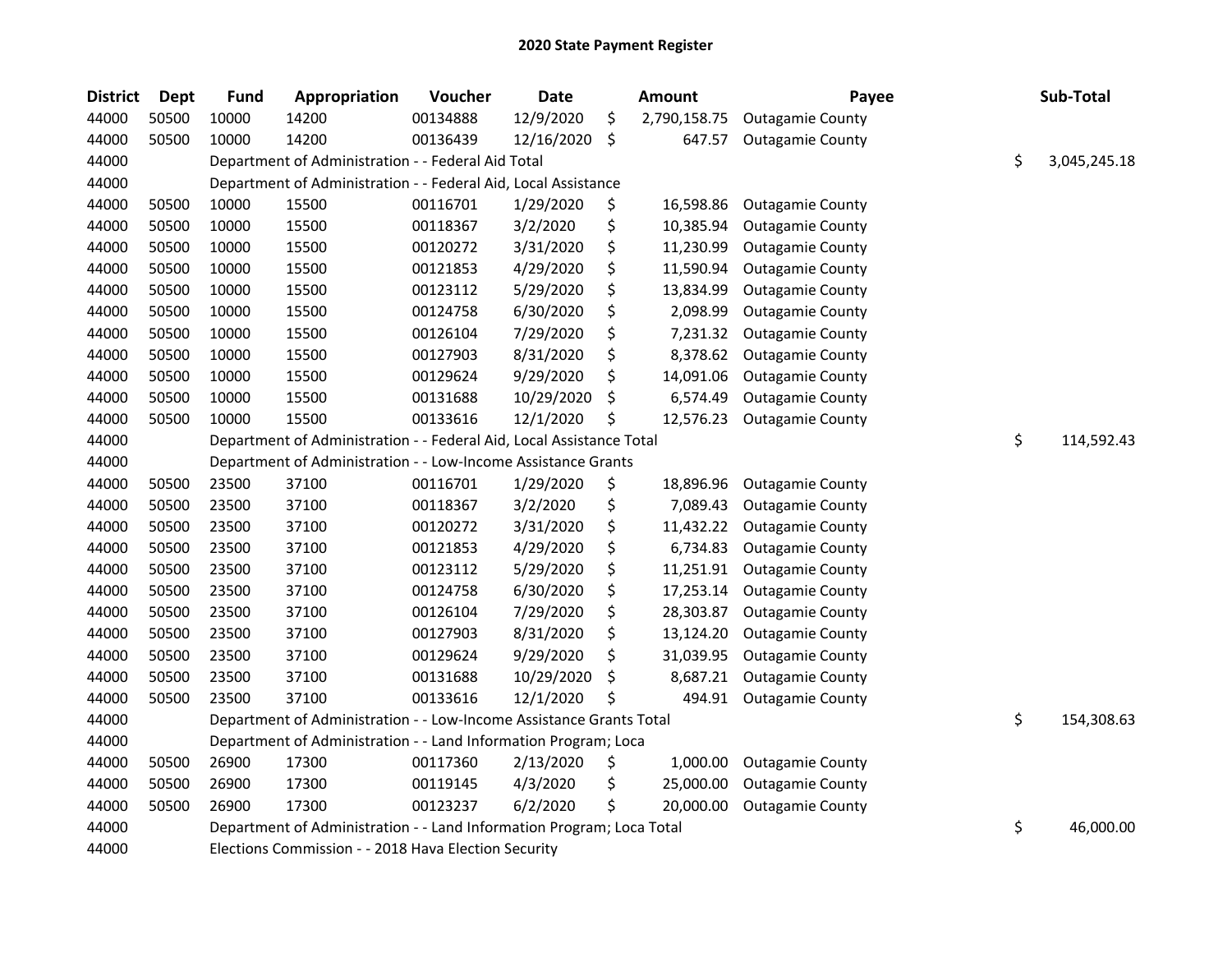| <b>District</b> | <b>Dept</b> | <b>Fund</b> | Appropriation                                                                                     | Voucher  | <b>Date</b> | <b>Amount</b>    | Payee                                                                                                   | Sub-Total       |
|-----------------|-------------|-------------|---------------------------------------------------------------------------------------------------|----------|-------------|------------------|---------------------------------------------------------------------------------------------------------|-----------------|
| 44000           | 51000       | 22000       | 18200                                                                                             | 00004236 | 8/18/2020   | \$<br>77,562.50  | <b>Outagamie County</b>                                                                                 |                 |
| 44000           | 51000       | 22000       | 18200                                                                                             | 00004983 | 12/16/2020  | \$<br>5,595.41   | <b>Outagamie County</b>                                                                                 |                 |
| 44000           |             |             | Elections Commission - - 2018 Hava Election Security Total                                        |          |             |                  |                                                                                                         | \$<br>83,157.91 |
| 44000           |             |             | Public Defender Board - - Transcript, Discovery and Records Provided to the Public Defender Board |          |             |                  |                                                                                                         |                 |
| 44000           | 55000       | 10000       | 10600                                                                                             | 00228588 | 1/3/2020    | \$<br>7,565.00   | <b>Outagamie County</b>                                                                                 |                 |
| 44000           | 55000       | 10000       | 10600                                                                                             | 00235705 | 2/21/2020   | \$<br>36.20      | <b>Outagamie County</b>                                                                                 |                 |
| 44000           | 55000       | 10000       | 10600                                                                                             | 00238147 | 3/13/2020   | \$<br>5,210.80   | <b>Outagamie County</b>                                                                                 |                 |
| 44000           | 55000       | 10000       | 10600                                                                                             | 00253158 | 6/23/2020   | \$<br>7,810.60   | <b>Outagamie County</b>                                                                                 |                 |
| 44000           | 55000       | 10000       | 10600                                                                                             | 00253316 | 6/26/2020   | \$<br>23.20      | <b>Outagamie County</b>                                                                                 |                 |
| 44000           | 55000       | 10000       | 10600                                                                                             | 00257600 | 7/31/2020   | \$<br>16.40      | <b>Outagamie County</b>                                                                                 |                 |
| 44000           | 55000       | 10000       | 10600                                                                                             | 00257601 | 7/31/2020   | \$<br>5,212.40   | <b>Outagamie County</b>                                                                                 |                 |
| 44000           | 55000       | 10000       | 10600                                                                                             | 00270673 | 12/11/2020  | \$<br>14.40      | <b>Outagamie County</b>                                                                                 |                 |
| 44000           | 55000       | 10000       | 10600                                                                                             | 00270674 | 12/11/2020  | \$<br>41.00      | <b>Outagamie County</b>                                                                                 |                 |
| 44000           |             |             |                                                                                                   |          |             |                  | Public Defender Board - - Transcript, Discovery and Records Provided to the Public Defender Board Total | \$<br>25,930.00 |
| 44000           |             |             | Department of Revenue - - Warrants and Satisfactions                                              |          |             |                  |                                                                                                         |                 |
| 44000           | 56600       | 10000       | 10100                                                                                             | 00154275 | 1/10/2020   | \$<br>210.50     | <b>Outagamie County</b>                                                                                 |                 |
| 44000           | 56600       | 10000       | 10100                                                                                             | 00154276 | 1/10/2020   | \$<br>92.50      | <b>Outagamie County</b>                                                                                 |                 |
| 44000           | 56600       | 10000       | 10100                                                                                             | 00154741 | 1/21/2020   | \$<br>210.50     | <b>Outagamie County</b>                                                                                 |                 |
| 44000           | 56600       | 10000       | 10100                                                                                             | 00154742 | 1/21/2020   | \$<br>210.50     | <b>Outagamie County</b>                                                                                 |                 |
| 44000           | 56600       | 10000       | 10100                                                                                             | 00159947 | 3/4/2020    | \$<br>2,390.00   | <b>Outagamie County</b>                                                                                 |                 |
| 44000           | 56600       | 10000       | 10100                                                                                             | 00167059 | 4/10/2020   | \$<br>92.50      | <b>Outagamie County</b>                                                                                 |                 |
| 44000           | 56600       | 10000       | 10100                                                                                             | 00167060 | 4/10/2020   | \$<br>92.50      | <b>Outagamie County</b>                                                                                 |                 |
| 44000           | 56600       | 10000       | 10100                                                                                             | 00167061 | 4/10/2020   | \$<br>92.50      | <b>Outagamie County</b>                                                                                 |                 |
| 44000           | 56600       | 10000       | 10100                                                                                             | 00171022 | 6/3/2020    | \$<br>210.50     | <b>Outagamie County</b>                                                                                 |                 |
| 44000           | 56600       | 10000       | 10100                                                                                             | 00172442 | 6/19/2020   | \$<br>2.50       | <b>Outagamie County</b>                                                                                 |                 |
| 44000           | 56600       | 10000       | 10100                                                                                             | 00172443 | 6/19/2020   | \$<br>2.50       | <b>Outagamie County</b>                                                                                 |                 |
| 44000           | 56600       | 10000       | 10100                                                                                             | 00175087 | 7/17/2020   | \$<br>92.50      | <b>Outagamie County</b>                                                                                 |                 |
| 44000           | 56600       | 10000       | 10100                                                                                             | 00175088 | 7/17/2020   | \$<br>210.50     | <b>Outagamie County</b>                                                                                 |                 |
| 44000           | 56600       | 10000       | 10100                                                                                             | 00178872 | 8/21/2020   | \$<br>92.50      | <b>Outagamie County</b>                                                                                 |                 |
| 44000           | 56600       | 10000       | 10100                                                                                             | 00179363 | 9/4/2020    | \$<br>92.50      | <b>Outagamie County</b>                                                                                 |                 |
| 44000           | 56600       | 10000       | 10100                                                                                             | 00179368 | 8/17/2020   | \$<br>92.50      | <b>Outagamie County</b>                                                                                 |                 |
| 44000           | 56600       | 10000       | 10100                                                                                             | 00184231 | 10/27/2020  | \$<br>2,460.00   | <b>Outagamie County</b>                                                                                 |                 |
| 44000           |             |             | Department of Revenue - - Warrants and Satisfactions Total                                        |          |             |                  |                                                                                                         | \$<br>6,647.50  |
| 44000           |             |             | Circuit Courts - - Circuit Court Costs                                                            |          |             |                  |                                                                                                         |                 |
| 44000           | 62500       | 10000       | 10500                                                                                             | 00001779 | 1/21/2020   | \$<br>294,805.00 | <b>Outagamie County</b>                                                                                 |                 |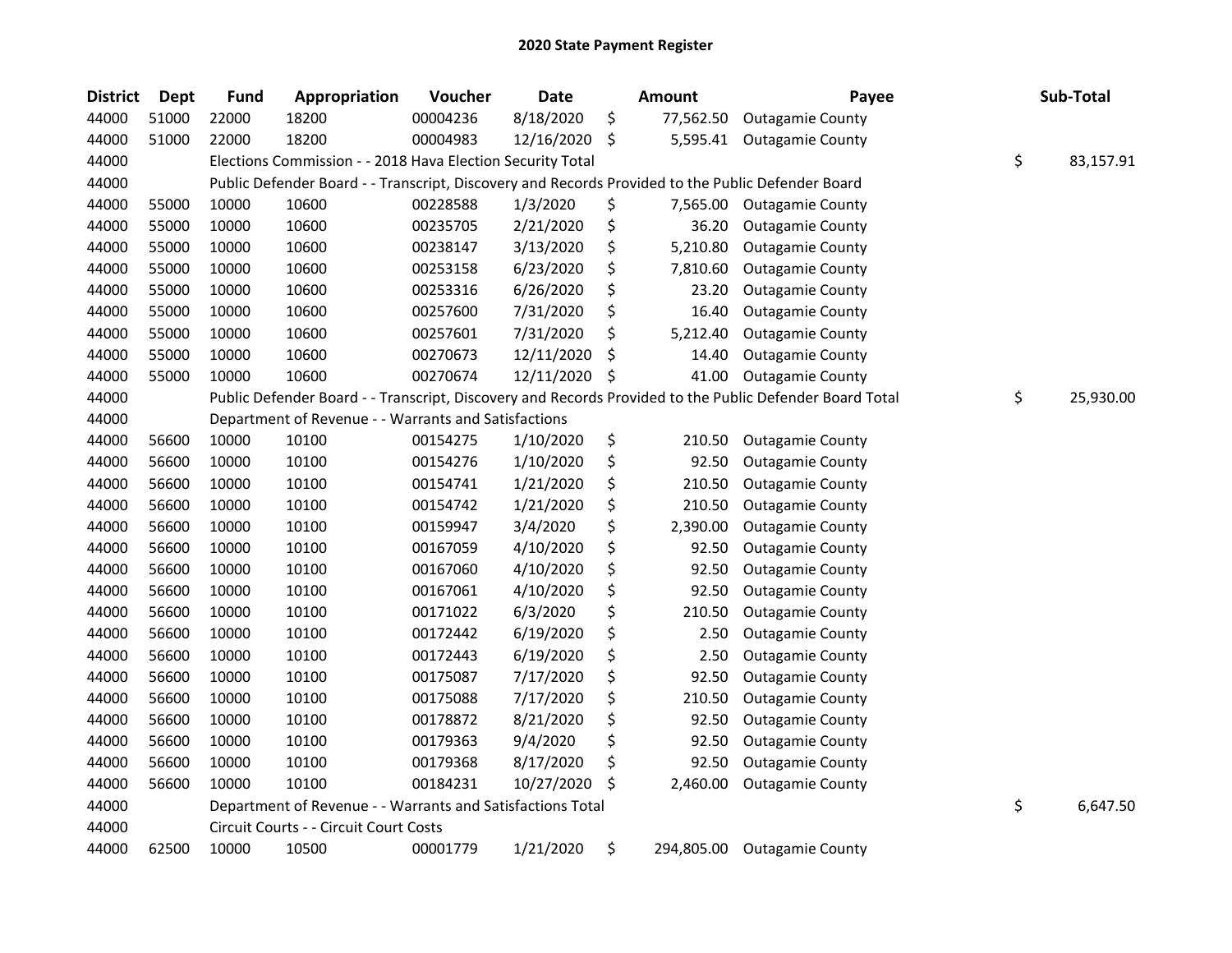| <b>District</b> | <b>Dept</b> | <b>Fund</b> | Appropriation                                                         | Voucher  | Date       |    | <b>Amount</b> | Payee                   |    | Sub-Total     |
|-----------------|-------------|-------------|-----------------------------------------------------------------------|----------|------------|----|---------------|-------------------------|----|---------------|
| 44000           | 62500       | 10000       | 10500                                                                 | 00001973 | 7/17/2020  | \$ | 498,606.00    | <b>Outagamie County</b> |    |               |
| 44000           |             |             | Circuit Courts - - Circuit Court Costs Total                          |          |            |    |               |                         | \$ | 793,411.00    |
| 44000           |             |             | Supreme Court - - Office Of Lawyer Regulation                         |          |            |    |               |                         |    |               |
| 44000           | 68000       | 10000       | 33300                                                                 | 00011452 | 12/4/2020  | \$ | 50.00         | <b>Outagamie County</b> |    |               |
| 44000           |             |             | Supreme Court - - Office Of Lawyer Regulation Total                   |          |            |    |               |                         | \$ | 50.00         |
| 44000           |             |             | Shared Revenue and Tax Relief - - County And Municipal Aid            |          |            |    |               |                         |    |               |
| 44000           | 83500       | 10000       | 10500                                                                 | 00068614 | 7/27/2020  | \$ | 227,703.43    | <b>Outagamie County</b> |    |               |
| 44000           | 83500       | 10000       | 10500                                                                 | 00072582 | 11/16/2020 | \$ | 1,290,319.46  | <b>Outagamie County</b> |    |               |
| 44000           |             |             | Shared Revenue and Tax Relief - - County And Municipal Aid Total      |          |            |    |               |                         | \$ | 1,518,022.89  |
| 44000           |             |             | Shared Revenue and Tax Relief - - Exempt Computer Aid                 |          |            |    |               |                         |    |               |
| 44000           | 83500       | 10000       | 10900                                                                 | 00064616 | 7/27/2020  | S. | 521,515.16    | <b>Outagamie County</b> |    |               |
| 44000           |             |             | Shared Revenue and Tax Relief - - Exempt Computer Aid Total           |          |            |    |               |                         | \$ | 521,515.16    |
| 44000           |             |             | Shared Revenue and Tax Relief - - Utility Aid                         |          |            |    |               |                         |    |               |
| 44000           | 83500       | 10000       | 11000                                                                 | 00068614 | 7/27/2020  | \$ | 184,652.14    | <b>Outagamie County</b> |    |               |
| 44000           | 83500       | 10000       | 11000                                                                 | 00072582 | 11/16/2020 | Ŝ. | 1.083.684.14  | <b>Outagamie County</b> |    |               |
| 44000           |             |             | Shared Revenue and Tax Relief - - Utility Aid Total                   |          |            |    |               |                         | \$ | 1,268,336.28  |
| 44000           |             |             | Shared Revenue and Tax Relief - - Personal Property Aid               |          |            |    |               |                         |    |               |
| 44000           | 83500       | 10000       | 11100                                                                 | 00059979 | 5/4/2020   | \$ | 529,394.03    | <b>Outagamie County</b> |    |               |
| 44000           |             |             | Shared Revenue and Tax Relief - - Personal Property Aid Total         |          |            |    |               |                         | \$ | 529,394.03    |
| 44000           |             |             | Shared Revenue and Tax Relief - - School Lvy Tx/First Dollar Cr       |          |            |    |               |                         |    |               |
| 44000           | 83500       | 10000       | 30200                                                                 | 00063986 | 7/27/2020  | S  | 2,253,943.96  | <b>Outagamie County</b> |    |               |
| 44000           | 83500       | 10000       | 30200                                                                 | 00067378 | 7/27/2020  | S  | 12,941,104.17 | <b>Outagamie County</b> |    |               |
| 44000           |             |             | Shared Revenue and Tax Relief - - School Lvy Tx/First Dollar Cr Total |          |            |    |               |                         | Ś. | 15,195,048.13 |
| 44000           |             |             | Shared Revenue and Tax Relief - - Lottery & Gaming Credit             |          |            |    |               |                         |    |               |
| 44000           | 83500       | 52100       | 36300                                                                 | 00055709 | 3/23/2020  | \$ | 5,006,111.49  | <b>Outagamie County</b> |    |               |
| 44000           |             |             | Shared Revenue and Tax Relief - - Lottery & Gaming Credit Total       |          |            |    |               |                         | \$ | 5,006,111.49  |
| 44000 Total     |             |             |                                                                       |          |            |    |               |                         | Ś. | 54,359,928.42 |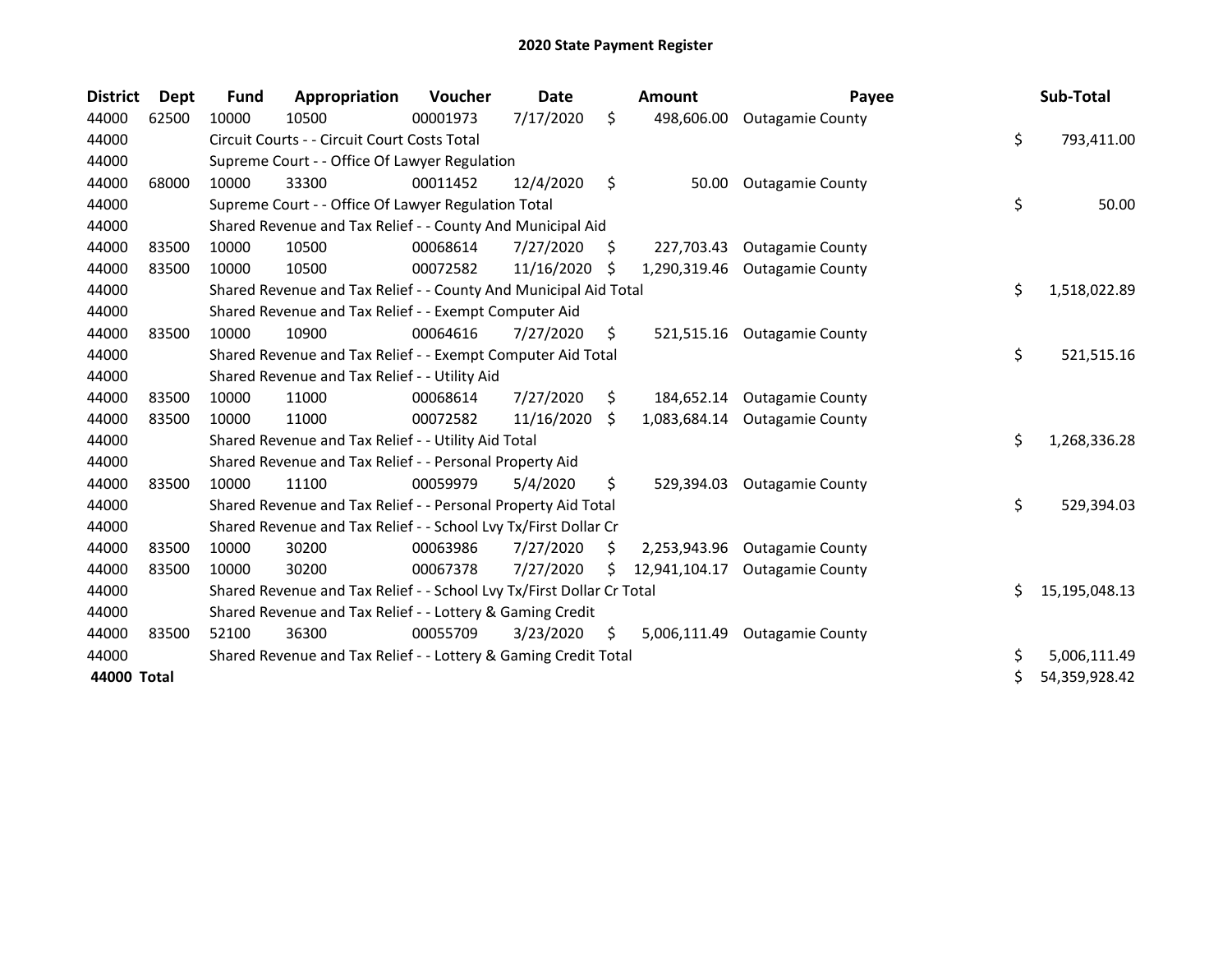| <b>District</b> | <b>Dept</b> | Fund  | Appropriation                                                                   | Voucher   | <b>Date</b>   |     | Amount | Payee                         | Sub-Total        |
|-----------------|-------------|-------|---------------------------------------------------------------------------------|-----------|---------------|-----|--------|-------------------------------|------------------|
| 44002           |             |       | Dept of Safety & Prof Services - - Fire Dues Distribution                       |           |               |     |        |                               |                  |
| 44002           | 16500       | 10000 | 22500                                                                           | 00036654  | 7/20/2020     | \$  |        | 4,387.50 Town Of Black Creek  |                  |
| 44002           |             |       | Dept of Safety & Prof Services - - Fire Dues Distribution Total                 |           |               |     |        |                               | \$<br>4,387.50   |
| 44002           |             |       | Dept of Natural Resources - - Aids In Lieu Of Taxes - Gener                     |           |               |     |        |                               |                  |
| 44002           | 37000       | 10000 | 50300                                                                           | 00386461  | 1/30/2020     | \$  |        | 1,246.05 Town Of Black Creek  |                  |
| 44002           |             |       | Dept of Natural Resources - - Aids In Lieu Of Taxes - Gener Total               |           |               |     |        |                               | \$<br>1,246.05   |
| 44002           |             |       | Dept of Natural Resources - - Resaids - Cnty Forst, Cl & Mfl                    |           |               |     |        |                               |                  |
| 44002           | 37000       | 21200 | 57100                                                                           | 00417491  | 6/18/2020     | \$  |        | 550.02 Town Of Black Creek    |                  |
| 44002           |             |       | Dept of Natural Resources - - Resaids - Cnty Forst, Cl & Mfl Total              |           |               |     |        |                               | \$<br>550.02     |
| 44002           |             |       | WI Dept of Transportation - - Trns Aids To Mnc.-Sf                              |           |               |     |        |                               |                  |
| 44002           | 39500       | 21100 | 19100                                                                           | 00476601  | 1/6/2020      | \$  |        | 28,139.31 Town Of Black Creek |                  |
| 44002           | 39500       | 21100 | 19100                                                                           | 00506456  | 4/6/2020      | \$  |        | 28,139.31 Town Of Black Creek |                  |
| 44002           | 39500       | 21100 | 19100                                                                           | 00543448  | 7/6/2020      | \$  |        | 28,139.31 Town Of Black Creek |                  |
| 44002           | 39500       | 21100 | 19100                                                                           | 00586274  | 10/5/2020     | \$  |        | 28,139.31 Town Of Black Creek |                  |
| 44002           |             |       | WI Dept of Transportation - - Trns Aids To Mnc.-Sf Total                        |           |               |     |        |                               | \$<br>112,557.24 |
| 44002           |             |       | Department of Health Services - - Prepaid Medical Transport Reimbursement       |           |               |     |        |                               |                  |
| 44002           | 43500       | 10000 | 16300                                                                           | AMBULANCE | 11/16/2020 \$ |     |        | 2,000.00 Town Of Black Creek  |                  |
| 44002           |             |       | Department of Health Services - - Prepaid Medical Transport Reimbursement Total |           |               |     |        |                               | \$<br>2,000.00   |
| 44002           |             |       | Department of Administration - - Federal Aid                                    |           |               |     |        |                               |                  |
| 44002           | 50500       | 10000 | 14200                                                                           | 00134889  | 12/10/2020 \$ |     |        | 15,217.68 Town Of Black Creek |                  |
| 44002           |             |       | Department of Administration - - Federal Aid Total                              |           |               |     |        |                               | \$<br>15,217.68  |
| 44002           |             |       | Elections Commission - - 2018 Hava Election Security                            |           |               |     |        |                               |                  |
| 44002           | 51000       | 22000 | 18200                                                                           | 00003771  | 7/9/2020      | \$  |        | 1,043.70 Town Of Black Creek  |                  |
| 44002           |             |       | Elections Commission - - 2018 Hava Election Security Total                      |           |               |     |        |                               | \$<br>1,043.70   |
| 44002           |             |       | Shared Revenue and Tax Relief - - County And Municipal Aid                      |           |               |     |        |                               |                  |
| 44002           | 83500       | 10000 | 10500                                                                           | 00068583  | 7/27/2020     | \$. |        | 4,896.82 Town Of Black Creek  |                  |
| 44002           | 83500       | 10000 | 10500                                                                           | 00072551  | 11/16/2020    | \$. |        | 25,748.64 Town Of Black Creek |                  |
| 44002           |             |       | Shared Revenue and Tax Relief - - County And Municipal Aid Total                |           |               |     |        |                               | \$<br>30,645.46  |
| 44002           |             |       | Shared Revenue and Tax Relief - - Exempt Computer Aid                           |           |               |     |        |                               |                  |
| 44002           | 83500       | 10000 | 10900                                                                           | 00065690  | 7/27/2020     | \$  |        | 110.16 Town Of Black Creek    |                  |
| 44002           |             |       | Shared Revenue and Tax Relief - - Exempt Computer Aid Total                     |           |               |     |        |                               | \$<br>110.16     |
| 44002           |             |       | Shared Revenue and Tax Relief - - Utility Aid                                   |           |               |     |        |                               |                  |
| 44002           | 83500       | 10000 | 11000                                                                           | 00068583  | 7/27/2020     | \$  | 23.36  | Town Of Black Creek           |                  |
| 44002           | 83500       | 10000 | 11000                                                                           | 00072551  | 11/16/2020    | \$  |        | 159.42 Town Of Black Creek    |                  |
| 44002           |             |       | Shared Revenue and Tax Relief - - Utility Aid Total                             |           |               |     |        |                               | \$<br>182.78     |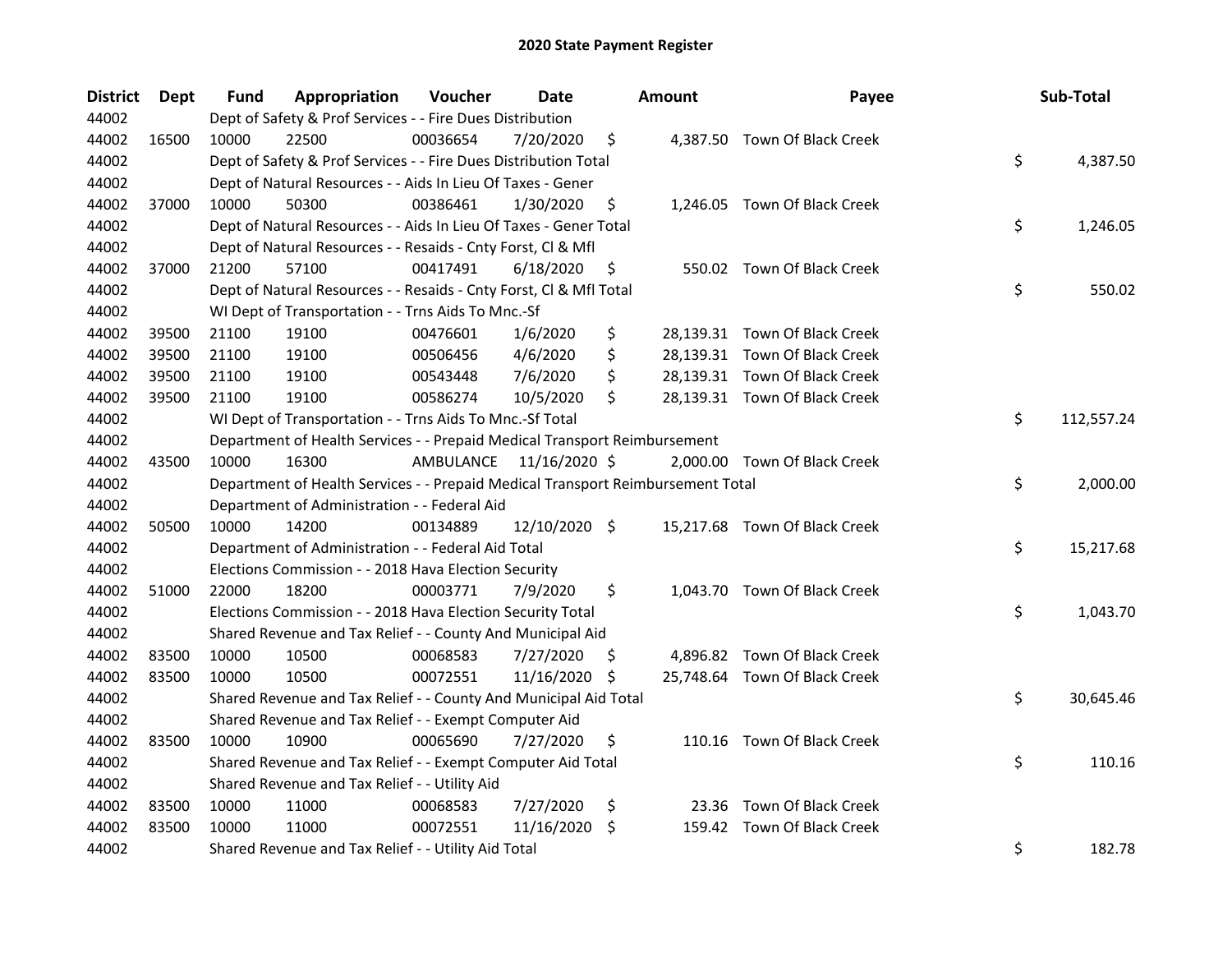| <b>District</b> | Dept  | Fund  | Appropriation                                                 | <b>Voucher</b> | Date     | Amount   | Payee               | Sub-Total  |
|-----------------|-------|-------|---------------------------------------------------------------|----------------|----------|----------|---------------------|------------|
| 44002           |       |       | Shared Revenue and Tax Relief - - Personal Property Aid       |                |          |          |                     |            |
| 44002           | 83500 | 10000 | 11100                                                         | 00061085       | 5/4/2020 | 1.179.80 | Town Of Black Creek |            |
| 44002           |       |       | Shared Revenue and Tax Relief - - Personal Property Aid Total |                |          |          |                     | 1,179.80   |
| 44002 Total     |       |       |                                                               |                |          |          |                     | 169,120.39 |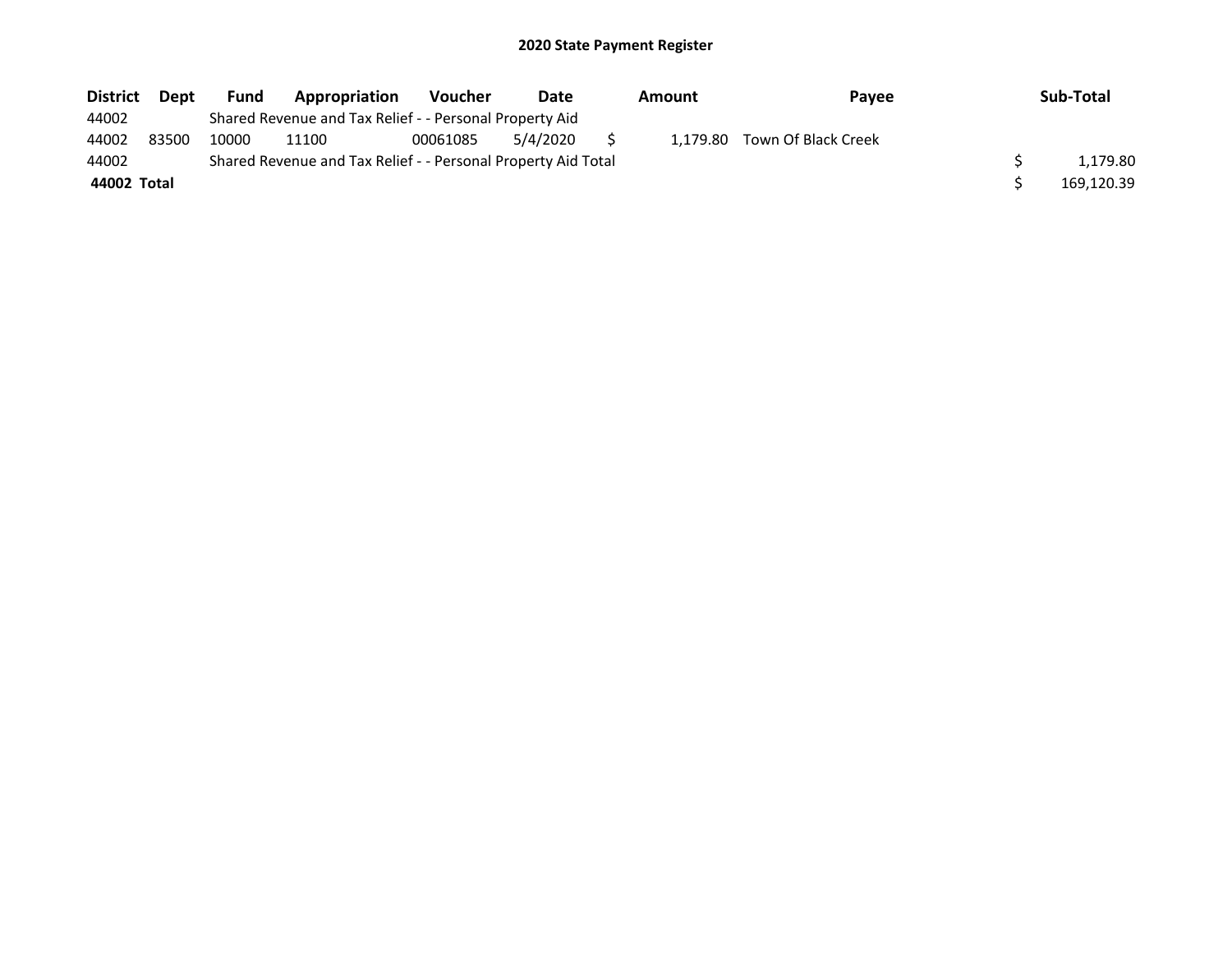| <b>District</b> | Dept  | <b>Fund</b> | Appropriation                                                      | Voucher  | Date          |    | <b>Amount</b> | Payee                     | Sub-Total        |
|-----------------|-------|-------------|--------------------------------------------------------------------|----------|---------------|----|---------------|---------------------------|------------------|
| 44004           |       |             | Dept of Safety & Prof Services - - Fire Dues Distribution          |          |               |    |               |                           |                  |
| 44004           | 16500 | 10000       | 22500                                                              | 00036655 | 7/20/2020     | \$ |               | 4,116.10 Town of Bovina   |                  |
| 44004           |       |             | Dept of Safety & Prof Services - - Fire Dues Distribution Total    |          |               |    |               |                           | \$<br>4,116.10   |
| 44004           |       |             | Dept of Natural Resources - - Aids In Lieu Of Taxes - Gener        |          |               |    |               |                           |                  |
| 44004           | 37000 | 10000       | 50300                                                              | 00386502 | 1/30/2020     | \$ |               | 7,557.62 Town of Bovina   |                  |
| 44004           | 37000 | 10000       | 50300                                                              | 00386503 | 1/30/2020     | \$ | 2,218.61      | Town of Bovina            |                  |
| 44004           | 37000 | 10000       | 50300                                                              | 00386504 | 1/30/2020     | \$ |               | 11,177.10 Town of Bovina  |                  |
| 44004           | 37000 | 10000       | 50300                                                              | 00404374 | 4/21/2020     | \$ | 228.39        | Town of Bovina            |                  |
| 44004           | 37000 | 10000       | 50300                                                              | 00404375 | 4/21/2020     | \$ | 1.20          | Town of Bovina            |                  |
| 44004           |       |             | Dept of Natural Resources - - Aids In Lieu Of Taxes - Gener Total  |          |               |    |               |                           | \$<br>21,182.92  |
| 44004           |       |             | Dept of Natural Resources - - Resaids - Cnty Forst, Cl & Mfl       |          |               |    |               |                           |                  |
| 44004           | 37000 | 21200       | 57100                                                              | 00417492 | 6/18/2020     | \$ |               | 453.14 Town of Bovina     |                  |
| 44004           |       |             | Dept of Natural Resources - - Resaids - Cnty Forst, Cl & Mfl Total |          |               |    |               |                           | \$<br>453.14     |
| 44004           |       |             | Dept of Natural Resources - - Aids In Lieu Of Taxes - Sum S        |          |               |    |               |                           |                  |
| 44004           | 37000 | 21200       | 57900                                                              | 00404373 | 4/21/2020     | \$ |               | 1,389.72 Town of Bovina   |                  |
| 44004           |       |             | Dept of Natural Resources - - Aids In Lieu Of Taxes - Sum S Total  |          |               |    |               |                           | \$<br>1,389.72   |
| 44004           |       |             | WI Dept of Transportation - - Trns Aids To Mnc.-Sf                 |          |               |    |               |                           |                  |
| 44004           | 39500 | 21100       | 19100                                                              | 00476602 | 1/6/2020      | \$ |               | 22,160.61 Town of Bovina  |                  |
| 44004           | 39500 | 21100       | 19100                                                              | 00506457 | 4/6/2020      | \$ |               | 22,160.61 Town of Bovina  |                  |
| 44004           | 39500 | 21100       | 19100                                                              | 00543449 | 7/6/2020      | \$ |               | 22,160.61 Town of Bovina  |                  |
| 44004           | 39500 | 21100       | 19100                                                              | 00586275 | 10/5/2020     | \$ |               | 22,160.61 Town of Bovina  |                  |
| 44004           |       |             | WI Dept of Transportation - - Trns Aids To Mnc.-Sf Total           |          |               |    |               |                           | \$<br>88,642.44  |
| 44004           |       |             | WI Dept of Transportation - - Local Rds, Grants Sf                 |          |               |    |               |                           |                  |
| 44004           | 39500 | 21100       | 27000                                                              | 00615848 | 11/16/2020 \$ |    |               | 114,695.05 Town of Bovina |                  |
| 44004           |       |             | WI Dept of Transportation - - Local Rds, Grants Sf Total           |          |               |    |               |                           | \$<br>114,695.05 |
| 44004           |       |             | Department of Administration - - Federal Aid                       |          |               |    |               |                           |                  |
| 44004           | 50500 | 10000       | 14200                                                              | 00130075 | 10/2/2020     | \$ |               | 1,708.62 Town of Bovina   |                  |
| 44004           | 50500 | 10000       | 14200                                                              | 00134890 | 12/10/2020    | \$ |               | 17,459.38 Town of Bovina  |                  |
| 44004           | 50500 | 10000       | 14200                                                              | 00136440 | 12/17/2020    | S  |               | 350.41 Town of Bovina     |                  |
| 44004           |       |             | Department of Administration - - Federal Aid Total                 |          |               |    |               |                           | \$<br>19,518.41  |
| 44004           |       |             | Elections Commission - - 2018 Hava Election Security               |          |               |    |               |                           |                  |
| 44004           | 51000 | 22000       | 18200                                                              | 00003504 | 6/30/2020     | \$ |               | 989.80 Town of Bovina     |                  |
| 44004           |       |             | Elections Commission - - 2018 Hava Election Security Total         |          |               |    |               |                           | \$<br>989.80     |
| 44004           |       |             | Shared Revenue and Tax Relief - - County And Municipal Aid         |          |               |    |               |                           |                  |
| 44004           | 83500 | 10000       | 10500                                                              | 00068584 | 7/27/2020     | \$ |               | 4,752.80 Town of Bovina   |                  |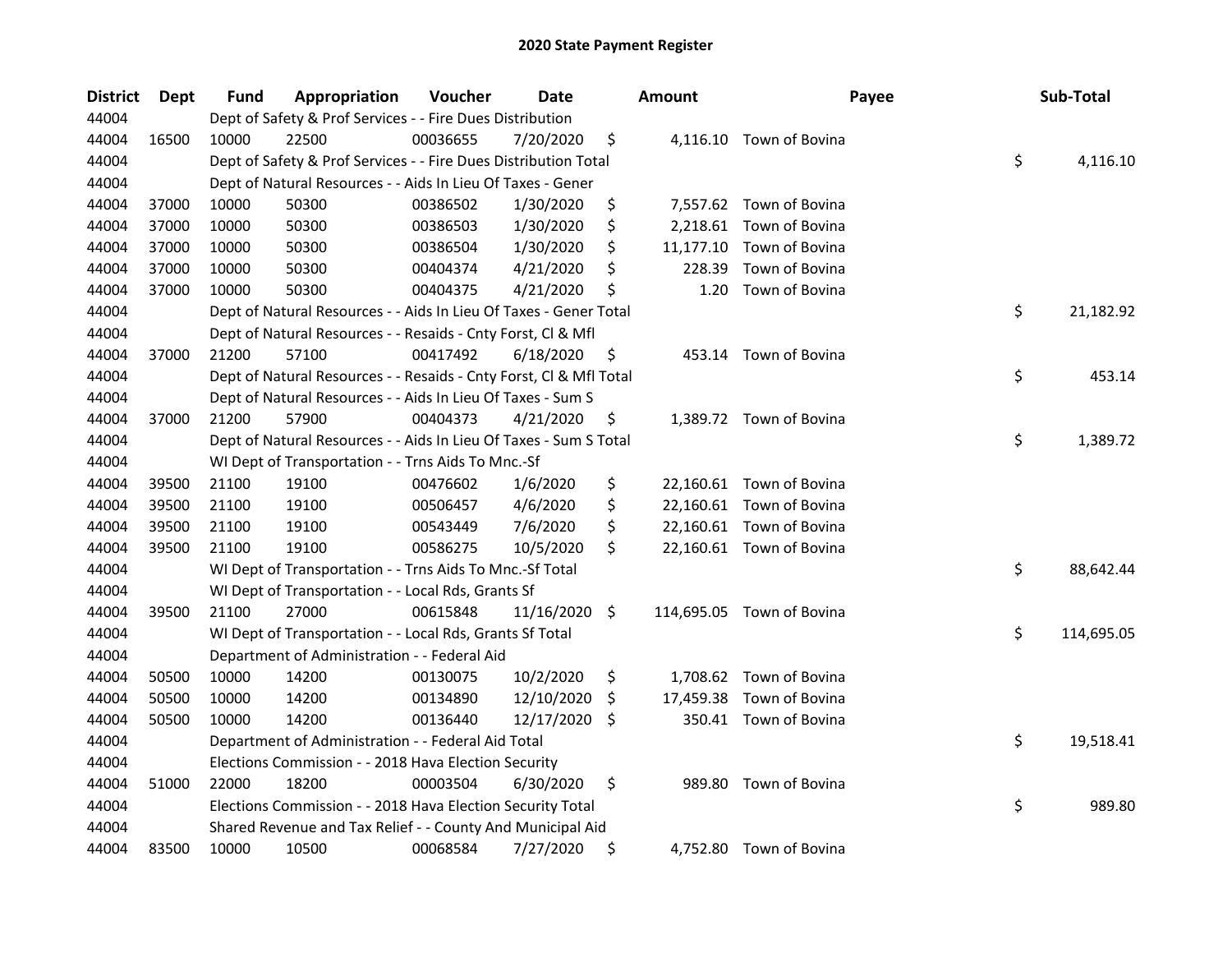| <b>District</b> | <b>Dept</b> | <b>Fund</b> | Appropriation                                                    | <b>Voucher</b> | Date       |      | <b>Amount</b> | Payee          | Sub-Total  |
|-----------------|-------------|-------------|------------------------------------------------------------------|----------------|------------|------|---------------|----------------|------------|
| 44004           | 83500       | 10000       | 10500                                                            | 00072552       | 11/16/2020 | - \$ | 26.932.55     | Town of Bovina |            |
| 44004           |             |             | Shared Revenue and Tax Relief - - County And Municipal Aid Total |                |            |      |               |                | 31,685.35  |
| 44004           |             |             | Shared Revenue and Tax Relief - - Exempt Computer Aid            |                |            |      |               |                |            |
| 44004           | 83500       | 10000       | 10900                                                            | 00065691       | 7/27/2020  |      | 2.08          | Town of Bovina |            |
| 44004           |             |             | Shared Revenue and Tax Relief - - Exempt Computer Aid Total      |                |            |      |               |                | 2.08       |
| 44004           |             |             | Shared Revenue and Tax Relief - - Personal Property Aid          |                |            |      |               |                |            |
| 44004           | 83500       | 10000       | 11100                                                            | 00061086       | 5/4/2020   |      | 3.95          | Town of Bovina |            |
| 44004           |             |             | Shared Revenue and Tax Relief - - Personal Property Aid Total    |                |            |      |               |                | 3.95       |
| 44004 Total     |             |             |                                                                  |                |            |      |               |                | 282.678.96 |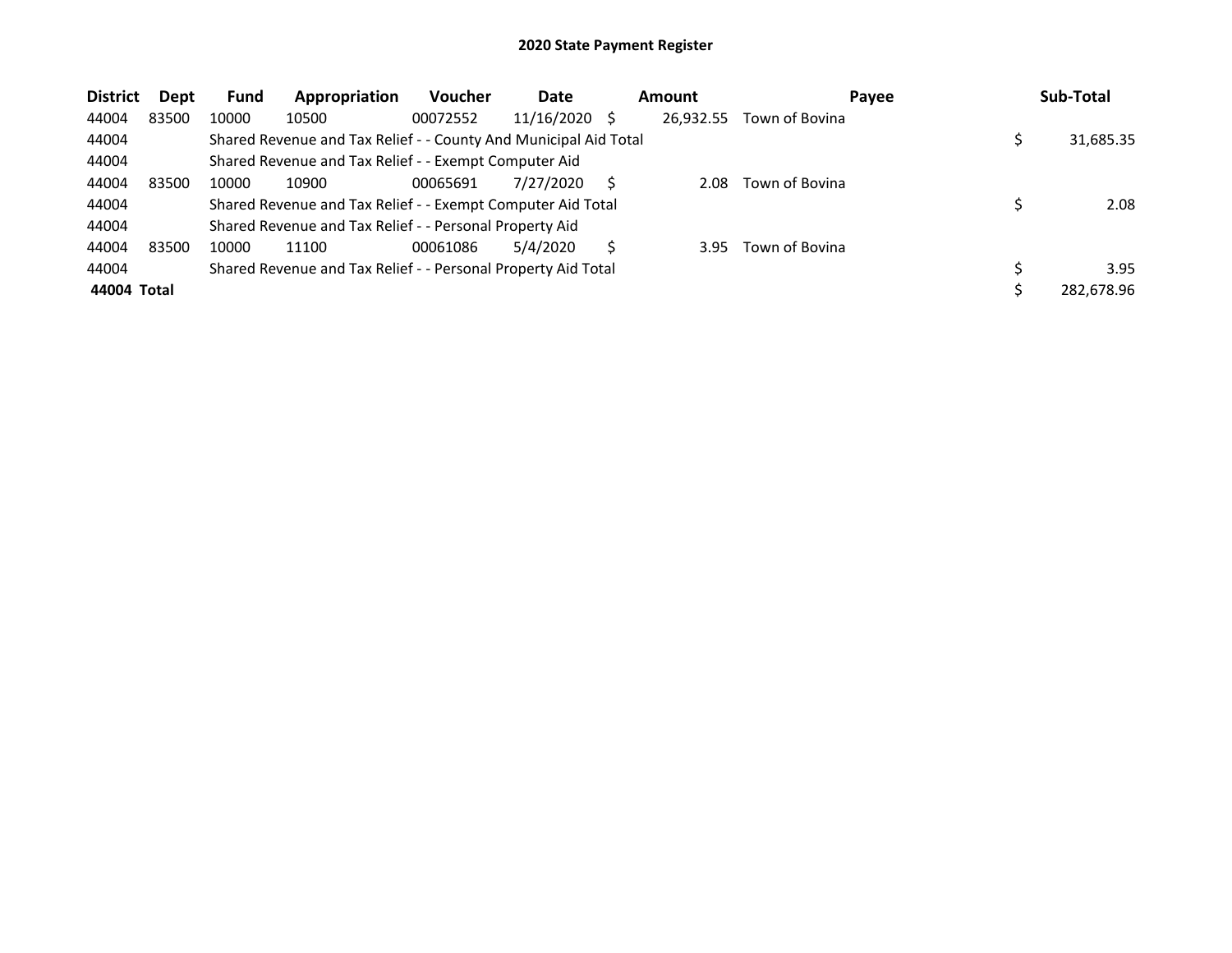| <b>District</b> | Dept  | Fund  | Appropriation                                                          | Voucher  | <b>Date</b>   |     | <b>Amount</b> | Payee                      | Sub-Total        |
|-----------------|-------|-------|------------------------------------------------------------------------|----------|---------------|-----|---------------|----------------------------|------------------|
| 44006           |       |       | Dept of Safety & Prof Services - - Fire Dues Distribution              |          |               |     |               |                            |                  |
| 44006           | 16500 | 10000 | 22500                                                                  | 00036656 | 7/20/2020     | \$  |               | 30,854.34 Town Of Buchanan |                  |
| 44006           |       |       | Dept of Safety & Prof Services - - Fire Dues Distribution Total        |          |               |     |               |                            | \$<br>30,854.34  |
| 44006           |       |       | Dept of Natural Resources - - Resaids - Cnty Forst, Cl & Mfl           |          |               |     |               |                            |                  |
| 44006           | 37000 | 21200 | 57100                                                                  | 00417493 | 6/18/2020     | \$  |               | 21.93 Town Of Buchanan     |                  |
| 44006           |       |       | Dept of Natural Resources - - Resaids - Cnty Forst, Cl & Mfl Total     |          |               |     |               |                            | \$<br>21.93      |
| 44006           |       |       | WI Dept of Transportation - - Trns Aids To Mnc.-Sf                     |          |               |     |               |                            |                  |
| 44006           | 39500 | 21100 | 19100                                                                  | 00476603 | 1/6/2020      | \$  |               | 44,681.13 Town Of Buchanan |                  |
| 44006           | 39500 | 21100 | 19100                                                                  | 00506458 | 4/6/2020      | \$  |               | 44,681.13 Town Of Buchanan |                  |
| 44006           | 39500 | 21100 | 19100                                                                  | 00549162 | 7/8/2020      | \$  |               | 44,681.13 Town Of Buchanan |                  |
| 44006           | 39500 | 21100 | 19100                                                                  | 00586276 | 10/5/2020     | \$  |               | 44,681.13 Town Of Buchanan |                  |
| 44006           |       |       | WI Dept of Transportation - - Trns Aids To Mnc.-Sf Total               |          |               |     |               |                            | \$<br>178,724.52 |
| 44006           |       |       | Department of Military Affairs - - Disaster Recovery Aid               |          |               |     |               |                            |                  |
| 44006           | 46500 | 10000 | 30500                                                                  | 00076376 | 4/10/2020     | \$  | 473.42        | Town Of Buchanan           |                  |
| 44006           | 46500 | 10000 | 30500                                                                  | 00076925 | 4/24/2020     | \$  |               | 2,339.61 Town Of Buchanan  |                  |
| 44006           |       |       | Department of Military Affairs - - Disaster Recovery Aid Total         |          |               |     |               |                            | \$<br>2,813.03   |
| 44006           |       |       | Department of Military Affairs - - Federal Aid, Local Assistance       |          |               |     |               |                            |                  |
| 44006           | 46500 | 10000 | 34200                                                                  | 00076376 | 4/10/2020     | \$  | 2,840.53      | Town Of Buchanan           |                  |
| 44006           | 46500 | 10000 | 34200                                                                  | 00076925 | 4/24/2020     | \$  |               | 14,037.64 Town Of Buchanan |                  |
| 44006           |       |       | Department of Military Affairs - - Federal Aid, Local Assistance Total |          |               |     |               |                            | \$<br>16,878.17  |
| 44006           |       |       | Department of Administration - - Federal Aid                           |          |               |     |               |                            |                  |
| 44006           | 50500 | 10000 | 14200                                                                  | 00130076 | 10/2/2020     | \$  |               | 16,755.00 Town Of Buchanan |                  |
| 44006           | 50500 | 10000 | 14200                                                                  | 00132222 | 11/13/2020    | \$  | 8,818.30      | Town Of Buchanan           |                  |
| 44006           | 50500 | 10000 | 14200                                                                  | 00134891 | 12/10/2020 \$ |     |               | 64,782.42 Town Of Buchanan |                  |
| 44006           |       |       | Department of Administration - - Federal Aid Total                     |          |               |     |               |                            | \$<br>90,355.72  |
| 44006           |       |       | Department of Administration - - Hv Trans Ln Annual Impact Fee         |          |               |     |               |                            |                  |
| 44006           | 50500 | 10000 | 17400                                                                  | 00121288 | 5/1/2020      | \$. |               | 1,964.00 Town Of Buchanan  |                  |
| 44006           |       |       | Department of Administration - - Hv Trans Ln Annual Impact Fee Total   |          |               |     |               |                            | \$<br>1,964.00   |
| 44006           |       |       | Elections Commission - - 2018 Hava Election Security                   |          |               |     |               |                            |                  |
| 44006           | 51000 | 22000 | 18200                                                                  | 00003708 | 7/3/2020      | \$  |               | 5,033.40 Town Of Buchanan  |                  |
| 44006           |       |       | Elections Commission - - 2018 Hava Election Security Total             |          |               |     |               |                            | \$<br>5,033.40   |
| 44006           |       |       | Shared Revenue and Tax Relief - - County And Municipal Aid             |          |               |     |               |                            |                  |
| 44006           | 83500 | 10000 | 10500                                                                  | 00068585 | 7/27/2020     | \$  | 8,481.99      | Town Of Buchanan           |                  |
| 44006           | 83500 | 10000 | 10500                                                                  | 00072553 | 11/16/2020    | S   | 48,064.63     | Town Of Buchanan           |                  |
| 44006           |       |       | Shared Revenue and Tax Relief - - County And Municipal Aid Total       |          |               |     |               |                            | \$<br>56,546.62  |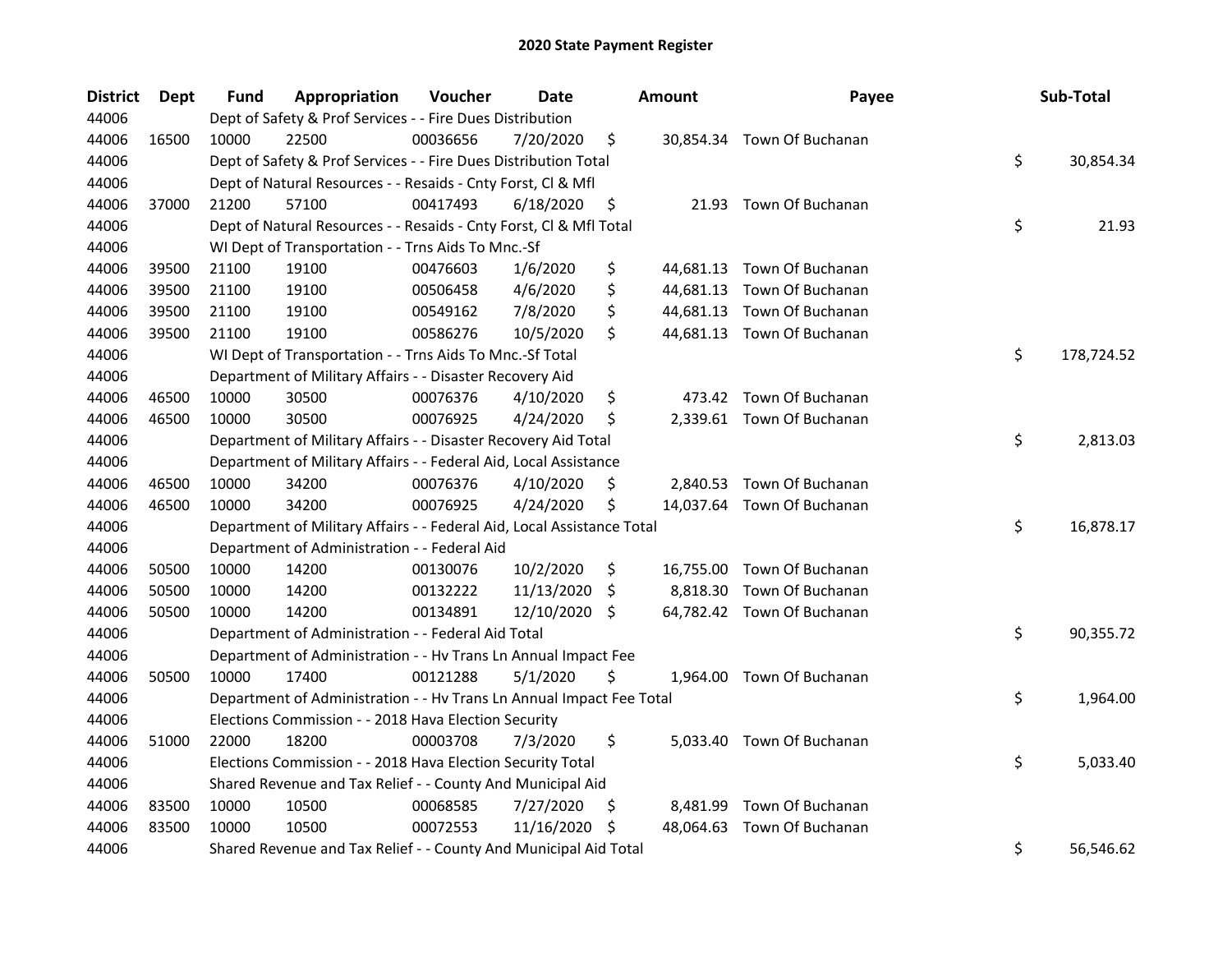| <b>District</b> | Dept  | <b>Fund</b> | Appropriation                                                                 | <b>Voucher</b> | Date       |    | <b>Amount</b> | Payee            | Sub-Total        |
|-----------------|-------|-------------|-------------------------------------------------------------------------------|----------------|------------|----|---------------|------------------|------------------|
| 44006           |       |             | Shared Revenue and Tax Relief - - Exempt Computer Aid                         |                |            |    |               |                  |                  |
| 44006           | 83500 | 10000       | 10900                                                                         | 00065692       | 7/27/2020  | S  | 3,398.37      | Town Of Buchanan |                  |
| 44006           |       |             | Shared Revenue and Tax Relief - - Exempt Computer Aid Total                   |                |            |    |               |                  | \$<br>3,398.37   |
| 44006           |       |             | Shared Revenue and Tax Relief - - Utility Aid                                 |                |            |    |               |                  |                  |
| 44006           | 83500 | 10000       | 11000                                                                         | 00068585       | 7/27/2020  | S. | 2.313.18      | Town Of Buchanan |                  |
| 44006           | 83500 | 10000       | 11000                                                                         | 00072553       | 11/16/2020 | -S | 13,496.51     | Town Of Buchanan |                  |
| 44006           |       |             | Shared Revenue and Tax Relief - - Utility Aid Total                           |                |            |    |               |                  | \$<br>15,809.69  |
| 44006           |       |             | Shared Revenue and Tax Relief - - Personal Property Aid                       |                |            |    |               |                  |                  |
| 44006           | 83500 | 10000       | 11100                                                                         | 00061087       | 5/4/2020   | S. | 15.267.87     | Town Of Buchanan |                  |
| 44006           |       |             | Shared Revenue and Tax Relief - - Personal Property Aid Total                 |                |            |    |               |                  | \$<br>15,267.87  |
| 44006           |       |             | Shared Revenue and Tax Relief - - State Aid; Video Service Provider Fee       |                |            |    |               |                  |                  |
| 44006           | 83500 | 10000       | 11200                                                                         | 00064328       | 7/27/2020  | S  | 7.381.29      | Town Of Buchanan |                  |
| 44006           |       |             | Shared Revenue and Tax Relief - - State Aid; Video Service Provider Fee Total |                |            |    |               |                  | \$<br>7,381.29   |
| 44006 Total     |       |             |                                                                               |                |            |    |               |                  | \$<br>425,048.95 |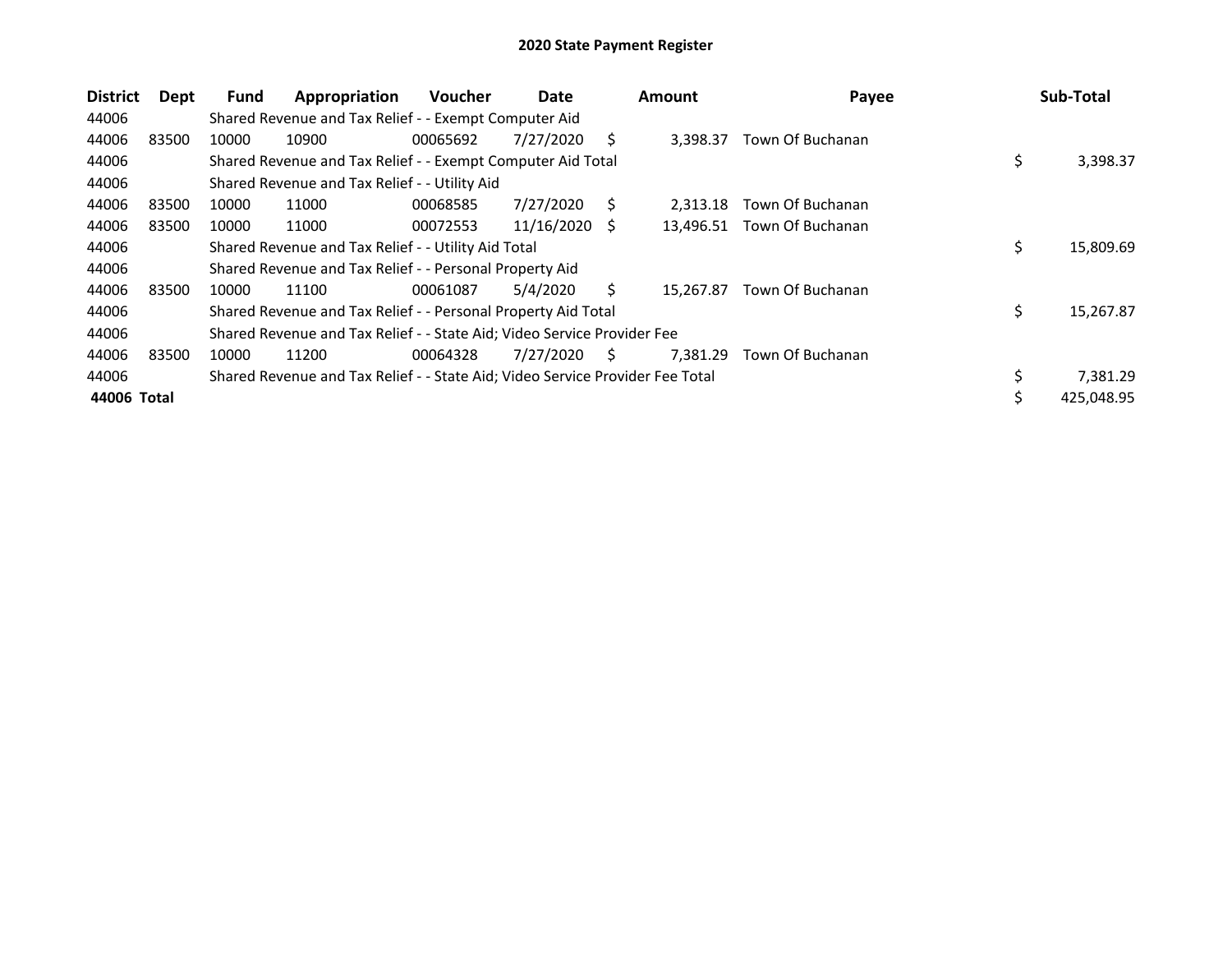| District | Dept  | Fund  | Appropriation                                                      | Voucher  | Date          |     | <b>Amount</b> | Payee                    | Sub-Total        |
|----------|-------|-------|--------------------------------------------------------------------|----------|---------------|-----|---------------|--------------------------|------------------|
| 44008    |       |       | Dept of Safety & Prof Services - - Fire Dues Distribution          |          |               |     |               |                          |                  |
| 44008    | 16500 | 10000 | 22500                                                              | 00036657 | 7/20/2020     | \$  |               | 16,916.92 Town Of Center |                  |
| 44008    |       |       | Dept of Safety & Prof Services - - Fire Dues Distribution Total    |          |               |     |               |                          | \$<br>16,916.92  |
| 44008    |       |       | Dept of Natural Resources - - Aids In Lieu Of Taxes - Gener        |          |               |     |               |                          |                  |
| 44008    | 37000 | 10000 | 50300                                                              | 00386465 | 1/30/2020     | \$  |               | 1,824.36 Town Of Center  |                  |
| 44008    |       |       | Dept of Natural Resources - - Aids In Lieu Of Taxes - Gener Total  |          |               |     |               |                          | \$<br>1,824.36   |
| 44008    |       |       | Dept of Natural Resources - - Resaids - Cnty Forst, Cl & Mfl       |          |               |     |               |                          |                  |
| 44008    | 37000 | 21200 | 57100                                                              | 00417494 | 6/18/2020     | \$  |               | 55.72 Town Of Center     |                  |
| 44008    |       |       | Dept of Natural Resources - - Resaids - Cnty Forst, Cl & Mfl Total |          |               |     |               |                          | \$<br>55.72      |
| 44008    |       |       | WI Dept of Transportation - - Trns Aids To Mnc.-Sf                 |          |               |     |               |                          |                  |
| 44008    | 39500 | 21100 | 19100                                                              | 00476604 | 1/6/2020      | \$  |               | 42,317.37 Town Of Center |                  |
| 44008    | 39500 | 21100 | 19100                                                              | 00506459 | 4/6/2020      | \$  |               | 42,317.37 Town Of Center |                  |
| 44008    | 39500 | 21100 | 19100                                                              | 00543451 | 7/6/2020      | \$  |               | 42,317.37 Town Of Center |                  |
| 44008    | 39500 | 21100 | 19100                                                              | 00586277 | 10/5/2020     | \$  |               | 42,317.37 Town Of Center |                  |
| 44008    |       |       | WI Dept of Transportation - - Trns Aids To Mnc.-Sf Total           |          |               |     |               |                          | \$<br>169,269.48 |
| 44008    |       |       | Department of Administration - - Federal Aid                       |          |               |     |               |                          |                  |
| 44008    | 50500 | 10000 | 14200                                                              | 00134892 | 12/10/2020 \$ |     |               | 57,987.31 Town Of Center |                  |
| 44008    |       |       | Department of Administration - - Federal Aid Total                 |          |               |     |               |                          | \$<br>57,987.31  |
| 44008    |       |       | Elections Commission - - 2018 Hava Election Security               |          |               |     |               |                          |                  |
| 44008    | 51000 | 22000 | 18200                                                              | 00003406 | 6/26/2020     | \$  |               | 2,908.20 Town Of Center  |                  |
| 44008    |       |       | Elections Commission - - 2018 Hava Election Security Total         |          |               |     |               |                          | \$<br>2,908.20   |
| 44008    |       |       | Shared Revenue and Tax Relief - - County And Municipal Aid         |          |               |     |               |                          |                  |
| 44008    | 83500 | 10000 | 10500                                                              | 00068586 | 7/27/2020     | \$. |               | 5,870.96 Town Of Center  |                  |
| 44008    | 83500 | 10000 | 10500                                                              | 00072554 | 11/16/2020    | \$  |               | 33,268.79 Town Of Center |                  |
| 44008    |       |       | Shared Revenue and Tax Relief - - County And Municipal Aid Total   |          |               |     |               |                          | \$<br>39,139.75  |
| 44008    |       |       | Shared Revenue and Tax Relief - - Exempt Computer Aid              |          |               |     |               |                          |                  |
| 44008    | 83500 | 10000 | 10900                                                              | 00065693 | 7/27/2020     | \$  |               | 72.75 Town Of Center     |                  |
| 44008    |       |       | Shared Revenue and Tax Relief - - Exempt Computer Aid Total        |          |               |     |               |                          | \$<br>72.75      |
| 44008    |       |       | Shared Revenue and Tax Relief - - Utility Aid                      |          |               |     |               |                          |                  |
| 44008    | 83500 | 10000 | 11000                                                              | 00068586 | 7/27/2020     | \$  |               | 85.46 Town Of Center     |                  |
| 44008    | 83500 | 10000 | 11000                                                              | 00072554 | 11/16/2020    | \$  |               | 512.33 Town Of Center    |                  |
| 44008    |       |       | Shared Revenue and Tax Relief - - Utility Aid Total                |          |               |     |               |                          | \$<br>597.79     |
| 44008    |       |       | Shared Revenue and Tax Relief - - Personal Property Aid            |          |               |     |               |                          |                  |
| 44008    | 83500 | 10000 | 11100                                                              | 00061088 | 5/4/2020      | \$  |               | 1,900.58 Town Of Center  |                  |
| 44008    |       |       | Shared Revenue and Tax Relief - - Personal Property Aid Total      |          |               |     |               |                          | \$<br>1,900.58   |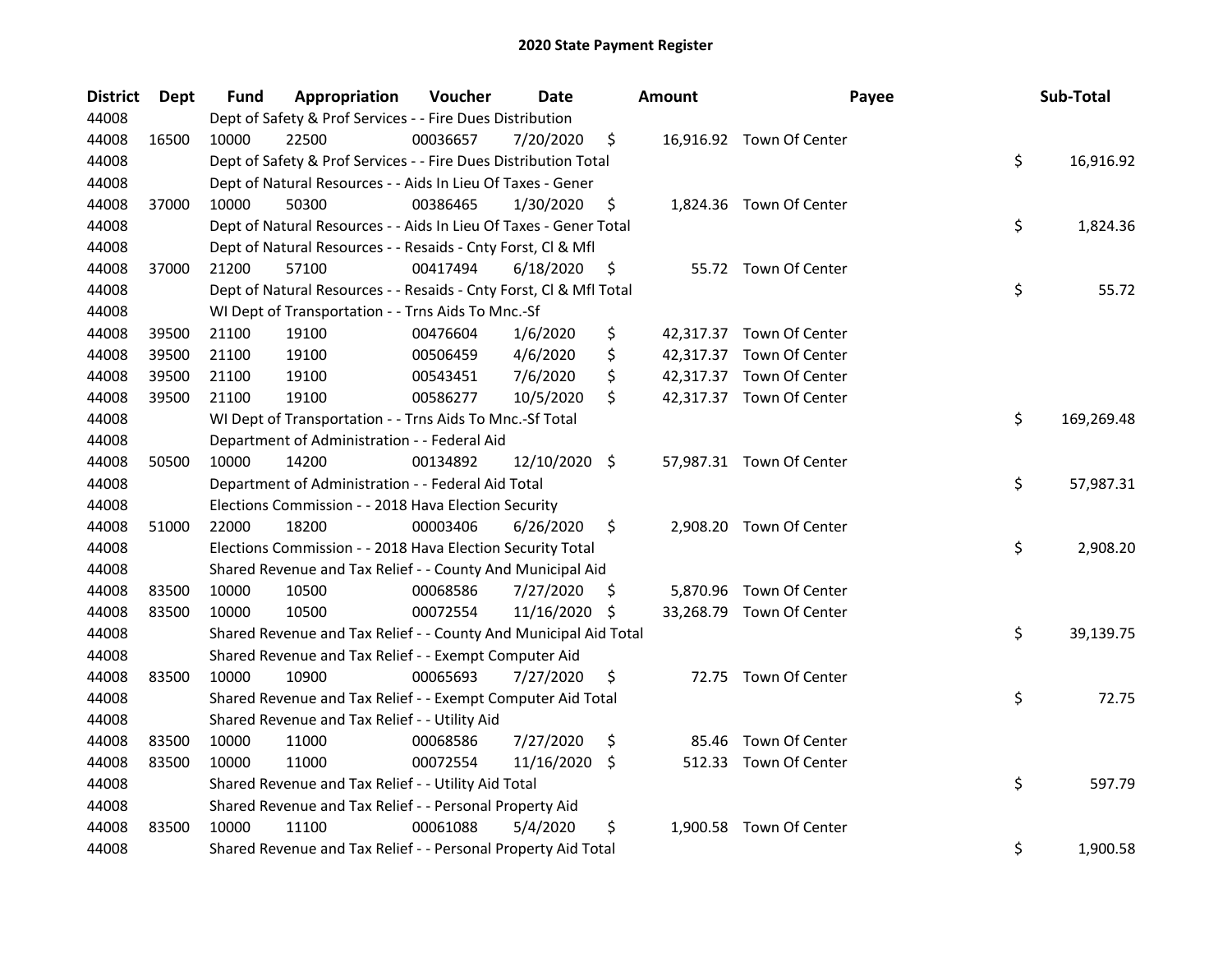| <b>District</b> | <b>Dept</b> | <b>Fund</b> | Appropriation                                                                 | <b>Voucher</b> | Date      | Amount<br>Payee |          |                | Sub-Total |            |
|-----------------|-------------|-------------|-------------------------------------------------------------------------------|----------------|-----------|-----------------|----------|----------------|-----------|------------|
| 44008           |             |             | Shared Revenue and Tax Relief - - State Aid; Video Service Provider Fee       |                |           |                 |          |                |           |            |
| 44008           | 83500       | 10000       | 11200                                                                         | 00064329       | 7/27/2020 | S.              | 2.325.65 | Town Of Center |           |            |
| 44008           |             |             | Shared Revenue and Tax Relief - - State Aid; Video Service Provider Fee Total |                |           |                 |          |                |           | 2.325.65   |
| 44008           |             |             | Shared Revenue and Tax Relief - - Lottery & Gaming Credit                     |                |           |                 |          |                |           |            |
| 44008           | 83500       | 52100       | 36300                                                                         | 00055444       | 3/23/2020 |                 | 1.254.48 | Town Of Center |           |            |
| 44008           |             |             | Shared Revenue and Tax Relief - - Lottery & Gaming Credit Total               |                |           |                 |          |                |           | 1.254.48   |
| 44008 Total     |             |             |                                                                               |                |           |                 |          |                |           | 294.252.99 |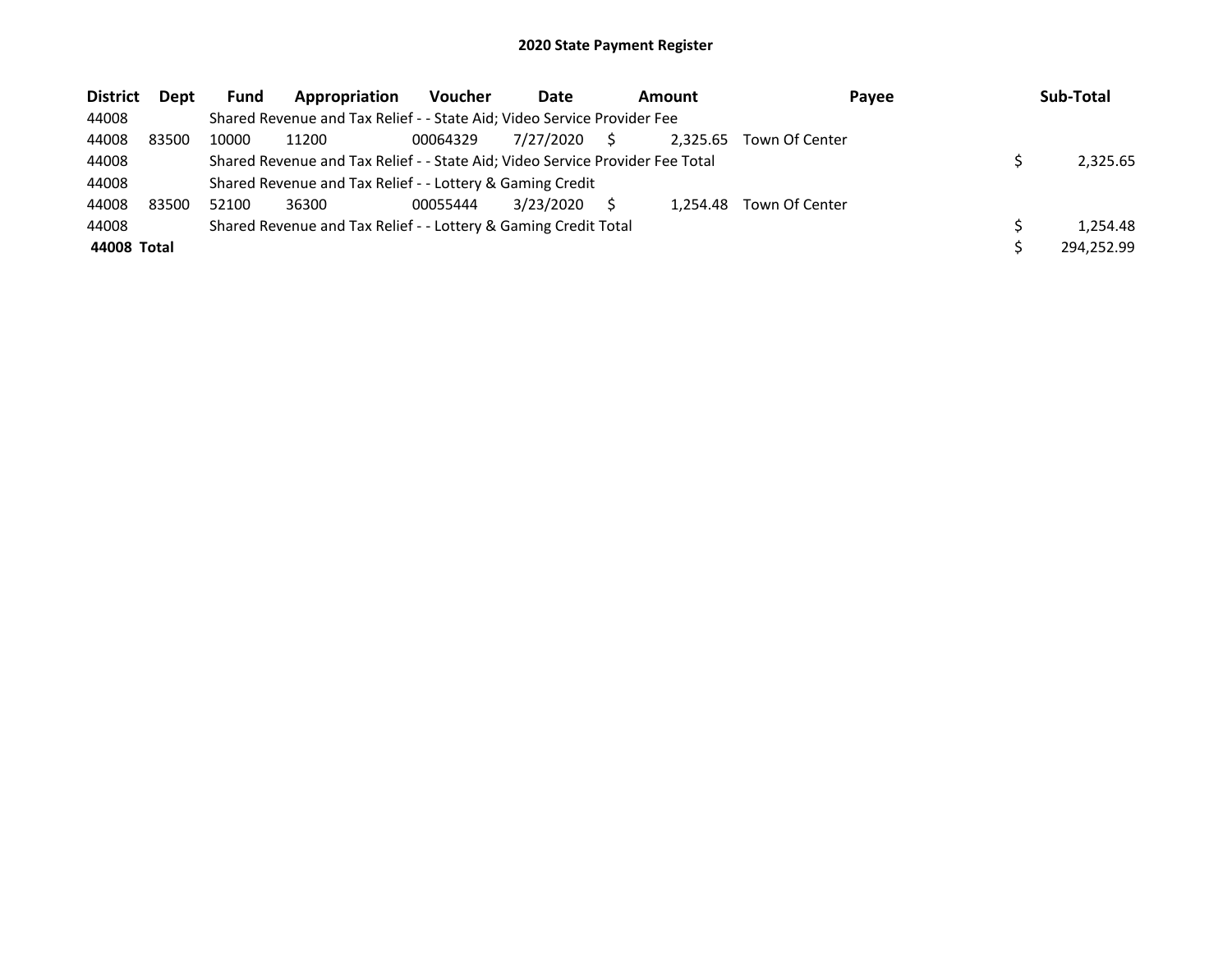| <b>District</b> | <b>Dept</b> | Fund  | Appropriation                                                        | Voucher  | <b>Date</b> |     | <b>Amount</b> | Payee                    | Sub-Total        |
|-----------------|-------------|-------|----------------------------------------------------------------------|----------|-------------|-----|---------------|--------------------------|------------------|
| 44010           |             |       | Dept of Safety & Prof Services - - Fire Dues Distribution            |          |             |     |               |                          |                  |
| 44010           | 16500       | 10000 | 22500                                                                | 00036658 | 7/20/2020   | \$  |               | 3,734.11 Town Of Cicero  |                  |
| 44010           |             |       | Dept of Safety & Prof Services - - Fire Dues Distribution Total      |          |             |     |               |                          | \$<br>3,734.11   |
| 44010           |             |       | Dept of Natural Resources - - Aids In Lieu Of Taxes - Gener          |          |             |     |               |                          |                  |
| 44010           | 37000       | 10000 | 50300                                                                | 00386480 | 1/30/2020   | \$  |               | 167.81 Town Of Cicero    |                  |
| 44010           |             |       | Dept of Natural Resources - - Aids In Lieu Of Taxes - Gener Total    |          |             |     |               |                          | \$<br>167.81     |
| 44010           |             |       | Dept of Natural Resources - - Resaids - Cnty Forst, Cl & Mfl         |          |             |     |               |                          |                  |
| 44010           | 37000       | 21200 | 57100                                                                | 00417495 | 6/18/2020   | \$  |               | 370.86 Town Of Cicero    |                  |
| 44010           |             |       | Dept of Natural Resources - - Resaids - Cnty Forst, Cl & Mfl Total   |          |             |     |               |                          | \$<br>370.86     |
| 44010           |             |       | WI Dept of Transportation - - Trns Aids To Mnc.-Sf                   |          |             |     |               |                          |                  |
| 44010           | 39500       | 21100 | 19100                                                                | 00476605 | 1/6/2020    | \$  |               | 31,608.27 Town Of Cicero |                  |
| 44010           | 39500       | 21100 | 19100                                                                | 00506460 | 4/6/2020    | \$  |               | 31,608.27 Town Of Cicero |                  |
| 44010           | 39500       | 21100 | 19100                                                                | 00543452 | 7/6/2020    | \$  |               | 31,608.27 Town Of Cicero |                  |
| 44010           | 39500       | 21100 | 19100                                                                | 00586278 | 10/5/2020   | \$  |               | 31,608.27 Town Of Cicero |                  |
| 44010           |             |       | WI Dept of Transportation - - Trns Aids To Mnc.-Sf Total             |          |             |     |               |                          | \$<br>126,433.08 |
| 44010           |             |       | Department of Administration - - Federal Aid                         |          |             |     |               |                          |                  |
| 44010           | 50500       | 10000 | 14200                                                                | 00130077 | 10/2/2020   | \$  | 2,346.39      | Town Of Cicero           |                  |
| 44010           | 50500       | 10000 | 14200                                                                | 00132223 | 11/13/2020  | \$  | 6,907.99      | Town Of Cicero           |                  |
| 44010           | 50500       | 10000 | 14200                                                                | 00134893 | 12/10/2020  | \$  | 8,807.62      | Town Of Cicero           |                  |
| 44010           | 50500       | 10000 | 14200                                                                | 00136441 | 12/17/2020  | \$  | 245.50        | Town Of Cicero           |                  |
| 44010           |             |       | Department of Administration - - Federal Aid Total                   |          |             |     |               |                          | \$<br>18,307.50  |
| 44010           |             |       | Department of Administration - - Hv Trans Ln Annual Impact Fee       |          |             |     |               |                          |                  |
| 44010           | 50500       | 10000 | 17400                                                                | 00121336 | 5/1/2020    | \$  |               | 46,613.00 Town Of Cicero |                  |
| 44010           |             |       | Department of Administration - - Hv Trans Ln Annual Impact Fee Total |          |             |     |               |                          | \$<br>46,613.00  |
| 44010           |             |       | Elections Commission - - 2018 Hava Election Security                 |          |             |     |               |                          |                  |
| 44010           | 51000       | 22000 | 18200                                                                | 00003528 | 6/30/2020   | \$  | 754.40        | Town Of Cicero           |                  |
| 44010           | 51000       | 22000 | 18200                                                                | 00003842 | 7/13/2020   | \$  | 96.80         | Town Of Cicero           |                  |
| 44010           |             |       | Elections Commission - - 2018 Hava Election Security Total           |          |             |     |               |                          | \$<br>851.20     |
| 44010           |             |       | Shared Revenue and Tax Relief - - County And Municipal Aid           |          |             |     |               |                          |                  |
| 44010           | 83500       | 10000 | 10500                                                                | 00068587 | 7/27/2020   | \$  |               | 8,832.07 Town Of Cicero  |                  |
| 44010           | 83500       | 10000 | 10500                                                                | 00072555 | 11/16/2020  | \$. |               | 50,048.39 Town Of Cicero |                  |
| 44010           |             |       | Shared Revenue and Tax Relief - - County And Municipal Aid Total     |          |             |     |               |                          | \$<br>58,880.46  |
| 44010           |             |       | Shared Revenue and Tax Relief - - Exempt Computer Aid                |          |             |     |               |                          |                  |
| 44010           | 83500       | 10000 | 10900                                                                | 00065694 | 7/27/2020   | \$  | 4.16          | Town Of Cicero           |                  |
| 44010           |             |       | Shared Revenue and Tax Relief - - Exempt Computer Aid Total          |          |             |     |               |                          | \$<br>4.16       |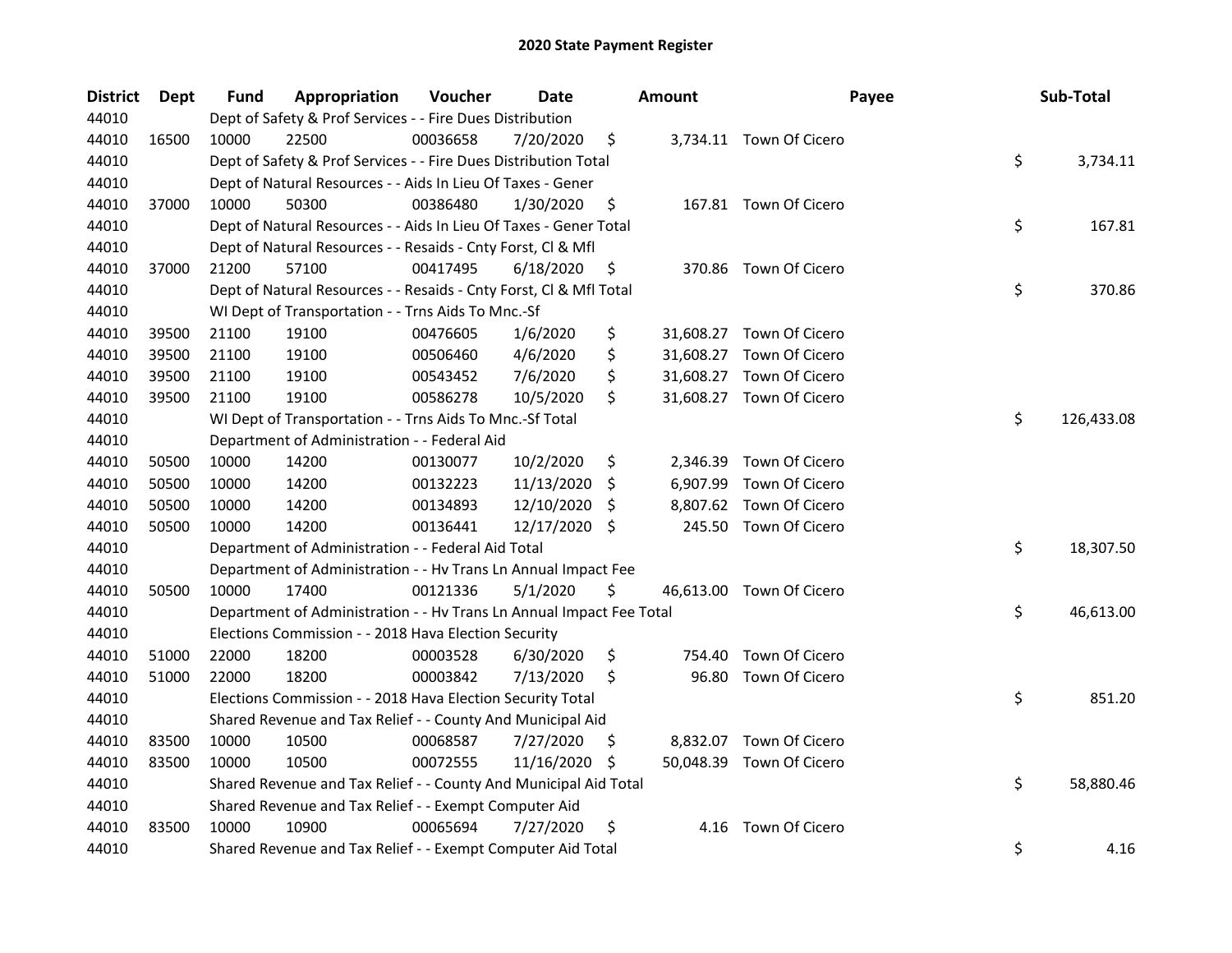| <b>District</b> | <b>Dept</b> | <b>Fund</b> | Appropriation                                                 | <b>Voucher</b> | Date     | Amount | <b>Pavee</b>   | Sub-Total  |
|-----------------|-------------|-------------|---------------------------------------------------------------|----------------|----------|--------|----------------|------------|
| 44010           |             |             | Shared Revenue and Tax Relief - - Personal Property Aid       |                |          |        |                |            |
| 44010           | 83500       | 10000       | 11100                                                         | 00061089       | 5/4/2020 | 520.06 | Town Of Cicero |            |
| 44010           |             |             | Shared Revenue and Tax Relief - - Personal Property Aid Total |                |          |        |                | 520.06     |
| 44010 Total     |             |             |                                                               |                |          |        |                | 255,882.24 |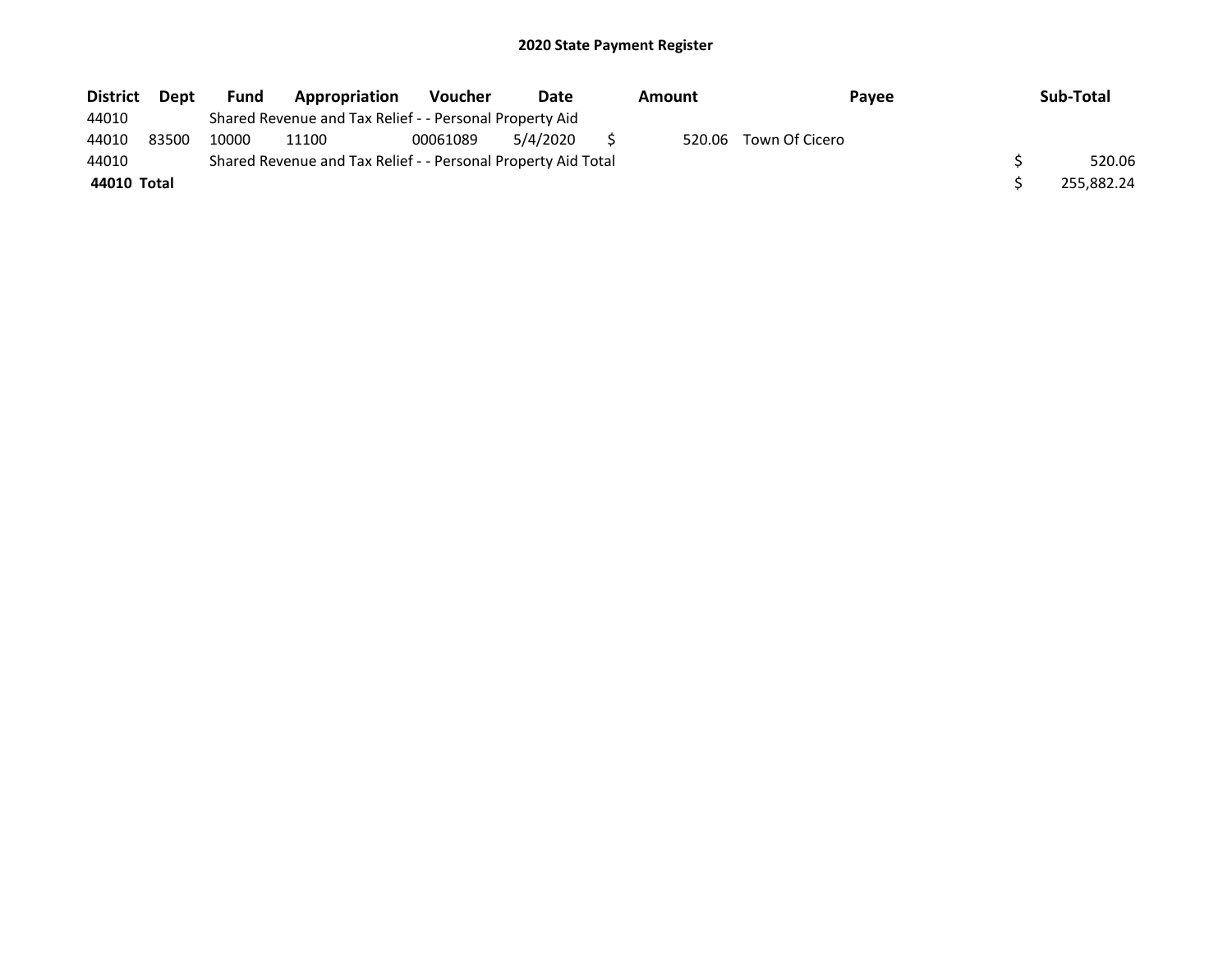| <b>District</b> | Dept  | Fund  | Appropriation                                                      | Voucher  | Date       |     | <b>Amount</b> |                        | Payee | Sub-Total        |
|-----------------|-------|-------|--------------------------------------------------------------------|----------|------------|-----|---------------|------------------------|-------|------------------|
| 44012           |       |       | Dept of Safety & Prof Services - - Fire Dues Distribution          |          |            |     |               |                        |       |                  |
| 44012           | 16500 | 10000 | 22500                                                              | 00036659 | 7/20/2020  | \$  |               | 11,764.86 Town Of Dale |       |                  |
| 44012           |       |       | Dept of Safety & Prof Services - - Fire Dues Distribution Total    |          |            |     |               |                        |       | \$<br>11,764.86  |
| 44012           |       |       | Dept of Natural Resources - - Aids In Lieu Of Taxes - Gener        |          |            |     |               |                        |       |                  |
| 44012           | 37000 | 10000 | 50300                                                              | 00404698 | 4/21/2020  | \$  |               | 124.17 Town Of Dale    |       |                  |
| 44012           |       |       | Dept of Natural Resources - - Aids In Lieu Of Taxes - Gener Total  |          |            |     |               |                        |       | \$<br>124.17     |
| 44012           |       |       | Dept of Natural Resources - - Resaids - Cnty Forst, Cl & Mfl       |          |            |     |               |                        |       |                  |
| 44012           | 37000 | 21200 | 57100                                                              | 00417496 | 6/18/2020  | \$  |               | 188.66 Town Of Dale    |       |                  |
| 44012           |       |       | Dept of Natural Resources - - Resaids - Cnty Forst, Cl & Mfl Total |          |            |     |               |                        |       | \$<br>188.66     |
| 44012           |       |       | WI Dept of Transportation - - Trns Aids To Mnc.-Sf                 |          |            |     |               |                        |       |                  |
| 44012           | 39500 | 21100 | 19100                                                              | 00476606 | 1/6/2020   | \$  |               | 30,353.40 Town Of Dale |       |                  |
| 44012           | 39500 | 21100 | 19100                                                              | 00506461 | 4/6/2020   | \$  |               | 30,353.40 Town Of Dale |       |                  |
| 44012           | 39500 | 21100 | 19100                                                              | 00543453 | 7/6/2020   | \$  |               | 30,353.40 Town Of Dale |       |                  |
| 44012           | 39500 | 21100 | 19100                                                              | 00586279 | 10/5/2020  | \$  |               | 30,353.40 Town Of Dale |       |                  |
| 44012           |       |       | WI Dept of Transportation - - Trns Aids To Mnc.-Sf Total           |          |            |     |               |                        |       | \$<br>121,413.60 |
| 44012           |       |       | Department of Administration - - Federal Aid                       |          |            |     |               |                        |       |                  |
| 44012           | 50500 | 10000 | 14200                                                              | 00130078 | 10/2/2020  | \$  |               | 11,915.53 Town Of Dale |       |                  |
| 44012           | 50500 | 10000 | 14200                                                              | 00134894 | 12/10/2020 | Ŝ.  |               | 32,367.01 Town Of Dale |       |                  |
| 44012           |       |       | Department of Administration - - Federal Aid Total                 |          |            |     |               |                        |       | \$<br>44,282.54  |
| 44012           |       |       | Elections Commission - - 2018 Hava Election Security               |          |            |     |               |                        |       |                  |
| 44012           | 51000 | 22000 | 18200                                                              | 00004469 | 9/9/2020   | \$  |               | 2,207.50 Town Of Dale  |       |                  |
| 44012           |       |       | Elections Commission - - 2018 Hava Election Security Total         |          |            |     |               |                        |       | \$<br>2,207.50   |
| 44012           |       |       | Shared Revenue and Tax Relief - - County And Municipal Aid         |          |            |     |               |                        |       |                  |
| 44012           | 83500 | 10000 | 10500                                                              | 00068588 | 7/27/2020  | \$. |               | 7,169.15 Town Of Dale  |       |                  |
| 44012           | 83500 | 10000 | 10500                                                              | 00072556 | 11/16/2020 | \$  |               | 40,625.16 Town Of Dale |       |                  |
| 44012           |       |       | Shared Revenue and Tax Relief - - County And Municipal Aid Total   |          |            |     |               |                        |       | \$<br>47,794.31  |
| 44012           |       |       | Shared Revenue and Tax Relief - - Exempt Computer Aid              |          |            |     |               |                        |       |                  |
| 44012           | 83500 | 10000 | 10900                                                              | 00065695 | 7/27/2020  | \$  |               | 104.96 Town Of Dale    |       |                  |
| 44012           |       |       | Shared Revenue and Tax Relief - - Exempt Computer Aid Total        |          |            |     |               |                        |       | \$<br>104.96     |
| 44012           |       |       | Shared Revenue and Tax Relief - - Utility Aid                      |          |            |     |               |                        |       |                  |
| 44012           | 83500 | 10000 | 11000                                                              | 00068588 | 7/27/2020  | \$  | 31.33         | Town Of Dale           |       |                  |
| 44012           | 83500 | 10000 | 11000                                                              | 00072556 | 11/16/2020 | \$  | 182.89        | Town Of Dale           |       |                  |
| 44012           |       |       | Shared Revenue and Tax Relief - - Utility Aid Total                |          |            |     |               |                        |       | \$<br>214.22     |
| 44012           |       |       | Shared Revenue and Tax Relief - - Personal Property Aid            |          |            |     |               |                        |       |                  |
| 44012           | 83500 | 10000 | 11100                                                              | 00061090 | 5/4/2020   | \$  |               | 953.59 Town Of Dale    |       |                  |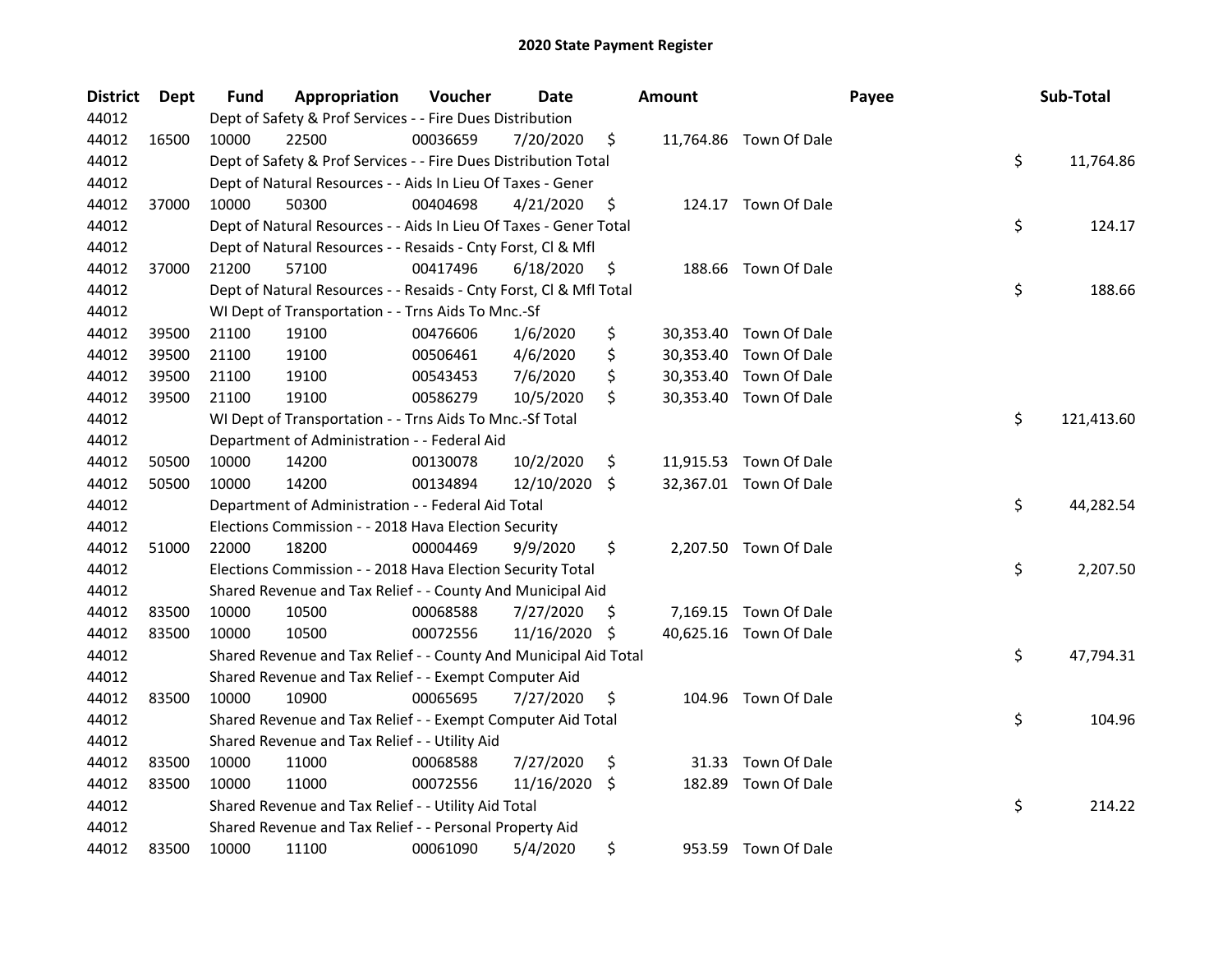| District Dept | Fund | <b>Appropriation</b>                                          | <b>Voucher</b> | Date | Amount | Payee | Sub-Total  |
|---------------|------|---------------------------------------------------------------|----------------|------|--------|-------|------------|
| 44012         |      | Shared Revenue and Tax Relief - - Personal Property Aid Total |                |      |        |       | 953.59     |
| 44012 Total   |      |                                                               |                |      |        |       | 229.048.41 |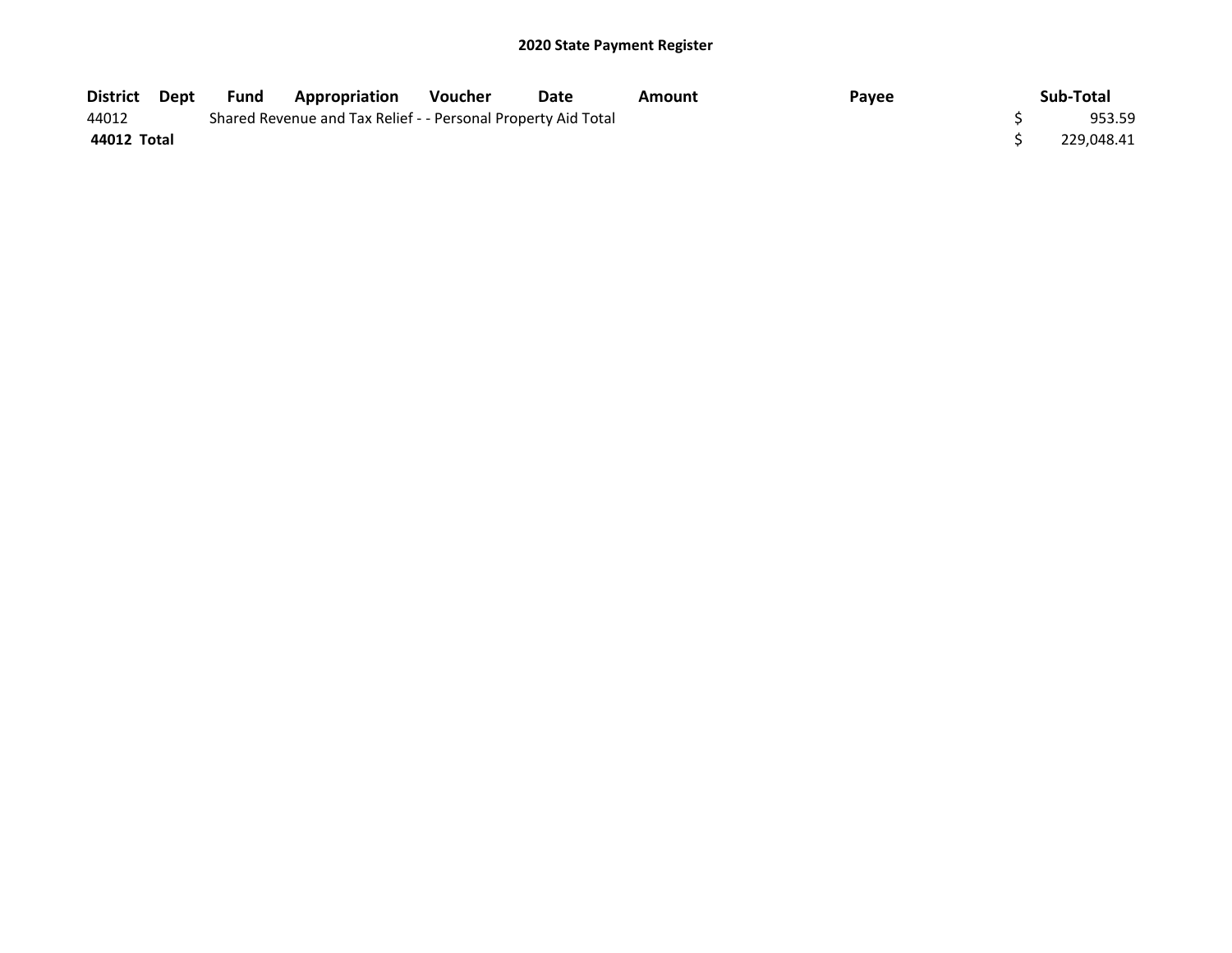| <b>District</b> | Dept  | Fund  | Appropriation                                                        | Voucher  | <b>Date</b>   |    | <b>Amount</b> | Payee                        | Sub-Total        |
|-----------------|-------|-------|----------------------------------------------------------------------|----------|---------------|----|---------------|------------------------------|------------------|
| 44014           |       |       | Dept of Safety & Prof Services - - Fire Dues Distribution            |          |               |    |               |                              |                  |
| 44014           | 16500 | 10000 | 22500                                                                | 00036660 | 7/20/2020     | \$ |               | 1,677.47 Town Of Deer Creek  |                  |
| 44014           |       |       | Dept of Safety & Prof Services - - Fire Dues Distribution Total      |          |               |    |               |                              | \$<br>1,677.47   |
| 44014           |       |       | Dept of Natural Resources - - Aids In Lieu Of Taxes - Gener          |          |               |    |               |                              |                  |
| 44014           | 37000 | 10000 | 50300                                                                | 00386473 | 1/30/2020     | \$ |               | 1,008.62 Town Of Deer Creek  |                  |
| 44014           | 37000 | 10000 | 50300                                                                | 00386474 | 1/30/2020     | \$ |               | 4,107.38 Town Of Deer Creek  |                  |
| 44014           | 37000 | 10000 | 50300                                                                | 00404090 | 4/21/2020     | \$ |               | 1,155.62 Town Of Deer Creek  |                  |
| 44014           |       |       | Dept of Natural Resources - - Aids In Lieu Of Taxes - Gener Total    |          |               |    |               |                              | \$<br>6,271.62   |
| 44014           |       |       | Dept of Natural Resources - - Resaids - Cnty Forst, Cl & Mfl         |          |               |    |               |                              |                  |
| 44014           | 37000 | 21200 | 57100                                                                | 00417497 | 6/18/2020     | \$ |               | 351.96 Town Of Deer Creek    |                  |
| 44014           |       |       | Dept of Natural Resources - - Resaids - Cnty Forst, Cl & Mfl Total   |          |               |    |               |                              | \$<br>351.96     |
| 44014           |       |       | Dept of Natural Resources - - Aids In Lieu Of Taxes - Sum S          |          |               |    |               |                              |                  |
| 44014           | 37000 | 21200 | 57900                                                                | 00404089 | 4/21/2020     | \$ |               | 755.12 Town Of Deer Creek    |                  |
| 44014           |       |       | Dept of Natural Resources - - Aids In Lieu Of Taxes - Sum S Total    |          |               |    |               |                              | \$<br>755.12     |
| 44014           |       |       | WI Dept of Transportation - - Trns Aids To Mnc.-Sf                   |          |               |    |               |                              |                  |
| 44014           | 39500 | 21100 | 19100                                                                | 00476607 | 1/6/2020      | \$ |               | 21,667.86 Town Of Deer Creek |                  |
| 44014           | 39500 | 21100 | 19100                                                                | 00506462 | 4/6/2020      | \$ |               | 21,667.86 Town Of Deer Creek |                  |
| 44014           | 39500 | 21100 | 19100                                                                | 00543454 | 7/6/2020      | \$ |               | 21,667.86 Town Of Deer Creek |                  |
| 44014           | 39500 | 21100 | 19100                                                                | 00586280 | 10/5/2020     | \$ |               | 21,667.86 Town Of Deer Creek |                  |
| 44014           |       |       | WI Dept of Transportation - - Trns Aids To Mnc.-Sf Total             |          |               |    |               |                              | \$<br>86,671.44  |
| 44014           |       |       | Department of Administration - - Federal Aid                         |          |               |    |               |                              |                  |
| 44014           | 50500 | 10000 | 14200                                                                | 00134895 | 12/10/2020 \$ |    |               | 9,195.68 Town Of Deer Creek  |                  |
| 44014           |       |       | Department of Administration - - Federal Aid Total                   |          |               |    |               |                              | \$<br>9,195.68   |
| 44014           |       |       | Department of Administration - - Hv Trans Ln Annual Impact Fee       |          |               |    |               |                              |                  |
| 44014           | 50500 | 10000 | 17400                                                                | 00121319 | 5/1/2020      | \$ |               | 48,196.00 Town Of Deer Creek |                  |
| 44014           |       |       | Department of Administration - - Hv Trans Ln Annual Impact Fee Total |          |               |    |               |                              | \$<br>48,196.00  |
| 44014           |       |       | Elections Commission - - 2018 Hava Election Security                 |          |               |    |               |                              |                  |
| 44014           | 51000 | 22000 | 18200                                                                | 00003947 | 7/27/2020     | \$ |               | 538.80 Town Of Deer Creek    |                  |
| 44014           |       |       | Elections Commission - - 2018 Hava Election Security Total           |          |               |    |               |                              | \$<br>538.80     |
| 44014           |       |       | Shared Revenue and Tax Relief - - County And Municipal Aid           |          |               |    |               |                              |                  |
| 44014           | 83500 | 10000 | 10500                                                                | 00068589 | 7/27/2020     | \$ |               | 8,585.85 Town Of Deer Creek  |                  |
| 44014           | 83500 | 10000 | 10500                                                                | 00072557 | 11/16/2020    | S. |               | 48,653.16 Town Of Deer Creek |                  |
| 44014           |       |       | Shared Revenue and Tax Relief - - County And Municipal Aid Total     |          |               |    |               |                              | \$<br>57,239.01  |
| 44014 Total     |       |       |                                                                      |          |               |    |               |                              | \$<br>210,897.10 |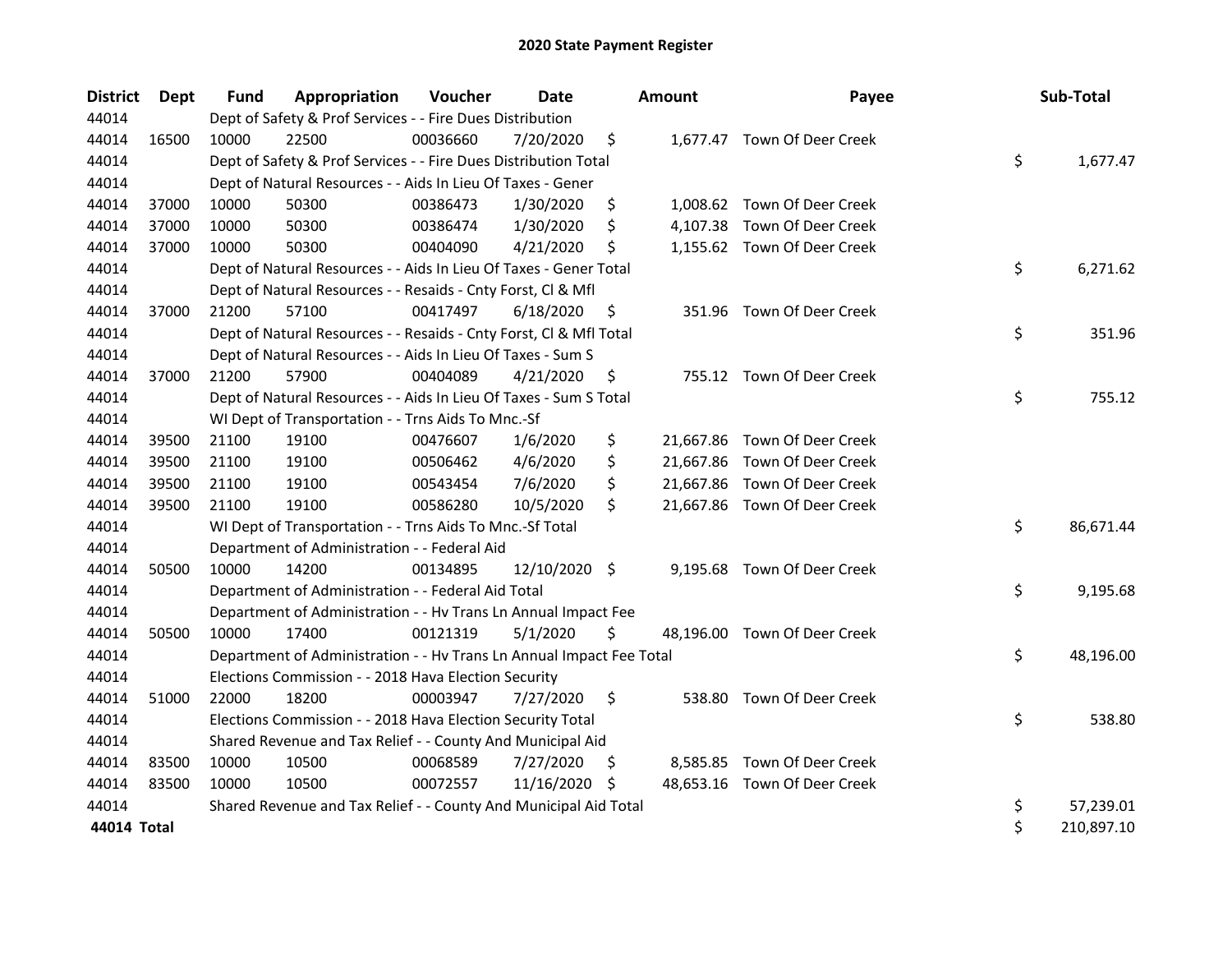| <b>District</b> | <b>Dept</b> | Fund  | Appropriation                                                          | Voucher  | <b>Date</b> |               | <b>Amount</b> | Payee                       | Sub-Total        |
|-----------------|-------------|-------|------------------------------------------------------------------------|----------|-------------|---------------|---------------|-----------------------------|------------------|
| 44016           |             |       | Dept of Safety & Prof Services - - Fire Dues Distribution              |          |             |               |               |                             |                  |
| 44016           | 16500       | 10000 | 22500                                                                  | 00036661 | 7/20/2020   | \$            |               | 12,482.23 Town Of Ellington |                  |
| 44016           |             |       | Dept of Safety & Prof Services - - Fire Dues Distribution Total        |          |             |               |               |                             | \$<br>12,482.23  |
| 44016           |             |       | Dept of Natural Resources - - Aids In Lieu Of Taxes - Gener            |          |             |               |               |                             |                  |
| 44016           | 37000       | 10000 | 50300                                                                  | 00386552 | 1/30/2020   | \$            |               | 13,208.76 Town Of Ellington |                  |
| 44016           | 37000       | 10000 | 50300                                                                  | 00386553 | 1/30/2020   | \$            | 24,874.34     | Town Of Ellington           |                  |
| 44016           | 37000       | 10000 | 50300                                                                  | 00393818 | 3/3/2020    | \$            |               | 14,016.38 Town Of Ellington |                  |
| 44016           | 37000       | 10000 | 50300                                                                  | 00393819 | 3/3/2020    | \$            |               | 26,843.38 Town Of Ellington |                  |
| 44016           |             |       | Dept of Natural Resources - - Aids In Lieu Of Taxes - Gener Total      |          |             |               |               |                             | \$<br>78,942.86  |
| 44016           |             |       | Dept of Natural Resources - - Resaids - Fire Suppress Grant            |          |             |               |               |                             |                  |
| 44016           | 37000       | 21200 | 54500                                                                  | 00403279 | 4/21/2020   | \$            |               | 2,764.25 Town Of Ellington  |                  |
| 44016           |             |       | Dept of Natural Resources - - Resaids - Fire Suppress Grant Total      |          |             |               |               |                             | \$<br>2,764.25   |
| 44016           |             |       | Dept of Natural Resources - - Resaids - Cnty Forst, Cl & Mfl           |          |             |               |               |                             |                  |
| 44016           | 37000       | 21200 | 57100                                                                  | 00417498 | 6/18/2020   | \$            | 220.94        | Town Of Ellington           |                  |
| 44016           |             |       | Dept of Natural Resources - - Resaids - Cnty Forst, Cl & Mfl Total     |          |             |               |               |                             | \$<br>220.94     |
| 44016           |             |       | WI Dept of Transportation - - Trns Aids To Mnc.-Sf                     |          |             |               |               |                             |                  |
| 44016           | 39500       | 21100 | 19100                                                                  | 00476608 | 1/6/2020    | \$            | 38,158.56     | Town Of Ellington           |                  |
| 44016           | 39500       | 21100 | 19100                                                                  | 00506463 | 4/6/2020    | \$            | 38,158.56     | Town Of Ellington           |                  |
| 44016           | 39500       | 21100 | 19100                                                                  | 00543455 | 7/6/2020    | \$            | 38,158.56     | Town Of Ellington           |                  |
| 44016           | 39500       | 21100 | 19100                                                                  | 00586281 | 10/5/2020   | \$            | 38,158.56     | Town Of Ellington           |                  |
| 44016           |             |       | WI Dept of Transportation - - Trns Aids To Mnc.-Sf Total               |          |             |               |               |                             | \$<br>152,634.24 |
| 44016           |             |       | Department of Military Affairs - - Disaster Recovery Aid               |          |             |               |               |                             |                  |
| 44016           | 46500       | 10000 | 30500                                                                  | 00081455 | 8/11/2020   | \$            | 1,020.97      | Town Of Ellington           |                  |
| 44016           | 46500       | 10000 | 30500                                                                  | 00085986 | 11/23/2020  | \$            | 4,613.38      | Town Of Ellington           |                  |
| 44016           |             |       | Department of Military Affairs - - Disaster Recovery Aid Total         |          |             |               |               |                             | \$<br>5,634.35   |
| 44016           |             |       | Department of Military Affairs - - Federal Aid, Local Assistance       |          |             |               |               |                             |                  |
| 44016           | 46500       | 10000 | 34200                                                                  | 00081455 | 8/11/2020   | \$            |               | 6,125.81 Town Of Ellington  |                  |
| 44016           | 46500       | 10000 | 34200                                                                  | 00085986 | 11/23/2020  | \$            |               | 27,680.26 Town Of Ellington |                  |
| 44016           |             |       | Department of Military Affairs - - Federal Aid, Local Assistance Total |          |             |               |               |                             | \$<br>33,806.07  |
| 44016           |             |       | Department of Administration - - Federal Aid                           |          |             |               |               |                             |                  |
| 44016           | 50500       | 10000 | 14200                                                                  | 00134896 | 12/10/2020  | $\ddot{\phi}$ | 50,431.00     | Town Of Ellington           |                  |
| 44016           | 50500       | 10000 | 14200                                                                  | 00136442 | 12/17/2020  | \$            | 5.49          | Town Of Ellington           |                  |
| 44016           |             |       | Department of Administration - - Federal Aid Total                     |          |             |               |               |                             | \$<br>50,436.49  |
| 44016           |             |       | Elections Commission - - 2018 Hava Election Security                   |          |             |               |               |                             |                  |
| 44016           | 51000       | 22000 | 18200                                                                  | 00004185 | 8/14/2020   | \$            | 2,283.40      | Town Of Ellington           |                  |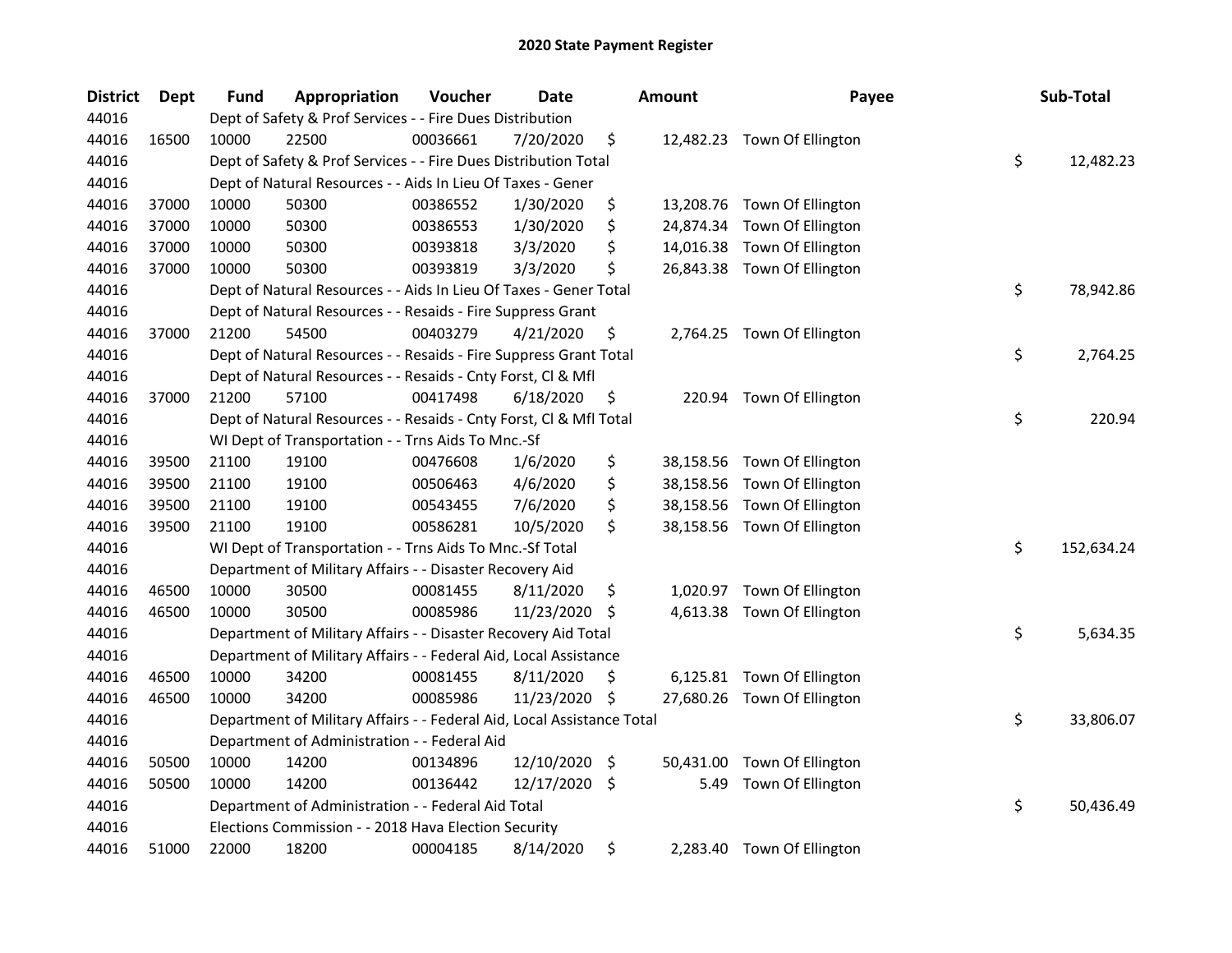| <b>District</b> | Dept  | Fund  | Appropriation                                                    | <b>Voucher</b> | Date       |    | <b>Amount</b> | Payee             | Sub-Total       |
|-----------------|-------|-------|------------------------------------------------------------------|----------------|------------|----|---------------|-------------------|-----------------|
| 44016           |       |       | Elections Commission - - 2018 Hava Election Security Total       |                |            |    |               |                   | \$<br>2,283.40  |
| 44016           |       |       | Shared Revenue and Tax Relief - - County And Municipal Aid       |                |            |    |               |                   |                 |
| 44016           | 83500 | 10000 | 10500                                                            | 00068590       | 7/27/2020  | S  | 8,712.72      | Town Of Ellington |                 |
| 44016           | 83500 | 10000 | 10500                                                            | 00072558       | 11/16/2020 | -S | 49,372.09     | Town Of Ellington |                 |
| 44016           |       |       | Shared Revenue and Tax Relief - - County And Municipal Aid Total |                |            |    |               |                   | \$<br>58,084.81 |
| 44016           |       |       | Shared Revenue and Tax Relief - - Exempt Computer Aid            |                |            |    |               |                   |                 |
| 44016           | 83500 | 10000 | 10900                                                            | 00065696       | 7/27/2020  | Ŝ. | 17.67         | Town Of Ellington |                 |
| 44016           |       |       | Shared Revenue and Tax Relief - - Exempt Computer Aid Total      |                |            |    |               |                   | \$<br>17.67     |
| 44016           |       |       | Shared Revenue and Tax Relief - - Utility Aid                    |                |            |    |               |                   |                 |
| 44016           | 83500 | 10000 | 11000                                                            | 00068590       | 7/27/2020  | S. | 1,480.77      | Town Of Ellington |                 |
| 44016           | 83500 | 10000 | 11000                                                            | 00072558       | 11/16/2020 | -S | 8,513.65      | Town Of Ellington |                 |
| 44016           |       |       | Shared Revenue and Tax Relief - - Utility Aid Total              |                |            |    |               |                   | \$<br>9,994.42  |
| 44016           |       |       | Shared Revenue and Tax Relief - - Personal Property Aid          |                |            |    |               |                   |                 |
| 44016           | 83500 | 10000 | 11100                                                            | 00061091       | 5/4/2020   | S  | 1,011.14      | Town Of Ellington |                 |
| 44016           |       |       | Shared Revenue and Tax Relief - - Personal Property Aid Total    |                |            |    |               |                   | \$<br>1,011.14  |
| 44016 Total     |       |       |                                                                  |                |            |    |               |                   | 408,312.87      |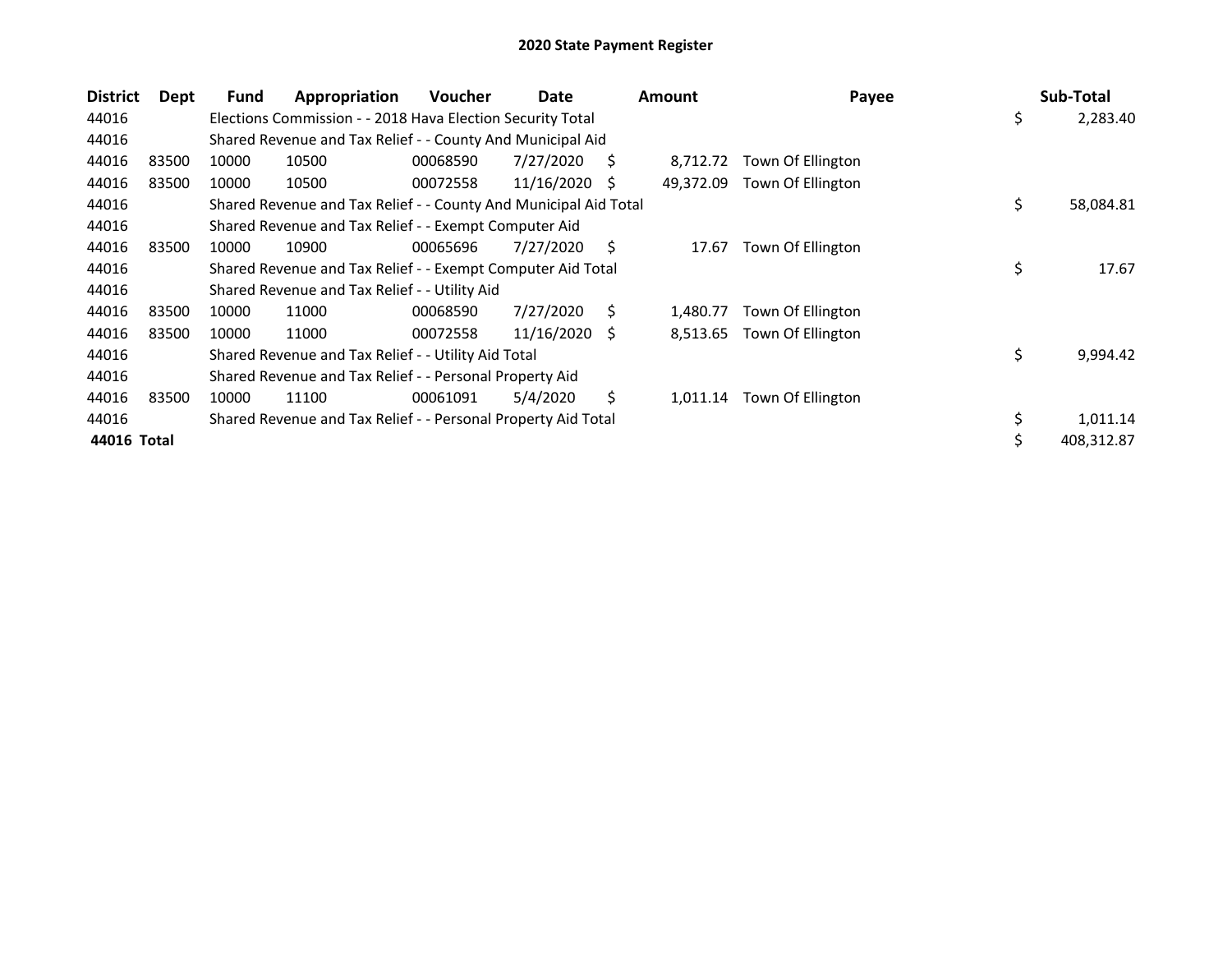| <b>District</b> | Dept  | <b>Fund</b> | Appropriation                                                        | Voucher  | Date       |     | <b>Amount</b> | Payee                      | Sub-Total        |
|-----------------|-------|-------------|----------------------------------------------------------------------|----------|------------|-----|---------------|----------------------------|------------------|
| 44018           |       |             | Dept of Safety & Prof Services - - Fire Dues Distribution            |          |            |     |               |                            |                  |
| 44018           | 16500 | 10000       | 22500                                                                | 00036662 | 7/20/2020  | \$  |               | 23,990.31 Town Of Freedom  |                  |
| 44018           |       |             | Dept of Safety & Prof Services - - Fire Dues Distribution Total      |          |            |     |               |                            | \$<br>23,990.31  |
| 44018           |       |             | Dept of Natural Resources - - Resaids - Cnty Forst, Cl & Mfl         |          |            |     |               |                            |                  |
| 44018           | 37000 | 21200       | 57100                                                                | 00417499 | 6/18/2020  | \$  |               | 6.00 Town Of Freedom       |                  |
| 44018           |       |             | Dept of Natural Resources - - Resaids - Cnty Forst, Cl & Mfl Total   |          |            |     |               |                            | \$<br>6.00       |
| 44018           |       |             | WI Dept of Transportation - - Trns Aids To Mnc.-Sf                   |          |            |     |               |                            |                  |
| 44018           | 39500 | 21100       | 19100                                                                | 00476609 | 1/6/2020   | \$  |               | 43,936.99 Town Of Freedom  |                  |
| 44018           | 39500 | 21100       | 19100                                                                | 00506464 | 4/6/2020   | \$  |               | 43,936.99 Town Of Freedom  |                  |
| 44018           | 39500 | 21100       | 19100                                                                | 00543456 | 7/6/2020   | \$  |               | 43,936.99 Town Of Freedom  |                  |
| 44018           | 39500 | 21100       | 19100                                                                | 00586282 | 10/5/2020  | \$  |               | 43,937.01 Town Of Freedom  |                  |
| 44018           |       |             | WI Dept of Transportation - - Trns Aids To Mnc.-Sf Total             |          |            |     |               |                            | \$<br>175,747.98 |
| 44018           |       |             | Department of Administration - - Federal Aid                         |          |            |     |               |                            |                  |
| 44018           | 50500 | 10000       | 14200                                                                | 00134897 | 12/9/2020  | \$  |               | 99,317.00 Town Of Freedom  |                  |
| 44018           |       |             | Department of Administration - - Federal Aid Total                   |          |            |     |               |                            | \$<br>99,317.00  |
| 44018           |       |             | Department of Administration - - Hv Trans Ln Annual Impact Fee       |          |            |     |               |                            |                  |
| 44018           | 50500 | 10000       | 17400                                                                | 00121337 | 5/1/2020   | \$  |               | 36,956.00 Town Of Freedom  |                  |
| 44018           |       |             | Department of Administration - - Hv Trans Ln Annual Impact Fee Total |          |            |     |               |                            | \$<br>36,956.00  |
| 44018           |       |             | Elections Commission - - 2018 Hava Election Security                 |          |            |     |               |                            |                  |
| 44018           | 51000 | 22000       | 18200                                                                | 00004663 | 9/17/2020  | \$  |               | 4,451.50 Town Of Freedom   |                  |
| 44018           |       |             | Elections Commission - - 2018 Hava Election Security Total           |          |            |     |               |                            | \$<br>4,451.50   |
| 44018           |       |             | Shared Revenue and Tax Relief - - County And Municipal Aid           |          |            |     |               |                            |                  |
| 44018           | 83500 | 10000       | 10500                                                                | 00068591 | 7/27/2020  | \$. |               | 19,057.29 Town Of Freedom  |                  |
| 44018           | 83500 | 10000       | 10500                                                                | 00072559 | 11/16/2020 | \$  |               | 107,991.31 Town Of Freedom |                  |
| 44018           |       |             | Shared Revenue and Tax Relief - - County And Municipal Aid Total     |          |            |     |               |                            | \$<br>127,048.60 |
| 44018           |       |             | Shared Revenue and Tax Relief - - Exempt Computer Aid                |          |            |     |               |                            |                  |
| 44018           | 83500 | 10000       | 10900                                                                | 00065697 | 7/27/2020  | \$  |               | 761.78 Town Of Freedom     |                  |
| 44018           |       |             | Shared Revenue and Tax Relief - - Exempt Computer Aid Total          |          |            |     |               |                            | \$<br>761.78     |
| 44018           |       |             | Shared Revenue and Tax Relief - - Utility Aid                        |          |            |     |               |                            |                  |
| 44018           | 83500 | 10000       | 11000                                                                | 00068591 | 7/27/2020  | \$  |               | 25,773.44 Town Of Freedom  |                  |
| 44018           | 83500 | 10000       | 11000                                                                | 00072559 | 11/16/2020 | \$. |               | 146,895.80 Town Of Freedom |                  |
| 44018           |       |             | Shared Revenue and Tax Relief - - Utility Aid Total                  |          |            |     |               |                            | \$<br>172,669.24 |
| 44018           |       |             | Shared Revenue and Tax Relief - - Personal Property Aid              |          |            |     |               |                            |                  |
| 44018           | 83500 | 10000       | 11100                                                                | 00061092 | 5/4/2020   | \$  |               | 15,756.66 Town Of Freedom  |                  |
| 44018           |       |             | Shared Revenue and Tax Relief - - Personal Property Aid Total        |          |            |     |               |                            | \$<br>15,756.66  |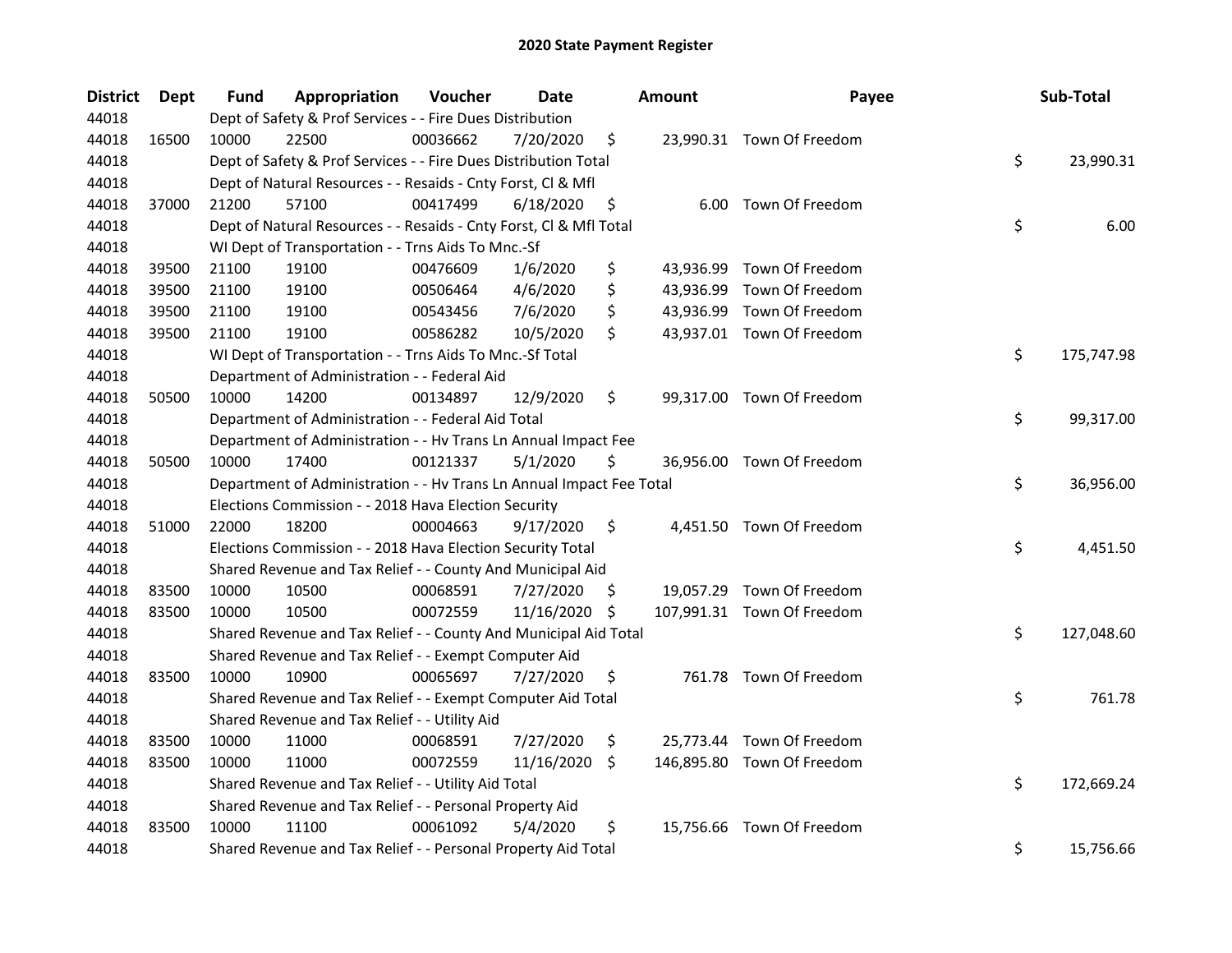| <b>District</b> | <b>Dept</b> | <b>Fund</b> | Appropriation                                                                 | <b>Voucher</b> | Date      |    | <b>Amount</b><br>Payee |                 | Sub-Total  |
|-----------------|-------------|-------------|-------------------------------------------------------------------------------|----------------|-----------|----|------------------------|-----------------|------------|
| 44018           |             |             | Shared Revenue and Tax Relief - - State Aid; Video Service Provider Fee       |                |           |    |                        |                 |            |
| 44018           | 83500       | 10000       | 11200                                                                         | 00064330       | 7/27/2020 | S. | 4.774.48               | Town Of Freedom |            |
| 44018           |             |             | Shared Revenue and Tax Relief - - State Aid; Video Service Provider Fee Total |                |           |    |                        |                 | 4.774.48   |
| 44018           |             |             | Shared Revenue and Tax Relief - - Lottery & Gaming Credit                     |                |           |    |                        |                 |            |
| 44018           | 83500       | 52100       | 36300                                                                         | 00055445       | 3/23/2020 |    | 6.284.52               | Town Of Freedom |            |
| 44018           |             |             | Shared Revenue and Tax Relief - - Lottery & Gaming Credit Total               |                |           |    |                        |                 | 6.284.52   |
| 44018 Total     |             |             |                                                                               |                |           |    |                        |                 | 667.764.07 |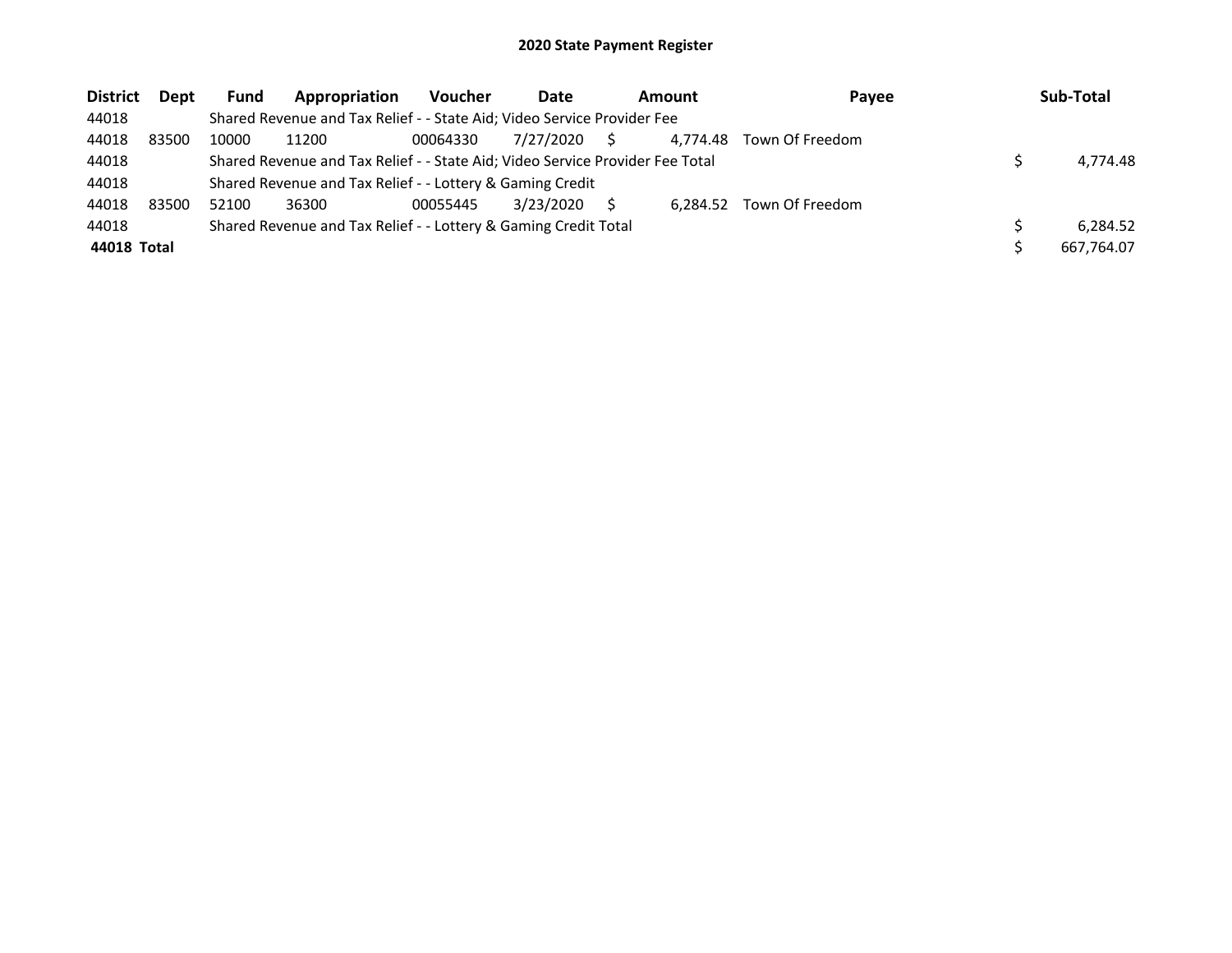| <b>District</b> | Dept  | <b>Fund</b> | Appropriation                                                      | Voucher  | Date          | <b>Amount</b>    | Payee                          | Sub-Total        |
|-----------------|-------|-------------|--------------------------------------------------------------------|----------|---------------|------------------|--------------------------------|------------------|
| 44020           |       |             | Dept of Safety & Prof Services - - Fire Dues Distribution          |          |               |                  |                                |                  |
| 44020           | 16500 | 10000       | 22500                                                              | 00036663 | 7/20/2020     | \$               | 114,682.20 Town Of Grand Chute |                  |
| 44020           |       |             | Dept of Safety & Prof Services - - Fire Dues Distribution Total    |          |               |                  |                                | \$<br>114,682.20 |
| 44020           |       |             | Dept of Natural Resources - - Resaids - Cnty Forst, Cl & Mfl       |          |               |                  |                                |                  |
| 44020           | 37000 | 21200       | 57100                                                              | 00417500 | 6/18/2020     | \$               | 38.02 Town Of Grand Chute      |                  |
| 44020           |       |             | Dept of Natural Resources - - Resaids - Cnty Forst, Cl & Mfl Total |          |               |                  |                                | \$<br>38.02      |
| 44020           |       |             | WI Dept of Transportation - - Hwy Sfty Loc Aid Ffd                 |          |               |                  |                                |                  |
| 44020           | 39500 | 21100       | 18500                                                              | 00605477 | 10/26/2020 \$ |                  | 4,000.00 Town Of Grand Chute   |                  |
| 44020           |       |             | WI Dept of Transportation - - Hwy Sfty Loc Aid Ffd Total           |          |               |                  |                                | \$<br>4,000.00   |
| 44020           |       |             | WI Dept of Transportation - - Trns Aids To Mnc.-Sf                 |          |               |                  |                                |                  |
| 44020           | 39500 | 21100       | 19100                                                              | 00476610 | 1/6/2020      | \$               | 216,691.99 Town Of Grand Chute |                  |
| 44020           | 39500 | 21100       | 19100                                                              | 00506465 | 4/6/2020      | \$<br>216,691.99 | Town Of Grand Chute            |                  |
| 44020           | 39500 | 21100       | 19100                                                              | 00543457 | 7/6/2020      | \$               | 216,691.99 Town Of Grand Chute |                  |
| 44020           | 39500 | 21100       | 19100                                                              | 00586283 | 10/5/2020     | \$               | 216,691.99 Town Of Grand Chute |                  |
| 44020           |       |             | WI Dept of Transportation - - Trns Aids To Mnc.-Sf Total           |          |               |                  |                                | \$<br>866,767.96 |
| 44020           |       |             | WI Dept of Transportation - - Hwy Mgmt & Opers Sf                  |          |               |                  |                                |                  |
| 44020           | 39500 | 21100       | 36500                                                              | 00550194 | 7/31/2020     | \$<br>257.37     | Town Of Grand Chute            |                  |
| 44020           | 39500 | 21100       | 36500                                                              | 00550230 | 8/5/2020      | \$               | 229.02 Town Of Grand Chute     |                  |
| 44020           |       |             | WI Dept of Transportation - - Hwy Mgmt & Opers Sf Total            |          |               |                  |                                | \$<br>486.39     |
| 44020           |       |             | Department of Justice - - Law Enforcement Train, Local             |          |               |                  |                                |                  |
| 44020           | 45500 | 10000       | 23100                                                              | 00091446 | 12/4/2020     | \$               | 5,280.00 Town Of Grand Chute   |                  |
| 44020           |       |             | Department of Justice - - Law Enforcement Train, Local Total       |          |               |                  |                                | \$<br>5,280.00   |
| 44020           |       |             | Department of Justice - - Federal Aid, Local Assistance            |          |               |                  |                                |                  |
| 44020           | 45500 | 10000       | 25100                                                              | 00089465 | 10/26/2020 \$ |                  | 661.86 Town Of Grand Chute     |                  |
| 44020           |       |             | Department of Justice - - Federal Aid, Local Assistance Total      |          |               |                  |                                | \$<br>661.86     |
| 44020           |       |             | Department of Justice - - Internet Crimes Against Childr           |          |               |                  |                                |                  |
| 44020           | 45500 | 10000       | 28400                                                              | 00079656 | 2/11/2020     | \$<br>1,126.70   | Town Of Grand Chute            |                  |
| 44020           | 45500 | 10000       | 28400                                                              | 00083547 | 5/18/2020     | \$<br>796.00     | Town Of Grand Chute            |                  |
| 44020           | 45500 | 10000       | 28400                                                              | 00083548 | 5/18/2020     | \$               | 1,198.83 Town Of Grand Chute   |                  |
| 44020           |       |             | Department of Justice - - Internet Crimes Against Childr Total     |          |               |                  |                                | \$<br>3,121.53   |
| 44020           |       |             | Department of Military Affairs - - Disaster Recovery Aid           |          |               |                  |                                |                  |
| 44020           | 46500 | 10000       | 30500                                                              | 00077554 | 5/12/2020     | \$               | 13,387.38 Town Of Grand Chute  |                  |
| 44020           |       |             | Department of Military Affairs - - Disaster Recovery Aid Total     |          |               |                  |                                | \$<br>13,387.38  |
| 44020           |       |             | Department of Military Affairs - - Federal Aid, Local Assistance   |          |               |                  |                                |                  |
| 44020           | 46500 | 10000       | 34200                                                              | 00077554 | 5/12/2020     | \$               | 80,324.27 Town Of Grand Chute  |                  |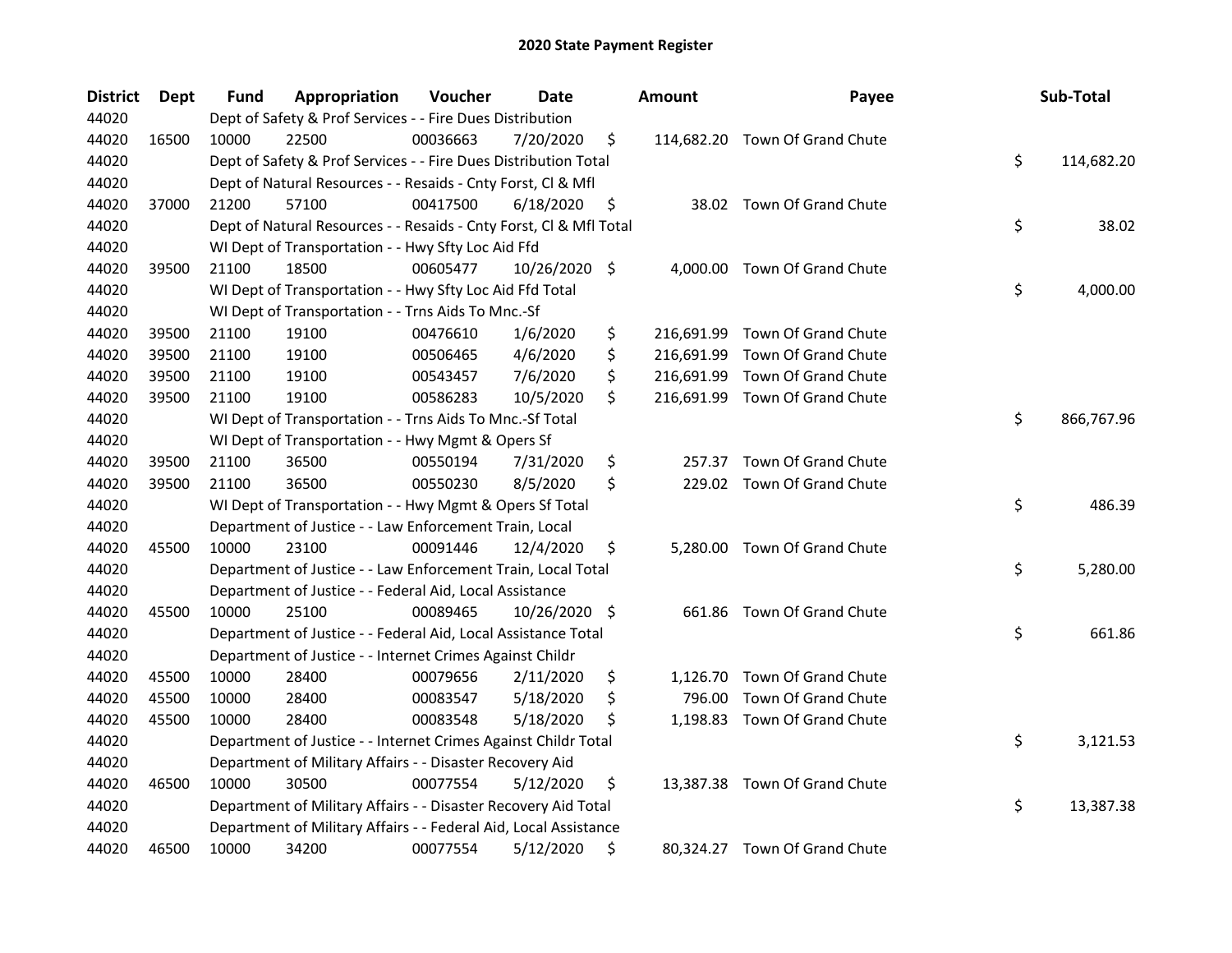| <b>District</b> | Dept  | <b>Fund</b> | Appropriation                                                                 | Voucher  | <b>Date</b> |                    | <b>Amount</b> | Payee                            | Sub-Total          |
|-----------------|-------|-------------|-------------------------------------------------------------------------------|----------|-------------|--------------------|---------------|----------------------------------|--------------------|
| 44020           |       |             | Department of Military Affairs - - Federal Aid, Local Assistance Total        |          |             |                    |               |                                  | \$<br>80,324.27    |
| 44020           |       |             | Department of Administration - - Federal Aid                                  |          |             |                    |               |                                  |                    |
| 44020           | 50500 | 10000       | 14200                                                                         | 00126704 | 8/12/2020   | \$                 |               | 17,283.44 Town Of Grand Chute    |                    |
| 44020           | 50500 | 10000       | 14200                                                                         | 00130079 | 10/2/2020   | \$                 |               | 45,761.08 Town Of Grand Chute    |                    |
| 44020           | 50500 | 10000       | 14200                                                                         | 00132224 | 11/13/2020  | S                  |               | 314,162.48 Town Of Grand Chute   |                    |
| 44020           | 50500 | 10000       | 14200                                                                         | 00136443 | 12/17/2020  | \$                 |               | 40,033.77 Town Of Grand Chute    |                    |
| 44020           |       |             | Department of Administration - - Federal Aid Total                            |          |             |                    |               |                                  | \$<br>417,240.77   |
| 44020           |       |             | Elections Commission - - 2018 Hava Election Security                          |          |             |                    |               |                                  |                    |
| 44020           | 51000 | 22000       | 18200                                                                         | 00003435 | 6/29/2020   | \$                 |               | 15,053.30 Town Of Grand Chute    |                    |
| 44020           |       |             | Elections Commission - - 2018 Hava Election Security Total                    |          |             |                    |               |                                  | \$<br>15,053.30    |
| 44020           |       |             | Shared Revenue and Tax Relief - - County And Municipal Aid                    |          |             |                    |               |                                  |                    |
| 44020           | 83500 | 10000       | 10500                                                                         | 00068592 | 7/27/2020   | S.                 |               | 35,426.68 Town Of Grand Chute    |                    |
| 44020           | 83500 | 10000       | 10500                                                                         | 00072560 | 11/16/2020  | \$                 |               | 200,751.19 Town Of Grand Chute   |                    |
| 44020           |       |             | Shared Revenue and Tax Relief - - County And Municipal Aid Total              |          |             |                    |               |                                  | \$<br>236,177.87   |
| 44020           |       |             | Shared Revenue and Tax Relief - - Exempt Computer Aid                         |          |             |                    |               |                                  |                    |
| 44020           | 83500 | 10000       | 10900                                                                         | 00065698 | 7/27/2020   | \$                 |               | 106,168.29 Town Of Grand Chute   |                    |
| 44020           |       |             | Shared Revenue and Tax Relief - - Exempt Computer Aid Total                   |          |             |                    |               |                                  | \$<br>106,168.29   |
| 44020           |       |             | Shared Revenue and Tax Relief - - Utility Aid                                 |          |             |                    |               |                                  |                    |
| 44020           | 83500 | 10000       | 11000                                                                         | 00068592 | 7/27/2020   | \$                 |               | 5,196.43 Town Of Grand Chute     |                    |
| 44020           | 83500 | 10000       | 11000                                                                         | 00072560 | 11/16/2020  | $\ddot{\varsigma}$ |               | 30,101.43 Town Of Grand Chute    |                    |
| 44020           |       |             | Shared Revenue and Tax Relief - - Utility Aid Total                           |          |             |                    |               |                                  | \$<br>35,297.86    |
| 44020           |       |             | Shared Revenue and Tax Relief - - Personal Property Aid                       |          |             |                    |               |                                  |                    |
| 44020           | 83500 | 10000       | 11100                                                                         | 00061093 | 5/4/2020    | \$                 |               | 128,048.39 Town Of Grand Chute   |                    |
| 44020           | 83500 | 10000       | 11100                                                                         | 00062569 | 5/4/2020    | \$                 |               | 121,716.93 Town Of Grand Chute   |                    |
| 44020           |       |             | Shared Revenue and Tax Relief - - Personal Property Aid Total                 |          |             |                    |               |                                  | \$<br>249,765.32   |
| 44020           |       |             | Shared Revenue and Tax Relief - - State Aid; Video Service Provider Fee       |          |             |                    |               |                                  |                    |
| 44020           | 83500 | 10000       | 11200                                                                         | 00064331 | 7/27/2020   | S                  |               | 29,499.22 Town Of Grand Chute    |                    |
| 44020           |       |             | Shared Revenue and Tax Relief - - State Aid; Video Service Provider Fee Total |          |             |                    |               |                                  | \$<br>29,499.22    |
| 44020           |       |             | Shared Revenue and Tax Relief - - School Lvy Tx/First Dollar Cr               |          |             |                    |               |                                  |                    |
| 44020           | 83500 | 10000       | 30200                                                                         | 00063984 | 7/27/2020   | \$                 |               | 410,464.78 Town Of Grand Chute   |                    |
| 44020           | 83500 | 10000       | 30200                                                                         | 00067375 | 7/27/2020   | \$                 |               | 4,254,150.79 Town Of Grand Chute |                    |
| 44020           |       |             | Shared Revenue and Tax Relief - - School Lvy Tx/First Dollar Cr Total         |          |             |                    |               |                                  | \$<br>4,664,615.57 |
| 44020           |       |             | Shared Revenue and Tax Relief - - Lottery & Gaming Credit                     |          |             |                    |               |                                  |                    |
| 44020           | 83500 | 52100       | 36300                                                                         | 00055707 | 3/23/2020   | \$                 |               | 868,957.79 Town Of Grand Chute   |                    |
| 44020           |       |             | Shared Revenue and Tax Relief - - Lottery & Gaming Credit Total               |          |             |                    |               |                                  | \$<br>868,957.79   |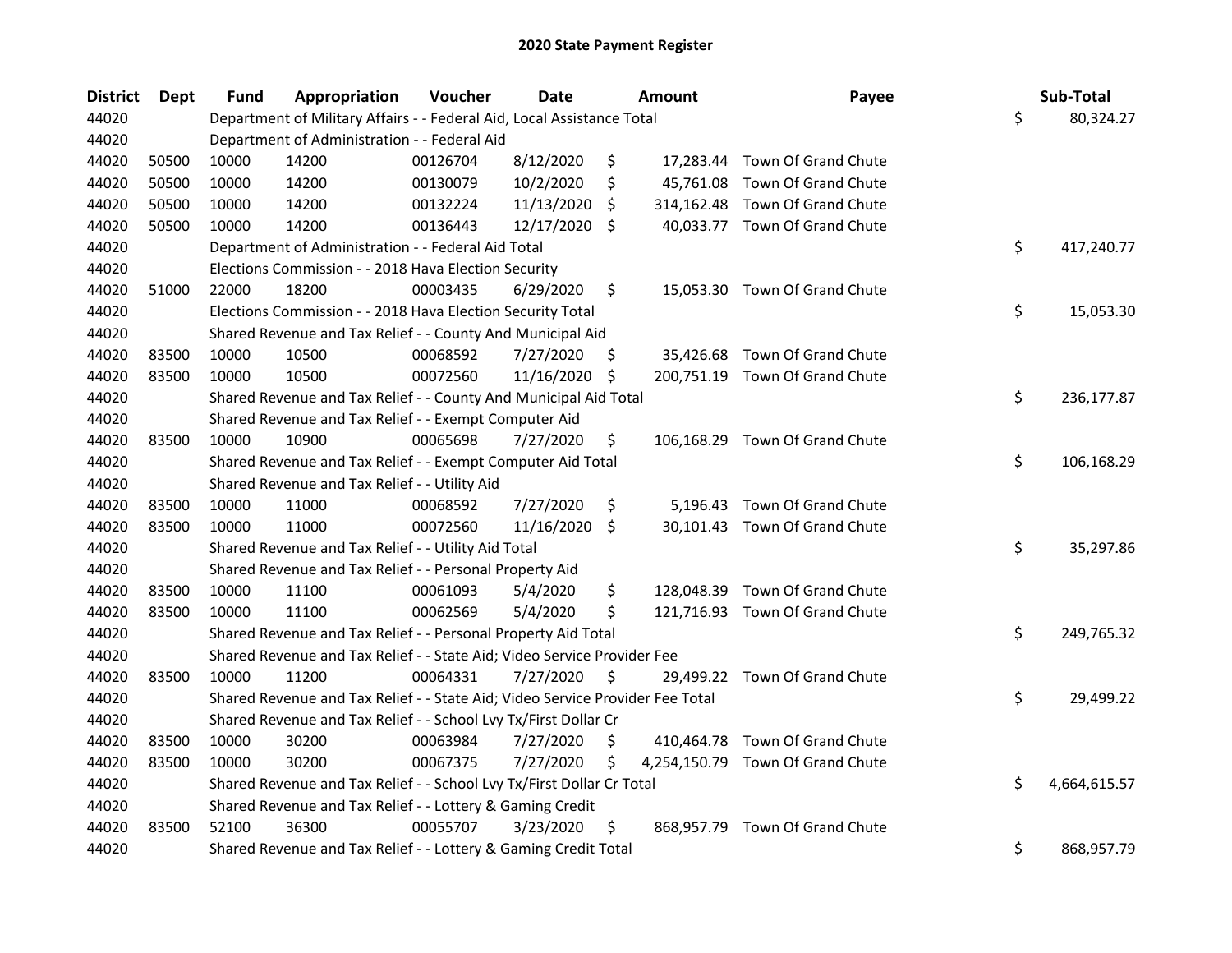| District Dept | Fund | <b>Appropriation</b> | Voucher | Date | Amount | Payee | Sub-Total      |
|---------------|------|----------------------|---------|------|--------|-------|----------------|
| 44020 Total   |      |                      |         |      |        |       | \$7,711,525.60 |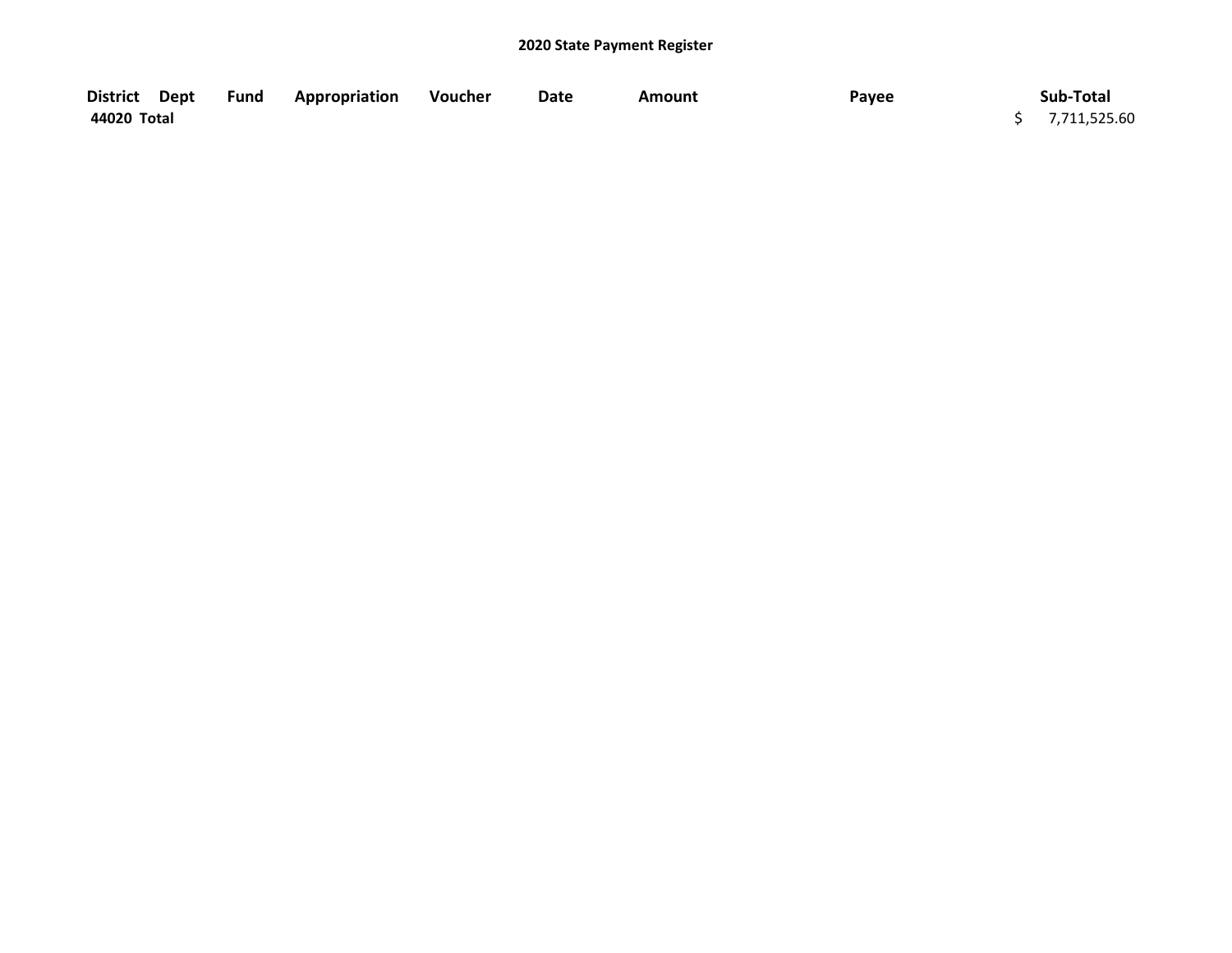| <b>District</b> | Dept  | <b>Fund</b> | Appropriation                                                      | Voucher  | Date          |      | <b>Amount</b> | Payee                          | Sub-Total        |
|-----------------|-------|-------------|--------------------------------------------------------------------|----------|---------------|------|---------------|--------------------------------|------------------|
| 44022           |       |             | Dept of Safety & Prof Services - - Fire Dues Distribution          |          |               |      |               |                                |                  |
| 44022           | 16500 | 10000       | 22500                                                              | 00036664 | 7/20/2020     | \$   |               | 61,599.20 Greenville, Town of  |                  |
| 44022           |       |             | Dept of Safety & Prof Services - - Fire Dues Distribution Total    |          |               |      |               |                                | \$<br>61,599.20  |
| 44022           |       |             | Dept of Natural Resources - - Aids In Lieu Of Taxes - Gener        |          |               |      |               |                                |                  |
| 44022           | 37000 | 10000       | 50300                                                              | 00386555 | 1/30/2020     | \$   |               | 682.36 Greenville, Town of     |                  |
| 44022           |       |             | Dept of Natural Resources - - Aids In Lieu Of Taxes - Gener Total  |          |               |      |               |                                | \$<br>682.36     |
| 44022           |       |             | Dept of Natural Resources - - Taxes & Assessmts-Conserv Fund       |          |               |      |               |                                |                  |
| 44022           | 37000 | 21200       | 16900                                                              | 00383471 | 1/22/2020     | \$.  |               | 206.54 Greenville, Town of     |                  |
| 44022           |       |             | Dept of Natural Resources - - Taxes & Assessmts-Conserv Fund Total |          |               |      |               |                                | \$<br>206.54     |
| 44022           |       |             | Dept of Natural Resources - - Resaids - Cnty Forst, Cl & Mfl       |          |               |      |               |                                |                  |
| 44022           | 37000 | 21200       | 57100                                                              | 00417501 | 6/18/2020     | \$   |               | 101.33 Greenville, Town of     |                  |
| 44022           |       |             | Dept of Natural Resources - - Resaids - Cnty Forst, Cl & Mfl Total |          |               |      |               |                                | \$<br>101.33     |
| 44022           |       |             | WI Dept of Transportation - - Trns Aids To Mnc.-Sf                 |          |               |      |               |                                |                  |
| 44022           | 39500 | 21100       | 19100                                                              | 00476611 | 1/6/2020      | \$   | 69,944.22     | Greenville, Town of            |                  |
| 44022           | 39500 | 21100       | 19100                                                              | 00506466 | 4/6/2020      | \$   |               | 69,944.22 Greenville, Town of  |                  |
| 44022           | 39500 | 21100       | 19100                                                              | 00543458 | 7/6/2020      | \$   |               | 69,944.22 Greenville, Town of  |                  |
| 44022           | 39500 | 21100       | 19100                                                              | 00586284 | 10/5/2020     | \$   |               | 69,944.22 Greenville, Town of  |                  |
| 44022           |       |             | WI Dept of Transportation - - Trns Aids To Mnc.-Sf Total           |          |               |      |               |                                | \$<br>279,776.88 |
| 44022           |       |             | WI Dept of Transportation - - Trnsprt Alternats Ff                 |          |               |      |               |                                |                  |
| 44022           | 39500 | 21100       | 22700                                                              | 00592421 | 9/29/2020     | \$   |               | 616,990.78 Greenville, Town of |                  |
| 44022           |       |             | WI Dept of Transportation - - Trnsprt Alternats Ff Total           |          |               |      |               |                                | \$<br>616,990.78 |
| 44022           |       |             | WI Dept of Transportation - - Local Rds, Grants Sf                 |          |               |      |               |                                |                  |
| 44022           | 39500 | 21100       | 27000                                                              | 00573711 | 8/26/2020     | \$   |               | 373,671.77 Greenville, Town of |                  |
| 44022           |       |             | WI Dept of Transportation - - Local Rds, Grants Sf Total           |          |               |      |               |                                | \$<br>373,671.77 |
| 44022           |       |             | Department of Administration - - Federal Aid                       |          |               |      |               |                                |                  |
| 44022           | 50500 | 10000       | 14200                                                              | 00134898 | 12/10/2020    | - \$ | 197,480.00    | Greenville, Town of            |                  |
| 44022           | 50500 | 10000       | 14200                                                              | 00136444 | 12/17/2020 \$ |      | 20,958.97     | Greenville, Town of            |                  |
| 44022           |       |             | Department of Administration - - Federal Aid Total                 |          |               |      |               |                                | \$<br>218,438.97 |
| 44022           |       |             | Elections Commission - - 2018 Hava Election Security               |          |               |      |               |                                |                  |
| 44022           | 51000 | 22000       | 18200                                                              | 00003379 | 6/26/2020     | \$   |               | 8,436.80 Greenville, Town of   |                  |
| 44022           |       |             | Elections Commission - - 2018 Hava Election Security Total         |          |               |      |               |                                | \$<br>8,436.80   |
| 44022           |       |             | Shared Revenue and Tax Relief - - County And Municipal Aid         |          |               |      |               |                                |                  |
| 44022           | 83500 | 10000       | 10500                                                              | 00068593 | 7/27/2020     | \$   |               | 11,317.61 Greenville, Town of  |                  |
| 44022           | 83500 | 10000       | 10500                                                              | 00072561 | 11/16/2020    | \$.  | 64,133.12     | Greenville, Town of            |                  |
| 44022           |       |             | Shared Revenue and Tax Relief - - County And Municipal Aid Total   |          |               |      |               |                                | \$<br>75,450.73  |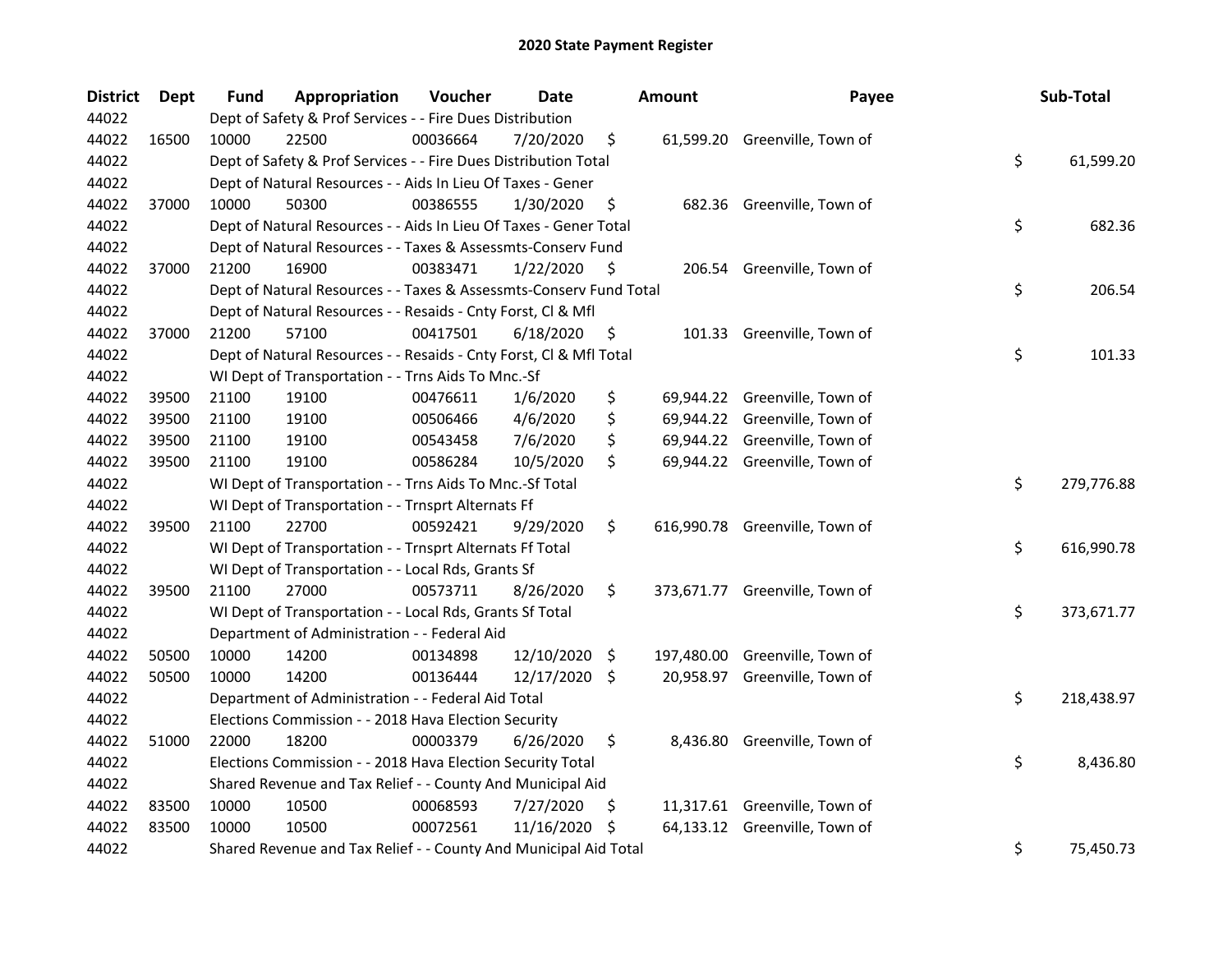| <b>District</b> | Dept  | <b>Fund</b> | Appropriation                                                                 | <b>Voucher</b> | Date       |    | <b>Amount</b> | Payee                         | Sub-Total       |
|-----------------|-------|-------------|-------------------------------------------------------------------------------|----------------|------------|----|---------------|-------------------------------|-----------------|
| 44022           |       |             | Shared Revenue and Tax Relief - - Exempt Computer Aid                         |                |            |    |               |                               |                 |
| 44022           | 83500 | 10000       | 10900                                                                         | 00065699       | 7/27/2020  | Ś. |               | 35,537.35 Greenville, Town of |                 |
| 44022           |       |             | Shared Revenue and Tax Relief - - Exempt Computer Aid Total                   |                |            |    |               |                               | \$<br>35,537.35 |
| 44022           |       |             | Shared Revenue and Tax Relief - - Utility Aid                                 |                |            |    |               |                               |                 |
| 44022           | 83500 | 10000       | 11000                                                                         | 00068593       | 7/27/2020  | Ś  | 1,123.92      | Greenville, Town of           |                 |
| 44022           | 83500 | 10000       | 11000                                                                         | 00072561       | 11/16/2020 | S  | 6,486.92      | Greenville, Town of           |                 |
| 44022           |       |             | Shared Revenue and Tax Relief - - Utility Aid Total                           |                |            |    |               |                               | \$<br>7,610.84  |
| 44022           |       |             | Shared Revenue and Tax Relief - - Personal Property Aid                       |                |            |    |               |                               |                 |
| 44022           | 83500 | 10000       | 11100                                                                         | 00061094       | 5/4/2020   | Ŝ. | 40.301.72     | Greenville, Town of           |                 |
| 44022           |       |             | Shared Revenue and Tax Relief - - Personal Property Aid Total                 |                |            |    |               |                               | \$<br>40,301.72 |
| 44022           |       |             | Shared Revenue and Tax Relief - - State Aid; Video Service Provider Fee       |                |            |    |               |                               |                 |
| 44022           | 83500 | 10000       | 11200                                                                         | 00064332       | 7/27/2020  | S. | 11,500.38     | Greenville, Town of           |                 |
| 44022           |       |             | Shared Revenue and Tax Relief - - State Aid; Video Service Provider Fee Total |                |            |    |               |                               | \$<br>11,500.38 |
| 44022           |       |             | Shared Revenue and Tax Relief - - Lottery & Gaming Credit                     |                |            |    |               |                               |                 |
| 44022           | 83500 | 52100       | 36300                                                                         | 00055446       | 3/23/2020  | S. | 3,980.59      | Greenville, Town of           |                 |
| 44022           |       |             | Shared Revenue and Tax Relief - - Lottery & Gaming Credit Total               |                |            |    |               |                               | \$<br>3,980.59  |
| 44022 Total     |       |             |                                                                               |                |            |    |               |                               | 1,734,286.24    |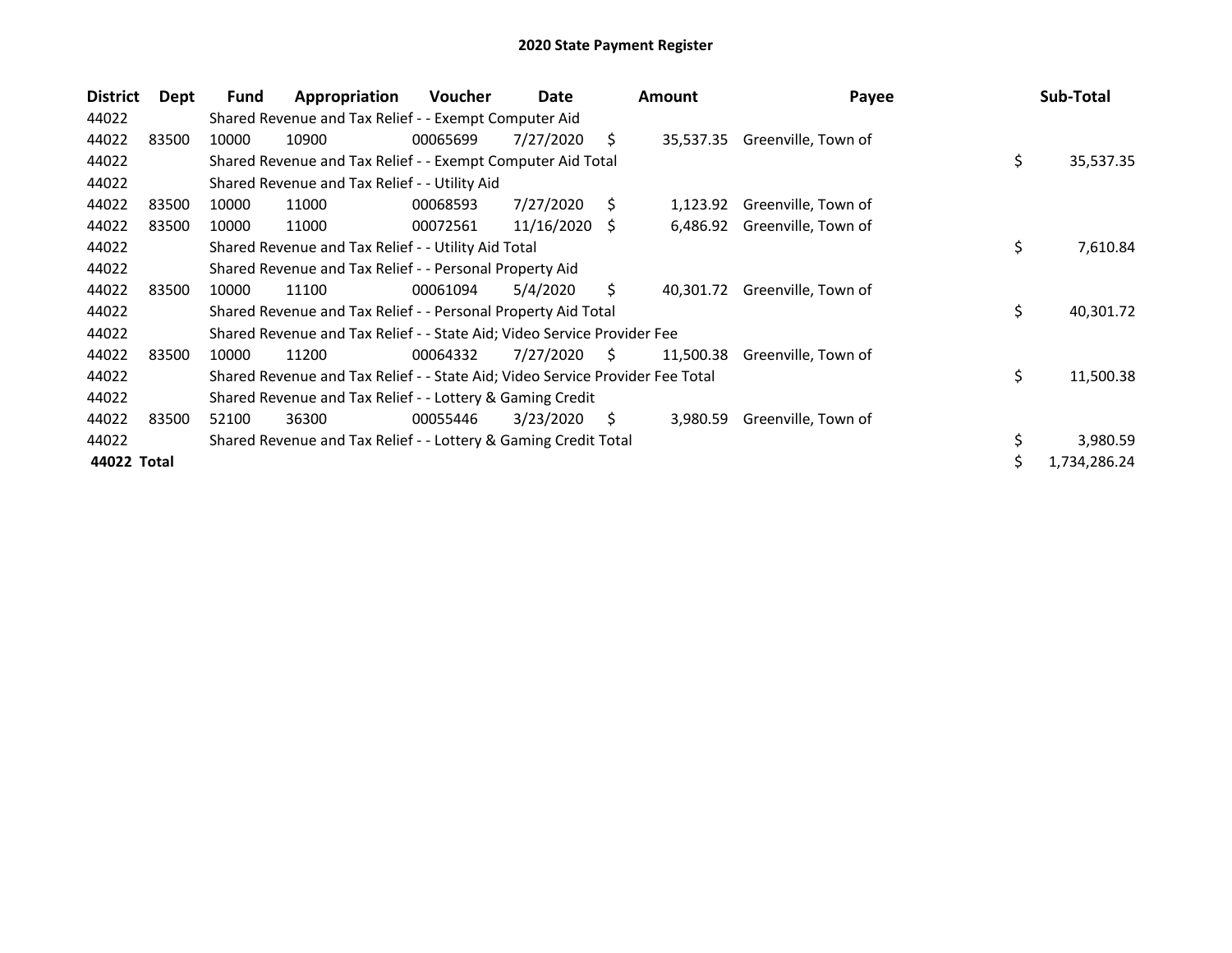| <b>District</b> | <b>Dept</b> | Fund  | Appropriation                                                      | Voucher  | <b>Date</b>   |     | <b>Amount</b> | Payee                      | Sub-Total       |
|-----------------|-------------|-------|--------------------------------------------------------------------|----------|---------------|-----|---------------|----------------------------|-----------------|
| 44024           |             |       | Dept of Safety & Prof Services - - Fire Dues Distribution          |          |               |     |               |                            |                 |
| 44024           | 16500       | 10000 | 22500                                                              | 00036665 | 7/20/2020     | \$  |               | 5,279.86 Town Of Hortonia  |                 |
| 44024           |             |       | Dept of Safety & Prof Services - - Fire Dues Distribution Total    |          |               |     |               |                            | \$<br>5,279.86  |
| 44024           |             |       | Dept of Natural Resources - - Aids In Lieu Of Taxes - Gener        |          |               |     |               |                            |                 |
| 44024           | 37000       | 10000 | 50300                                                              | 00386554 | 1/30/2020     | \$  |               | 690.02 Town Of Hortonia    |                 |
| 44024           | 37000       | 10000 | 50300                                                              | 00405325 | 4/21/2020     | \$  |               | 37.13 Town Of Hortonia     |                 |
| 44024           |             |       | Dept of Natural Resources - - Aids In Lieu Of Taxes - Gener Total  |          |               |     |               |                            | \$<br>727.15    |
| 44024           |             |       | Dept of Natural Resources - - Resaids - Cnty Forst, Cl & Mfl       |          |               |     |               |                            |                 |
| 44024           | 37000       | 21200 | 57100                                                              | 00417502 | 6/18/2020     | \$  |               | 153.93 Town Of Hortonia    |                 |
| 44024           |             |       | Dept of Natural Resources - - Resaids - Cnty Forst, Cl & Mfl Total |          |               |     |               |                            | \$<br>153.93    |
| 44024           |             |       | Dept of Natural Resources - - Aids In Lieu Of Taxes - Sum S        |          |               |     |               |                            |                 |
| 44024           | 37000       | 21200 | 57900                                                              | 00405324 | 4/21/2020     | \$  |               | 3.71 Town Of Hortonia      |                 |
| 44024           |             |       | Dept of Natural Resources - - Aids In Lieu Of Taxes - Sum S Total  |          |               |     |               |                            | \$<br>3.71      |
| 44024           |             |       | WI Dept of Transportation - - Trns Aids To Mnc.-Sf                 |          |               |     |               |                            |                 |
| 44024           | 39500       | 21100 | 19100                                                              | 00476612 | 1/6/2020      | \$  |               | 13,192.56 Town Of Hortonia |                 |
| 44024           | 39500       | 21100 | 19100                                                              | 00506467 | 4/6/2020      | \$  |               | 13,192.56 Town Of Hortonia |                 |
| 44024           | 39500       | 21100 | 19100                                                              | 00543459 | 7/6/2020      | \$  |               | 13,192.56 Town Of Hortonia |                 |
| 44024           | 39500       | 21100 | 19100                                                              | 00586285 | 10/5/2020     | \$  |               | 13,192.56 Town Of Hortonia |                 |
| 44024           |             |       | WI Dept of Transportation - - Trns Aids To Mnc.-Sf Total           |          |               |     |               |                            | \$<br>52,770.24 |
| 44024           |             |       | Department of Administration - - Federal Aid                       |          |               |     |               |                            |                 |
| 44024           | 50500       | 10000 | 14200                                                              | 00134899 | 12/10/2020 \$ |     |               | 16,574.82 Town Of Hortonia |                 |
| 44024           |             |       | Department of Administration - - Federal Aid Total                 |          |               |     |               |                            | \$<br>16,574.82 |
| 44024           |             |       | Elections Commission - - 2018 Hava Election Security               |          |               |     |               |                            |                 |
| 44024           | 51000       | 22000 | 18200                                                              | 00004467 | 9/9/2020      | \$  |               | 968.90 Town Of Hortonia    |                 |
| 44024           |             |       | Elections Commission - - 2018 Hava Election Security Total         |          |               |     |               |                            | \$<br>968.90    |
| 44024           |             |       | Shared Revenue and Tax Relief - - County And Municipal Aid         |          |               |     |               |                            |                 |
| 44024           | 83500       | 10000 | 10500                                                              | 00068594 | 7/27/2020     | \$, |               | 1,740.90 Town Of Hortonia  |                 |
| 44024           | 83500       | 10000 | 10500                                                              | 00072562 | 11/16/2020    | -S  |               | 9,865.12 Town Of Hortonia  |                 |
| 44024           |             |       | Shared Revenue and Tax Relief - - County And Municipal Aid Total   |          |               |     |               |                            | \$<br>11,606.02 |
| 44024           |             |       | Shared Revenue and Tax Relief - - Exempt Computer Aid              |          |               |     |               |                            |                 |
| 44024           | 83500       | 10000 | 10900                                                              | 00065700 | 7/27/2020     | \$  |               | 3,693.51 Town Of Hortonia  |                 |
| 44024           |             |       | Shared Revenue and Tax Relief - - Exempt Computer Aid Total        |          |               |     |               |                            | \$<br>3,693.51  |
| 44024           |             |       | Shared Revenue and Tax Relief - - Utility Aid                      |          |               |     |               |                            |                 |
| 44024           | 83500       | 10000 | 11000                                                              | 00068594 | 7/27/2020     | \$  | 45.86         | Town Of Hortonia           |                 |
| 44024           | 83500       | 10000 | 11000                                                              | 00072562 | 11/16/2020    | \$  |               | 264.69 Town Of Hortonia    |                 |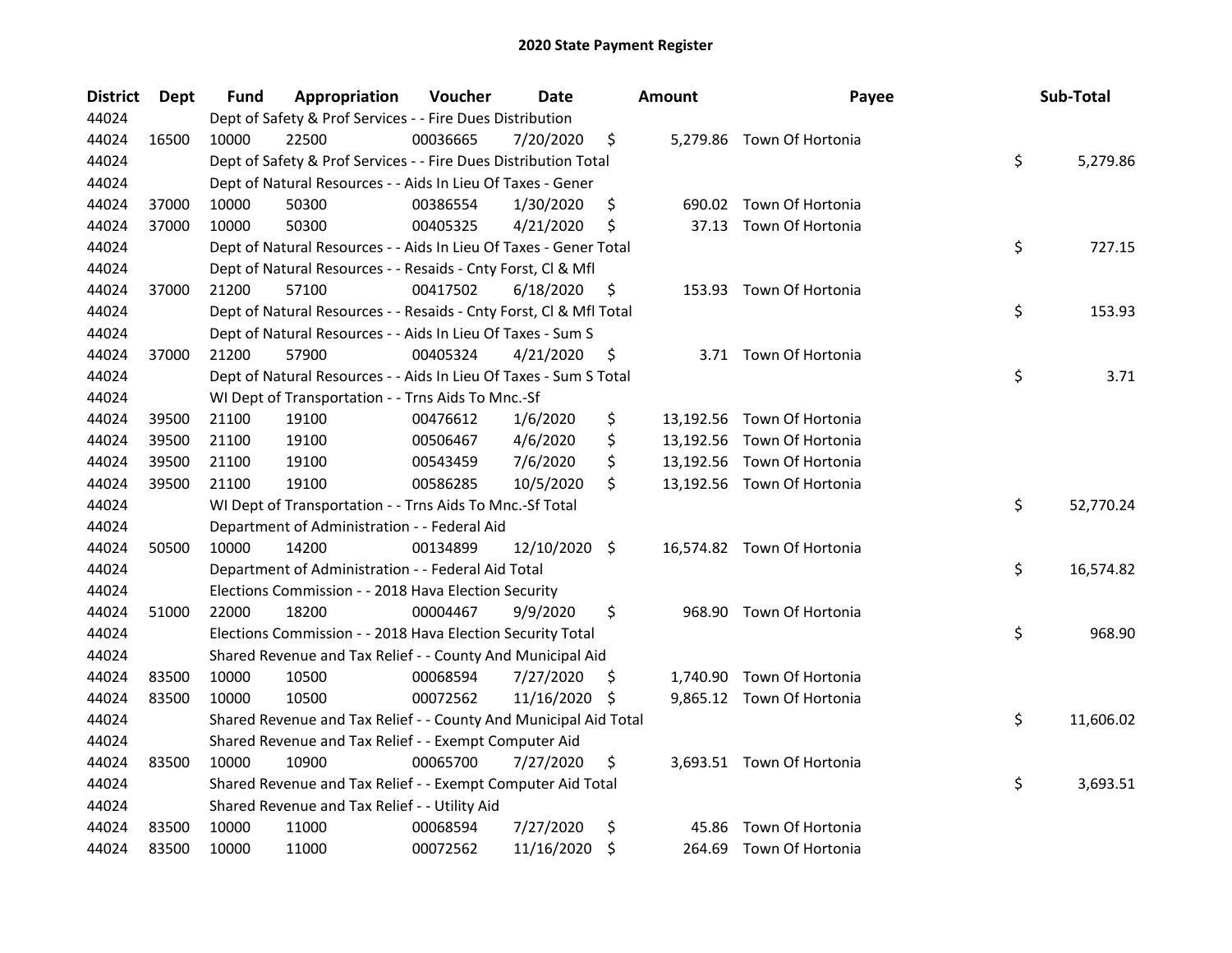| <b>District</b> | <b>Dept</b> | Fund  | Appropriation                                                 | <b>Voucher</b> | Date     | Amount | Payee                     | Sub-Total |
|-----------------|-------------|-------|---------------------------------------------------------------|----------------|----------|--------|---------------------------|-----------|
| 44024           |             |       | Shared Revenue and Tax Relief - - Utility Aid Total           |                |          |        |                           | 310.55    |
| 44024           |             |       | Shared Revenue and Tax Relief - - Personal Property Aid       |                |          |        |                           |           |
| 44024           | 83500       | 10000 | 11100                                                         | 00061095       | 5/4/2020 |        | 1.825.58 Town Of Hortonia |           |
| 44024           |             |       | Shared Revenue and Tax Relief - - Personal Property Aid Total |                |          |        |                           | 1.825.58  |
| 44024 Total     |             |       |                                                               |                |          |        |                           | 93.914.27 |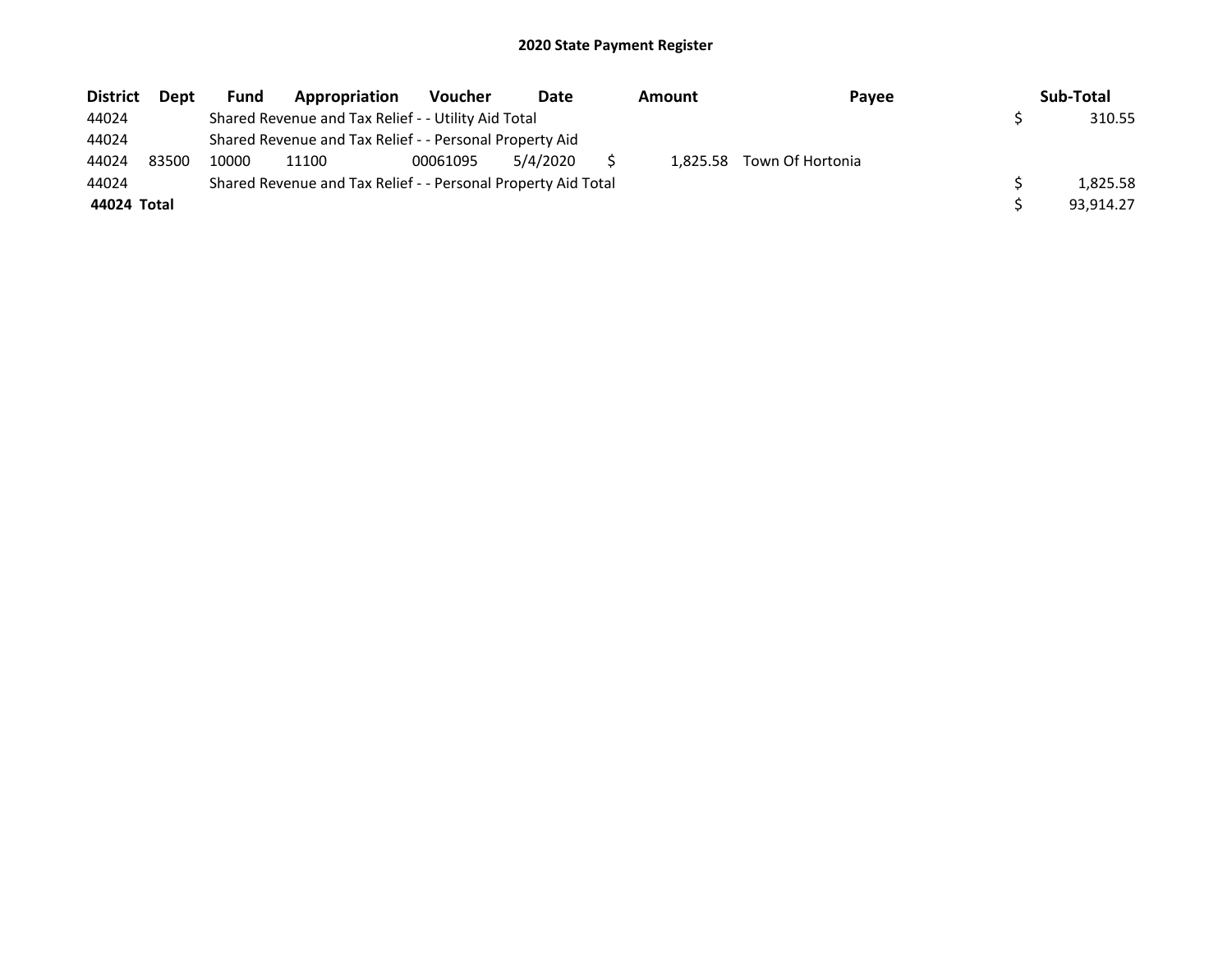| <b>District</b> | Dept  | <b>Fund</b> | Appropriation                                                        | Voucher  | Date       |     | <b>Amount</b> | Payee                      | Sub-Total       |
|-----------------|-------|-------------|----------------------------------------------------------------------|----------|------------|-----|---------------|----------------------------|-----------------|
| 44026           |       |             | Dept of Safety & Prof Services - - Fire Dues Distribution            |          |            |     |               |                            |                 |
| 44026           | 16500 | 10000       | 22500                                                                | 00036666 | 7/17/2020  | \$  |               | 6,640.63 Town Of Kaukauna  |                 |
| 44026           |       |             | Dept of Safety & Prof Services - - Fire Dues Distribution Total      |          |            |     |               |                            | \$<br>6,640.63  |
| 44026           |       |             | Dept of Natural Resources - - Resaids - Cnty Forst, Cl & Mfl         |          |            |     |               |                            |                 |
| 44026           | 37000 | 21200       | 57100                                                                | 00417503 | 6/18/2020  | \$  |               | 6.80 Town Of Kaukauna      |                 |
| 44026           |       |             | Dept of Natural Resources - - Resaids - Cnty Forst, Cl & Mfl Total   |          |            |     |               |                            | \$<br>6.80      |
| 44026           |       |             | WI Dept of Transportation - - Trns Aids To Mnc.-Sf                   |          |            |     |               |                            |                 |
| 44026           | 39500 | 21100       | 19100                                                                | 00476613 | 1/6/2020   | \$  |               | 23,658.57 Town Of Kaukauna |                 |
| 44026           | 39500 | 21100       | 19100                                                                | 00506468 | 4/6/2020   | \$  |               | 23,658.57 Town Of Kaukauna |                 |
| 44026           | 39500 | 21100       | 19100                                                                | 00543460 | 7/6/2020   | \$  |               | 23,658.57 Town Of Kaukauna |                 |
| 44026           | 39500 | 21100       | 19100                                                                | 00586286 | 10/5/2020  | \$  |               | 23,658.57 Town Of Kaukauna |                 |
| 44026           |       |             | WI Dept of Transportation - - Trns Aids To Mnc.-Sf Total             |          |            |     |               |                            | \$<br>94,634.28 |
| 44026           |       |             | Department of Administration - - Federal Aid                         |          |            |     |               |                            |                 |
| 44026           | 50500 | 10000       | 14200                                                                | 00134900 | 12/9/2020  | \$  | 21,590.00     | Town Of Kaukauna           |                 |
| 44026           | 50500 | 10000       | 14200                                                                | 00136445 | 12/16/2020 | \$  | 1,778.03      | Town Of Kaukauna           |                 |
| 44026           |       |             | Department of Administration - - Federal Aid Total                   |          |            |     |               |                            | \$<br>23,368.03 |
| 44026           |       |             | Department of Administration - - Hv Trans Ln Annual Impact Fee       |          |            |     |               |                            |                 |
| 44026           | 50500 | 10000       | 17400                                                                | 00121290 | 5/1/2020   | \$  |               | 1,126.00 Town Of Kaukauna  |                 |
| 44026           |       |             | Department of Administration - - Hv Trans Ln Annual Impact Fee Total |          |            |     |               |                            | \$<br>1,126.00  |
| 44026           |       |             | Elections Commission - - 2018 Hava Election Security                 |          |            |     |               |                            |                 |
| 44026           | 51000 | 22000       | 18200                                                                | 00004114 | 8/5/2020   | \$  |               | 1,126.20 Town Of Kaukauna  |                 |
| 44026           |       |             | Elections Commission - - 2018 Hava Election Security Total           |          |            |     |               |                            | \$<br>1,126.20  |
| 44026           |       |             | Shared Revenue and Tax Relief - - County And Municipal Aid           |          |            |     |               |                            |                 |
| 44026           | 83500 | 10000       | 10500                                                                | 00068595 | 7/27/2020  | \$. |               | 2,046.09 Town Of Kaukauna  |                 |
| 44026           | 83500 | 10000       | 10500                                                                | 00072563 | 11/16/2020 | \$  |               | 11,594.52 Town Of Kaukauna |                 |
| 44026           |       |             | Shared Revenue and Tax Relief - - County And Municipal Aid Total     |          |            |     |               |                            | \$<br>13,640.61 |
| 44026           |       |             | Shared Revenue and Tax Relief - - Exempt Computer Aid                |          |            |     |               |                            |                 |
| 44026           | 83500 | 10000       | 10900                                                                | 00065701 | 7/27/2020  | \$  |               | 31.18 Town Of Kaukauna     |                 |
| 44026           |       |             | Shared Revenue and Tax Relief - - Exempt Computer Aid Total          |          |            |     |               |                            | \$<br>31.18     |
| 44026           |       |             | Shared Revenue and Tax Relief - - Utility Aid                        |          |            |     |               |                            |                 |
| 44026           | 83500 | 10000       | 11000                                                                | 00068595 | 7/27/2020  | \$  |               | 2,275.22 Town Of Kaukauna  |                 |
| 44026           | 83500 | 10000       | 11000                                                                | 00072563 | 11/16/2020 | \$  |               | 13,538.11 Town Of Kaukauna |                 |
| 44026           |       |             | Shared Revenue and Tax Relief - - Utility Aid Total                  |          |            |     |               |                            | \$<br>15,813.33 |
| 44026           |       |             | Shared Revenue and Tax Relief - - Personal Property Aid              |          |            |     |               |                            |                 |
| 44026           | 83500 | 10000       | 11100                                                                | 00061096 | 5/4/2020   | \$  |               | 243.25 Town Of Kaukauna    |                 |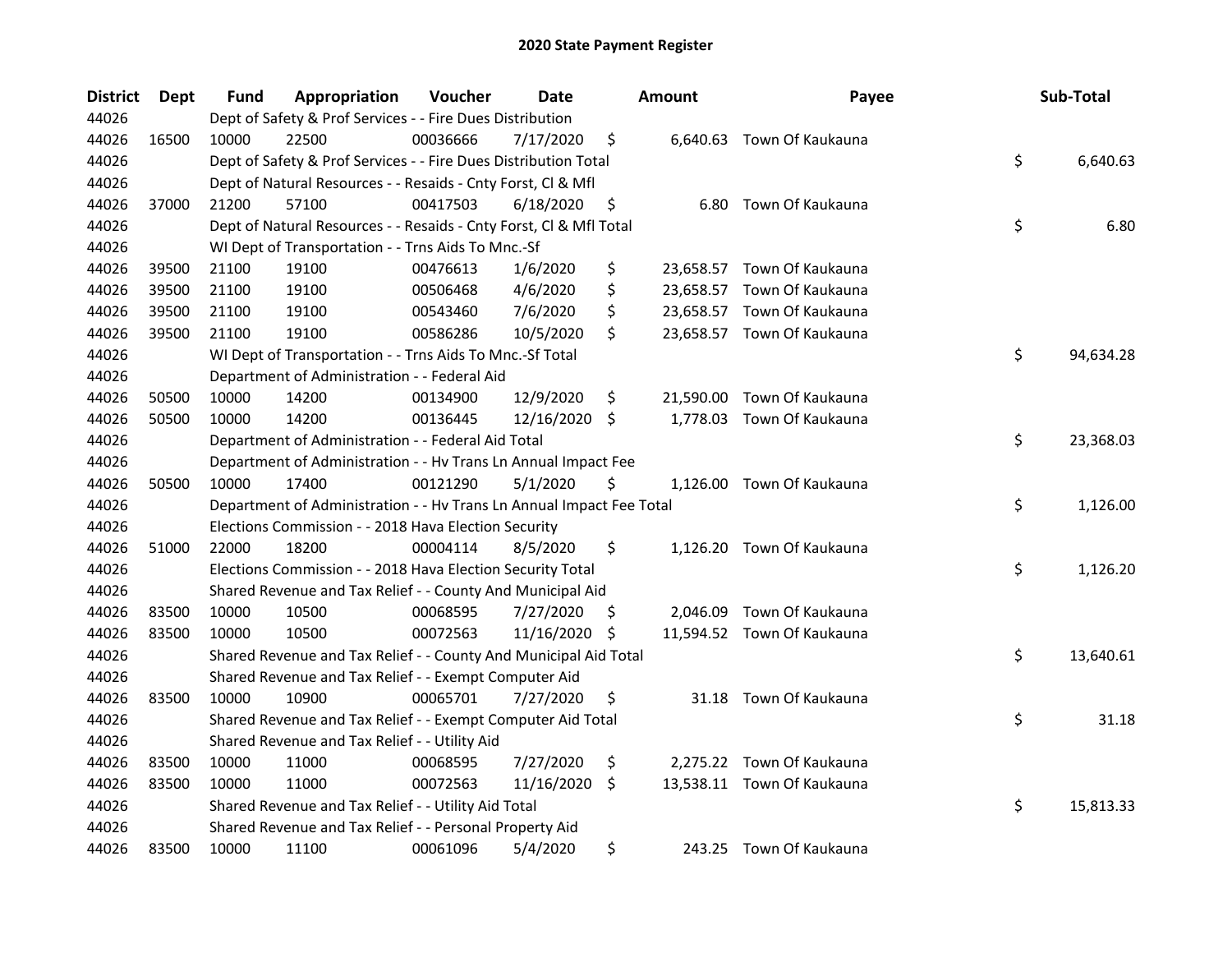| <b>District</b> | Dept  | <b>Fund</b> | Appropriation                                                                 | <b>Voucher</b> | Date      | <b>Amount</b> | Payee            | Sub-Total  |
|-----------------|-------|-------------|-------------------------------------------------------------------------------|----------------|-----------|---------------|------------------|------------|
| 44026           |       |             | Shared Revenue and Tax Relief - - Personal Property Aid Total                 |                |           |               |                  | 243.25     |
| 44026           |       |             | Shared Revenue and Tax Relief - - State Aid; Video Service Provider Fee       |                |           |               |                  |            |
| 44026           | 83500 | 10000       | 11200                                                                         | 00064333       | 7/27/2020 | 660.96        | Town Of Kaukauna |            |
| 44026           |       |             | Shared Revenue and Tax Relief - - State Aid; Video Service Provider Fee Total |                |           |               |                  | 660.96     |
| 44026           |       |             | Shared Revenue and Tax Relief - - Payments For Municipal Svcs                 |                |           |               |                  |            |
| 44026           | 83500 | 10000       | 50100                                                                         | 00054694       | 2/3/2020  | 44.02         | Town Of Kaukauna |            |
| 44026           |       |             | Shared Revenue and Tax Relief - - Payments For Municipal Svcs Total           |                |           |               |                  | 44.02      |
| 44026 Total     |       |             |                                                                               |                |           |               |                  | 157.335.29 |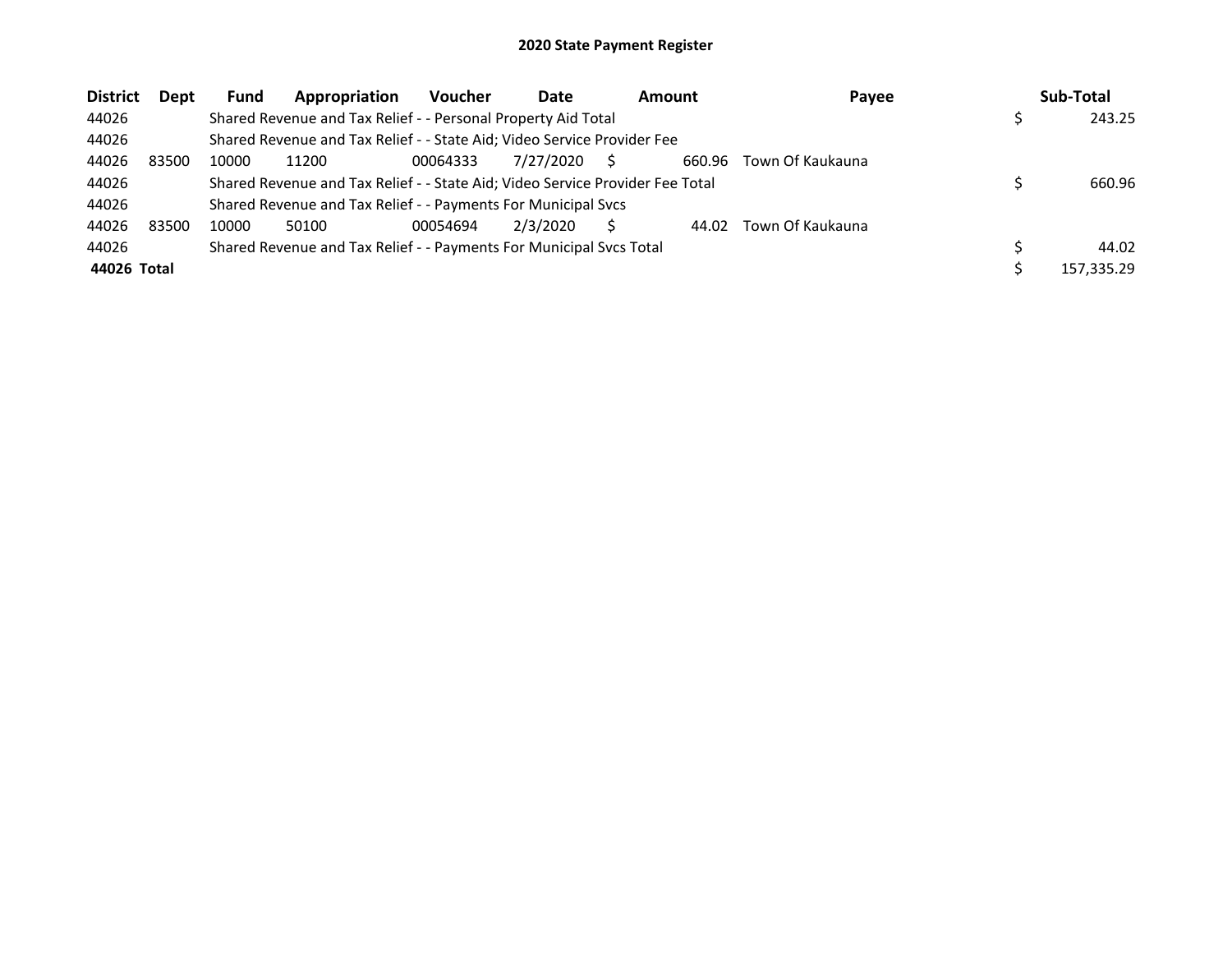| <b>District</b> | Dept  | <b>Fund</b> | Appropriation                                                        | Voucher  | <b>Date</b> |     | <b>Amount</b> | Payee                     | Sub-Total       |
|-----------------|-------|-------------|----------------------------------------------------------------------|----------|-------------|-----|---------------|---------------------------|-----------------|
| 44028           |       |             | Dept of Safety & Prof Services - - Fire Dues Distribution            |          |             |     |               |                           |                 |
| 44028           | 16500 | 10000       | 22500                                                                | 00036667 | 7/20/2020   | \$  |               | 2,771.92 Town Of Liberty  |                 |
| 44028           |       |             | Dept of Safety & Prof Services - - Fire Dues Distribution Total      |          |             |     |               |                           | \$<br>2,771.92  |
| 44028           |       |             | Dept of Natural Resources - - Aids In Lieu Of Taxes - Gener          |          |             |     |               |                           |                 |
| 44028           | 37000 | 10000       | 50300                                                                | 00386455 | 1/30/2020   | \$  |               | 7,170.41 Town Of Liberty  |                 |
| 44028           | 37000 | 10000       | 50300                                                                | 00386456 | 1/30/2020   | \$  | 7,104.32      | Town Of Liberty           |                 |
| 44028           | 37000 | 10000       | 50300                                                                | 00386457 | 1/30/2020   | \$  | 2,018.28      | Town Of Liberty           |                 |
| 44028           | 37000 | 10000       | 50300                                                                | 00403674 | 4/21/2020   | \$  |               | 453.74 Town Of Liberty    |                 |
| 44028           |       |             | Dept of Natural Resources - - Aids In Lieu Of Taxes - Gener Total    |          |             |     |               |                           | \$<br>16,746.75 |
| 44028           |       |             | Dept of Natural Resources - - Resaids - Cnty Forst, Cl & Mfl         |          |             |     |               |                           |                 |
| 44028           | 37000 | 21200       | 57100                                                                | 00417504 | 6/18/2020   | \$  |               | 541.89 Town Of Liberty    |                 |
| 44028           |       |             | Dept of Natural Resources - - Resaids - Cnty Forst, Cl & Mfl Total   |          |             |     |               |                           | \$<br>541.89    |
| 44028           |       |             | WI Dept of Transportation - - Trns Aids To Mnc.-Sf                   |          |             |     |               |                           |                 |
| 44028           | 39500 | 21100       | 19100                                                                | 00476614 | 1/6/2020    | \$  |               | 11,990.45 Town Of Liberty |                 |
| 44028           | 39500 | 21100       | 19100                                                                | 00506469 | 4/6/2020    | \$  | 11,990.45     | Town Of Liberty           |                 |
| 44028           | 39500 | 21100       | 19100                                                                | 00543461 | 7/6/2020    | \$  |               | 11,990.45 Town Of Liberty |                 |
| 44028           | 39500 | 21100       | 19100                                                                | 00586287 | 10/5/2020   | \$  |               | 11,990.47 Town Of Liberty |                 |
| 44028           |       |             | WI Dept of Transportation - - Trns Aids To Mnc.-Sf Total             |          |             |     |               |                           | \$<br>47,961.82 |
| 44028           |       |             | WI Dept of Transportation - - Supplemental Transportation Aids       |          |             |     |               |                           |                 |
| 44028           | 39500 | 21100       | 19600                                                                | 00477545 | 1/6/2020    | \$  |               | 8,463.85 Town Of Liberty  |                 |
| 44028           |       |             | WI Dept of Transportation - - Supplemental Transportation Aids Total |          |             |     |               |                           | \$<br>8,463.85  |
| 44028           |       |             | Elections Commission - - 2018 Hava Election Security                 |          |             |     |               |                           |                 |
| 44028           | 51000 | 22000       | 18200                                                                | 00003750 | 7/6/2020    | \$  |               | 799.50 Town Of Liberty    |                 |
| 44028           |       |             | Elections Commission - - 2018 Hava Election Security Total           |          |             |     |               |                           | \$<br>799.50    |
| 44028           |       |             | Shared Revenue and Tax Relief - - County And Municipal Aid           |          |             |     |               |                           |                 |
| 44028           | 83500 | 10000       | 10500                                                                | 00068596 | 7/27/2020   | \$. | 2,641.93      | Town Of Liberty           |                 |
| 44028           | 83500 | 10000       | 10500                                                                | 00072564 | 11/16/2020  | \$  |               | 14,970.96 Town Of Liberty |                 |
| 44028           |       |             | Shared Revenue and Tax Relief - - County And Municipal Aid Total     |          |             |     |               |                           | \$<br>17,612.89 |
| 44028           |       |             | Shared Revenue and Tax Relief - - Exempt Computer Aid                |          |             |     |               |                           |                 |
| 44028           | 83500 | 10000       | 10900                                                                | 00065702 | 7/27/2020   | \$  | 2.08          | Town Of Liberty           |                 |
| 44028           |       |             | Shared Revenue and Tax Relief - - Exempt Computer Aid Total          |          |             |     |               |                           | \$<br>2.08      |
| 44028           |       |             | Shared Revenue and Tax Relief - - Personal Property Aid              |          |             |     |               |                           |                 |
| 44028           | 83500 | 10000       | 11100                                                                | 00061097 | 5/4/2020    | \$  | 106.80        | Town Of Liberty           |                 |
| 44028           |       |             | Shared Revenue and Tax Relief - - Personal Property Aid Total        |          |             |     |               |                           | \$<br>106.80    |
| 44028 Total     |       |             |                                                                      |          |             |     |               |                           | \$<br>95,007.50 |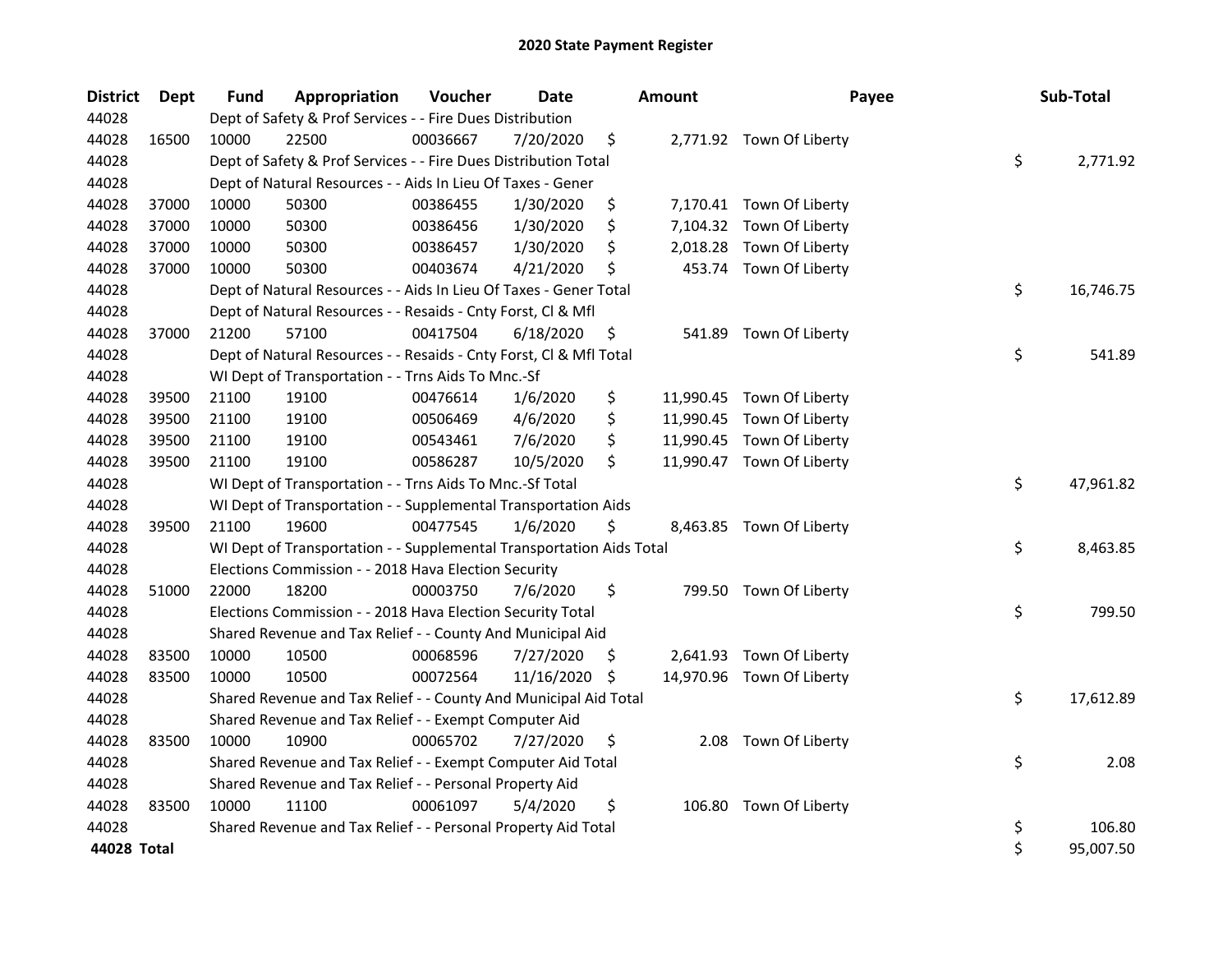| <b>District</b> | Dept  | Fund  | Appropriation                                                      | Voucher  | Date       |     | <b>Amount</b> | Payee                   | Sub-Total       |
|-----------------|-------|-------|--------------------------------------------------------------------|----------|------------|-----|---------------|-------------------------|-----------------|
| 44030           |       |       | Dept of Safety & Prof Services - - Fire Dues Distribution          |          |            |     |               |                         |                 |
| 44030           | 16500 | 10000 | 22500                                                              | 00036668 | 7/20/2020  | \$  |               | 2,705.18 Town Of Maine  |                 |
| 44030           |       |       | Dept of Safety & Prof Services - - Fire Dues Distribution Total    |          |            |     |               |                         | \$<br>2,705.18  |
| 44030           |       |       | Dept of Natural Resources - - Aids In Lieu Of Taxes - Gener        |          |            |     |               |                         |                 |
| 44030           | 37000 | 10000 | 50300                                                              | 00386492 | 1/30/2020  | \$  |               | 49,566.61 Town Of Maine |                 |
| 44030           | 37000 | 10000 | 50300                                                              | 00404247 | 4/21/2020  | \$  | 1,732.60      | Town Of Maine           |                 |
| 44030           |       |       | Dept of Natural Resources - - Aids In Lieu Of Taxes - Gener Total  |          |            |     |               |                         | \$<br>51,299.21 |
| 44030           |       |       | Dept of Natural Resources - - Taxes & Assessmts-Conserv Fund       |          |            |     |               |                         |                 |
| 44030           | 37000 | 21200 | 16900                                                              | 00383469 | 1/22/2020  | \$  | 13.00         | Town Of Maine           |                 |
| 44030           | 37000 | 21200 | 16900                                                              | 00383470 | 1/22/2020  | \$  | 13.00         | Town Of Maine           |                 |
| 44030           |       |       | Dept of Natural Resources - - Taxes & Assessmts-Conserv Fund Total |          |            |     |               |                         | \$<br>26.00     |
| 44030           |       |       | Dept of Natural Resources - - Resaids - Cnty Forst, Cl & Mfl       |          |            |     |               |                         |                 |
| 44030           | 37000 | 21200 | 57100                                                              | 00417505 | 6/18/2020  | \$. | 740.00        | Town Of Maine           |                 |
| 44030           |       |       | Dept of Natural Resources - - Resaids - Cnty Forst, Cl & Mfl Total |          |            |     |               |                         | \$<br>740.00    |
| 44030           |       |       | Dept of Natural Resources - - Aids In Lieu Of Taxes - Sum S        |          |            |     |               |                         |                 |
| 44030           | 37000 | 21200 | 57900                                                              | 00404248 | 4/21/2020  | S   | 1,009.25      | Town Of Maine           |                 |
| 44030           |       |       | Dept of Natural Resources - - Aids In Lieu Of Taxes - Sum S Total  |          |            |     |               |                         | \$<br>1,009.25  |
| 44030           |       |       | WI Dept of Transportation - - Trns Aids To Mnc.-Sf                 |          |            |     |               |                         |                 |
| 44030           | 39500 | 21100 | 19100                                                              | 00476615 | 1/6/2020   | \$  |               | 19,992.51 Town Of Maine |                 |
| 44030           | 39500 | 21100 | 19100                                                              | 00506470 | 4/6/2020   | \$  |               | 19,992.51 Town Of Maine |                 |
| 44030           | 39500 | 21100 | 19100                                                              | 00543462 | 7/6/2020   | \$  |               | 19,992.51 Town Of Maine |                 |
| 44030           | 39500 | 21100 | 19100                                                              | 00586288 | 10/5/2020  | \$  |               | 19,992.51 Town Of Maine |                 |
| 44030           |       |       | WI Dept of Transportation - - Trns Aids To Mnc.-Sf Total           |          |            |     |               |                         | \$<br>79,970.04 |
| 44030           |       |       | Department of Administration - - Federal Aid                       |          |            |     |               |                         |                 |
| 44030           | 50500 | 10000 | 14200                                                              | 00130080 | 10/2/2020  | \$  | 8,454.90      | Town Of Maine           |                 |
| 44030           | 50500 | 10000 | 14200                                                              | 00132225 | 11/13/2020 | \$  | 1,498.77      | Town Of Maine           |                 |
| 44030           | 50500 | 10000 | 14200                                                              | 00134901 | 12/10/2020 | S   | 4,304.33      | Town Of Maine           |                 |
| 44030           | 50500 | 10000 | 14200                                                              | 00136446 | 12/17/2020 | \$  | 1,513.23      | Town Of Maine           |                 |
| 44030           |       |       | Department of Administration - - Federal Aid Total                 |          |            |     |               |                         | \$<br>15,771.23 |
| 44030           |       |       | Elections Commission - - 2018 Hava Election Security               |          |            |     |               |                         |                 |
| 44030           | 51000 | 22000 | 18200                                                              | 00003527 | 6/30/2020  | \$  |               | 754.40 Town Of Maine    |                 |
| 44030           |       |       | Elections Commission - - 2018 Hava Election Security Total         |          |            |     |               |                         | \$<br>754.40    |
| 44030           |       |       | Shared Revenue and Tax Relief - - County And Municipal Aid         |          |            |     |               |                         |                 |
| 44030           | 83500 | 10000 | 10500                                                              | 00068597 | 7/27/2020  | \$  | 5,503.85      | Town Of Maine           |                 |
| 44030           | 83500 | 10000 | 10500                                                              | 00072565 | 11/16/2020 | \$  |               | 31,188.46 Town Of Maine |                 |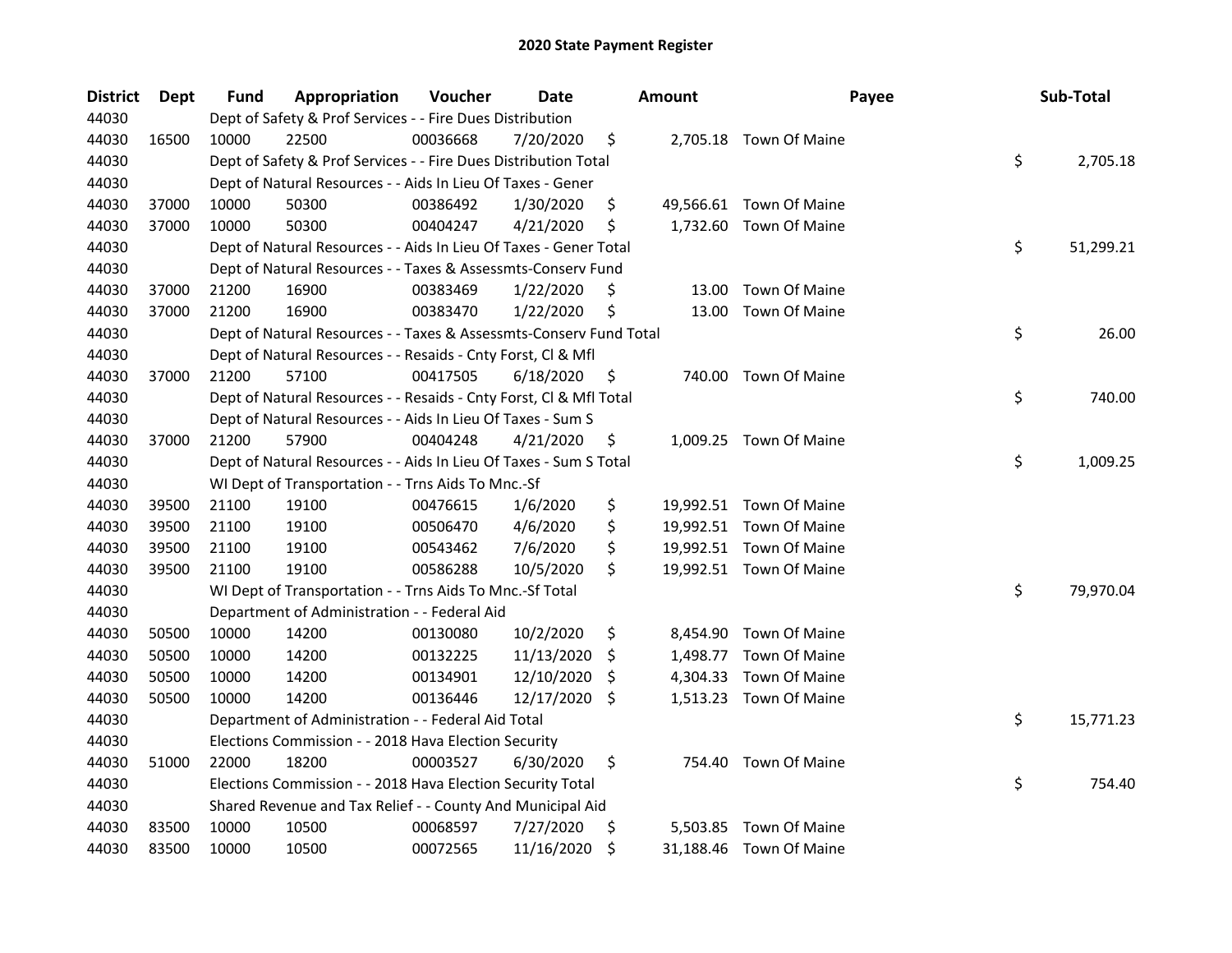| <b>District</b><br>Dept | Appropriation<br><b>Fund</b>                                        | <b>Voucher</b> | Date      | <b>Amount</b> | Payee         |    | Sub-Total  |
|-------------------------|---------------------------------------------------------------------|----------------|-----------|---------------|---------------|----|------------|
| 44030                   | Shared Revenue and Tax Relief - - County And Municipal Aid Total    |                |           |               |               | Ş  | 36,692.31  |
| 44030                   | Shared Revenue and Tax Relief - - Exempt Computer Aid               |                |           |               |               |    |            |
| 44030<br>83500          | 10000<br>10900                                                      | 00065703       | 7/27/2020 | 3.11          | Town Of Maine |    |            |
| 44030                   | Shared Revenue and Tax Relief - - Exempt Computer Aid Total         |                |           |               |               |    | 3.11       |
| 44030                   | Shared Revenue and Tax Relief - - Personal Property Aid             |                |           |               |               |    |            |
| 44030<br>83500          | 10000<br>11100                                                      | 00061098       | 5/4/2020  | 227.05        | Town Of Maine |    |            |
| 44030                   | Shared Revenue and Tax Relief - - Personal Property Aid Total       |                |           |               |               |    | 227.05     |
| 44030                   | Shared Revenue and Tax Relief - - Payments For Municipal Svcs       |                |           |               |               |    |            |
| 44030<br>83500          | 10000<br>50100                                                      | 00054710       | 2/3/2020  | 171.87        | Town Of Maine |    |            |
| 44030                   | Shared Revenue and Tax Relief - - Payments For Municipal Svcs Total |                |           |               |               | \$ | 171.87     |
| 44030 Total             |                                                                     |                |           |               |               |    | 189,369.65 |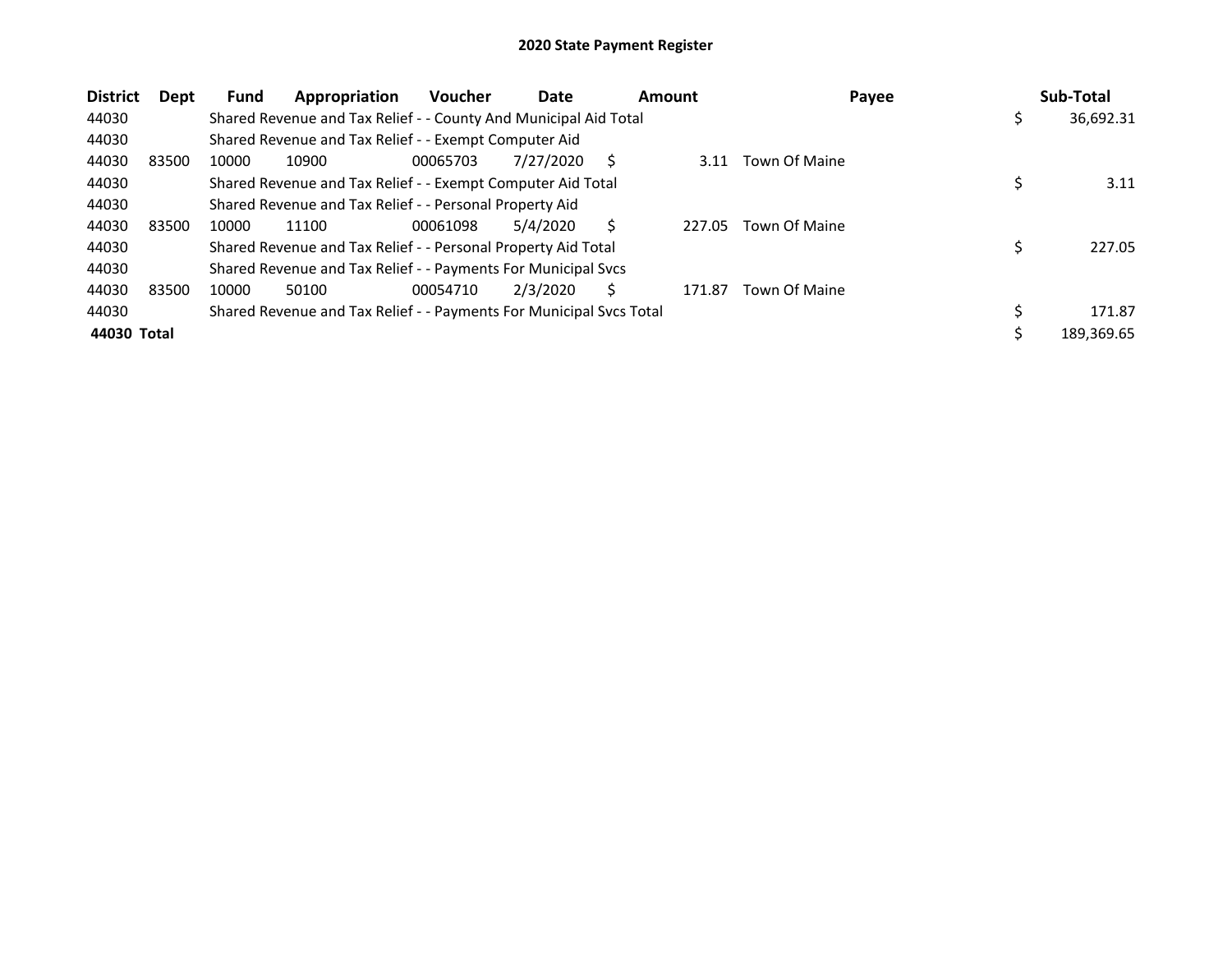| <b>District</b> | Dept  | Fund  | Appropriation                                                        | Voucher  | <b>Date</b> |     | <b>Amount</b> | Payee                         | Sub-Total       |
|-----------------|-------|-------|----------------------------------------------------------------------|----------|-------------|-----|---------------|-------------------------------|-----------------|
| 44032           |       |       | Dept of Safety & Prof Services - - Fire Dues Distribution            |          |             |     |               |                               |                 |
| 44032           | 16500 | 10000 | 22500                                                                | 00036669 | 7/20/2020   | \$  |               | 2,067.20 Town of Maple Creek  |                 |
| 44032           |       |       | Dept of Safety & Prof Services - - Fire Dues Distribution Total      |          |             |     |               |                               | \$<br>2,067.20  |
| 44032           |       |       | Dept of Natural Resources - - Aids In Lieu Of Taxes - Gener          |          |             |     |               |                               |                 |
| 44032           | 37000 | 10000 | 50300                                                                | 00386551 | 1/30/2020   | \$  |               | 13.25 Town of Maple Creek     |                 |
| 44032           |       |       | Dept of Natural Resources - - Aids In Lieu Of Taxes - Gener Total    |          |             |     |               |                               | \$<br>13.25     |
| 44032           |       |       | Dept of Natural Resources - - Resaids - Cnty Forst, Cl & Mfl         |          |             |     |               |                               |                 |
| 44032           | 37000 | 21200 | 57100                                                                | 00417506 | 6/18/2020   | \$  |               | 161.33 Town of Maple Creek    |                 |
| 44032           |       |       | Dept of Natural Resources - - Resaids - Cnty Forst, Cl & Mfl Total   |          |             |     |               |                               | \$<br>161.33    |
| 44032           |       |       | WI Dept of Transportation - - Trns Aids To Mnc.-Sf                   |          |             |     |               |                               |                 |
| 44032           | 39500 | 21100 | 19100                                                                | 00476616 | 1/6/2020    | \$  |               | 14,427.72 Town of Maple Creek |                 |
| 44032           | 39500 | 21100 | 19100                                                                | 00506471 | 4/6/2020    | \$  |               | 14,427.72 Town of Maple Creek |                 |
| 44032           | 39500 | 21100 | 19100                                                                | 00543463 | 7/6/2020    | \$  |               | 14,427.72 Town of Maple Creek |                 |
| 44032           | 39500 | 21100 | 19100                                                                | 00586289 | 10/5/2020   | \$  |               | 14,427.72 Town of Maple Creek |                 |
| 44032           |       |       | WI Dept of Transportation - - Trns Aids To Mnc.-Sf Total             |          |             |     |               |                               | \$<br>57,710.88 |
| 44032           |       |       | Department of Administration - - Hv Trans Ln Annual Impact Fee       |          |             |     |               |                               |                 |
| 44032           | 50500 | 10000 | 17400                                                                | 00121322 | 5/1/2020    | \$  |               | 34,987.00 Town of Maple Creek |                 |
| 44032           |       |       | Department of Administration - - Hv Trans Ln Annual Impact Fee Total |          |             |     |               |                               | \$<br>34,987.00 |
| 44032           |       |       | Elections Commission - - 2018 Hava Election Security                 |          |             |     |               |                               |                 |
| 44032           | 51000 | 22000 | 18200                                                                | 00004654 | 9/18/2020   | \$  |               | 601.50 Town of Maple Creek    |                 |
| 44032           |       |       | Elections Commission - - 2018 Hava Election Security Total           |          |             |     |               |                               | \$<br>601.50    |
| 44032           |       |       | Shared Revenue and Tax Relief - - County And Municipal Aid           |          |             |     |               |                               |                 |
| 44032           | 83500 | 10000 | 10500                                                                | 00068598 | 7/27/2020   | \$. |               | 7,675.18 Town of Maple Creek  |                 |
| 44032           | 83500 | 10000 | 10500                                                                | 00072566 | 11/16/2020  | \$  |               | 43,492.67 Town of Maple Creek |                 |
| 44032           |       |       | Shared Revenue and Tax Relief - - County And Municipal Aid Total     |          |             |     |               |                               | \$<br>51,167.85 |
| 44032           |       |       | Shared Revenue and Tax Relief - - Exempt Computer Aid                |          |             |     |               |                               |                 |
| 44032           | 83500 | 10000 | 10900                                                                | 00065704 | 7/27/2020   | \$  |               | 5.19 Town of Maple Creek      |                 |
| 44032           |       |       | Shared Revenue and Tax Relief - - Exempt Computer Aid Total          |          |             |     |               |                               | \$<br>5.19      |
| 44032           |       |       | Shared Revenue and Tax Relief - - Utility Aid                        |          |             |     |               |                               |                 |
| 44032           | 83500 | 10000 | 11000                                                                | 00068598 | 7/27/2020   | \$  | 867.98        | Town of Maple Creek           |                 |
| 44032           | 83500 | 10000 | 11000                                                                | 00072566 | 11/16/2020  | \$  | 5,885.09      | Town of Maple Creek           |                 |
| 44032           |       |       | Shared Revenue and Tax Relief - - Utility Aid Total                  |          |             |     |               |                               | \$<br>6,753.07  |
| 44032           |       |       | Shared Revenue and Tax Relief - - Personal Property Aid              |          |             |     |               |                               |                 |
| 44032           | 83500 | 10000 | 11100                                                                | 00061099 | 5/4/2020    | \$  | 152.35        | Town of Maple Creek           |                 |
| 44032           |       |       | Shared Revenue and Tax Relief - - Personal Property Aid Total        |          |             |     |               |                               | \$<br>152.35    |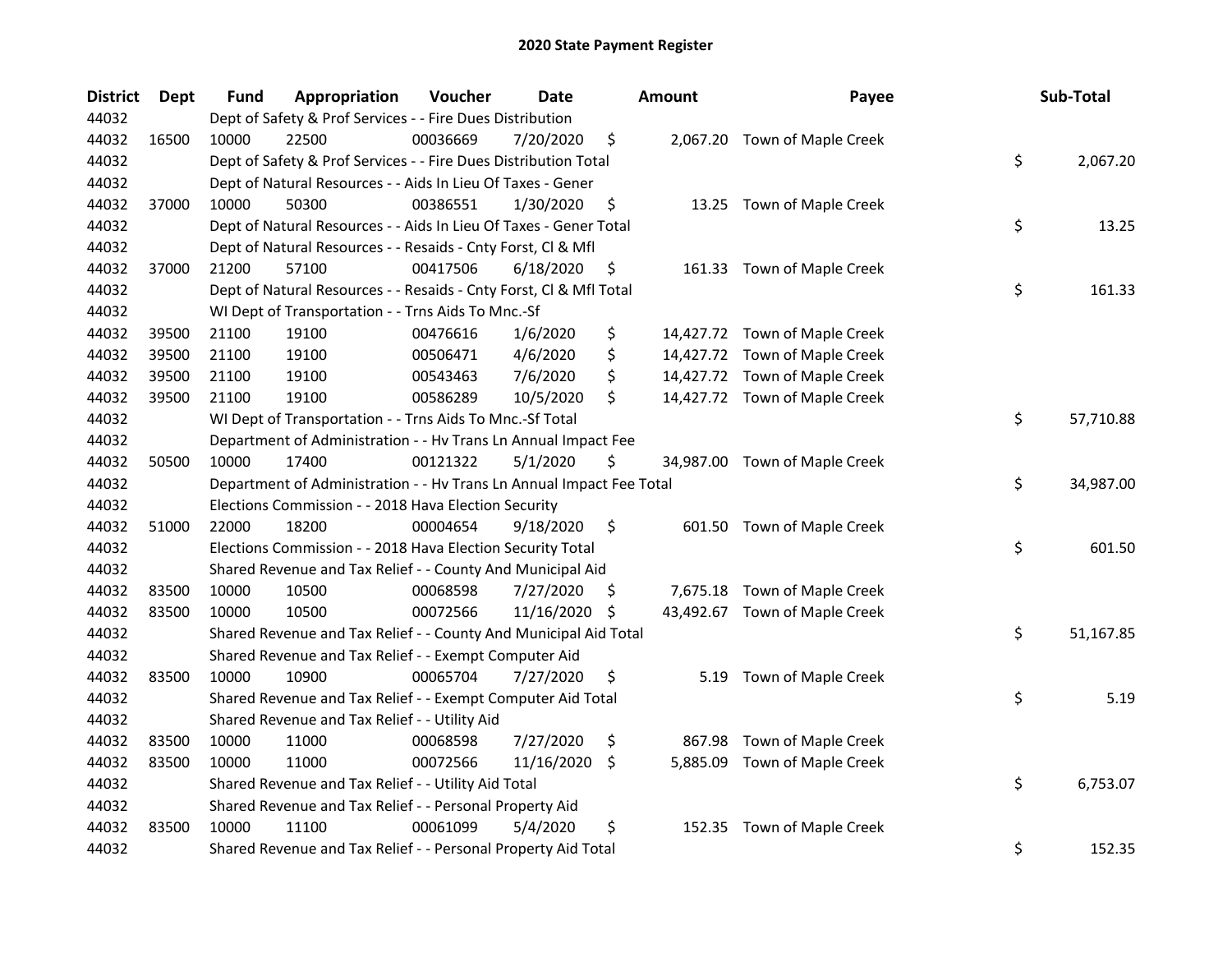| District Dept | <b>Fund Appropriation Voucher</b> | Date | <b>Amount</b> | Payee | Sub-Total  |
|---------------|-----------------------------------|------|---------------|-------|------------|
| 44032 Total   |                                   |      |               |       | 153,619.62 |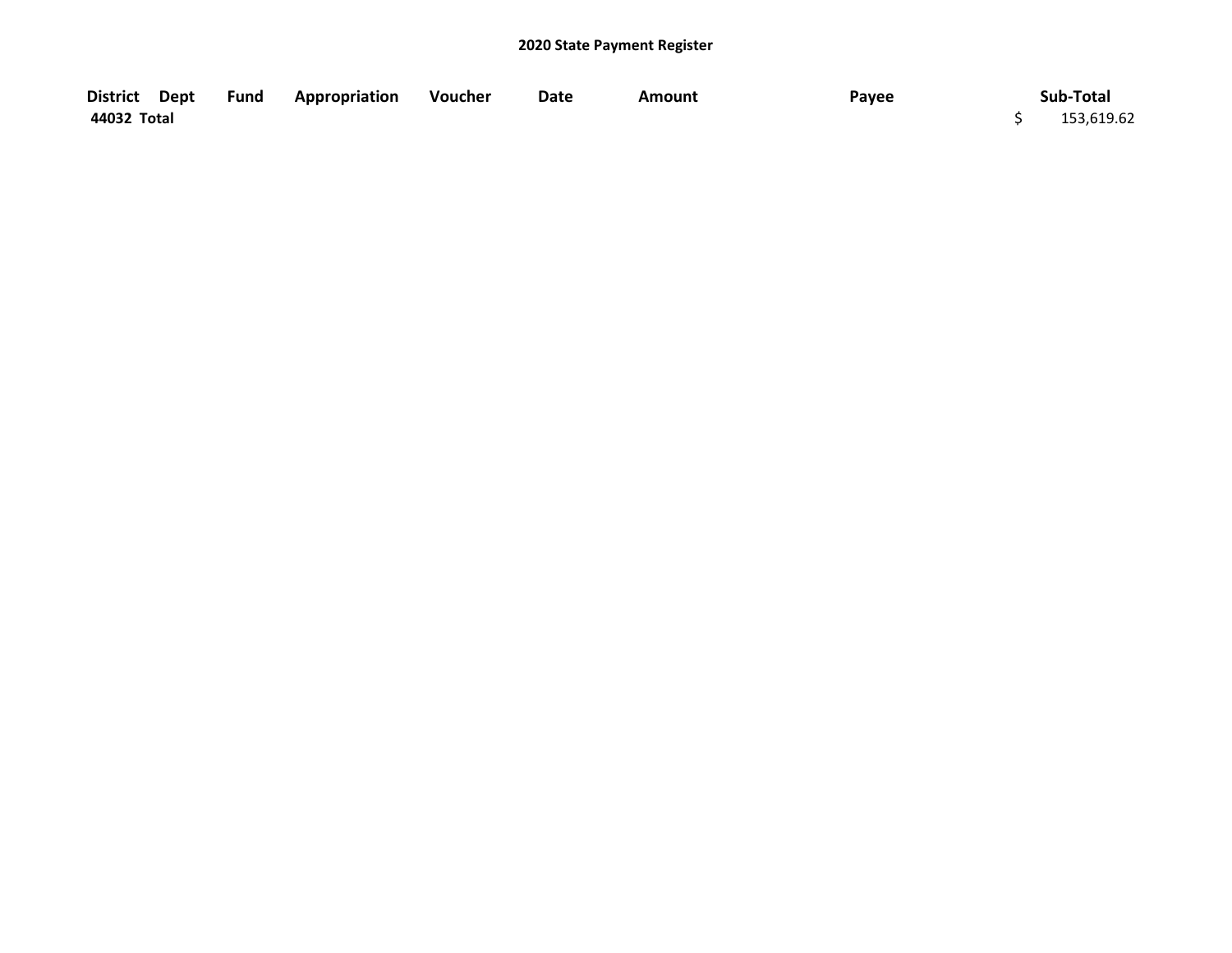| <b>District</b> | Dept  | Fund  | Appropriation                                                      | Voucher  | <b>Date</b> |     | <b>Amount</b> | Payee                    | Sub-Total        |
|-----------------|-------|-------|--------------------------------------------------------------------|----------|-------------|-----|---------------|--------------------------|------------------|
| 44034           |       |       | Dept of Safety & Prof Services - - Fire Dues Distribution          |          |             |     |               |                          |                  |
| 44034           | 16500 | 10000 | 22500                                                              | 00036670 | 7/20/2020   | \$  |               | 9,100.58 Town Of Oneida  |                  |
| 44034           |       |       | Dept of Safety & Prof Services - - Fire Dues Distribution Total    |          |             |     |               |                          | \$<br>9,100.58   |
| 44034           |       |       | Dept of Natural Resources - - Resaids - Cnty Forst, Cl & Mfl       |          |             |     |               |                          |                  |
| 44034           | 37000 | 21200 | 57100                                                              | 00417507 | 6/18/2020   | \$  |               | 129.05 Town Of Oneida    |                  |
| 44034           |       |       | Dept of Natural Resources - - Resaids - Cnty Forst, Cl & Mfl Total |          |             |     |               |                          | \$<br>129.05     |
| 44034           |       |       | WI Dept of Transportation - - Hwy Sfty Loc Aid Ffd                 |          |             |     |               |                          |                  |
| 44034           | 39500 | 21100 | 18500                                                              | 00593669 | 10/2/2020   | \$  |               | 1,000.00 Town Of Oneida  |                  |
| 44034           |       |       | WI Dept of Transportation - - Hwy Sfty Loc Aid Ffd Total           |          |             |     |               |                          | \$<br>1,000.00   |
| 44034           |       |       | WI Dept of Transportation - - Trns Aids To Mnc.-Sf                 |          |             |     |               |                          |                  |
| 44034           | 39500 | 21100 | 19100                                                              | 00476617 | 1/6/2020    | \$  |               | 52,435.17 Town Of Oneida |                  |
| 44034           | 39500 | 21100 | 19100                                                              | 00506472 | 4/6/2020    | \$  |               | 52,435.17 Town Of Oneida |                  |
| 44034           | 39500 | 21100 | 19100                                                              | 00543464 | 7/6/2020    | \$  |               | 52,435.17 Town Of Oneida |                  |
| 44034           | 39500 | 21100 | 19100                                                              | 00586290 | 10/5/2020   | \$  |               | 52,435.17 Town Of Oneida |                  |
| 44034           |       |       | WI Dept of Transportation - - Trns Aids To Mnc.-Sf Total           |          |             |     |               |                          | \$<br>209,740.68 |
| 44034           |       |       | Department of Corrections - - Services For Community Correct       |          |             |     |               |                          |                  |
| 44034           | 41000 | 10000 | 10200                                                              | 00337517 | 1/29/2020   | \$  | 674.64        | Town Of Oneida           |                  |
| 44034           | 41000 | 10000 | 10200                                                              | 00343879 | 2/26/2020   | \$  | 674.64        | Town Of Oneida           |                  |
| 44034           | 41000 | 10000 | 10200                                                              | 00348987 | 3/25/2020   | \$  | 674.64        | Town Of Oneida           |                  |
| 44034           | 41000 | 10000 | 10200                                                              | 00355777 | 4/28/2020   | \$  | 674.64        | Town Of Oneida           |                  |
| 44034           | 41000 | 10000 | 10200                                                              | 00360926 | 5/22/2020   | \$  | 674.64        | Town Of Oneida           |                  |
| 44034           | 41000 | 10000 | 10200                                                              | 00369832 | 7/3/2020    | \$  | 674.64        | Town Of Oneida           |                  |
| 44034           | 41000 | 10000 | 10200                                                              | 00374264 | 7/28/2020   | \$  | 674.64        | Town Of Oneida           |                  |
| 44034           |       |       | Department of Corrections - - Services For Community Correct Total |          |             |     |               |                          | \$<br>4,722.48   |
| 44034           |       |       | Department of Corrections - - Correctional Farms                   |          |             |     |               |                          |                  |
| 44034           | 41000 | 15300 | 13100                                                              | 00330782 | 1/15/2020   | \$  | 13.00         | Town Of Oneida           |                  |
| 44034           |       |       | Department of Corrections - - Correctional Farms Total             |          |             |     |               |                          | \$<br>13.00      |
| 44034           |       |       | Department of Justice - - Federal Aid, State Operations            |          |             |     |               |                          |                  |
| 44034           | 45500 | 10000 | 24100                                                              | 00081309 | 3/16/2020   | \$  |               | 1,088.81 Town Of Oneida  |                  |
| 44034           | 45500 | 10000 | 24100                                                              | 00089108 | 10/15/2020  | \$. | 456.68        | Town Of Oneida           |                  |
| 44034           |       |       | Department of Justice - - Federal Aid, State Operations Total      |          |             |     |               |                          | \$<br>1,545.49   |
| 44034           |       |       | Department of Administration - - Federal Aid                       |          |             |     |               |                          |                  |
| 44034           | 50500 | 10000 | 14200                                                              | 00132226 | 11/13/2020  | -\$ |               | 20,758.23 Town Of Oneida |                  |
| 44034           | 50500 | 10000 | 14200                                                              | 00134902 | 12/10/2020  | \$  |               | 56,102.72 Town Of Oneida |                  |
| 44034           |       |       | Department of Administration - - Federal Aid Total                 |          |             |     |               |                          | \$<br>76,860.95  |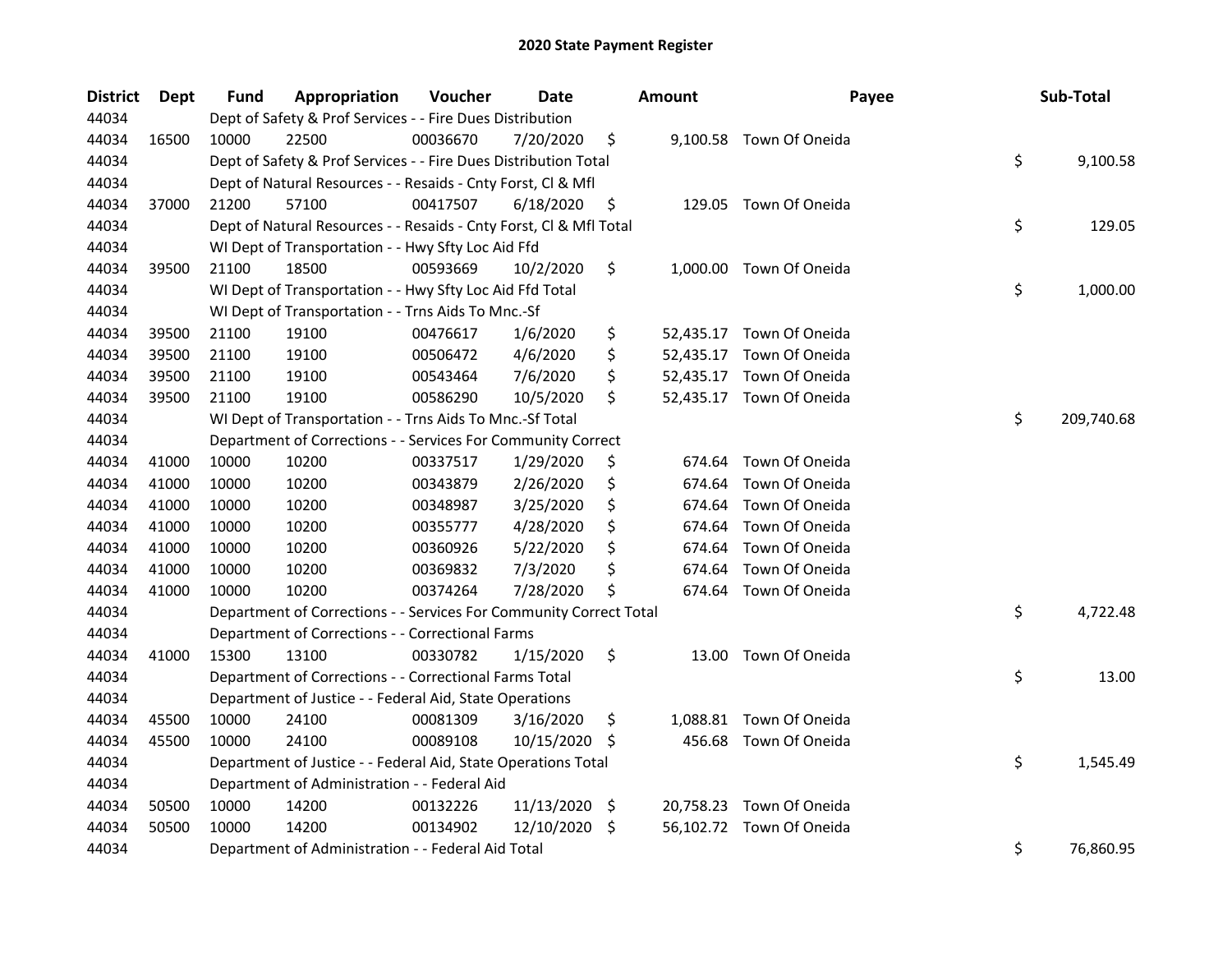| <b>District</b> | Dept  | <b>Fund</b> | Appropriation                                                                 | Voucher  | Date       |     | <b>Amount</b> | Payee                     | Sub-Total        |
|-----------------|-------|-------------|-------------------------------------------------------------------------------|----------|------------|-----|---------------|---------------------------|------------------|
| 44034           |       |             | Elections Commission - - 2018 Hava Election Security                          |          |            |     |               |                           |                  |
| 44034           | 51000 | 22000       | 18200                                                                         | 00004494 | 9/9/2020   | \$  | 2,686.00      | Town Of Oneida            |                  |
| 44034           |       |             | Elections Commission - - 2018 Hava Election Security Total                    |          |            |     |               |                           | \$<br>2,686.00   |
| 44034           |       |             | Shared Revenue and Tax Relief - - County And Municipal Aid                    |          |            |     |               |                           |                  |
| 44034           | 83500 | 10000       | 10500                                                                         | 00068599 | 7/27/2020  | S.  | 38,288.25     | Town Of Oneida            |                  |
| 44034           | 83500 | 10000       | 10500                                                                         | 00072567 | 11/16/2020 | \$. |               | 216,966.72 Town Of Oneida |                  |
| 44034           |       |             | Shared Revenue and Tax Relief - - County And Municipal Aid Total              |          |            |     |               |                           | \$<br>255,254.97 |
| 44034           |       |             | Shared Revenue and Tax Relief - - Exempt Computer Aid                         |          |            |     |               |                           |                  |
| 44034           | 83500 | 10000       | 10900                                                                         | 00065705 | 7/27/2020  | \$  | 7.27          | Town Of Oneida            |                  |
| 44034           |       |             | Shared Revenue and Tax Relief - - Exempt Computer Aid Total                   |          |            |     |               |                           | \$<br>7.27       |
| 44034           |       |             | Shared Revenue and Tax Relief - - Utility Aid                                 |          |            |     |               |                           |                  |
| 44034           | 83500 | 10000       | 11000                                                                         | 00068599 | 7/27/2020  | S.  | 1,279.50      | Town Of Oneida            |                  |
| 44034           | 83500 | 10000       | 11000                                                                         | 00072567 | 11/16/2020 | -S  | 7,464.68      | Town Of Oneida            |                  |
| 44034           |       |             | Shared Revenue and Tax Relief - - Utility Aid Total                           |          |            |     |               |                           | \$<br>8,744.18   |
| 44034           |       |             | Shared Revenue and Tax Relief - - Personal Property Aid                       |          |            |     |               |                           |                  |
| 44034           | 83500 | 10000       | 11100                                                                         | 00061100 | 5/4/2020   | \$  | 496.34        | Town Of Oneida            |                  |
| 44034           |       |             | Shared Revenue and Tax Relief - - Personal Property Aid Total                 |          |            |     |               |                           | \$<br>496.34     |
| 44034           |       |             | Shared Revenue and Tax Relief - - State Aid; Video Service Provider Fee       |          |            |     |               |                           |                  |
| 44034           | 83500 | 10000       | 11200                                                                         | 00064334 | 7/27/2020  | S   | 2,243.88      | Town Of Oneida            |                  |
| 44034           |       |             | Shared Revenue and Tax Relief - - State Aid; Video Service Provider Fee Total |          |            |     |               |                           | \$<br>2,243.88   |
| 44034           |       |             | Shared Revenue and Tax Relief - - Payments For Municipal Svcs                 |          |            |     |               |                           |                  |
| 44034           | 83500 | 10000       | 50100                                                                         | 00054866 | 2/3/2020   | S   | 332.06        | Town Of Oneida            |                  |
| 44034           |       |             | Shared Revenue and Tax Relief - - Payments For Municipal Svcs Total           |          |            |     |               |                           | \$<br>332.06     |
| 44034 Total     |       |             |                                                                               |          |            |     |               |                           | \$<br>572,876.93 |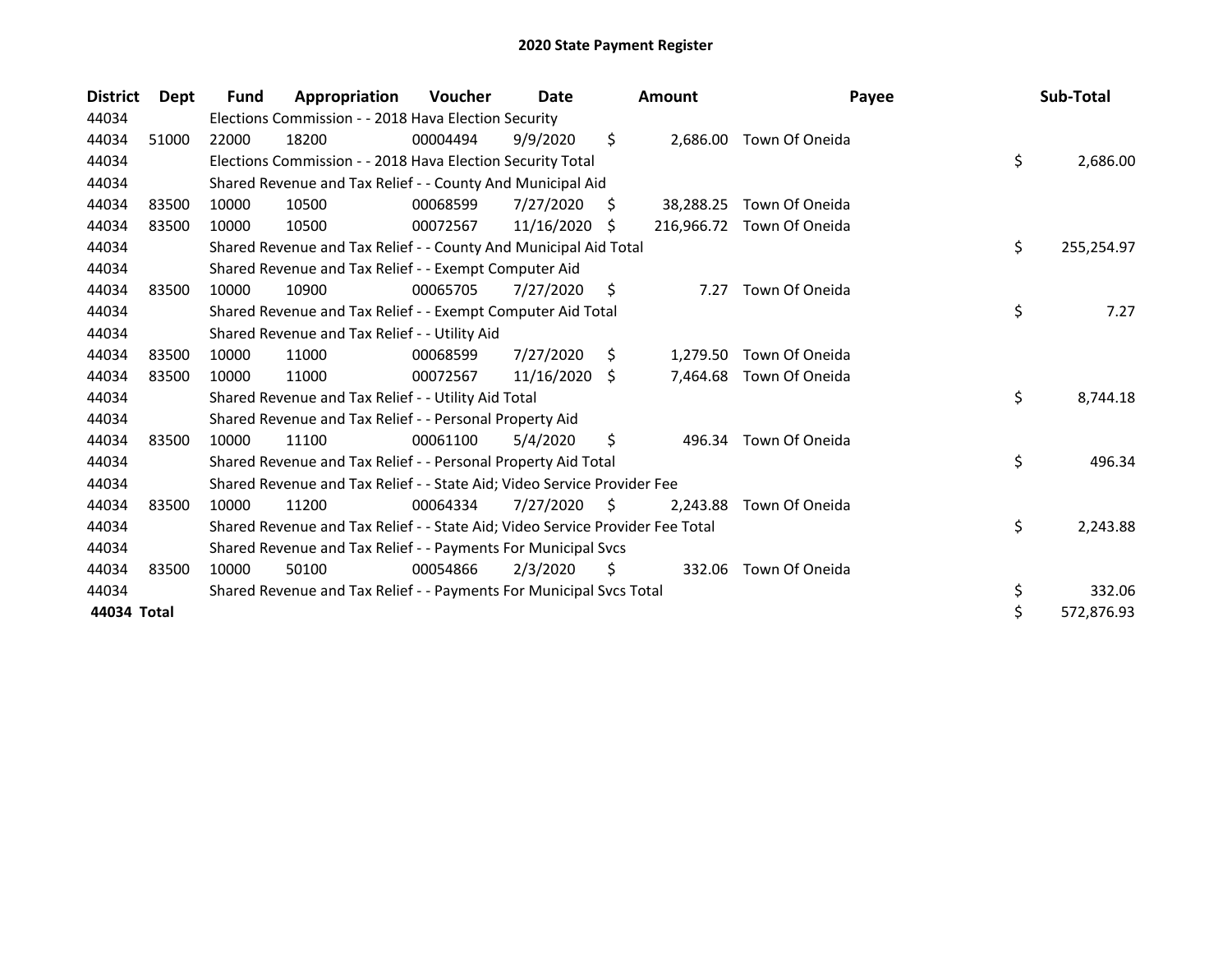| <b>District</b> | <b>Dept</b> | Fund  | Appropriation                                                        | Voucher  | Date       |     | <b>Amount</b> | Payee                    | Sub-Total       |
|-----------------|-------------|-------|----------------------------------------------------------------------|----------|------------|-----|---------------|--------------------------|-----------------|
| 44036           |             |       | Dept of Safety & Prof Services - - Fire Dues Distribution            |          |            |     |               |                          |                 |
| 44036           | 16500       | 10000 | 22500                                                                | 00036671 | 7/20/2020  | \$  |               | 4,567.34 Town Of Osborn  |                 |
| 44036           |             |       | Dept of Safety & Prof Services - - Fire Dues Distribution Total      |          |            |     |               |                          | \$<br>4,567.34  |
| 44036           |             |       | Dept of Natural Resources - - Resaids - Cnty Forst, Cl & Mfl         |          |            |     |               |                          |                 |
| 44036           | 37000       | 21200 | 57100                                                                | 00332978 | 3/17/2020  | \$  |               | 107.20 Town Of Osborn    |                 |
| 44036           | 37000       | 21200 | 57100                                                                | 00417508 | 6/18/2020  | \$  | 107.20        | Town Of Osborn           |                 |
| 44036           |             |       | Dept of Natural Resources - - Resaids - Cnty Forst, Cl & Mfl Total   |          |            |     |               |                          | \$<br>214.40    |
| 44036           |             |       | WI Dept of Transportation - - Trns Aids To Mnc.-Sf                   |          |            |     |               |                          |                 |
| 44036           | 39500       | 21100 | 19100                                                                | 00476618 | 1/6/2020   | \$  |               | 18,258.03 Town Of Osborn |                 |
| 44036           | 39500       | 21100 | 19100                                                                | 00506473 | 4/6/2020   | \$  |               | 18,258.03 Town Of Osborn |                 |
| 44036           | 39500       | 21100 | 19100                                                                | 00543465 | 7/6/2020   | \$  |               | 18,258.03 Town Of Osborn |                 |
| 44036           | 39500       | 21100 | 19100                                                                | 00586291 | 10/5/2020  | \$  |               | 18,258.03 Town Of Osborn |                 |
| 44036           |             |       | WI Dept of Transportation - - Trns Aids To Mnc.-Sf Total             |          |            |     |               |                          | \$<br>73,032.12 |
| 44036           |             |       | Department of Administration - - Federal Aid                         |          |            |     |               |                          |                 |
| 44036           | 50500       | 10000 | 14200                                                                | 00130081 | 10/2/2020  | \$  | 6,508.96      | Town Of Osborn           |                 |
| 44036           | 50500       | 10000 | 14200                                                                | 00134903 | 12/10/2020 | -S  | 13,488.04     | Town Of Osborn           |                 |
| 44036           | 50500       | 10000 | 14200                                                                | 00136447 | 12/17/2020 | Ŝ.  | 59.26         | Town Of Osborn           |                 |
| 44036           |             |       | Department of Administration - - Federal Aid Total                   |          |            |     |               |                          | \$<br>20,056.26 |
| 44036           |             |       | Department of Administration - - Hv Trans Ln Annual Impact Fee       |          |            |     |               |                          |                 |
| 44036           | 50500       | 10000 | 17400                                                                | 00121342 | 5/1/2020   | \$  |               | 70,793.00 Town Of Osborn |                 |
| 44036           |             |       | Department of Administration - - Hv Trans Ln Annual Impact Fee Total |          |            |     |               |                          | \$<br>70,793.00 |
| 44036           |             |       | Elections Commission - - 2018 Hava Election Security                 |          |            |     |               |                          |                 |
| 44036           | 51000       | 22000 | 18200                                                                | 00003981 | 7/30/2020  | \$  |               | 1,087.70 Town Of Osborn  |                 |
| 44036           |             |       | Elections Commission - - 2018 Hava Election Security Total           |          |            |     |               |                          | \$<br>1,087.70  |
| 44036           |             |       | Shared Revenue and Tax Relief - - County And Municipal Aid           |          |            |     |               |                          |                 |
| 44036           | 83500       | 10000 | 10500                                                                | 00068600 | 7/27/2020  | -\$ |               | 2,795.96 Town Of Osborn  |                 |
| 44036           | 83500       | 10000 | 10500                                                                | 00072568 | 11/16/2020 | -\$ |               | 15,843.80 Town Of Osborn |                 |
| 44036           |             |       | Shared Revenue and Tax Relief - - County And Municipal Aid Total     |          |            |     |               |                          | \$<br>18,639.76 |
| 44036           |             |       | Shared Revenue and Tax Relief - - Exempt Computer Aid                |          |            |     |               |                          |                 |
| 44036           | 83500       | 10000 | 10900                                                                | 00065706 | 7/27/2020  | \$  |               | 24.94 Town Of Osborn     |                 |
| 44036           |             |       | Shared Revenue and Tax Relief - - Exempt Computer Aid Total          |          |            |     |               |                          | \$<br>24.94     |
| 44036           |             |       | Shared Revenue and Tax Relief - - Utility Aid                        |          |            |     |               |                          |                 |
| 44036           | 83500       | 10000 | 11000                                                                | 00068600 | 7/27/2020  | \$  | 15.93         | Town Of Osborn           |                 |
| 44036           | 83500       | 10000 | 11000                                                                | 00072568 | 11/16/2020 | \$  | 402.25        | Town Of Osborn           |                 |
| 44036           |             |       | Shared Revenue and Tax Relief - - Utility Aid Total                  |          |            |     |               |                          | \$<br>418.18    |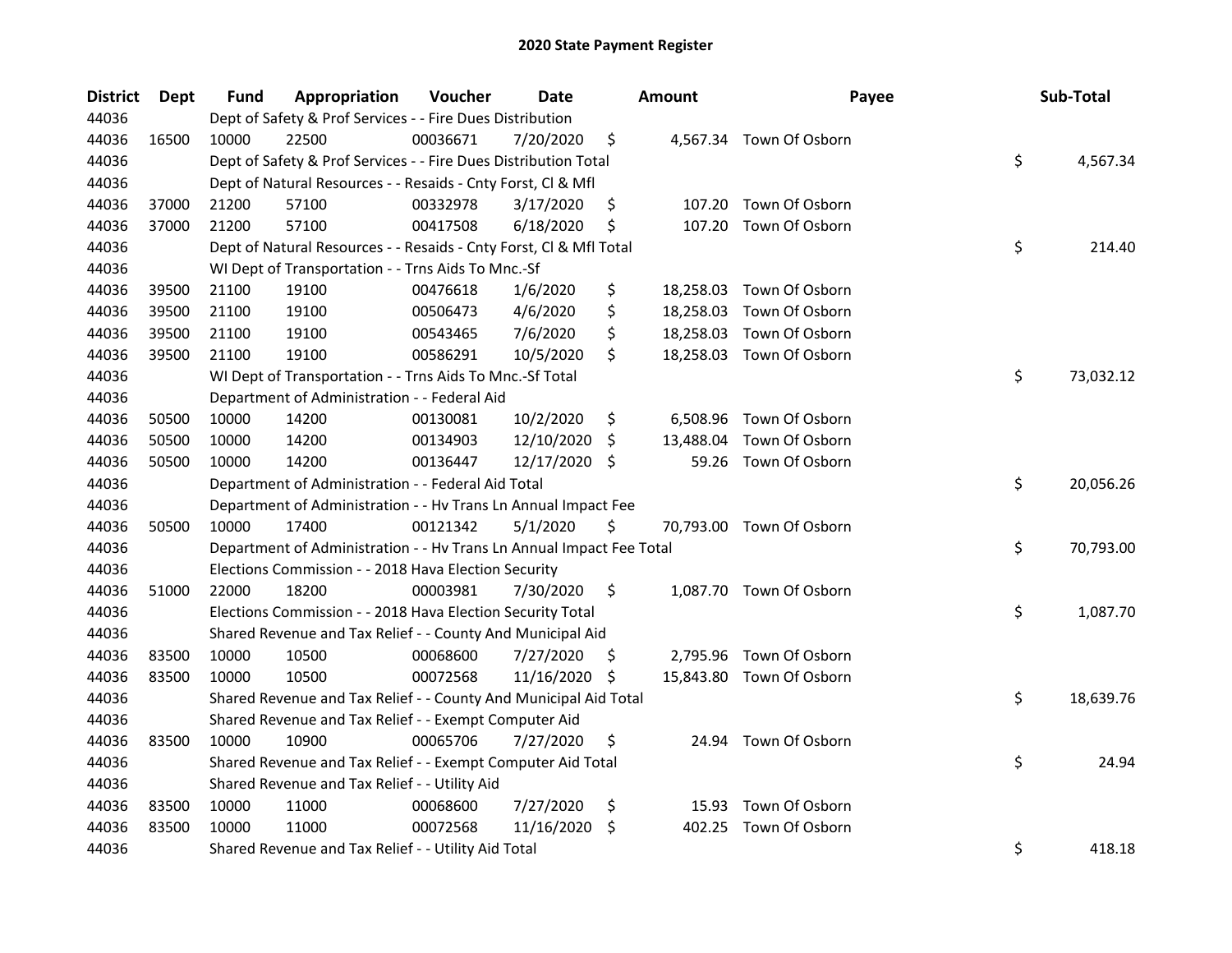| <b>District</b> | Dept  | <b>Fund</b> | Appropriation                                                                 | <b>Voucher</b> | Date      | <b>Amount</b> | Payee          | Sub-Total  |
|-----------------|-------|-------------|-------------------------------------------------------------------------------|----------------|-----------|---------------|----------------|------------|
| 44036           |       |             | Shared Revenue and Tax Relief - - Personal Property Aid                       |                |           |               |                |            |
| 44036           | 83500 | 10000       | 11100                                                                         | 00061101       | 5/4/2020  | 329.18        | Town Of Osborn |            |
| 44036           |       |             | Shared Revenue and Tax Relief - - Personal Property Aid Total                 |                |           |               |                | 329.18     |
| 44036           |       |             | Shared Revenue and Tax Relief - - State Aid; Video Service Provider Fee       |                |           |               |                |            |
| 44036           | 83500 | 10000       | 11200                                                                         | 00064335       | 7/27/2020 | 125.00        | Town Of Osborn |            |
| 44036           |       |             | Shared Revenue and Tax Relief - - State Aid; Video Service Provider Fee Total |                |           |               |                | 125.00     |
| 44036 Total     |       |             |                                                                               |                |           |               |                | 189.287.88 |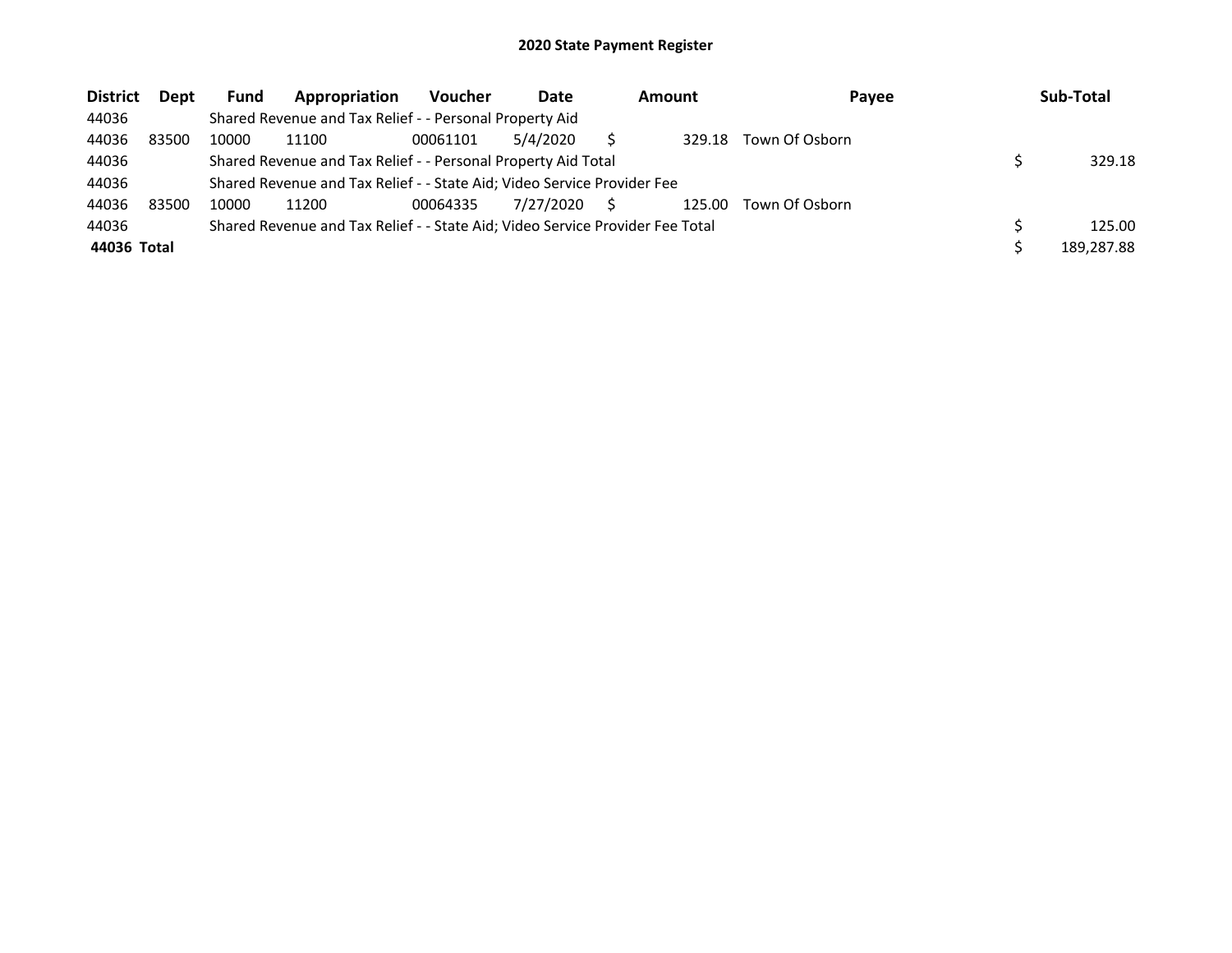| <b>District</b> | <b>Dept</b> | Fund  | Appropriation                                                        | Voucher  | <b>Date</b>   |     | <b>Amount</b> | Payee                      | Sub-Total        |
|-----------------|-------------|-------|----------------------------------------------------------------------|----------|---------------|-----|---------------|----------------------------|------------------|
| 44038           |             |       | Dept of Safety & Prof Services - - Fire Dues Distribution            |          |               |     |               |                            |                  |
| 44038           | 16500       | 10000 | 22500                                                                | 00036672 | 7/20/2020     | \$  |               | 4,367.98 Town Of Seymour   |                  |
| 44038           |             |       | Dept of Safety & Prof Services - - Fire Dues Distribution Total      |          |               |     |               |                            | \$<br>4,367.98   |
| 44038           |             |       | Dept of Natural Resources - - Aids In Lieu Of Taxes - Gener          |          |               |     |               |                            |                  |
| 44038           | 37000       | 10000 | 50300                                                                | 00386460 | 1/30/2020     | \$  |               | 911.69 Town Of Seymour     |                  |
| 44038           |             |       | Dept of Natural Resources - - Aids In Lieu Of Taxes - Gener Total    |          |               |     |               |                            | \$<br>911.69     |
| 44038           |             |       | Dept of Natural Resources - - Resaids - Cnty Forst, Cl & Mfl         |          |               |     |               |                            |                  |
| 44038           | 37000       | 21200 | 57100                                                                | 00417509 | 6/18/2020     | \$  |               | 26.80 Town Of Seymour      |                  |
| 44038           |             |       | Dept of Natural Resources - - Resaids - Cnty Forst, Cl & Mfl Total   |          |               |     |               |                            | \$<br>26.80      |
| 44038           |             |       | WI Dept of Transportation - - Trns Aids To Mnc.-Sf                   |          |               |     |               |                            |                  |
| 44038           | 39500       | 21100 | 19100                                                                | 00476619 | 1/6/2020      | \$  |               | 25,268.22 Town Of Seymour  |                  |
| 44038           | 39500       | 21100 | 19100                                                                | 00506474 | 4/6/2020      | \$  |               | 25,268.22 Town Of Seymour  |                  |
| 44038           | 39500       | 21100 | 19100                                                                | 00543466 | 7/6/2020      | \$  |               | 25,268.22 Town Of Seymour  |                  |
| 44038           | 39500       | 21100 | 19100                                                                | 00586292 | 10/5/2020     | \$  |               | 25,268.22 Town Of Seymour  |                  |
| 44038           |             |       | WI Dept of Transportation - - Trns Aids To Mnc.-Sf Total             |          |               |     |               |                            | \$<br>101,072.88 |
| 44038           |             |       | WI Dept of Transportation - - Local Rds, Grants Sf                   |          |               |     |               |                            |                  |
| 44038           | 39500       | 21100 | 27000                                                                | 00620736 | 11/30/2020 \$ |     |               | 206,067.47 Town Of Seymour |                  |
| 44038           |             |       | WI Dept of Transportation - - Local Rds, Grants Sf Total             |          |               |     |               |                            | \$<br>206,067.47 |
| 44038           |             |       | Department of Administration - - Federal Aid                         |          |               |     |               |                            |                  |
| 44038           | 50500       | 10000 | 14200                                                                | 00134904 | 12/10/2020    | -\$ |               | 19,542.00 Town Of Seymour  |                  |
| 44038           | 50500       | 10000 | 14200                                                                | 00136448 | 12/17/2020 \$ |     |               | 279.80 Town Of Seymour     |                  |
| 44038           |             |       | Department of Administration - - Federal Aid Total                   |          |               |     |               |                            | \$<br>19,821.80  |
| 44038           |             |       | Department of Administration - - Hv Trans Ln Annual Impact Fee       |          |               |     |               |                            |                  |
| 44038           | 50500       | 10000 | 17400                                                                | 00121344 | 5/1/2020      | \$  |               | 26,350.00 Town Of Seymour  |                  |
| 44038           |             |       | Department of Administration - - Hv Trans Ln Annual Impact Fee Total |          |               |     |               |                            | \$<br>26,350.00  |
| 44038           |             |       | Elections Commission - - 2018 Hava Election Security                 |          |               |     |               |                            |                  |
| 44038           | 51000       | 22000 | 18200                                                                | 00003974 | 7/28/2020     | \$  |               | 953.50 Town Of Seymour     |                  |
| 44038           |             |       | Elections Commission - - 2018 Hava Election Security Total           |          |               |     |               |                            | \$<br>953.50     |
| 44038           |             |       | Shared Revenue and Tax Relief - - County And Municipal Aid           |          |               |     |               |                            |                  |
| 44038           | 83500       | 10000 | 10500                                                                | 00068601 | 7/27/2020     | \$, |               | 7,831.98 Town Of Seymour   |                  |
| 44038           | 83500       | 10000 | 10500                                                                | 00072569 | 11/16/2020    | -\$ |               | 44,381.24 Town Of Seymour  |                  |
| 44038           |             |       | Shared Revenue and Tax Relief - - County And Municipal Aid Total     |          |               |     |               |                            | \$<br>52,213.22  |
| 44038           |             |       | Shared Revenue and Tax Relief - - Exempt Computer Aid                |          |               |     |               |                            |                  |
| 44038           | 83500       | 10000 | 10900                                                                | 00065707 | 7/27/2020     | \$  |               | 124.71 Town Of Seymour     |                  |
| 44038           |             |       | Shared Revenue and Tax Relief - - Exempt Computer Aid Total          |          |               |     |               |                            | \$<br>124.71     |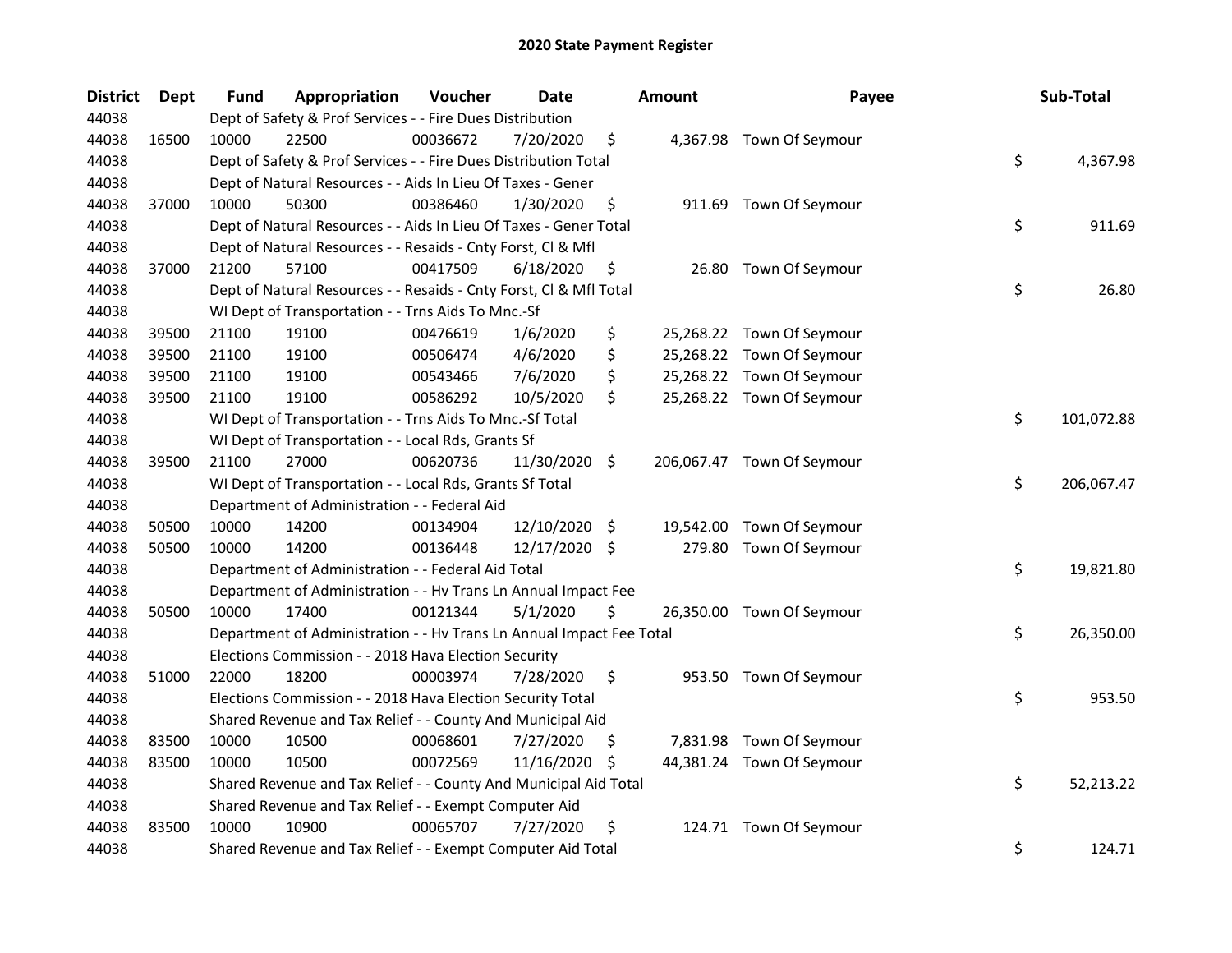| <b>District</b> | Dept  | <b>Fund</b> | Appropriation                                                 | <b>Voucher</b> | Date          | <b>Amount</b> | Payee           | Sub-Total  |
|-----------------|-------|-------------|---------------------------------------------------------------|----------------|---------------|---------------|-----------------|------------|
| 44038           |       |             | Shared Revenue and Tax Relief - - Utility Aid                 |                |               |               |                 |            |
| 44038           | 83500 | 10000       | 11000                                                         | 00068601       | 7/27/2020     | 1.779.59      | Town Of Seymour |            |
| 44038           | 83500 | 10000       | 11000                                                         | 00072569       | 11/16/2020 \$ | 10.277.28     | Town Of Seymour |            |
| 44038           |       |             | Shared Revenue and Tax Relief - - Utility Aid Total           |                |               |               |                 | 12,056.87  |
| 44038           |       |             | Shared Revenue and Tax Relief - - Personal Property Aid       |                |               |               |                 |            |
| 44038           | 83500 | 10000       | 11100                                                         | 00061102       | 5/4/2020      | 4.411.07      | Town Of Seymour |            |
| 44038           |       |             | Shared Revenue and Tax Relief - - Personal Property Aid Total |                |               |               |                 | 4.411.07   |
| 44038 Total     |       |             |                                                               |                |               |               |                 | 428,377.99 |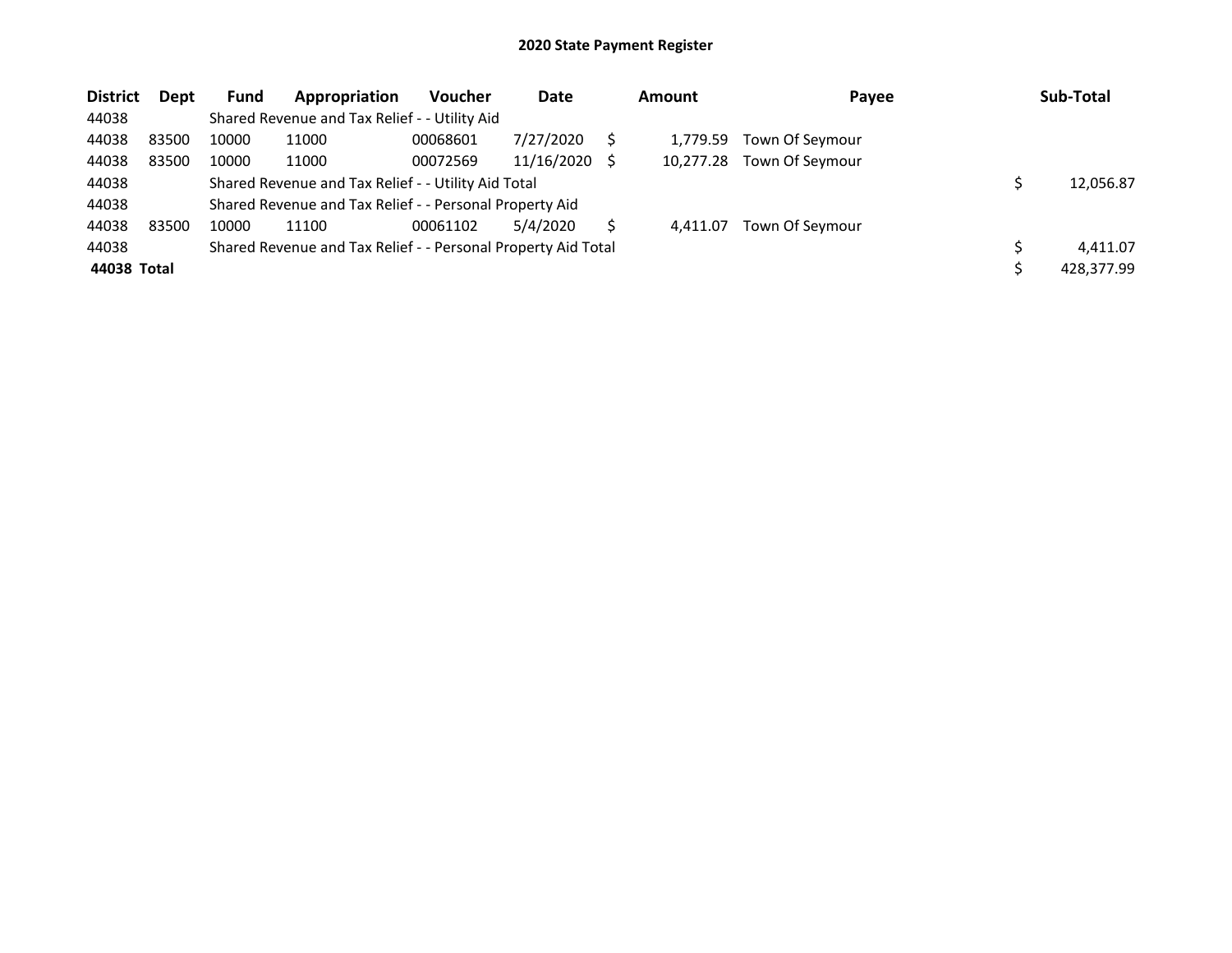| <b>District</b> | <b>Dept</b> | <b>Fund</b> | Appropriation                                                      | Voucher  | Date          |    | <b>Amount</b> | Payee                         | Sub-Total       |
|-----------------|-------------|-------------|--------------------------------------------------------------------|----------|---------------|----|---------------|-------------------------------|-----------------|
| 44040           |             |             | Dept of Safety & Prof Services - - Fire Dues Distribution          |          |               |    |               |                               |                 |
| 44040           | 16500       | 10000       | 22500                                                              | 00036673 | 7/20/2020     | \$ |               | 7,872.17 Town Of Vandenbroek  |                 |
| 44040           |             |             | Dept of Safety & Prof Services - - Fire Dues Distribution Total    |          |               |    |               |                               | \$<br>7,872.17  |
| 44040           |             |             | Dept of Natural Resources - - Resaids - Cnty Forst, Cl & Mfl       |          |               |    |               |                               |                 |
| 44040           | 37000       | 21200       | 57100                                                              | 00417510 | 6/18/2020     | \$ | 3.20          | Town Of Vandenbroek           |                 |
| 44040           |             |             | Dept of Natural Resources - - Resaids - Cnty Forst, Cl & Mfl Total |          |               |    |               |                               | \$<br>3.20      |
| 44040           |             |             | WI Dept of Transportation - - Trns Aids To Mnc.-Sf                 |          |               |    |               |                               |                 |
| 44040           | 39500       | 21100       | 19100                                                              | 00476620 | 1/6/2020      | \$ |               | 13,231.98 Town Of Vandenbroek |                 |
| 44040           | 39500       | 21100       | 19100                                                              | 00506475 | 4/6/2020      | \$ | 13,231.98     | Town Of Vandenbroek           |                 |
| 44040           | 39500       | 21100       | 19100                                                              | 00543467 | 7/6/2020      | \$ |               | 13,231.98 Town Of Vandenbroek |                 |
| 44040           | 39500       | 21100       | 19100                                                              | 00586293 | 10/5/2020     | \$ |               | 13,231.98 Town Of Vandenbroek |                 |
| 44040           |             |             | WI Dept of Transportation - - Trns Aids To Mnc.-Sf Total           |          |               |    |               |                               | \$<br>52,927.92 |
| 44040           |             |             | Department of Administration - - Federal Aid                       |          |               |    |               |                               |                 |
| 44040           | 50500       | 10000       | 14200                                                              | 00130082 | 10/5/2020     | \$ | 3,648.34      | Town Of Vandenbroek           |                 |
| 44040           | 50500       | 10000       | 14200                                                              | 00132227 | 11/13/2020    | \$ | 512.79        | Town Of Vandenbroek           |                 |
| 44040           | 50500       | 10000       | 14200                                                              | 00134905 | 12/11/2020    | S. |               | 9,416.42 Town Of Vandenbroek  |                 |
| 44040           |             |             | Department of Administration - - Federal Aid Total                 |          |               |    |               |                               | \$<br>13,577.55 |
| 44040           |             |             | Elections Commission - - 2018 Hava Election Security               |          |               |    |               |                               |                 |
| 44040           | 51000       | 22000       | 18200                                                              | 00004158 | 8/10/2020     | \$ | 1.342.90      | Town Of Vandenbroek           |                 |
| 44040           |             |             | Elections Commission - - 2018 Hava Election Security Total         |          |               |    |               |                               | \$<br>1,342.90  |
| 44040           |             |             | Shared Revenue and Tax Relief - - County And Municipal Aid         |          |               |    |               |                               |                 |
| 44040           | 83500       | 10000       | 10500                                                              | 00068602 | 7/27/2020     | \$ | 2,835.99      | Town Of Vandenbroek           |                 |
| 44040           | 83500       | 10000       | 10500                                                              | 00072570 | 11/16/2020 \$ |    |               | 16,070.63 Town Of Vandenbroek |                 |
| 44040           |             |             | Shared Revenue and Tax Relief - - County And Municipal Aid Total   |          |               |    |               |                               | \$<br>18,906.62 |
| 44040           |             |             | Shared Revenue and Tax Relief - - Exempt Computer Aid              |          |               |    |               |                               |                 |
| 44040           | 83500       | 10000       | 10900                                                              | 00065708 | 7/27/2020     | \$ | 138.23        | Town Of Vandenbroek           |                 |
| 44040           |             |             | Shared Revenue and Tax Relief - - Exempt Computer Aid Total        |          |               |    |               |                               | \$<br>138.23    |
| 44040           |             |             | Shared Revenue and Tax Relief - - Personal Property Aid            |          |               |    |               |                               |                 |
| 44040           | 83500       | 10000       | 11100                                                              | 00061103 | 5/4/2020      | \$ | 390.17        | Town Of Vandenbroek           |                 |
| 44040           |             |             | Shared Revenue and Tax Relief - - Personal Property Aid Total      |          |               |    |               |                               | \$<br>390.17    |
| 44040 Total     |             |             |                                                                    |          |               |    |               |                               | \$<br>95,158.76 |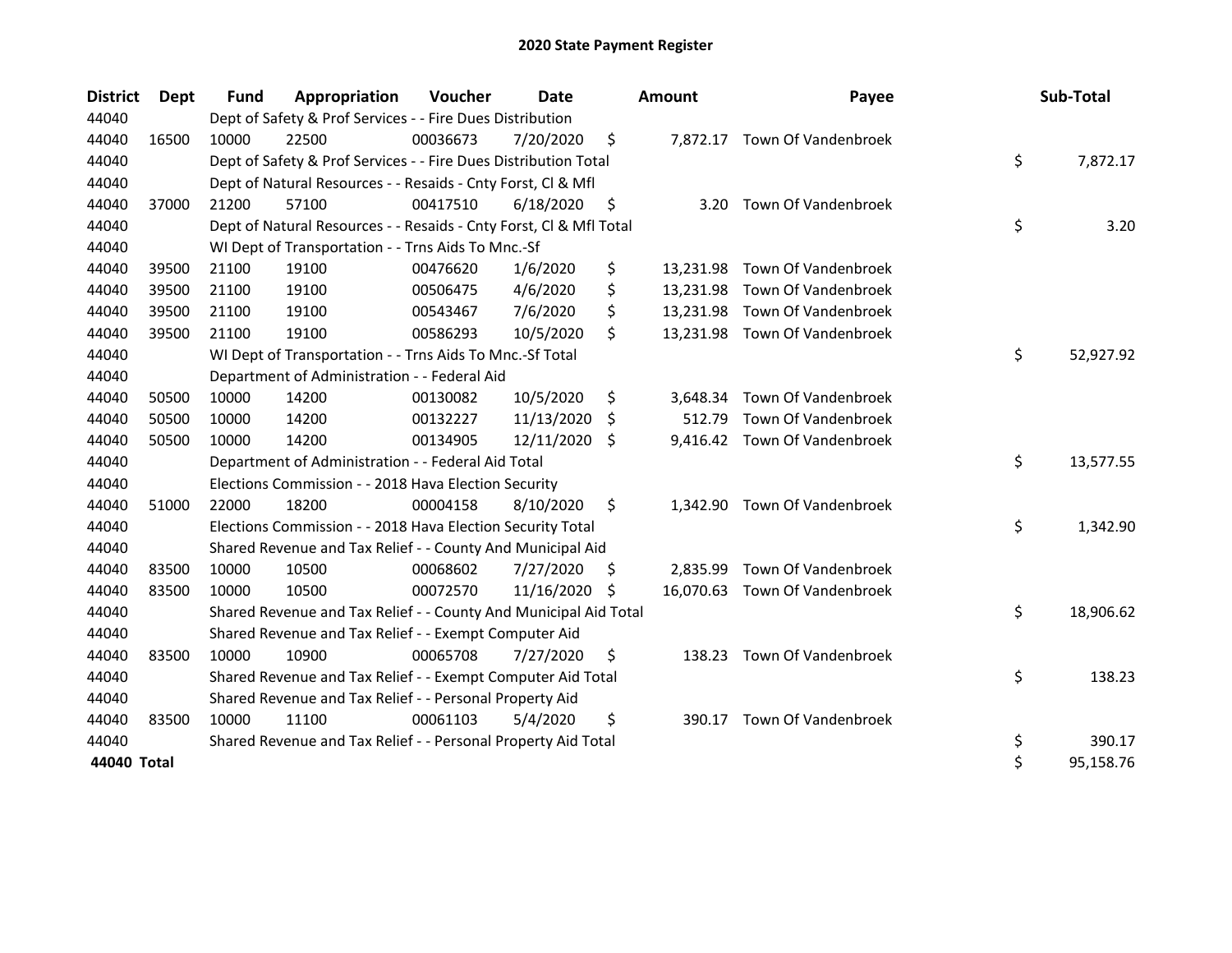| <b>District</b> | <b>Dept</b> | <b>Fund</b> | Appropriation                                                                 | Voucher  | Date       |     | <b>Amount</b> | Payee                          | Sub-Total        |
|-----------------|-------------|-------------|-------------------------------------------------------------------------------|----------|------------|-----|---------------|--------------------------------|------------------|
| 44106           |             |             | Dept of Safety & Prof Services - - Fire Dues Distribution                     |          |            |     |               |                                |                  |
| 44106           | 16500       | 10000       | 22500                                                                         | 00036674 | 7/20/2020  | \$  |               | 830.16 Village Of Bear Creek   |                  |
| 44106           |             |             | Dept of Safety & Prof Services - - Fire Dues Distribution Total               |          |            |     |               |                                | \$<br>830.16     |
| 44106           |             |             | WI Dept of Transportation - - Trns Aids To Mnc.-Sf                            |          |            |     |               |                                |                  |
| 44106           | 39500       | 21100       | 19100                                                                         | 00476621 | 1/6/2020   | \$  | 3,623.53      | Village Of Bear Creek          |                  |
| 44106           | 39500       | 21100       | 19100                                                                         | 00506476 | 4/6/2020   | \$  | 3,623.53      | Village Of Bear Creek          |                  |
| 44106           | 39500       | 21100       | 19100                                                                         | 00543468 | 7/6/2020   | \$  | 3,623.53      | Village Of Bear Creek          |                  |
| 44106           | 39500       | 21100       | 19100                                                                         | 00586294 | 10/5/2020  | \$  |               | 3,623.54 Village Of Bear Creek |                  |
| 44106           |             |             | WI Dept of Transportation - - Trns Aids To Mnc.-Sf Total                      |          |            |     |               |                                | \$<br>14,494.13  |
| 44106           |             |             | Shared Revenue and Tax Relief - - County And Municipal Aid                    |          |            |     |               |                                |                  |
| 44106           | 83500       | 10000       | 10500                                                                         | 00068603 | 7/27/2020  | S.  | 30,875.96     | Village Of Bear Creek          |                  |
| 44106           | 83500       | 10000       | 10500                                                                         | 00072571 | 11/16/2020 | \$. | 174,963.77    | Village Of Bear Creek          |                  |
| 44106           |             |             | Shared Revenue and Tax Relief - - County And Municipal Aid Total              |          |            |     |               |                                | \$<br>205,839.73 |
| 44106           |             |             | Shared Revenue and Tax Relief - - Exempt Computer Aid                         |          |            |     |               |                                |                  |
| 44106           | 83500       | 10000       | 10900                                                                         | 00065709 | 7/27/2020  | \$  |               | 13.51 Village Of Bear Creek    |                  |
| 44106           |             |             | Shared Revenue and Tax Relief - - Exempt Computer Aid Total                   |          |            |     |               |                                | \$<br>13.51      |
| 44106           |             |             | Shared Revenue and Tax Relief - - Utility Aid                                 |          |            |     |               |                                |                  |
| 44106           | 83500       | 10000       | 11000                                                                         | 00068603 | 7/27/2020  | S.  | 884.15        | Village Of Bear Creek          |                  |
| 44106           | 83500       | 10000       | 11000                                                                         | 00072571 | 11/16/2020 | \$  | 5,100.51      | Village Of Bear Creek          |                  |
| 44106           |             |             | Shared Revenue and Tax Relief - - Utility Aid Total                           |          |            |     |               |                                | \$<br>5,984.66   |
| 44106           |             |             | Shared Revenue and Tax Relief - - Personal Property Aid                       |          |            |     |               |                                |                  |
| 44106           | 83500       | 10000       | 11100                                                                         | 00061104 | 5/4/2020   | \$  | 19.58         | Village Of Bear Creek          |                  |
| 44106           |             |             | Shared Revenue and Tax Relief - - Personal Property Aid Total                 |          |            |     |               |                                | \$<br>19.58      |
| 44106           |             |             | Shared Revenue and Tax Relief - - State Aid; Video Service Provider Fee       |          |            |     |               |                                |                  |
| 44106           | 83500       | 10000       | 11200                                                                         | 00064336 | 7/27/2020  | \$  | 325.87        | Village Of Bear Creek          |                  |
| 44106           |             |             | Shared Revenue and Tax Relief - - State Aid; Video Service Provider Fee Total |          |            |     |               |                                | \$<br>325.87     |
| 44106 Total     |             |             |                                                                               |          |            |     |               |                                | \$<br>227,507.64 |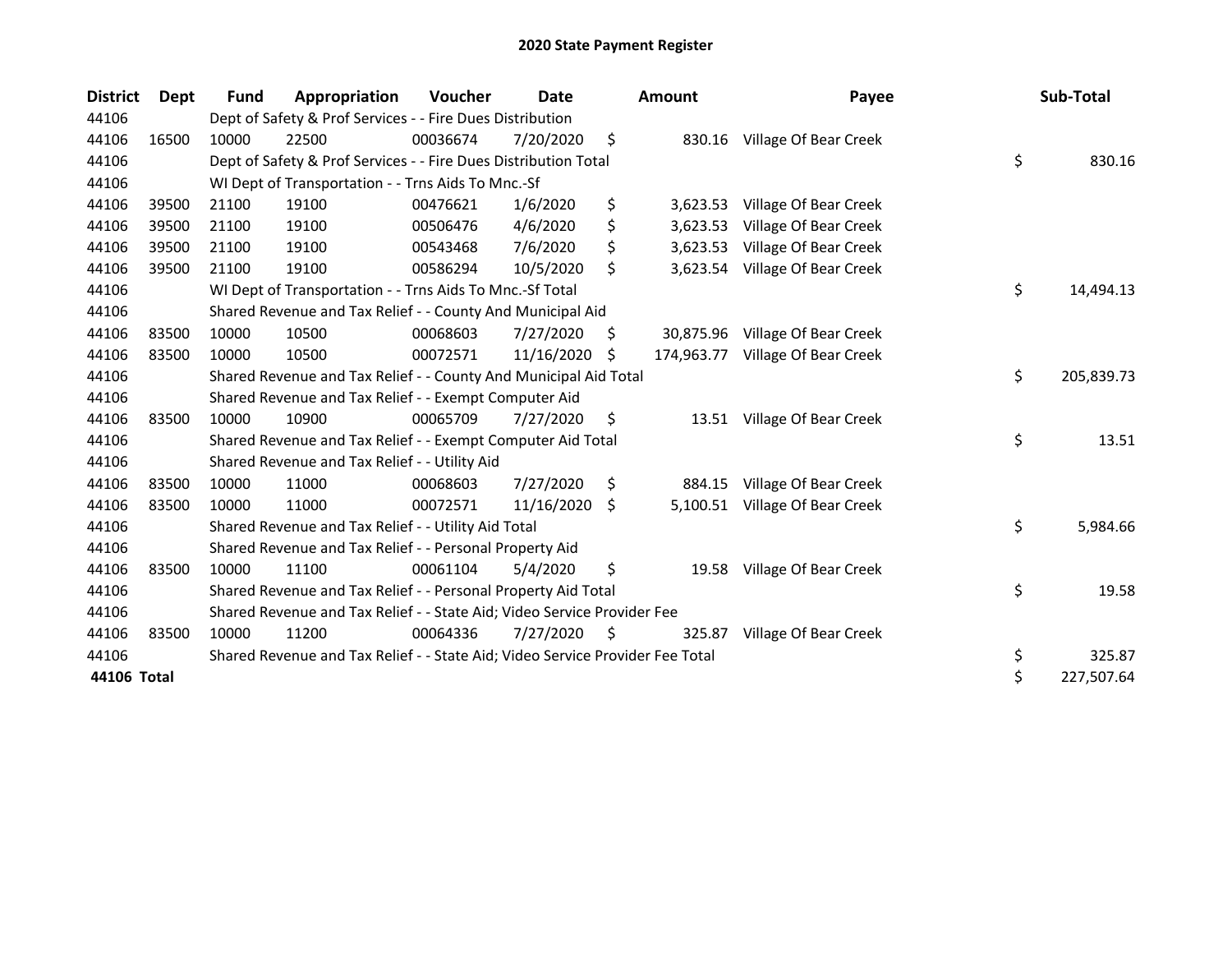| <b>District</b> | <b>Dept</b> | Fund  | Appropriation                                                         | Voucher  | <b>Date</b> |     | <b>Amount</b> | Payee                             | Sub-Total        |
|-----------------|-------------|-------|-----------------------------------------------------------------------|----------|-------------|-----|---------------|-----------------------------------|------------------|
| 44107           |             |       | Dept of Safety & Prof Services - - Fire Dues Distribution             |          |             |     |               |                                   |                  |
| 44107           | 16500       | 10000 | 22500                                                                 | 00036675 | 7/20/2020   | \$  |               | 3,094.50 Village Of Black Creek   |                  |
| 44107           |             |       | Dept of Safety & Prof Services - - Fire Dues Distribution Total       |          |             |     |               |                                   | \$<br>3,094.50   |
| 44107           |             |       | Dept of Natural Resources - - Aids In Lieu Of Taxes - Gener           |          |             |     |               |                                   |                  |
| 44107           | 37000       | 10000 | 50300                                                                 | 00386532 | 1/30/2020   | \$  |               | 726.67 Village Of Black Creek     |                  |
| 44107           |             |       | Dept of Natural Resources - - Aids In Lieu Of Taxes - Gener Total     |          |             |     |               |                                   | \$<br>726.67     |
| 44107           |             |       | WI Dept of Transportation - - Hwy Sfty Loc Aid Ffd                    |          |             |     |               |                                   |                  |
| 44107           | 39500       | 21100 | 18500                                                                 | 00485160 | 1/28/2020   | \$  |               | 4,000.00 Village Of Black Creek   |                  |
| 44107           | 39500       | 21100 | 18500                                                                 | 00485162 | 1/28/2020   | \$  | 2,500.00      | Village Of Black Creek            |                  |
| 44107           |             |       | WI Dept of Transportation - - Hwy Sfty Loc Aid Ffd Total              |          |             |     |               |                                   | \$<br>6,500.00   |
| 44107           |             |       | WI Dept of Transportation - - Trns Aids To Mnc.-Sf                    |          |             |     |               |                                   |                  |
| 44107           | 39500       | 21100 | 19100                                                                 | 00476622 | 1/6/2020    | \$  |               | 17,181.98 Village Of Black Creek  |                  |
| 44107           | 39500       | 21100 | 19100                                                                 | 00506477 | 4/6/2020    | \$  | 17,181.98     | Village Of Black Creek            |                  |
| 44107           | 39500       | 21100 | 19100                                                                 | 00543469 | 7/6/2020    | \$  | 17,181.98     | Village Of Black Creek            |                  |
| 44107           | 39500       | 21100 | 19100                                                                 | 00586295 | 10/5/2020   | \$  |               | 17,181.99 Village Of Black Creek  |                  |
| 44107           |             |       | WI Dept of Transportation - - Trns Aids To Mnc.-Sf Total              |          |             |     |               |                                   | \$<br>68,727.93  |
| 44107           |             |       | Department of Justice - - Law Enforcement Train, Local                |          |             |     |               |                                   |                  |
| 44107           | 45500       | 10000 | 23100                                                                 | 00090809 | 11/27/2020  | \$  | 1,440.00      | Village Of Black Creek            |                  |
| 44107           |             |       | Department of Justice - - Law Enforcement Train, Local Total          |          |             |     |               |                                   | \$<br>1,440.00   |
| 44107           |             |       | Department of Administration - - Federal Aid                          |          |             |     |               |                                   |                  |
| 44107           | 50500       | 10000 | 14200                                                                 | 00126705 | 8/12/2020   | \$  |               | 4,057.64 Village Of Black Creek   |                  |
| 44107           | 50500       | 10000 | 14200                                                                 | 00130083 | 10/2/2020   | \$  |               | 1,711.18 Village Of Black Creek   |                  |
| 44107           | 50500       | 10000 | 14200                                                                 | 00134906 | 12/10/2020  | S.  |               | 13,445.54 Village Of Black Creek  |                  |
| 44107           |             |       | Department of Administration - - Federal Aid Total                    |          |             |     |               |                                   | \$<br>19,214.36  |
| 44107           |             |       | Elections Commission - - 2018 Hava Election Security                  |          |             |     |               |                                   |                  |
| 44107           | 51000       | 22000 | 18200                                                                 | 00003373 | 6/26/2020   | \$  |               | 952.40 Village Of Black Creek     |                  |
| 44107           |             |       | Elections Commission - - 2018 Hava Election Security Total            |          |             |     |               |                                   | \$<br>952.40     |
| 44107           |             |       | Shared Revenue and Tax Relief - - Expenditure Restraint Program       |          |             |     |               |                                   |                  |
| 44107           | 83500       | 10000 | 10100                                                                 | 00068604 | 7/27/2020   | S   |               | 19,270.25 Village Of Black Creek  |                  |
| 44107           |             |       | Shared Revenue and Tax Relief - - Expenditure Restraint Program Total |          |             |     |               |                                   | \$<br>19,270.25  |
| 44107           |             |       | Shared Revenue and Tax Relief - - County And Municipal Aid            |          |             |     |               |                                   |                  |
| 44107           | 83500       | 10000 | 10500                                                                 | 00068604 | 7/27/2020   | \$  |               | 48,840.52 Village Of Black Creek  |                  |
| 44107           | 83500       | 10000 | 10500                                                                 | 00072572 | 11/16/2020  | \$. |               | 276,762.93 Village Of Black Creek |                  |
| 44107           |             |       | Shared Revenue and Tax Relief - - County And Municipal Aid Total      |          |             |     |               |                                   | \$<br>325,603.45 |
| 44107           |             |       | Shared Revenue and Tax Relief - - Exempt Computer Aid                 |          |             |     |               |                                   |                  |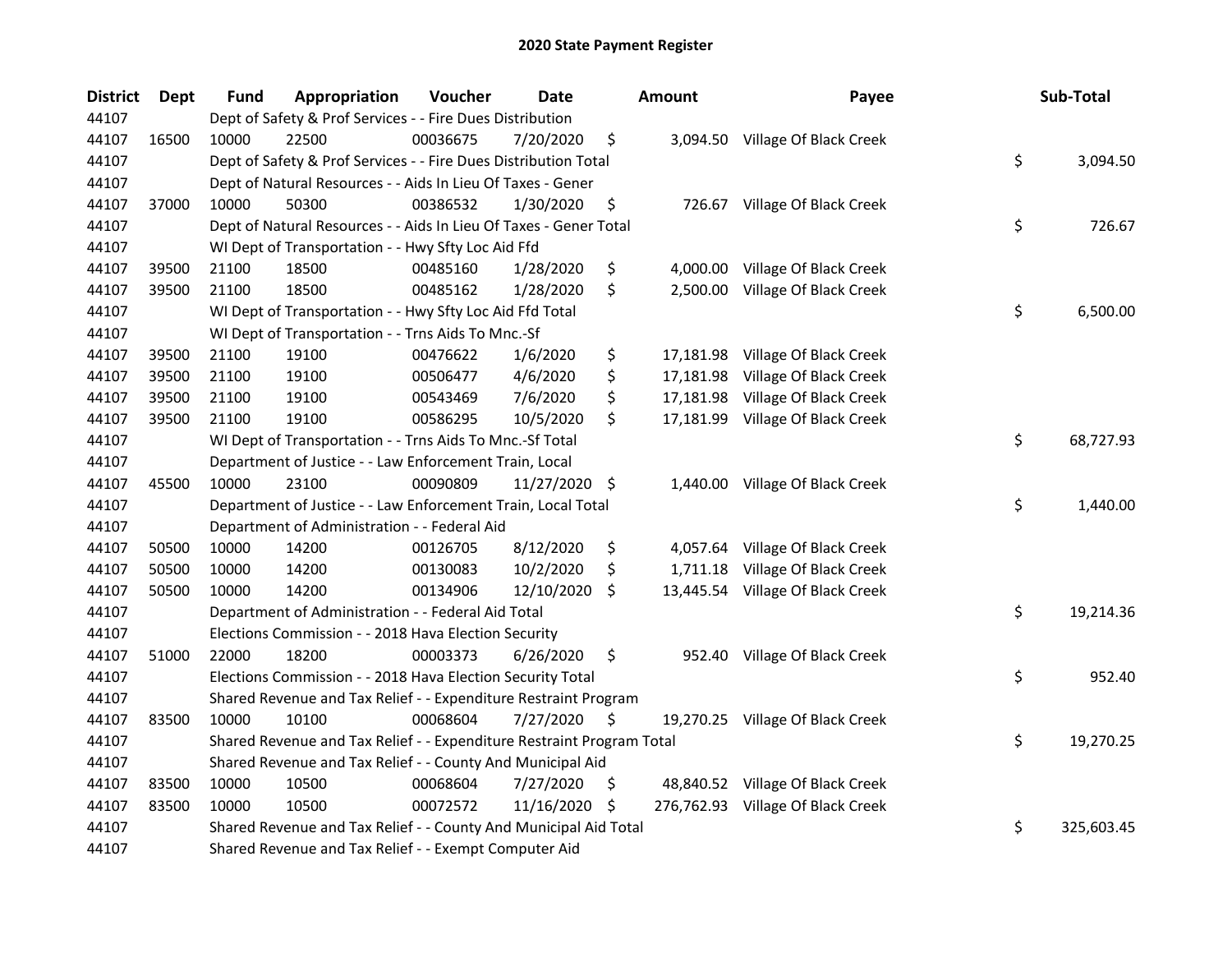| <b>District</b> | Dept  | Fund  | Appropriation                                                                 | <b>Voucher</b> | Date            |     | <b>Amount</b> | Payee                  | Sub-Total        |
|-----------------|-------|-------|-------------------------------------------------------------------------------|----------------|-----------------|-----|---------------|------------------------|------------------|
| 44107           | 83500 | 10000 | 10900                                                                         | 00065710       | 7/27/2020       | \$  | 812.70        | Village Of Black Creek |                  |
| 44107           | 83500 | 10000 | 10900                                                                         | 00067128       | 7/27/2020       | S.  | 1,141.59      | Village Of Black Creek |                  |
| 44107           |       |       | Shared Revenue and Tax Relief - - Exempt Computer Aid Total                   |                |                 |     |               |                        | \$<br>1,954.29   |
| 44107           |       |       | Shared Revenue and Tax Relief - - Utility Aid                                 |                |                 |     |               |                        |                  |
| 44107           | 83500 | 10000 | 11000                                                                         | 00068604       | 7/27/2020       | S.  | 634.70        | Village Of Black Creek |                  |
| 44107           | 83500 | 10000 | 11000                                                                         | 00072572       | $11/16/2020$ \$ |     | 3,649.76      | Village Of Black Creek |                  |
| 44107           |       |       | Shared Revenue and Tax Relief - - Utility Aid Total                           |                |                 |     |               |                        | \$<br>4,284.46   |
| 44107           |       |       | Shared Revenue and Tax Relief - - Personal Property Aid                       |                |                 |     |               |                        |                  |
| 44107           | 83500 | 10000 | 11100                                                                         | 00061105       | 5/4/2020        | S.  | 2,115.88      | Village Of Black Creek |                  |
| 44107           | 83500 | 10000 | 11100                                                                         | 00062570       | 5/4/2020        | \$. | 9,070.64      | Village Of Black Creek |                  |
| 44107           |       |       | Shared Revenue and Tax Relief - - Personal Property Aid Total                 |                |                 |     |               |                        | \$<br>11,186.52  |
| 44107           |       |       | Shared Revenue and Tax Relief - - State Aid; Video Service Provider Fee       |                |                 |     |               |                        |                  |
| 44107           | 83500 | 10000 | 11200                                                                         | 00064337       | 7/27/2020       | S.  | 1,350.00      | Village Of Black Creek |                  |
| 44107           |       |       | Shared Revenue and Tax Relief - - State Aid; Video Service Provider Fee Total |                |                 |     |               |                        | \$<br>1,350.00   |
| 44107           |       |       | Shared Revenue and Tax Relief - - Lottery & Gaming Credit                     |                |                 |     |               |                        |                  |
| 44107           | 83500 | 52100 | 36300                                                                         | 00055447       | 3/23/2020       | \$. | 732.96        | Village Of Black Creek |                  |
| 44107           |       |       | Shared Revenue and Tax Relief - - Lottery & Gaming Credit Total               |                |                 |     |               |                        | \$<br>732.96     |
| 44107 Total     |       |       |                                                                               |                |                 |     |               |                        | \$<br>465,037.79 |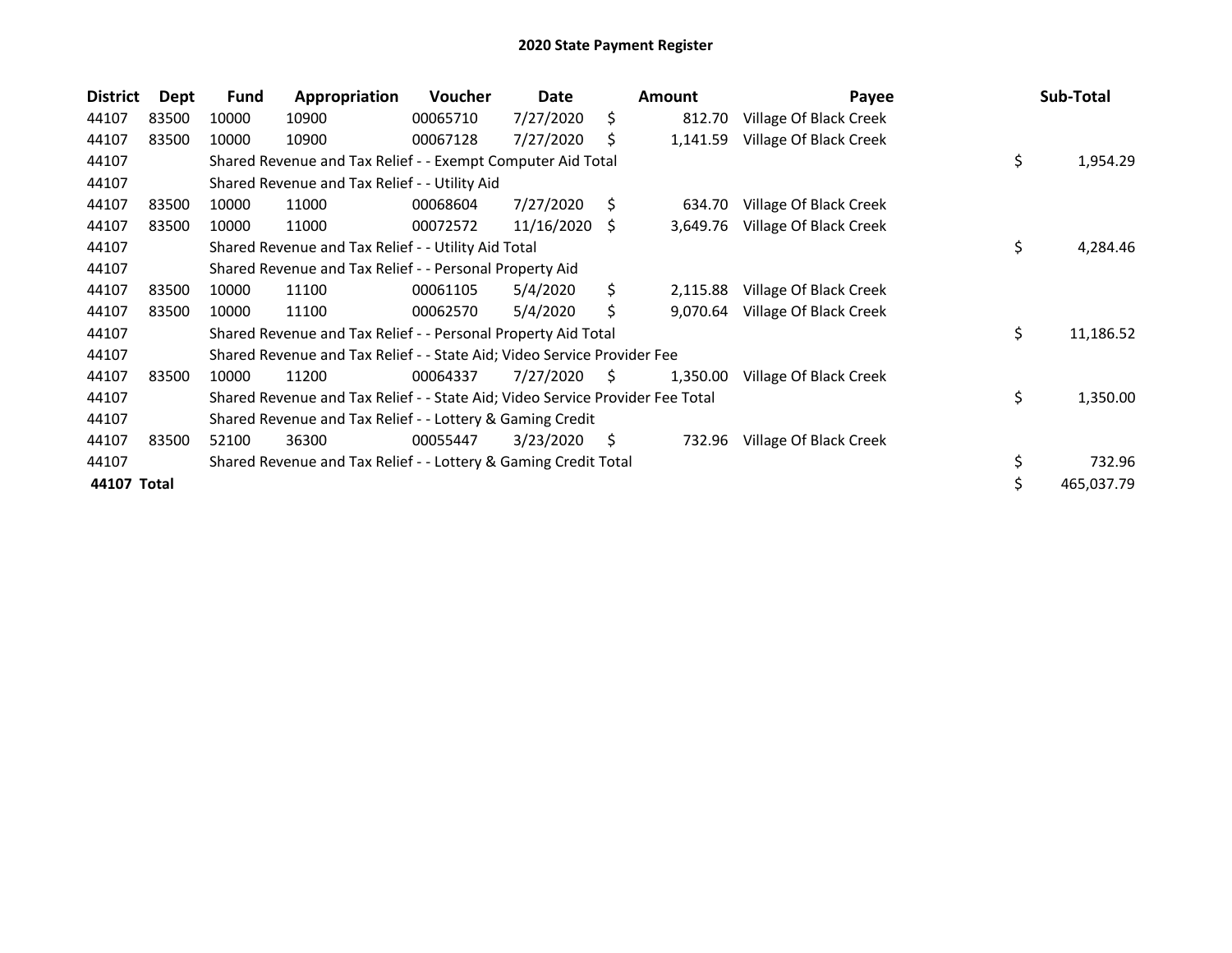| <b>District</b> | <b>Dept</b> | Fund  | Appropriation                                                          | Voucher  | <b>Date</b> | Amount          | Payee                                | Sub-Total        |
|-----------------|-------------|-------|------------------------------------------------------------------------|----------|-------------|-----------------|--------------------------------------|------------------|
| 44111           |             |       | Dept of Safety & Prof Services - - Fire Dues Distribution              |          |             |                 |                                      |                  |
| 44111           | 16500       | 10000 | 22500                                                                  | 00036676 | 7/17/2020   | \$              | 13,808.95 Village Of Combined Locks  |                  |
| 44111           |             |       | Dept of Safety & Prof Services - - Fire Dues Distribution Total        |          |             |                 |                                      | \$<br>13,808.95  |
| 44111           |             |       | WI Dept of Transportation - - Trns Aids To Mnc.-Sf                     |          |             |                 |                                      |                  |
| 44111           | 39500       | 21100 | 19100                                                                  | 00476623 | 1/6/2020    | \$              | 45,332.11 Village Of Combined Locks  |                  |
| 44111           | 39500       | 21100 | 19100                                                                  | 00506478 | 4/6/2020    | \$<br>45,332.11 | Village Of Combined Locks            |                  |
| 44111           | 39500       | 21100 | 19100                                                                  | 00543470 | 7/6/2020    | \$<br>45,332.11 | Village Of Combined Locks            |                  |
| 44111           | 39500       | 21100 | 19100                                                                  | 00586296 | 10/5/2020   | \$              | 45,332.11 Village Of Combined Locks  |                  |
| 44111           |             |       | WI Dept of Transportation - - Trns Aids To Mnc.-Sf Total               |          |             |                 |                                      | \$<br>181,328.44 |
| 44111           |             |       | Department of Military Affairs - - Disaster Recovery Aid               |          |             |                 |                                      |                  |
| 44111           | 46500       | 10000 | 30500                                                                  | 00081073 | 7/30/2020   | \$<br>6,162.93  | Village Of Combined Locks            |                  |
| 44111           | 46500       | 10000 | 30500                                                                  | 00081458 | 8/11/2020   | \$<br>704.96    | Village Of Combined Locks            |                  |
| 44111           |             |       | Department of Military Affairs - - Disaster Recovery Aid Total         |          |             |                 |                                      | \$<br>6,867.89   |
| 44111           |             |       | Department of Military Affairs - - Federal Aid, Local Assistance       |          |             |                 |                                      |                  |
| 44111           | 46500       | 10000 | 34200                                                                  | 00077644 | 5/14/2020   | \$<br>85,527.27 | Village Of Combined Locks            |                  |
| 44111           | 46500       | 10000 | 34200                                                                  | 00081073 | 7/30/2020   | \$<br>44,550.83 | Village Of Combined Locks            |                  |
| 44111           | 46500       | 10000 | 34200                                                                  | 00081458 | 8/11/2020   | \$<br>4,229.75  | Village Of Combined Locks            |                  |
| 44111           |             |       | Department of Military Affairs - - Federal Aid, Local Assistance Total |          |             |                 |                                      | \$<br>134,307.85 |
| 44111           |             |       | Department of Administration - - Federal Aid                           |          |             |                 |                                      |                  |
| 44111           | 50500       | 10000 | 14200                                                                  | 00134907 | 12/9/2020   | \$<br>58,446.00 | Village Of Combined Locks            |                  |
| 44111           | 50500       | 10000 | 14200                                                                  | 00136449 | 12/16/2020  | \$<br>16.60     | Village Of Combined Locks            |                  |
| 44111           |             |       | Department of Administration - - Federal Aid Total                     |          |             |                 |                                      | \$<br>58,462.60  |
| 44111           |             |       | Shared Revenue and Tax Relief - - Expenditure Restraint Program        |          |             |                 |                                      |                  |
| 44111           | 83500       | 10000 | 10100                                                                  | 00068605 | 7/27/2020   | \$              | 2,310.61 Village Of Combined Locks   |                  |
| 44111           |             |       | Shared Revenue and Tax Relief - - Expenditure Restraint Program Total  |          |             |                 |                                      | \$<br>2,310.61   |
| 44111           |             |       | Shared Revenue and Tax Relief - - County And Municipal Aid             |          |             |                 |                                      |                  |
| 44111           | 83500       | 10000 | 10500                                                                  | 00068605 | 7/27/2020   | \$              | 41,077.36 Village Of Combined Locks  |                  |
| 44111           | 83500       | 10000 | 10500                                                                  | 00072573 | 11/16/2020  | \$              | 232,771.72 Village Of Combined Locks |                  |
| 44111           |             |       | Shared Revenue and Tax Relief - - County And Municipal Aid Total       |          |             |                 |                                      | \$<br>273,849.08 |
| 44111           |             |       | Shared Revenue and Tax Relief - - Exempt Computer Aid                  |          |             |                 |                                      |                  |
| 44111           | 83500       | 10000 | 10900                                                                  | 00065711 | 7/27/2020   | \$<br>4.16      | Village Of Combined Locks            |                  |
| 44111           | 83500       | 10000 | 10900                                                                  | 00067129 | 7/27/2020   | \$<br>15,376.86 | Village Of Combined Locks            |                  |
| 44111           |             |       | Shared Revenue and Tax Relief - - Exempt Computer Aid Total            |          |             |                 |                                      | \$<br>15,381.02  |
| 44111           |             |       | Shared Revenue and Tax Relief - - Utility Aid                          |          |             |                 |                                      |                  |
| 44111           | 83500       | 10000 | 11000                                                                  | 00068605 | 7/27/2020   | \$              | 18,316.38 Village Of Combined Locks  |                  |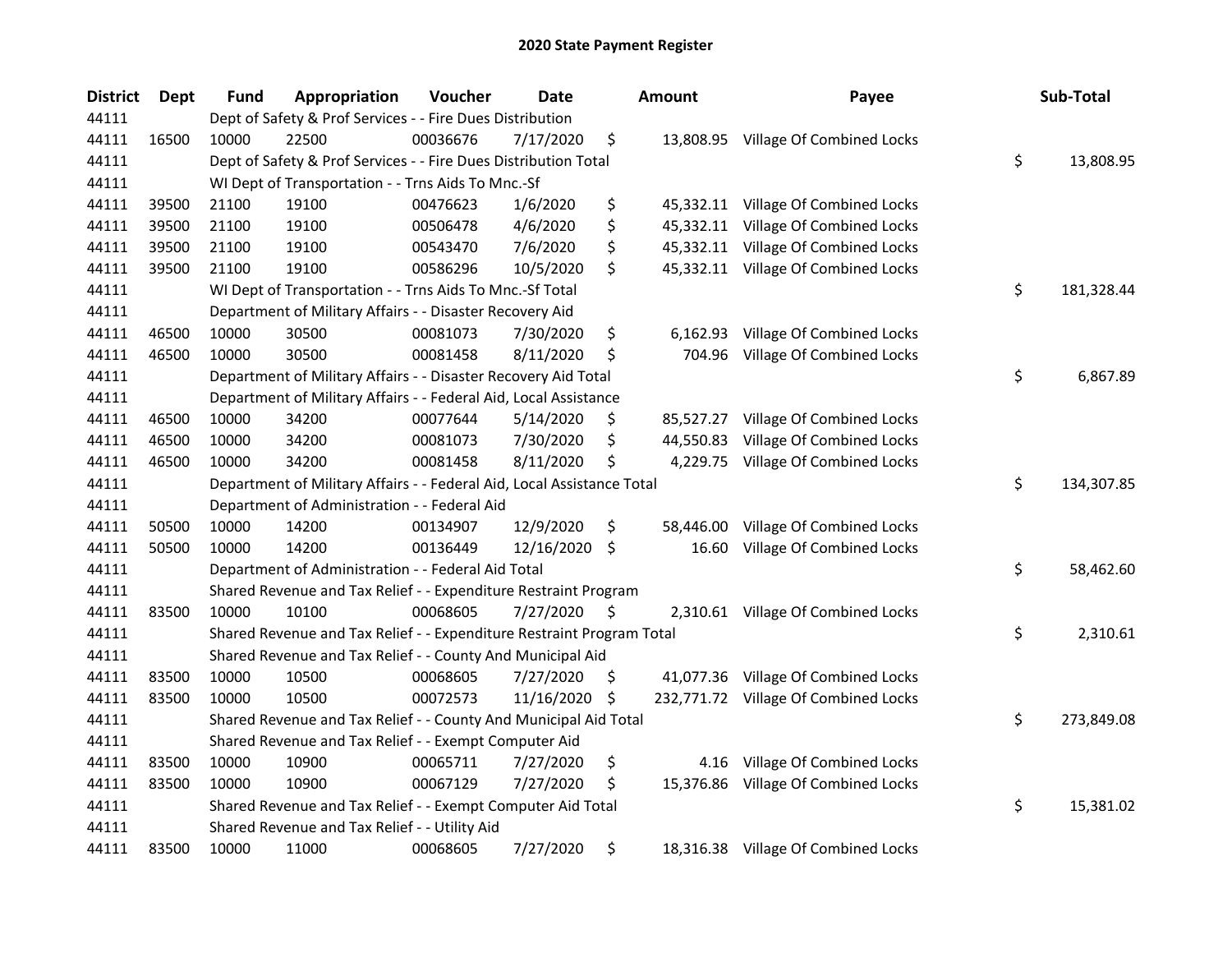| <b>District</b> | Dept  | <b>Fund</b> | Appropriation                                                                 | <b>Voucher</b> | Date       |    | Amount     | Payee                     | Sub-Total  |
|-----------------|-------|-------------|-------------------------------------------------------------------------------|----------------|------------|----|------------|---------------------------|------------|
| 44111           | 83500 | 10000       | 11000                                                                         | 00072573       | 11/16/2020 |    | 103,931.85 | Village Of Combined Locks |            |
| 44111           |       |             | Shared Revenue and Tax Relief - - Utility Aid Total                           |                |            |    |            |                           | 122,248.23 |
| 44111           |       |             | Shared Revenue and Tax Relief - - Personal Property Aid                       |                |            |    |            |                           |            |
| 44111           | 83500 | 10000       | 11100                                                                         | 00061106       | 5/4/2020   |    | 808.37     | Village Of Combined Locks |            |
| 44111           |       |             | Shared Revenue and Tax Relief - - Personal Property Aid Total                 |                |            |    |            |                           | 808.37     |
| 44111           |       |             | Shared Revenue and Tax Relief - - State Aid; Video Service Provider Fee       |                |            |    |            |                           |            |
| 44111           | 83500 | 10000       | 11200                                                                         | 00064338       | 7/27/2020  | S. | 3,181.66   | Village Of Combined Locks |            |
| 44111           |       |             | Shared Revenue and Tax Relief - - State Aid; Video Service Provider Fee Total |                |            |    |            |                           | 3.181.66   |
| 44111 Total     |       |             |                                                                               |                |            |    |            |                           | 812,554.70 |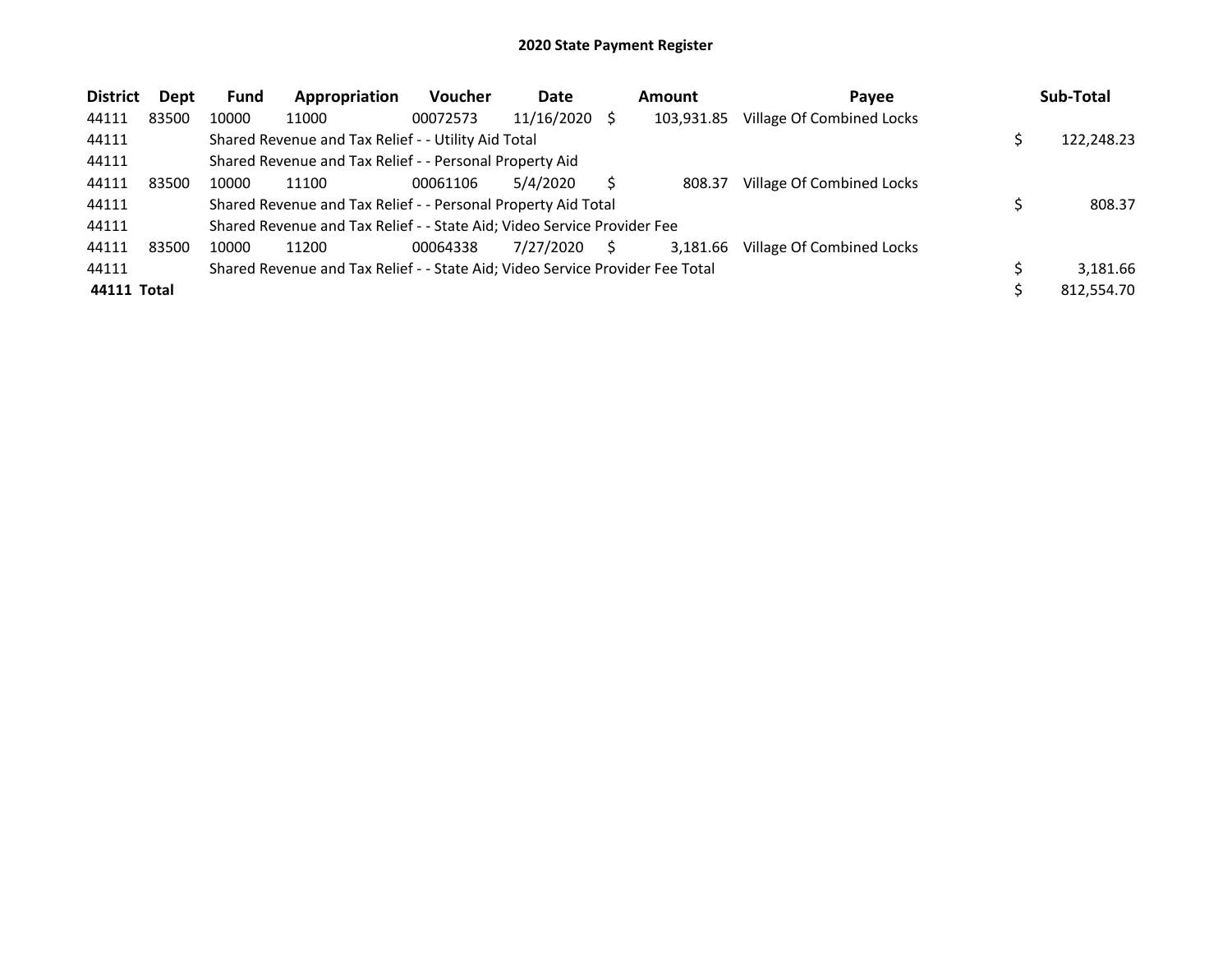| <b>District</b> | <b>Dept</b> | <b>Fund</b> | Appropriation                                                          | Voucher  | Date       |     | <b>Amount</b> | Payee                            | Sub-Total        |
|-----------------|-------------|-------------|------------------------------------------------------------------------|----------|------------|-----|---------------|----------------------------------|------------------|
| 44136           |             |             | Dept of Safety & Prof Services - - Fire Dues Distribution              |          |            |     |               |                                  |                  |
| 44136           | 16500       | 10000       | 22500                                                                  | 00036677 | 7/20/2020  | \$  |               | 9,791.33 Hortonville, Village of |                  |
| 44136           |             |             | Dept of Safety & Prof Services - - Fire Dues Distribution Total        |          |            |     |               |                                  | \$<br>9,791.33   |
| 44136           |             |             | Dept of Natural Resources - - Resaids - Cnty Forst, Cl & Mfl           |          |            |     |               |                                  |                  |
| 44136           | 37000       | 21200       | 57100                                                                  | 00417511 | 6/18/2020  | \$  | 8.47          | Hortonville, Village of          |                  |
| 44136           |             |             | Dept of Natural Resources - - Resaids - Cnty Forst, CI & Mfl Total     |          |            |     |               |                                  | \$<br>8.47       |
| 44136           |             |             | Dept of Natural Resources - - Resaids - Urban Forestry Grant           |          |            |     |               |                                  |                  |
| 44136           | 37000       | 21200       | 58700                                                                  | 00399484 | 4/1/2020   | \$  | 725.00        | Hortonville, Village of          |                  |
| 44136           |             |             | Dept of Natural Resources - - Resaids - Urban Forestry Grant Total     |          |            |     |               |                                  | \$<br>725.00     |
| 44136           |             |             | WI Dept of Transportation - - Trns Aids To Mnc.-Sf                     |          |            |     |               |                                  |                  |
| 44136           | 39500       | 21100       | 19100                                                                  | 00476624 | 1/6/2020   | \$  | 36,326.10     | Hortonville, Village of          |                  |
| 44136           | 39500       | 21100       | 19100                                                                  | 00506479 | 4/6/2020   | \$  | 36,326.10     | Hortonville, Village of          |                  |
| 44136           | 39500       | 21100       | 19100                                                                  | 00543471 | 7/6/2020   | \$  | 36,326.10     | Hortonville, Village of          |                  |
| 44136           | 39500       | 21100       | 19100                                                                  | 00586297 | 10/5/2020  | \$  | 36,326.13     | Hortonville, Village of          |                  |
| 44136           |             |             | WI Dept of Transportation - - Trns Aids To Mnc.-Sf Total               |          |            |     |               |                                  | \$<br>145,304.43 |
| 44136           |             |             | WI Dept of Transportation - - Local Rds, Grants Sf                     |          |            |     |               |                                  |                  |
| 44136           | 39500       | 21100       | 27000                                                                  | 00493646 | 2/18/2020  | \$  | 173,985.99    | Hortonville, Village of          |                  |
| 44136           |             |             | WI Dept of Transportation - - Local Rds, Grants Sf Total               |          |            |     |               |                                  | \$<br>173,985.99 |
| 44136           |             |             | WI Dept of Transportation - - Loc Rd Imp Prg St Fd                     |          |            |     |               |                                  |                  |
| 44136           | 39500       | 21100       | 27800                                                                  | 00624512 | 12/9/2020  | \$  | 17,358.50     | Hortonville, Village of          |                  |
| 44136           |             |             | WI Dept of Transportation - - Loc Rd Imp Prg St Fd Total               |          |            |     |               |                                  | \$<br>17,358.50  |
| 44136           |             |             | Department of Justice - - Law Enforcement Train, Local                 |          |            |     |               |                                  |                  |
| 44136           | 45500       | 10000       | 23100                                                                  | 00091233 | 12/2/2020  | \$  | 1,440.00      | Hortonville, Village of          |                  |
| 44136           |             |             | Department of Justice - - Law Enforcement Train, Local Total           |          |            |     |               |                                  | \$<br>1,440.00   |
| 44136           |             |             | Department of Military Affairs - - Disaster Recovery Aid               |          |            |     |               |                                  |                  |
| 44136           | 46500       | 10000       | 30500                                                                  | 00078340 | 6/8/2020   | \$  | 2,388.69      | Hortonville, Village of          |                  |
| 44136           |             |             | Department of Military Affairs - - Disaster Recovery Aid Total         |          |            |     |               |                                  | \$<br>2,388.69   |
| 44136           |             |             | Department of Military Affairs - - Federal Aid, Local Assistance       |          |            |     |               |                                  |                  |
| 44136           | 46500       | 10000       | 34200                                                                  | 00078340 | 6/8/2020   | \$  | 14,332.09     | Hortonville, Village of          |                  |
| 44136           |             |             | Department of Military Affairs - - Federal Aid, Local Assistance Total |          |            |     |               |                                  | \$<br>14,332.09  |
| 44136           |             |             | Department of Administration - - Federal Aid                           |          |            |     |               |                                  |                  |
| 44136           | 50500       | 10000       | 14200                                                                  | 00130084 | 10/2/2020  | \$  | 18,642.85     | Hortonville, Village of          |                  |
| 44136           | 50500       | 10000       | 14200                                                                  | 00134908 | 12/10/2020 | \$. | 27,577.15     | Hortonville, Village of          |                  |
| 44136           | 50500       | 10000       | 14200                                                                  | 00136450 | 12/17/2020 | \$. | 1,313.42      | Hortonville, Village of          |                  |
| 44136           |             |             | Department of Administration - - Federal Aid Total                     |          |            |     |               |                                  | \$<br>47,533.42  |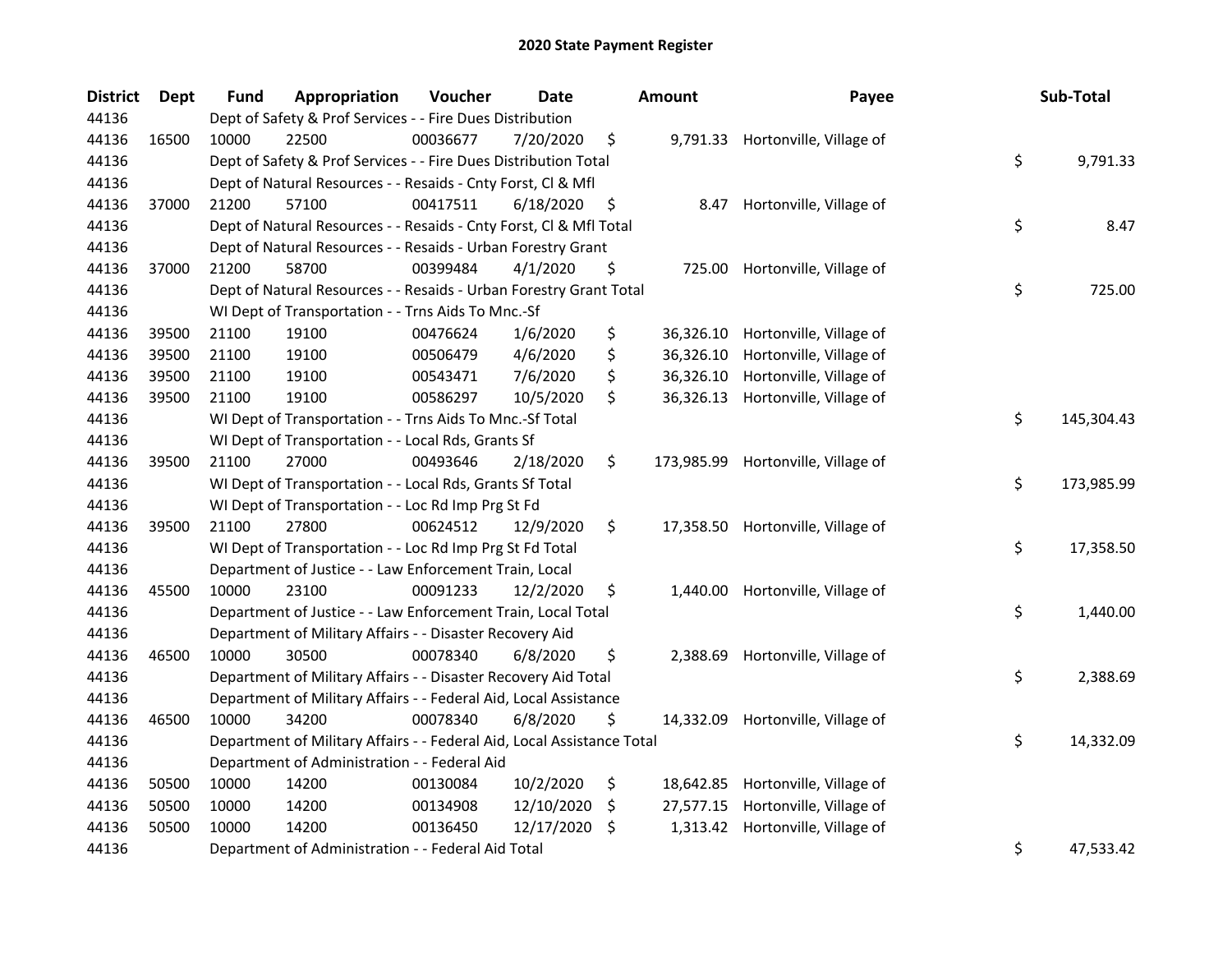| <b>District</b> | <b>Dept</b> | <b>Fund</b> | Appropriation                                                                 | <b>Voucher</b> | Date       |     | <b>Amount</b> | Payee                   | Sub-Total        |
|-----------------|-------------|-------------|-------------------------------------------------------------------------------|----------------|------------|-----|---------------|-------------------------|------------------|
| 44136           |             |             | Elections Commission - - 2018 Hava Election Security                          |                |            |     |               |                         |                  |
| 44136           | 51000       | 22000       | 18200                                                                         | 00003551       | 6/30/2020  | \$  | 2,050.20      | Hortonville, Village of |                  |
| 44136           |             |             | Elections Commission - - 2018 Hava Election Security Total                    |                |            |     |               |                         | \$<br>2,050.20   |
| 44136           |             |             | Shared Revenue and Tax Relief - - Expenditure Restraint Program               |                |            |     |               |                         |                  |
| 44136           | 83500       | 10000       | 10100                                                                         | 00068606       | 7/27/2020  | S   | 49,888.41     | Hortonville, Village of |                  |
| 44136           |             |             | Shared Revenue and Tax Relief - - Expenditure Restraint Program Total         |                |            |     |               |                         | \$<br>49,888.41  |
| 44136           |             |             | Shared Revenue and Tax Relief - - County And Municipal Aid                    |                |            |     |               |                         |                  |
| 44136           | 83500       | 10000       | 10500                                                                         | 00068606       | 7/27/2020  | S.  | 69,614.10     | Hortonville, Village of |                  |
| 44136           | 83500       | 10000       | 10500                                                                         | 00072574       | 11/16/2020 | S   | 394,479.93    | Hortonville, Village of |                  |
| 44136           |             |             | Shared Revenue and Tax Relief - - County And Municipal Aid Total              |                |            |     |               |                         | \$<br>464,094.03 |
| 44136           |             |             | Shared Revenue and Tax Relief - - Exempt Computer Aid                         |                |            |     |               |                         |                  |
| 44136           | 83500       | 10000       | 10900                                                                         | 00065712       | 7/27/2020  | S.  | 6,067.89      | Hortonville, Village of |                  |
| 44136           |             |             | Shared Revenue and Tax Relief - - Exempt Computer Aid Total                   |                |            |     |               |                         | \$<br>6,067.89   |
| 44136           |             |             | Shared Revenue and Tax Relief - - Utility Aid                                 |                |            |     |               |                         |                  |
| 44136           | 83500       | 10000       | 11000                                                                         | 00068606       | 7/27/2020  | \$  | 456.01        | Hortonville, Village of |                  |
| 44136           | 83500       | 10000       | 11000                                                                         | 00072574       | 11/16/2020 | -S  | 2,626.89      | Hortonville, Village of |                  |
| 44136           |             |             | Shared Revenue and Tax Relief - - Utility Aid Total                           |                |            |     |               |                         | \$<br>3,082.90   |
| 44136           |             |             | Shared Revenue and Tax Relief - - Personal Property Aid                       |                |            |     |               |                         |                  |
| 44136           | 83500       | 10000       | 11100                                                                         | 00061107       | 5/4/2020   | \$  | 3,791.51      | Hortonville, Village of |                  |
| 44136           |             |             | Shared Revenue and Tax Relief - - Personal Property Aid Total                 |                |            |     |               |                         | \$<br>3,791.51   |
| 44136           |             |             | Shared Revenue and Tax Relief - - State Aid; Video Service Provider Fee       |                |            |     |               |                         |                  |
| 44136           | 83500       | 10000       | 11200                                                                         | 00064339       | 7/27/2020  | \$. | 3,210.25      | Hortonville, Village of |                  |
| 44136           |             |             | Shared Revenue and Tax Relief - - State Aid; Video Service Provider Fee Total |                |            |     |               |                         | \$<br>3,210.25   |
| 44136 Total     |             |             |                                                                               |                |            |     |               |                         | \$<br>945,053.11 |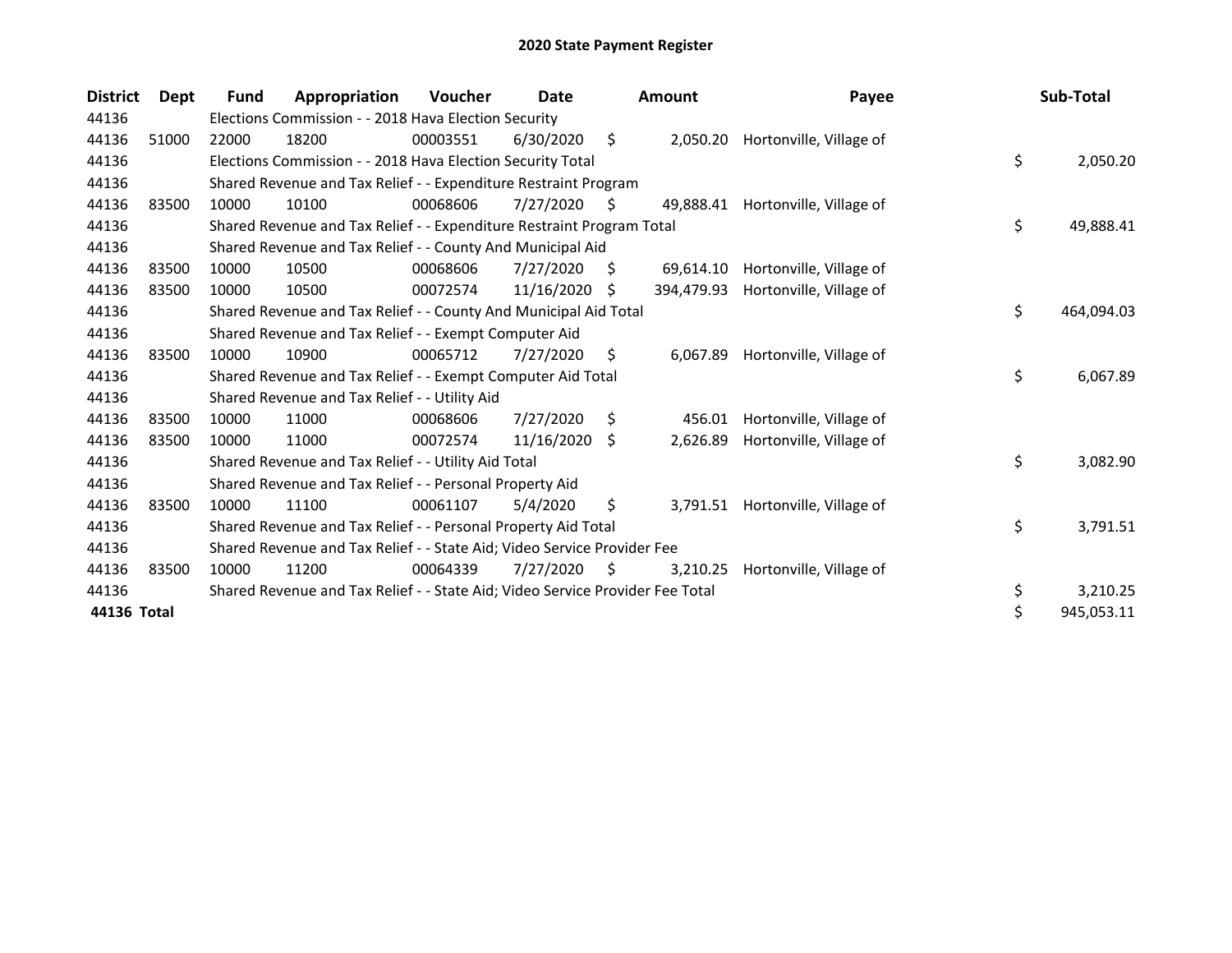| <b>District</b> | Dept  | <b>Fund</b> | <b>Appropriation</b>                                                  | Voucher  | Date      | <b>Amount</b> | Pavee                   | Sub-Total |
|-----------------|-------|-------------|-----------------------------------------------------------------------|----------|-----------|---------------|-------------------------|-----------|
| 44137           |       |             | Shared Revenue and Tax Relief - - School Lvy Tx/First Dollar Cr       |          |           |               |                         |           |
| 44137           | 83500 | 10000       | 30200                                                                 | 00067376 | 7/27/2020 |               | 40.49 Village Of Howard |           |
| 44137           |       |             | Shared Revenue and Tax Relief - - School Lvy Tx/First Dollar Cr Total |          |           |               |                         | 40.49     |
| 44137 Total     |       |             |                                                                       |          |           |               |                         | 40.49     |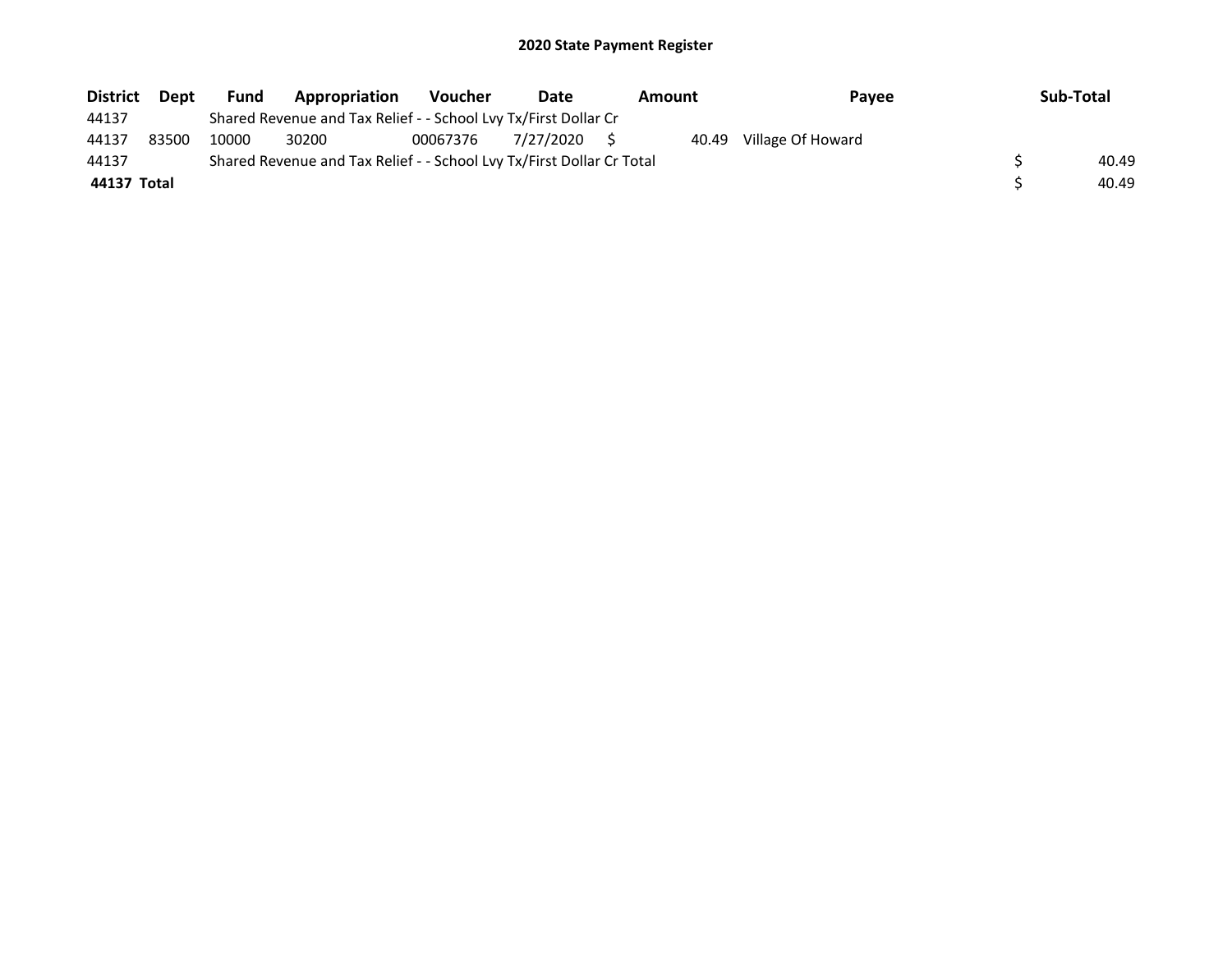| <b>District</b> | <b>Dept</b> | <b>Fund</b> | Appropriation                                                          | Voucher  | <b>Date</b> |     | Amount     | Payee                          | Sub-Total        |
|-----------------|-------------|-------------|------------------------------------------------------------------------|----------|-------------|-----|------------|--------------------------------|------------------|
| 44141           |             |             | Dept of Safety & Prof Services - - Fire Dues Distribution              |          |             |     |            |                                |                  |
| 44141           | 16500       | 10000       | 22500                                                                  | 00036678 | 7/20/2020   | \$  | 24,046.99  | Village Of Kimberly            |                  |
| 44141           |             |             | Dept of Safety & Prof Services - - Fire Dues Distribution Total        |          |             |     |            |                                | \$<br>24,046.99  |
| 44141           |             |             | Dept of Natural Resources - - Resaids - Urban Forestry Grant           |          |             |     |            |                                |                  |
| 44141           | 37000       | 21200       | 58700                                                                  | 00449748 | 12/2/2020   | \$  |            | 25,000.00 Village Of Kimberly  |                  |
| 44141           |             |             | Dept of Natural Resources - - Resaids - Urban Forestry Grant Total     |          |             |     |            |                                | \$<br>25,000.00  |
| 44141           |             |             | WI Dept of Transportation - - Trns Aids To Mnc.-Sf                     |          |             |     |            |                                |                  |
| 44141           | 39500       | 21100       | 19100                                                                  | 00476625 | 1/6/2020    | \$  | 101,404.60 | Village Of Kimberly            |                  |
| 44141           | 39500       | 21100       | 19100                                                                  | 00506480 | 4/6/2020    | \$  | 101,404.60 | Village Of Kimberly            |                  |
| 44141           | 39500       | 21100       | 19100                                                                  | 00543472 | 7/6/2020    | \$  | 101,404.60 | Village Of Kimberly            |                  |
| 44141           | 39500       | 21100       | 19100                                                                  | 00586298 | 10/5/2020   | \$  | 101,404.63 | Village Of Kimberly            |                  |
| 44141           |             |             | WI Dept of Transportation - - Trns Aids To Mnc.-Sf Total               |          |             |     |            |                                | \$<br>405,618.43 |
| 44141           |             |             | Department of Military Affairs - - Disaster Recovery Aid               |          |             |     |            |                                |                  |
| 44141           | 46500       | 10000       | 30500                                                                  | 00076912 | 4/24/2020   | \$  | 1,395.46   | Village Of Kimberly            |                  |
| 44141           | 46500       | 10000       | 30500                                                                  | 00078455 | 6/9/2020    | \$  | 937.35     | Village Of Kimberly            |                  |
| 44141           | 46500       | 10000       | 30500                                                                  | 00081842 | 8/19/2020   | \$  | 21,736.51  | Village Of Kimberly            |                  |
| 44141           | 46500       | 10000       | 30500                                                                  | 00086917 | 12/18/2020  | \$  | 2,122.83   | Village Of Kimberly            |                  |
| 44141           |             |             | Department of Military Affairs - - Disaster Recovery Aid Total         |          |             |     |            |                                | \$<br>26,192.15  |
| 44141           |             |             | Department of Military Affairs - - Federal Aid, Local Assistance       |          |             |     |            |                                |                  |
| 44141           | 46500       | 10000       | 34200                                                                  | 00076308 | 4/13/2020   | \$  | 12,736.97  | Village Of Kimberly            |                  |
| 44141           | 46500       | 10000       | 34200                                                                  | 00076912 | 4/24/2020   | \$  | 8,372.77   | Village Of Kimberly            |                  |
| 44141           | 46500       | 10000       | 34200                                                                  | 00078455 | 6/9/2020    | \$  | 5,624.06   | Village Of Kimberly            |                  |
| 44141           | 46500       | 10000       | 34200                                                                  | 00081842 | 8/19/2020   | \$  |            | 145,963.14 Village Of Kimberly |                  |
| 44141           |             |             | Department of Military Affairs - - Federal Aid, Local Assistance Total |          |             |     |            |                                | \$<br>172,696.94 |
| 44141           |             |             | Department of Administration - - Federal Aid                           |          |             |     |            |                                |                  |
| 44141           | 50500       | 10000       | 14200                                                                  | 00130085 | 10/2/2020   | \$  | 33,265.97  | Village Of Kimberly            |                  |
| 44141           | 50500       | 10000       | 14200                                                                  | 00134909 | 12/10/2020  | \$  | 79,025.03  | Village Of Kimberly            |                  |
| 44141           | 50500       | 10000       | 14200                                                                  | 00136451 | 12/17/2020  | -\$ | 11,917.68  | Village Of Kimberly            |                  |
| 44141           |             |             | Department of Administration - - Federal Aid Total                     |          |             |     |            |                                | \$<br>124,208.68 |
| 44141           |             |             | Elections Commission - - 2018 Hava Election Security                   |          |             |     |            |                                |                  |
| 44141           | 51000       | 22000       | 18200                                                                  | 00003546 | 6/30/2020   | \$  |            | 4,736.40 Village Of Kimberly   |                  |
| 44141           |             |             | Elections Commission - - 2018 Hava Election Security Total             |          |             |     |            |                                | \$<br>4,736.40   |
| 44141           |             |             | Shared Revenue and Tax Relief - - Expenditure Restraint Program        |          |             |     |            |                                |                  |
| 44141           | 83500       | 10000       | 10100                                                                  | 00068607 | 7/27/2020   | \$  |            | 64,025.97 Village Of Kimberly  |                  |
| 44141           |             |             | Shared Revenue and Tax Relief - - Expenditure Restraint Program Total  |          |             |     |            |                                | \$<br>64,025.97  |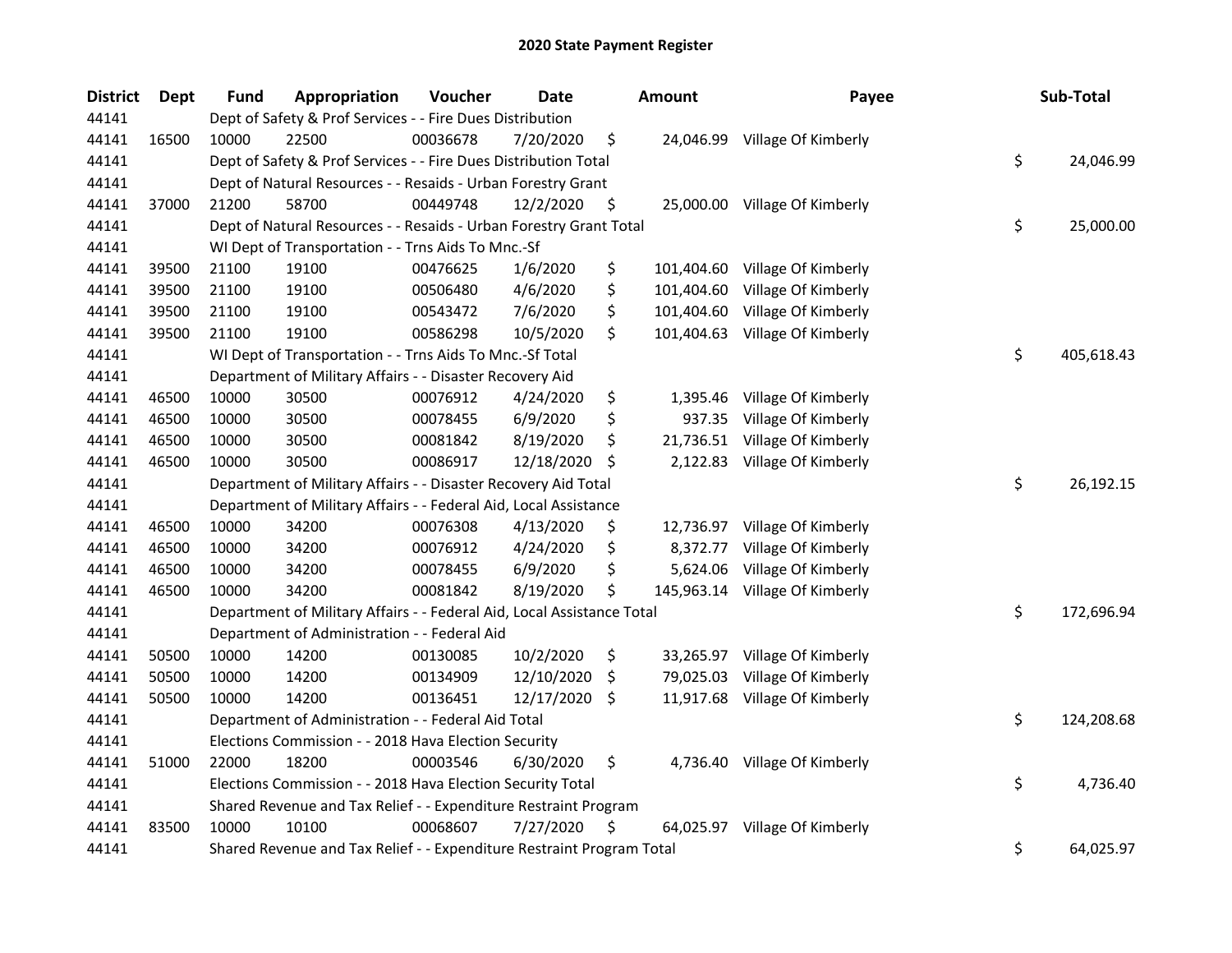| <b>District</b> | Dept  | Fund  | Appropriation                                                                 | Voucher  | Date       |      | <b>Amount</b> | Payee               | Sub-Total          |
|-----------------|-------|-------|-------------------------------------------------------------------------------|----------|------------|------|---------------|---------------------|--------------------|
| 44141           |       |       | Shared Revenue and Tax Relief - - County And Municipal Aid                    |          |            |      |               |                     |                    |
| 44141           | 83500 | 10000 | 10500                                                                         | 00068607 | 7/27/2020  | S    | 57,271.91     | Village Of Kimberly |                    |
| 44141           | 83500 | 10000 | 10500                                                                         | 00072575 | 11/16/2020 | S    | 324,540.85    | Village Of Kimberly |                    |
| 44141           |       |       | Shared Revenue and Tax Relief - - County And Municipal Aid Total              |          |            |      |               |                     | \$<br>381,812.76   |
| 44141           |       |       | Shared Revenue and Tax Relief - - Exempt Computer Aid                         |          |            |      |               |                     |                    |
| 44141           | 83500 | 10000 | 10900                                                                         | 00065713 | 7/27/2020  | \$   | 9,676.51      | Village Of Kimberly |                    |
| 44141           | 83500 | 10000 | 10900                                                                         | 00067130 | 7/27/2020  | Ŝ.   | 41,258.62     | Village Of Kimberly |                    |
| 44141           |       |       | Shared Revenue and Tax Relief - - Exempt Computer Aid Total                   |          |            |      |               |                     | \$<br>50,935.13    |
| 44141           |       |       | Shared Revenue and Tax Relief - - Utility Aid                                 |          |            |      |               |                     |                    |
| 44141           | 83500 | 10000 | 11000                                                                         | 00068607 | 7/27/2020  | Ŝ.   | 8,236.34      | Village Of Kimberly |                    |
| 44141           | 83500 | 10000 | 11000                                                                         | 00072575 | 11/16/2020 | - \$ | 47,725.10     | Village Of Kimberly |                    |
| 44141           |       |       | Shared Revenue and Tax Relief - - Utility Aid Total                           |          |            |      |               |                     | \$<br>55,961.44    |
| 44141           |       |       | Shared Revenue and Tax Relief - - Personal Property Aid                       |          |            |      |               |                     |                    |
| 44141           | 83500 | 10000 | 11100                                                                         | 00061108 | 5/4/2020   | \$   | 7,177.17      | Village Of Kimberly |                    |
| 44141           | 83500 | 10000 | 11100                                                                         | 00062571 | 5/4/2020   | Ś.   | 279.38        | Village Of Kimberly |                    |
| 44141           |       |       | Shared Revenue and Tax Relief - - Personal Property Aid Total                 |          |            |      |               |                     | \$<br>7,456.55     |
| 44141           |       |       | Shared Revenue and Tax Relief - - State Aid; Video Service Provider Fee       |          |            |      |               |                     |                    |
| 44141           | 83500 | 10000 | 11200                                                                         | 00064340 | 7/27/2020  | S    | 7,041.21      | Village Of Kimberly |                    |
| 44141           |       |       | Shared Revenue and Tax Relief - - State Aid; Video Service Provider Fee Total |          |            |      |               |                     | \$<br>7,041.21     |
| 44141 Total     |       |       |                                                                               |          |            |      |               |                     | \$<br>1,349,732.65 |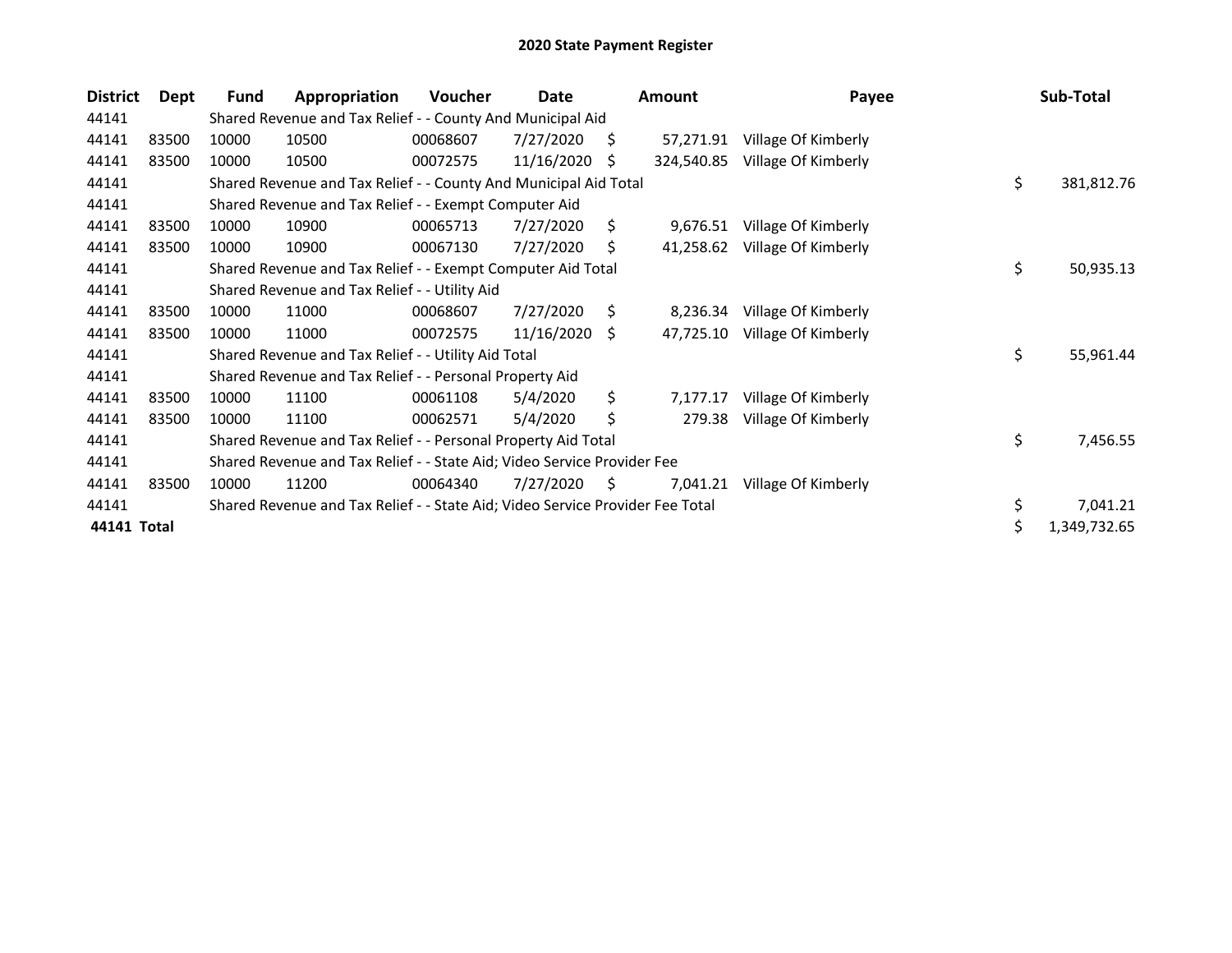| <b>District</b> | <b>Dept</b> | <b>Fund</b> | Appropriation                                                      | Voucher  | Date          | Amount           | Payee                             | Sub-Total        |
|-----------------|-------------|-------------|--------------------------------------------------------------------|----------|---------------|------------------|-----------------------------------|------------------|
| 44146           |             |             | Dept of Safety & Prof Services - - Fire Dues Distribution          |          |               |                  |                                   |                  |
| 44146           | 16500       | 10000       | 22500                                                              | 00036679 | 7/17/2020     | \$               | 40,261.44 Village Of Little Chute |                  |
| 44146           |             |             | Dept of Safety & Prof Services - - Fire Dues Distribution Total    |          |               |                  |                                   | \$<br>40,261.44  |
| 44146           |             |             | Dept of Natural Resources - - Resaids - Urban Forestry Grant       |          |               |                  |                                   |                  |
| 44146           | 37000       | 21200       | 58700                                                              | 00452758 | 12/17/2020 \$ |                  | 46,309.21 Village Of Little Chute |                  |
| 44146           |             |             | Dept of Natural Resources - - Resaids - Urban Forestry Grant Total |          |               |                  |                                   | \$<br>46,309.21  |
| 44146           |             |             | WI Dept of Transportation - - Conn Hwy Aids St Fds                 |          |               |                  |                                   |                  |
| 44146           | 39500       | 21100       | 16200                                                              | 00477415 | 1/6/2020      | \$<br>8,016.17   | Village Of Little Chute           |                  |
| 44146           | 39500       | 21100       | 16200                                                              | 00507270 | 4/6/2020      | \$<br>8,016.17   | Village Of Little Chute           |                  |
| 44146           | 39500       | 21100       | 16200                                                              | 00544262 | 7/6/2020      | \$<br>8,016.17   | Village Of Little Chute           |                  |
| 44146           | 39500       | 21100       | 16200                                                              | 00587088 | 10/5/2020     | \$<br>8,016.20   | Village Of Little Chute           |                  |
| 44146           |             |             | WI Dept of Transportation - - Conn Hwy Aids St Fds Total           |          |               |                  |                                   | \$<br>32,064.71  |
| 44146           |             |             | WI Dept of Transportation - - Hwy Sfty Loc Aid Ffd                 |          |               |                  |                                   |                  |
| 44146           | 39500       | 21100       | 18500                                                              | 00493610 | 2/20/2020     | \$<br>4,000.00   | Village Of Little Chute           |                  |
| 44146           |             |             | WI Dept of Transportation - - Hwy Sfty Loc Aid Ffd Total           |          |               |                  |                                   | \$<br>4,000.00   |
| 44146           |             |             | WI Dept of Transportation - - Trns Aids To Mnc.-Sf                 |          |               |                  |                                   |                  |
| 44146           | 39500       | 21100       | 19100                                                              | 00476626 | 1/6/2020      | \$<br>170,785.72 | Village Of Little Chute           |                  |
| 44146           | 39500       | 21100       | 19100                                                              | 00506481 | 4/6/2020      | \$<br>170,785.72 | Village Of Little Chute           |                  |
| 44146           | 39500       | 21100       | 19100                                                              | 00543473 | 7/6/2020      | \$<br>170,785.72 | Village Of Little Chute           |                  |
| 44146           | 39500       | 21100       | 19100                                                              | 00586299 | 10/5/2020     | \$<br>170,785.75 | Village Of Little Chute           |                  |
| 44146           |             |             | WI Dept of Transportation - - Trns Aids To Mnc.-Sf Total           |          |               |                  |                                   | \$<br>683,142.91 |
| 44146           |             |             | Department of Justice - - Law Enforcement Train, Local             |          |               |                  |                                   |                  |
| 44146           | 45500       | 10000       | 23100                                                              | 00091214 | 12/1/2020     | \$<br>3,520.00   | Village Of Little Chute           |                  |
| 44146           |             |             | Department of Justice - - Law Enforcement Train, Local Total       |          |               |                  |                                   | \$<br>3,520.00   |
| 44146           |             |             | Department of Justice - - Internet Crimes Against Childr           |          |               |                  |                                   |                  |
| 44146           | 45500       | 10000       | 28400                                                              | 00083537 | 5/20/2020     | \$<br>372.66     | Village Of Little Chute           |                  |
| 44146           | 45500       | 10000       | 28400                                                              | 00090187 | 11/9/2020     | \$<br>430.57     | Village Of Little Chute           |                  |
| 44146           |             |             | Department of Justice - - Internet Crimes Against Childr Total     |          |               |                  |                                   | \$<br>803.23     |
| 44146           |             |             | Department of Military Affairs - - Disaster Recovery Aid           |          |               |                  |                                   |                  |
| 44146           | 46500       | 10000       | 30500                                                              | 00076112 | 4/6/2020      | \$<br>534.57     | Village Of Little Chute           |                  |
| 44146           | 46500       | 10000       | 30500                                                              | 00076374 | 4/10/2020     | \$<br>14,589.48  | Village Of Little Chute           |                  |
| 44146           | 46500       | 10000       | 30500                                                              | 00077886 | 5/21/2020     | \$<br>625.00     | Village Of Little Chute           |                  |
| 44146           |             |             | Department of Military Affairs - - Disaster Recovery Aid Total     |          |               |                  |                                   | \$<br>15,749.05  |
| 44146           |             |             | Department of Military Affairs - - Federal Aid, Local Assistance   |          |               |                  |                                   |                  |
| 44146           | 46500       | 10000       | 34200                                                              | 00076112 | 4/6/2020      | \$               | 90,744.30 Village Of Little Chute |                  |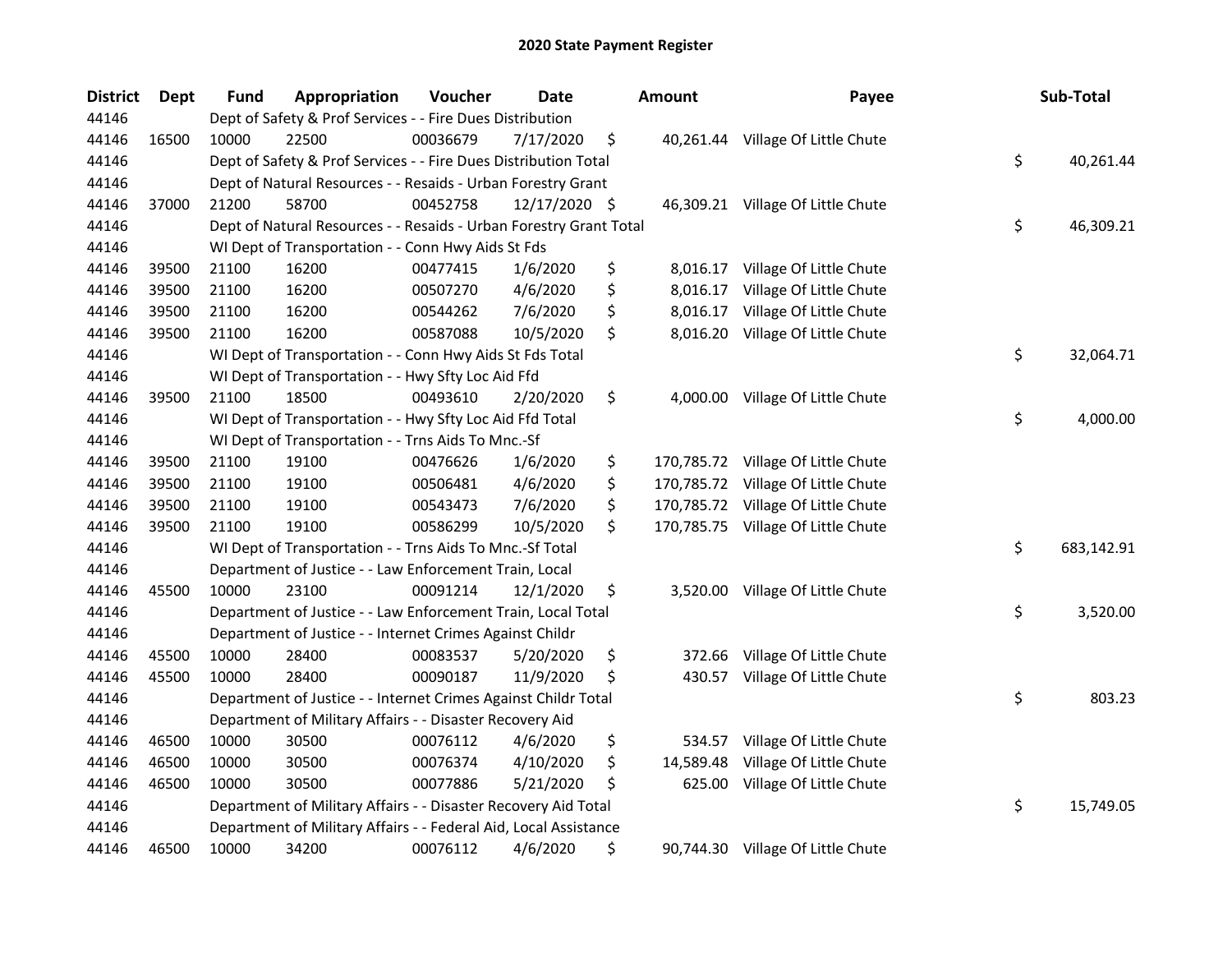| <b>District</b> | <b>Dept</b> | <b>Fund</b> | Appropriation                                                                 | Voucher  | Date            |    | <b>Amount</b> | Payee                             | Sub-Total          |
|-----------------|-------------|-------------|-------------------------------------------------------------------------------|----------|-----------------|----|---------------|-----------------------------------|--------------------|
| 44146           | 46500       | 10000       | 34200                                                                         | 00077886 | 5/21/2020       | \$ | 3,750.00      | Village Of Little Chute           |                    |
| 44146           |             |             | Department of Military Affairs - - Federal Aid, Local Assistance Total        |          |                 |    |               |                                   | \$<br>94,494.30    |
| 44146           |             |             | Department of Administration - - Federal Aid                                  |          |                 |    |               |                                   |                    |
| 44146           | 50500       | 10000       | 14200                                                                         | 00126706 | 8/11/2020       | \$ | 26,182.60     | Village Of Little Chute           |                    |
| 44146           | 50500       | 10000       | 14200                                                                         | 00130086 | 10/1/2020       | \$ | 10,065.32     | Village Of Little Chute           |                    |
| 44146           | 50500       | 10000       | 14200                                                                         | 00134910 | 12/9/2020       | \$ | 166,827.22    | Village Of Little Chute           |                    |
| 44146           | 50500       | 10000       | 14200                                                                         | 00136452 | 12/16/2020      | \$ | 9,909.58      | Village Of Little Chute           |                    |
| 44146           |             |             | Department of Administration - - Federal Aid Total                            |          |                 |    |               |                                   | \$<br>212,984.72   |
| 44146           |             |             | Elections Commission - - 2018 Hava Election Security                          |          |                 |    |               |                                   |                    |
| 44146           | 51000       | 22000       | 18200                                                                         | 00004646 | 9/17/2020       | \$ |               | 6,989.20 Village Of Little Chute  |                    |
| 44146           |             |             | Elections Commission - - 2018 Hava Election Security Total                    |          |                 |    |               |                                   | \$<br>6,989.20     |
| 44146           |             |             | Shared Revenue and Tax Relief - - Expenditure Restraint Program               |          |                 |    |               |                                   |                    |
| 44146           | 83500       | 10000       | 10100                                                                         | 00068608 | 7/27/2020       | \$ |               | 93,119.73 Village Of Little Chute |                    |
| 44146           |             |             | Shared Revenue and Tax Relief - - Expenditure Restraint Program Total         |          |                 |    |               |                                   | \$<br>93,119.73    |
| 44146           |             |             | Shared Revenue and Tax Relief - - County And Municipal Aid                    |          |                 |    |               |                                   |                    |
| 44146           | 83500       | 10000       | 10500                                                                         | 00068608 | 7/27/2020       | \$ | 221,956.25    | Village Of Little Chute           |                    |
| 44146           | 83500       | 10000       | 10500                                                                         | 00072576 | 11/16/2020      | S  | 1,275,887.00  | Village Of Little Chute           |                    |
| 44146           |             |             | Shared Revenue and Tax Relief - - County And Municipal Aid Total              |          |                 |    |               |                                   | \$<br>1,497,843.25 |
| 44146           |             |             | Shared Revenue and Tax Relief - - Exempt Computer Aid                         |          |                 |    |               |                                   |                    |
| 44146           | 83500       | 10000       | 10900                                                                         | 00065714 | 7/27/2020       | \$ | 29,069.13     | Village Of Little Chute           |                    |
| 44146           | 83500       | 10000       | 10900                                                                         | 00067131 | 7/27/2020       | \$ |               | 48,161.43 Village Of Little Chute |                    |
| 44146           |             |             | Shared Revenue and Tax Relief - - Exempt Computer Aid Total                   |          |                 |    |               |                                   | \$<br>77,230.56    |
| 44146           |             |             | Shared Revenue and Tax Relief - - Utility Aid                                 |          |                 |    |               |                                   |                    |
| 44146           | 83500       | 10000       | 11000                                                                         | 00072576 | $11/16/2020$ \$ |    |               | 14,279.52 Village Of Little Chute |                    |
| 44146           |             |             | Shared Revenue and Tax Relief - - Utility Aid Total                           |          |                 |    |               |                                   | \$<br>14,279.52    |
| 44146           |             |             | Shared Revenue and Tax Relief - - Personal Property Aid                       |          |                 |    |               |                                   |                    |
| 44146           | 83500       | 10000       | 11100                                                                         | 00061109 | 5/4/2020        | \$ |               | 39,958.78 Village Of Little Chute |                    |
| 44146           | 83500       | 10000       | 11100                                                                         | 00062572 | 5/4/2020        | \$ |               | 8,771.45 Village Of Little Chute  |                    |
| 44146           |             |             | Shared Revenue and Tax Relief - - Personal Property Aid Total                 |          |                 |    |               |                                   | \$<br>48,730.23    |
| 44146           |             |             | Shared Revenue and Tax Relief - - State Aid; Video Service Provider Fee       |          |                 |    |               |                                   |                    |
| 44146           | 83500       | 10000       | 11200                                                                         | 00064341 | 7/27/2020       | \$ | 9,604.79      | Village Of Little Chute           |                    |
| 44146           |             |             | Shared Revenue and Tax Relief - - State Aid; Video Service Provider Fee Total |          |                 |    |               |                                   | \$<br>9,604.79     |
| 44146           |             |             | Shared Revenue and Tax Relief - - Lottery & Gaming Credit                     |          |                 |    |               |                                   |                    |
| 44146           | 83500       | 52100       | 36300                                                                         | 00055448 | 3/23/2020       | \$ |               | 12,792.48 Village Of Little Chute |                    |
| 44146           |             |             | Shared Revenue and Tax Relief - - Lottery & Gaming Credit Total               |          |                 |    |               |                                   | \$<br>12,792.48    |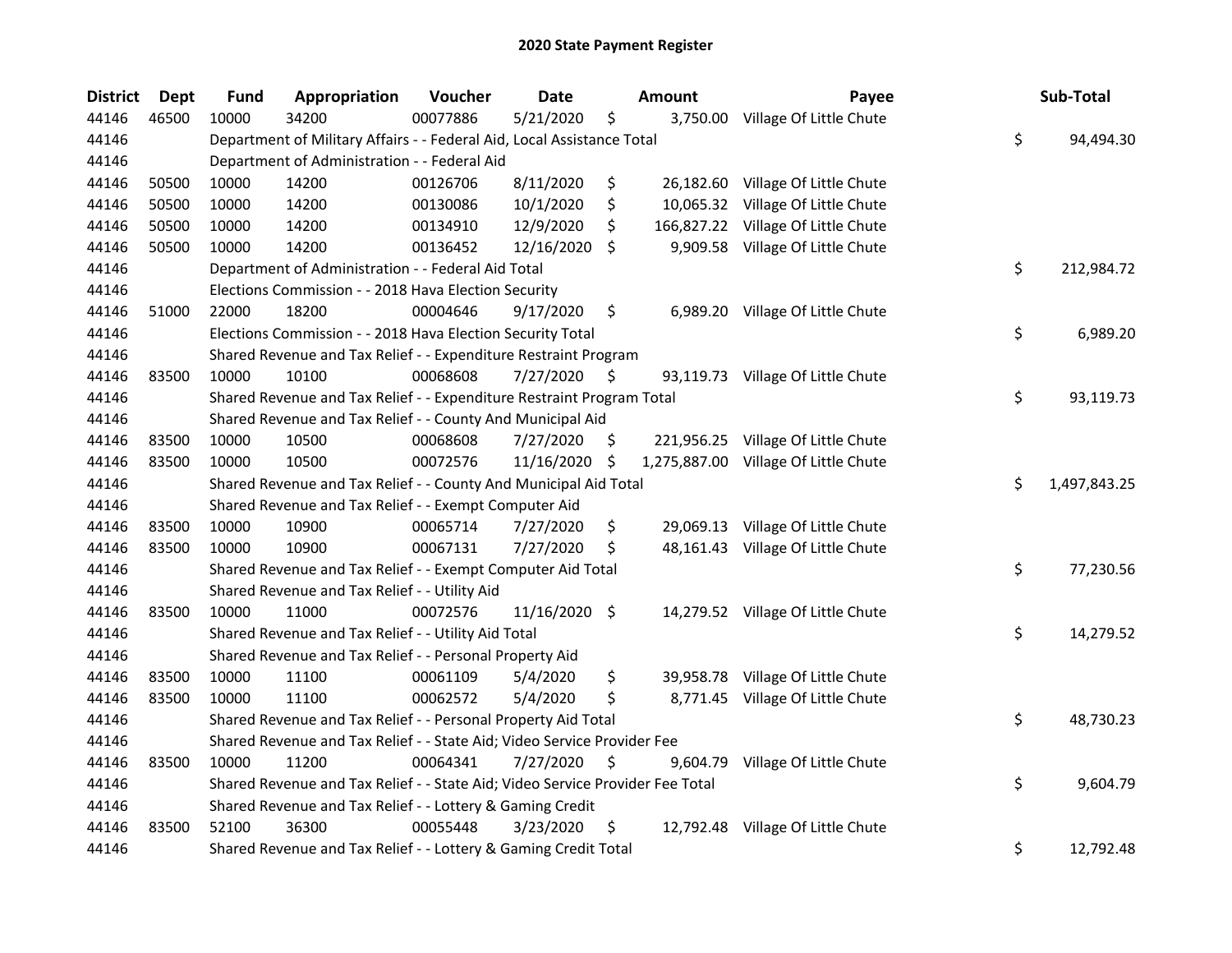| District Dept | Fund | <b>Appropriation</b> | Voucher | Date | <b>Amount</b> | Payee | Sub-Total    |
|---------------|------|----------------------|---------|------|---------------|-------|--------------|
| 44146 Total   |      |                      |         |      |               |       | 2,893,919.33 |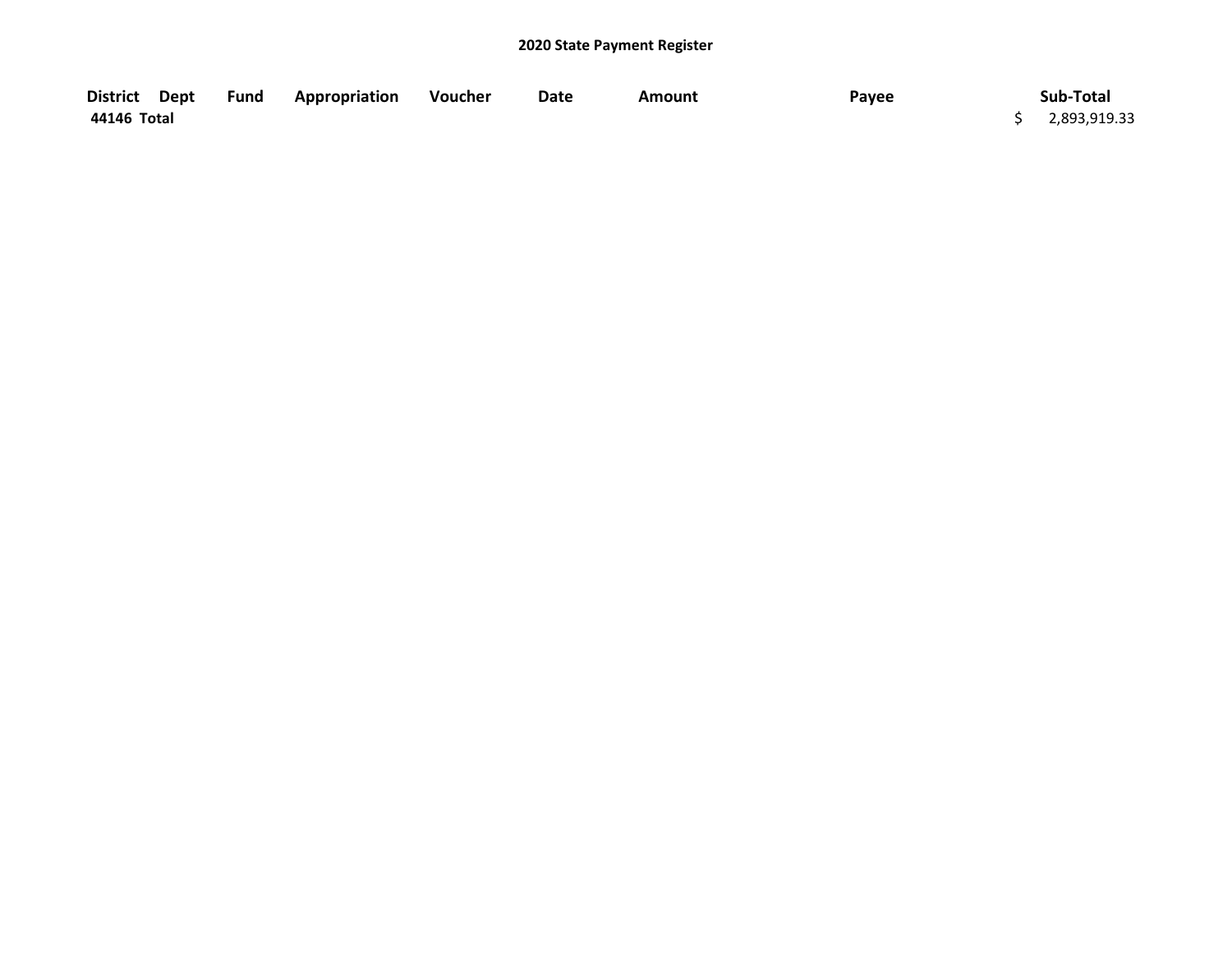| <b>District</b> | <b>Dept</b> | <b>Fund</b> | Appropriation                                                    | Voucher  | <b>Date</b>   |    | Amount   | Payee                        | Sub-Total        |
|-----------------|-------------|-------------|------------------------------------------------------------------|----------|---------------|----|----------|------------------------------|------------------|
| 44155           |             |             | Dept of Safety & Prof Services - - Fire Dues Distribution        |          |               |    |          |                              |                  |
| 44155           | 16500       | 10000       | 22500                                                            | 00036680 | 7/20/2020     | \$ | 378.69   | Village Of Nichols           |                  |
| 44155           |             |             | Dept of Safety & Prof Services - - Fire Dues Distribution Total  |          |               |    |          |                              | \$<br>378.69     |
| 44155           |             |             | WI Dept of Transportation - - Trns Aids To Mnc.-Sf               |          |               |    |          |                              |                  |
| 44155           | 39500       | 21100       | 19100                                                            | 00476627 | 1/6/2020      | \$ | 3,294.85 | Village Of Nichols           |                  |
| 44155           | 39500       | 21100       | 19100                                                            | 00506482 | 4/6/2020      | \$ | 3,294.85 | Village Of Nichols           |                  |
| 44155           | 39500       | 21100       | 19100                                                            | 00543474 | 7/6/2020      | \$ | 3,294.85 | Village Of Nichols           |                  |
| 44155           | 39500       | 21100       | 19100                                                            | 00586300 | 10/5/2020     | \$ | 3,294.88 | Village Of Nichols           |                  |
| 44155           |             |             | WI Dept of Transportation - - Trns Aids To Mnc.-Sf Total         |          |               |    |          |                              | \$<br>13,179.43  |
| 44155           |             |             | Shared Revenue and Tax Relief - - County And Municipal Aid       |          |               |    |          |                              |                  |
| 44155           | 83500       | 10000       | 10500                                                            | 00068609 | 7/27/2020     | \$ |          | 14,757.51 Village Of Nichols |                  |
| 44155           | 83500       | 10000       | 10500                                                            | 00072577 | 11/16/2020    | S  |          | 83,625.91 Village Of Nichols |                  |
| 44155           |             |             | Shared Revenue and Tax Relief - - County And Municipal Aid Total |          |               |    |          |                              | \$<br>98,383.42  |
| 44155           |             |             | Shared Revenue and Tax Relief - - Exempt Computer Aid            |          |               |    |          |                              |                  |
| 44155           | 83500       | 10000       | 10900                                                            | 00065715 | 7/27/2020     | S. |          | 206.82 Village Of Nichols    |                  |
| 44155           |             |             | Shared Revenue and Tax Relief - - Exempt Computer Aid Total      |          |               |    |          |                              | \$<br>206.82     |
| 44155           |             |             | Shared Revenue and Tax Relief - - Utility Aid                    |          |               |    |          |                              |                  |
| 44155           | 83500       | 10000       | 11000                                                            | 00068609 | 7/27/2020     | \$ | 175.54   | Village Of Nichols           |                  |
| 44155           | 83500       | 10000       | 11000                                                            | 00072577 | 11/16/2020 \$ |    | 1,478.34 | Village Of Nichols           |                  |
| 44155           |             |             | Shared Revenue and Tax Relief - - Utility Aid Total              |          |               |    |          |                              | \$<br>1,653.88   |
| 44155           |             |             | Shared Revenue and Tax Relief - - Personal Property Aid          |          |               |    |          |                              |                  |
| 44155           | 83500       | 10000       | 11100                                                            | 00061110 | 5/4/2020      | \$ | 4.44     | Village Of Nichols           |                  |
| 44155           |             |             | Shared Revenue and Tax Relief - - Personal Property Aid Total    |          |               |    |          |                              | \$<br>4.44       |
| 44155           |             |             | Shared Revenue and Tax Relief - - Lottery & Gaming Credit        |          |               |    |          |                              |                  |
| 44155           | 83500       | 52100       | 36300                                                            | 00055449 | 3/23/2020     | \$ |          | 2,769.73 Village Of Nichols  |                  |
| 44155           |             |             | Shared Revenue and Tax Relief - - Lottery & Gaming Credit Total  |          |               |    |          |                              | \$<br>2,769.73   |
| 44155 Total     |             |             |                                                                  |          |               |    |          |                              | \$<br>116,576.41 |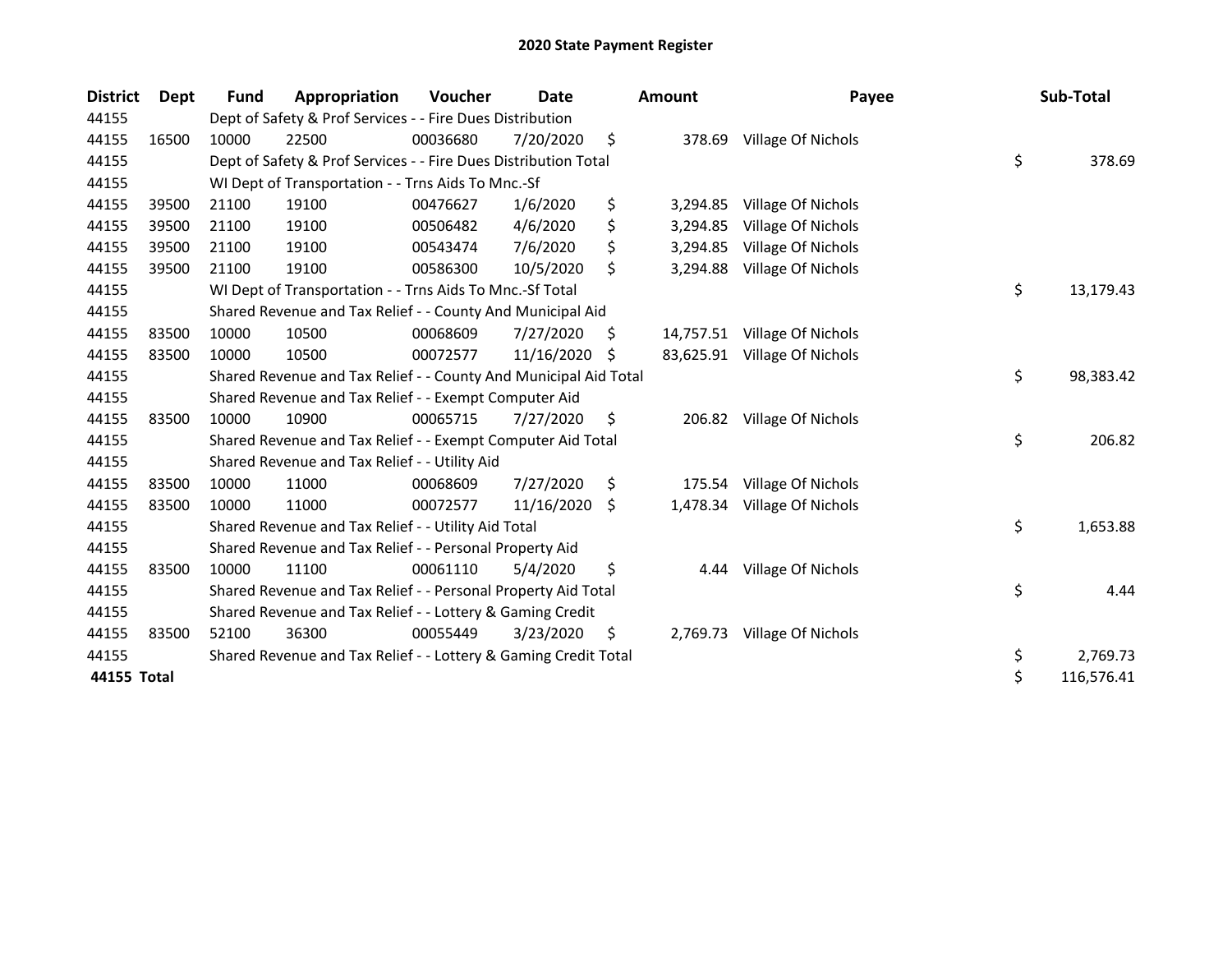| <b>District</b> | Dept  | <b>Fund</b> | Appropriation                                                                   | Voucher   | Date          |     | <b>Amount</b> | Payee                          | Sub-Total       |
|-----------------|-------|-------------|---------------------------------------------------------------------------------|-----------|---------------|-----|---------------|--------------------------------|-----------------|
| 44181           |       |             | Dept of Safety & Prof Services - - Fire Dues Distribution                       |           |               |     |               |                                |                 |
| 44181           | 16500 | 10000       | 22500                                                                           | 00036681  | 7/20/2020     | \$  |               | 1,887.27 Village Of Shiocton   |                 |
| 44181           |       |             | Dept of Safety & Prof Services - - Fire Dues Distribution Total                 |           |               |     |               |                                | \$<br>1,887.27  |
| 44181           |       |             | Dept of Natural Resources - - Aids In Lieu Of Taxes - Gener                     |           |               |     |               |                                |                 |
| 44181           | 37000 | 10000       | 50300                                                                           | 00386536  | 1/30/2020     | \$  | 19.45         | Village Of Shiocton            |                 |
| 44181           | 37000 | 10000       | 50300                                                                           | 00386537  | 1/30/2020     | \$  | 939.98        | Village Of Shiocton            |                 |
| 44181           | 37000 | 10000       | 50300                                                                           | 00386538  | 1/30/2020     | \$, |               | 713.86 Village Of Shiocton     |                 |
| 44181           |       |             | Dept of Natural Resources - - Aids In Lieu Of Taxes - Gener Total               |           |               |     |               |                                | \$<br>1,673.29  |
| 44181           |       |             | Dept of Natural Resources - - Resaids - Cnty Forst, Cl & Mfl                    |           |               |     |               |                                |                 |
| 44181           | 37000 | 21200       | 57100                                                                           | 00417512  | 6/18/2020     | \$  |               | 8.66 Village Of Shiocton       |                 |
| 44181           |       |             | Dept of Natural Resources - - Resaids - Cnty Forst, Cl & Mfl Total              |           |               |     |               |                                | \$<br>8.66      |
| 44181           |       |             | WI Dept of Transportation - - Trns Aids To Mnc.-Sf                              |           |               |     |               |                                |                 |
| 44181           | 39500 | 21100       | 19100                                                                           | 00476628  | 1/6/2020      | \$  |               | 12,866.70 Village Of Shiocton  |                 |
| 44181           | 39500 | 21100       | 19100                                                                           | 00506483  | 4/6/2020      | \$  | 12,866.70     | Village Of Shiocton            |                 |
| 44181           | 39500 | 21100       | 19100                                                                           | 00543475  | 7/6/2020      | \$  |               | 12,866.70 Village Of Shiocton  |                 |
| 44181           | 39500 | 21100       | 19100                                                                           | 00586301  | 10/5/2020     | \$  |               | 12,866.72 Village Of Shiocton  |                 |
| 44181           |       |             | WI Dept of Transportation - - Trns Aids To Mnc.-Sf Total                        |           |               |     |               |                                | \$<br>51,466.82 |
| 44181           |       |             | Department of Health Services - - Prepaid Medical Transport Reimbursement       |           |               |     |               |                                |                 |
| 44181           | 43500 | 10000       | 16300                                                                           | AMBULANCE | 11/16/2020 \$ |     |               | 2,000.00 Village Of Shiocton   |                 |
| 44181           |       |             | Department of Health Services - - Prepaid Medical Transport Reimbursement Total |           |               |     |               |                                | \$<br>2,000.00  |
| 44181           |       |             | Department of Justice - - Law Enforcement Train, Local                          |           |               |     |               |                                |                 |
| 44181           | 45500 | 10000       | 23100                                                                           | 00092040  | 12/11/2020 \$ |     |               | 800.00 Village Of Shiocton     |                 |
| 44181           |       |             | Department of Justice - - Law Enforcement Train, Local Total                    |           |               |     |               |                                | \$<br>800.00    |
| 44181           |       |             | Department of Administration - - Federal Aid                                    |           |               |     |               |                                |                 |
| 44181           | 50500 | 10000       | 14200                                                                           | 00130087  | 10/2/2020     | \$  |               | 15,054.00 Village Of Shiocton  |                 |
| 44181           |       |             | Department of Administration - - Federal Aid Total                              |           |               |     |               |                                | \$<br>15,054.00 |
| 44181           |       |             | Elections Commission - - 2018 Hava Election Security                            |           |               |     |               |                                |                 |
| 44181           | 51000 | 22000       | 18200                                                                           | 00004115  | 8/6/2020      | \$  |               | 723.60 Village Of Shiocton     |                 |
| 44181           |       |             | Elections Commission - - 2018 Hava Election Security Total                      |           |               |     |               |                                | \$<br>723.60    |
| 44181           |       |             | Shared Revenue and Tax Relief - - Expenditure Restraint Program                 |           |               |     |               |                                |                 |
| 44181           | 83500 | 10000       | 10100                                                                           | 00068610  | 7/27/2020     | \$. |               | 7,415.38 Village Of Shiocton   |                 |
| 44181           |       |             | Shared Revenue and Tax Relief - - Expenditure Restraint Program Total           |           |               |     |               |                                | \$<br>7,415.38  |
| 44181           |       |             | Shared Revenue and Tax Relief - - County And Municipal Aid                      |           |               |     |               |                                |                 |
| 44181           | 83500 | 10000       | 10500                                                                           | 00068610  | 7/27/2020     | \$  |               | 51,627.42 Village Of Shiocton  |                 |
| 44181           | 83500 | 10000       | 10500                                                                           | 00072578  | 11/16/2020    | \$  |               | 290,555.38 Village Of Shiocton |                 |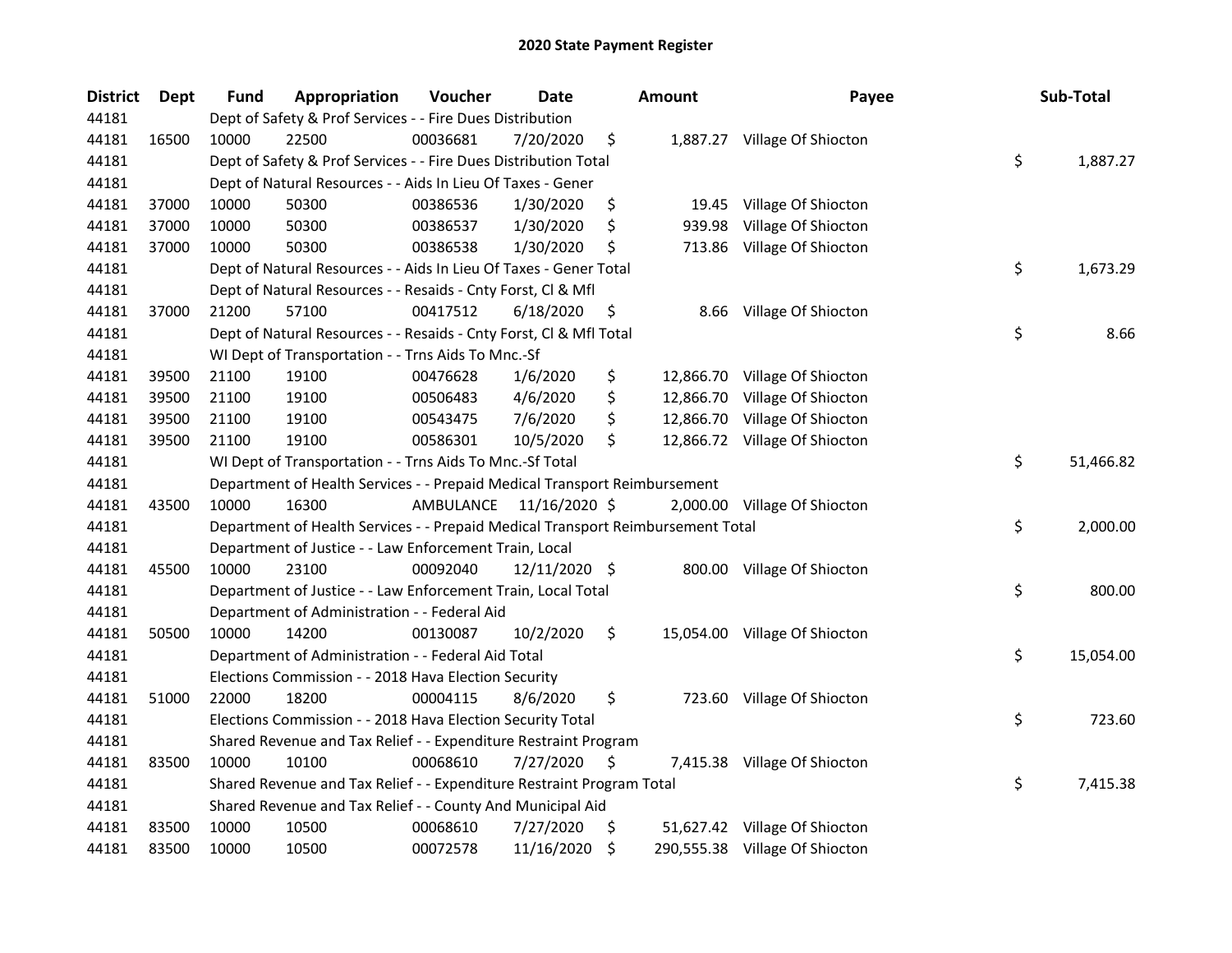| <b>District</b> | Dept  | Fund  | Appropriation                                                                 | <b>Voucher</b> | Date            |     | <b>Amount</b> | Payee               |    | Sub-Total  |
|-----------------|-------|-------|-------------------------------------------------------------------------------|----------------|-----------------|-----|---------------|---------------------|----|------------|
| 44181           |       |       | Shared Revenue and Tax Relief - - County And Municipal Aid Total              |                |                 |     |               |                     | \$ | 342,182.80 |
| 44181           |       |       | Shared Revenue and Tax Relief - - Exempt Computer Aid                         |                |                 |     |               |                     |    |            |
| 44181           | 83500 | 10000 | 10900                                                                         | 00065716       | 7/27/2020       | S   | 106.00        | Village Of Shiocton |    |            |
| 44181           |       |       | Shared Revenue and Tax Relief - - Exempt Computer Aid Total                   |                |                 |     |               |                     | \$ | 106.00     |
| 44181           |       |       | Shared Revenue and Tax Relief - - Utility Aid                                 |                |                 |     |               |                     |    |            |
| 44181           | 83500 | 10000 | 11000                                                                         | 00068610       | 7/27/2020       | S.  | 220.25        | Village Of Shiocton |    |            |
| 44181           | 83500 | 10000 | 11000                                                                         | 00072578       | $11/16/2020$ \$ |     | 1,277.68      | Village Of Shiocton |    |            |
| 44181           |       |       | Shared Revenue and Tax Relief - - Utility Aid Total                           |                |                 |     |               |                     | \$ | 1,497.93   |
| 44181           |       |       | Shared Revenue and Tax Relief - - Personal Property Aid                       |                |                 |     |               |                     |    |            |
| 44181           | 83500 | 10000 | 11100                                                                         | 00061111       | 5/4/2020        | \$  | 1,825.83      | Village Of Shiocton |    |            |
| 44181           |       |       | Shared Revenue and Tax Relief - - Personal Property Aid Total                 |                |                 |     |               |                     | \$ | 1,825.83   |
| 44181           |       |       | Shared Revenue and Tax Relief - - State Aid; Video Service Provider Fee       |                |                 |     |               |                     |    |            |
| 44181           | 83500 | 10000 | 11200                                                                         | 00064342       | 7/27/2020       | -S  | 1,012.14      | Village Of Shiocton |    |            |
| 44181           |       |       | Shared Revenue and Tax Relief - - State Aid; Video Service Provider Fee Total |                |                 |     |               |                     | \$ | 1,012.14   |
| 44181           |       |       | Shared Revenue and Tax Relief - - Lottery & Gaming Credit                     |                |                 |     |               |                     |    |            |
| 44181           | 83500 | 52100 | 36300                                                                         | 00055450       | 3/23/2020       | \$. | 5,037.96      | Village Of Shiocton |    |            |
| 44181           |       |       | Shared Revenue and Tax Relief - - Lottery & Gaming Credit Total               |                |                 |     |               |                     | \$ | 5,037.96   |
| 44181 Total     |       |       |                                                                               |                |                 |     |               |                     | \$ | 432,691.68 |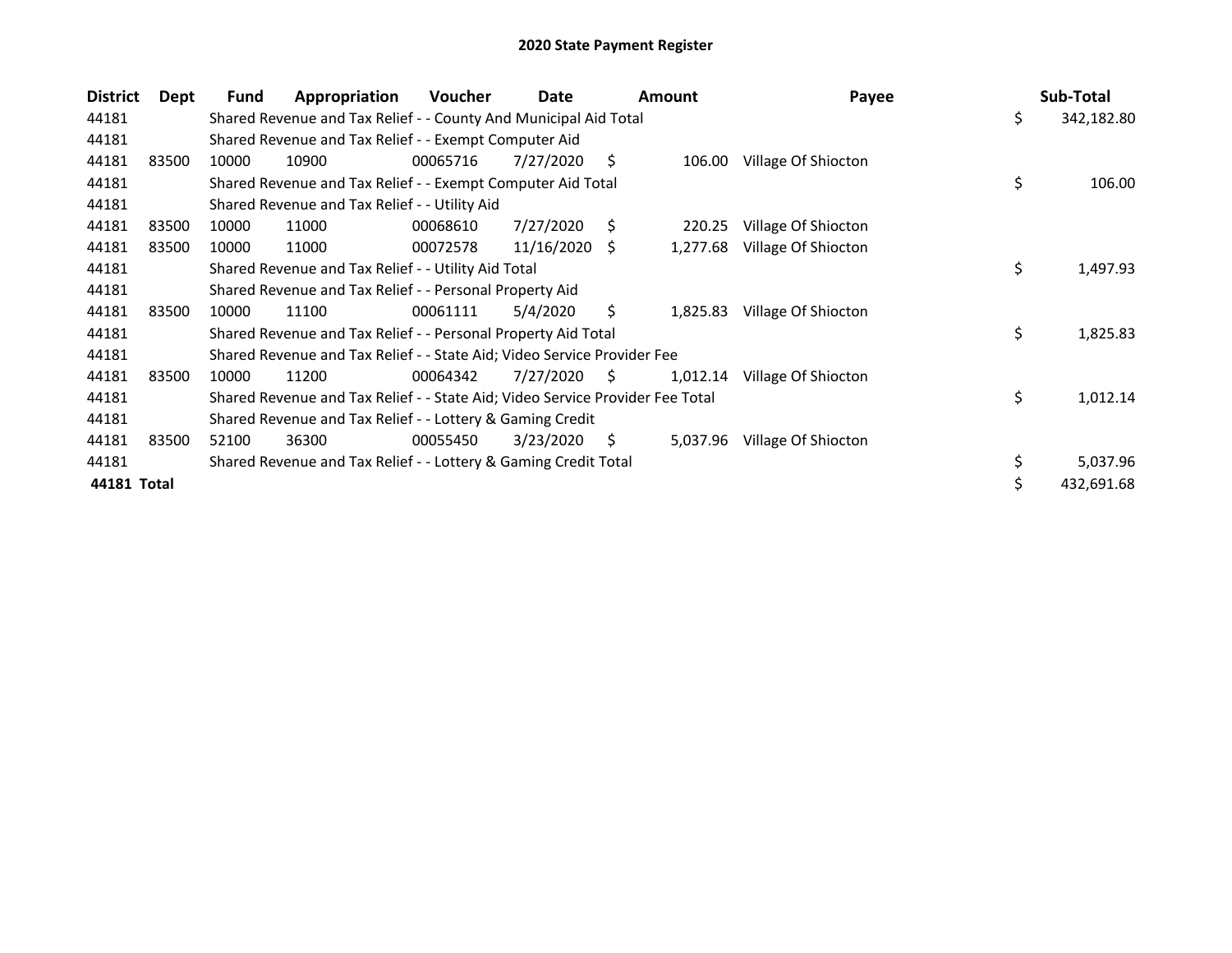| <b>District</b> | Dept  | <b>Fund</b> | Appropriation                                                 | <b>Voucher</b> | Date            |   | <b>Amount</b> | Payee                  |    | Sub-Total |  |
|-----------------|-------|-------------|---------------------------------------------------------------|----------------|-----------------|---|---------------|------------------------|----|-----------|--|
| 44191           |       |             | Dept of Natural Resources - - Land Acquisition                |                |                 |   |               |                        |    |           |  |
| 44191           | 37000 | 36300       | TA100                                                         | 00442896       | $10/22/2020$ \$ |   | 40.706.25     | Village Of Wrightstown |    |           |  |
| 44191           |       |             | Dept of Natural Resources - - Land Acquisition Total          |                |                 |   |               |                        |    |           |  |
| 44191           |       |             | Elections Commission - - 2018 Hava Election Security          |                |                 |   |               |                        |    |           |  |
| 44191           | 51000 | 22000       | 18200                                                         | 00003332       | 6/24/2020       | S | 2,355.80      | Village Of Wrightstown |    |           |  |
| 44191           |       |             | Elections Commission - - 2018 Hava Election Security Total    |                |                 |   |               |                        |    | 2,355.80  |  |
| 44191           |       |             | Shared Revenue and Tax Relief - - Personal Property Aid       |                |                 |   |               |                        |    |           |  |
| 44191           | 83500 | 10000       | 11100                                                         | 00062573       | 5/4/2020        | Ś | 572.96        | Village Of Wrightstown |    |           |  |
| 44191           |       |             | Shared Revenue and Tax Relief - - Personal Property Aid Total |                |                 |   |               |                        | \$ | 572.96    |  |
| 44191 Total     |       |             |                                                               |                |                 |   |               |                        |    | 43,635.01 |  |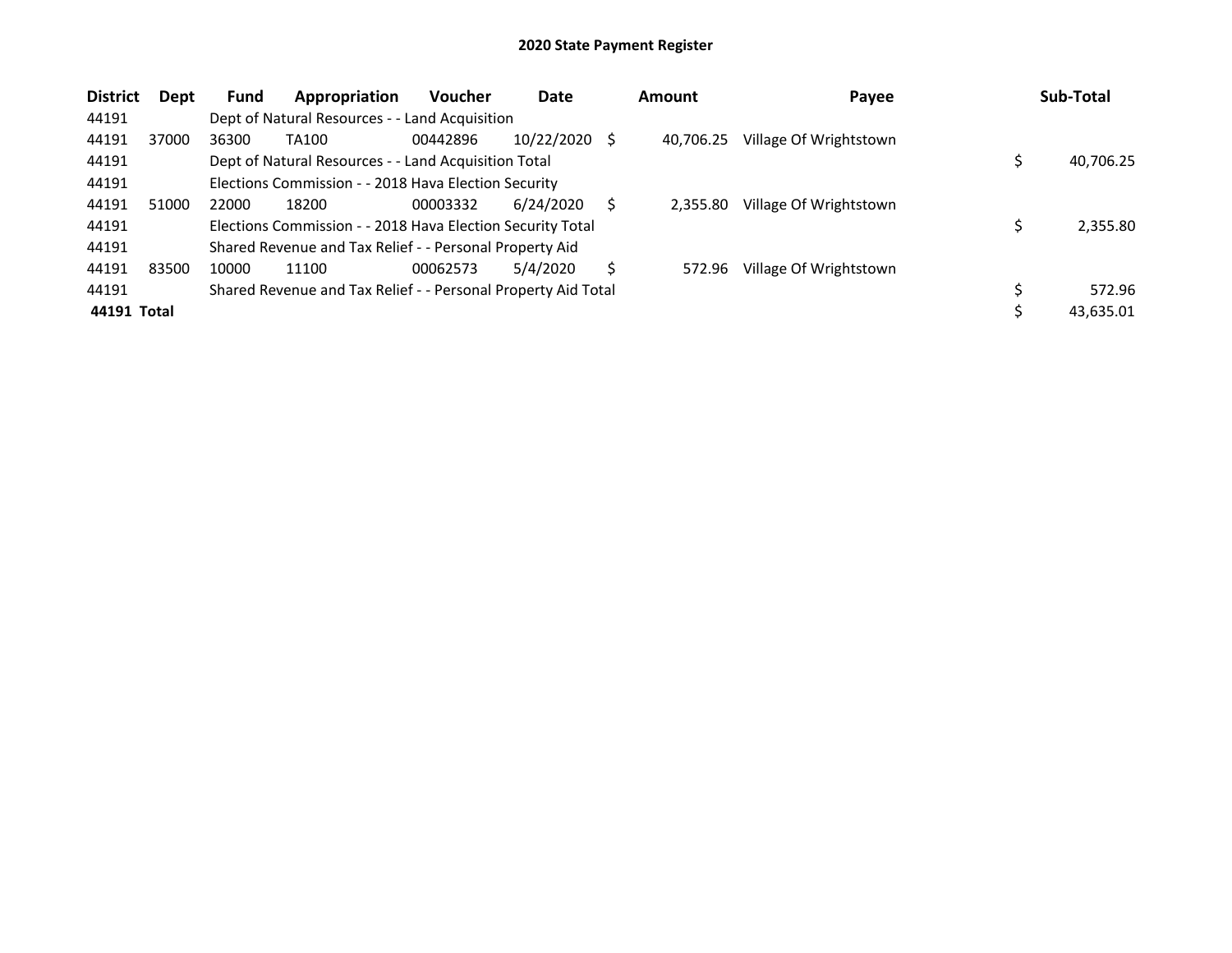| <b>District</b> | <b>Dept</b> | <b>Fund</b> | Appropriation                                                   | Voucher  | <b>Date</b>   |    | <b>Amount</b> | Payee            |    | Sub-Total    |
|-----------------|-------------|-------------|-----------------------------------------------------------------|----------|---------------|----|---------------|------------------|----|--------------|
| 44201           |             |             | Dept of Safety & Prof Services - - Fire Dues Distribution       |          |               |    |               |                  |    |              |
| 44201           | 16500       | 10000       | 22500                                                           | 00036682 | 7/17/2020     | \$ | 249,683.38    | City Of Appleton |    |              |
| 44201           |             |             | Dept of Safety & Prof Services - - Fire Dues Distribution Total |          |               |    |               |                  | \$ | 249,683.38   |
| 44201           |             |             | WI Dept of Transportation - - Conn Hwy Aids St Fds              |          |               |    |               |                  |    |              |
| 44201           | 39500       | 21100       | 16200                                                           | 00477416 | 1/6/2020      | \$ | 57,143.03     | City Of Appleton |    |              |
| 44201           | 39500       | 21100       | 16200                                                           | 00507271 | 4/6/2020      | \$ | 57,143.03     | City Of Appleton |    |              |
| 44201           | 39500       | 21100       | 16200                                                           | 00544263 | 7/6/2020      | \$ | 57,143.03     | City Of Appleton |    |              |
| 44201           | 39500       | 21100       | 16200                                                           | 00587089 | 10/5/2020     | \$ | 57,143.04     | City Of Appleton |    |              |
| 44201           |             |             | WI Dept of Transportation - - Conn Hwy Aids St Fds Total        |          |               |    |               |                  | \$ | 228,572.13   |
| 44201           |             |             | WI Dept of Transportation - - Paratransit Aids, Sf              |          |               |    |               |                  |    |              |
| 44201           | 39500       | 21100       | 17500                                                           | 00489518 | 2/6/2020      | \$ | 121,967.00    | City Of Appleton |    |              |
| 44201           |             |             | WI Dept of Transportation - - Paratransit Aids, Sf Total        |          |               |    |               |                  | \$ | 121,967.00   |
| 44201           |             |             | WI Dept of Transportation - - Tb, Trns Oper Aid Sf              |          |               |    |               |                  |    |              |
| 44201           | 39500       | 21100       | 17600                                                           | 00525174 | 5/12/2020     | \$ | 698,405.00    | City Of Appleton |    |              |
| 44201           | 39500       | 21100       | 17600                                                           | 00574149 | 8/27/2020     | \$ | 2,095,313.00  | City Of Appleton |    |              |
| 44201           |             |             | WI Dept of Transportation - - Tb, Trns Oper Aid Sf Total        |          |               |    |               |                  |    |              |
| 44201           |             |             | WI Dept of Transportation - - Trns Aids To Mnc.-Sf              |          |               |    |               |                  |    |              |
| 44201           | 39500       | 21100       | 19100                                                           | 00476629 | 1/6/2020      | \$ | 713,845.50    | City Of Appleton |    |              |
| 44201           | 39500       | 21100       | 19100                                                           | 00506484 | 4/6/2020      | \$ | 713,845.50    | City Of Appleton |    |              |
| 44201           | 39500       | 21100       | 19100                                                           | 00543476 | 7/6/2020      | \$ | 713,845.50    | City Of Appleton |    |              |
| 44201           | 39500       | 21100       | 19100                                                           | 00586302 | 10/5/2020     | \$ | 713,845.51    | City Of Appleton |    |              |
| 44201           |             |             | WI Dept of Transportation - - Trns Aids To Mnc.-Sf Total        |          |               |    |               |                  | \$ | 2,855,382.01 |
| 44201           |             |             | Department of Health Services - - State/Federal Aids            |          |               |    |               |                  |    |              |
| 44201           | 43500       | 10000       | 00000                                                           | 92008    | $2/1/2020$ \$ |    | 3,611.00      | City Of Appleton |    |              |
| 44201           | 43500       | 10000       | 00000                                                           | 92009    | $3/1/2020$ \$ |    | 45,220.00     | City Of Appleton |    |              |
| 44201           | 43500       | 10000       | 00000                                                           | 92010    | $4/1/2020$ \$ |    | 2,397.00      | City Of Appleton |    |              |
| 44201           | 43500       | 10000       | 00000                                                           | 92012    | $6/1/2020$ \$ |    | 20,443.00     | City Of Appleton |    |              |
| 44201           | 43500       | 10000       | 00000                                                           | 92100    | 7/1/2020 \$   |    | 15,089.00     | City Of Appleton |    |              |
| 44201           | 43500       | 10000       | 00000                                                           | 92101    | 8/1/2020 \$   |    | 10,468.00     | City Of Appleton |    |              |
| 44201           | 43500       | 10000       | 00000                                                           | 92102    | $9/1/2020$ \$ |    | 2,303.00      | City Of Appleton |    |              |
| 44201           | 43500       | 10000       | 00000                                                           | 92104    | 11/1/2020 \$  |    | 52,421.00     | City Of Appleton |    |              |
| 44201           | 43500       | 10000       | 00000                                                           | 92105    | 12/1/2020 \$  |    | 72,304.00     | City Of Appleton |    |              |
| 44201           |             |             | Department of Health Services - - State/Federal Aids Total      |          |               |    |               |                  | \$ | 224,256.00   |
| 44201           |             |             | Department of Administration - - Federal Aid                    |          |               |    |               |                  |    |              |
| 44201           | 50500       | 10000       | 14200                                                           | 00126703 | 8/11/2020     | \$ | 105,025.11    | City Of Appleton |    |              |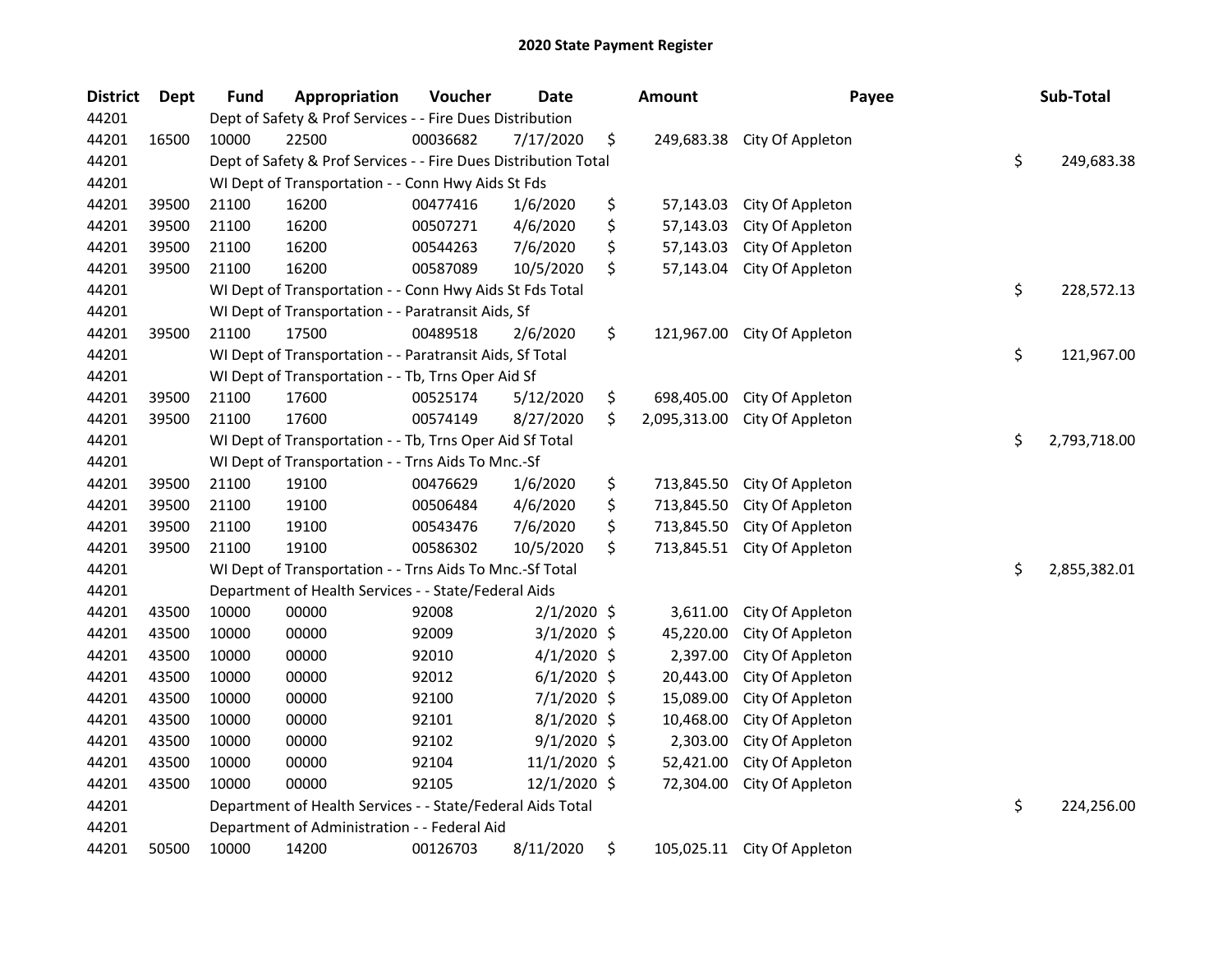| <b>District</b> | <b>Dept</b> | <b>Fund</b> | Appropriation                                                                 | Voucher  | Date       |     | Amount       | Payee                         | Sub-Total          |
|-----------------|-------------|-------------|-------------------------------------------------------------------------------|----------|------------|-----|--------------|-------------------------------|--------------------|
| 44201           | 50500       | 10000       | 14200                                                                         | 00130071 | 10/1/2020  | \$  | 112,230.59   | City Of Appleton              |                    |
| 44201           | 50500       | 10000       | 14200                                                                         | 00134885 | 12/9/2020  | \$  | 997,816.30   | City Of Appleton              |                    |
| 44201           | 50500       | 10000       | 14200                                                                         | 00136437 | 12/16/2020 | \$  | 128,958.13   | City Of Appleton              |                    |
| 44201           |             |             | Department of Administration - - Federal Aid Total                            |          |            |     |              |                               | \$<br>1,344,030.13 |
| 44201           |             |             | Shared Revenue and Tax Relief - - Expenditure Restraint Program               |          |            |     |              |                               |                    |
| 44201           | 83500       | 10000       | 10100                                                                         | 00068611 | 7/27/2020  | \$. | 1,238,324.65 | City Of Appleton              |                    |
| 44201           |             |             | Shared Revenue and Tax Relief - - Expenditure Restraint Program Total         |          |            |     |              |                               | \$<br>1,238,324.65 |
| 44201           |             |             | Shared Revenue and Tax Relief - - County And Municipal Aid                    |          |            |     |              |                               |                    |
| 44201           | 83500       | 10000       | 10500                                                                         | 00068611 | 7/27/2020  | \$  |              | 1,441,732.49 City Of Appleton |                    |
| 44201           | 83500       | 10000       | 10500                                                                         | 00072579 | 11/16/2020 | \$  |              | 8,169,817.44 City Of Appleton |                    |
| 44201           |             |             | Shared Revenue and Tax Relief - - County And Municipal Aid Total              |          |            |     |              |                               | \$<br>9,611,549.93 |
| 44201           |             |             | Shared Revenue and Tax Relief - - Exempt Computer Aid                         |          |            |     |              |                               |                    |
| 44201           | 83500       | 10000       | 10900                                                                         | 00065717 | 7/27/2020  | \$  | 402,040.24   | City Of Appleton              |                    |
| 44201           | 83500       | 10000       | 10900                                                                         | 00067132 | 7/27/2020  | \$  | 87,220.73    | City Of Appleton              |                    |
| 44201           |             |             | Shared Revenue and Tax Relief - - Exempt Computer Aid Total                   |          |            |     |              |                               | \$<br>489,260.97   |
| 44201           |             |             | Shared Revenue and Tax Relief - - Utility Aid                                 |          |            |     |              |                               |                    |
| 44201           | 83500       | 10000       | 11000                                                                         | 00068611 | 7/27/2020  | \$  | 26,270.28    | City Of Appleton              |                    |
| 44201           | 83500       | 10000       | 11000                                                                         | 00072579 | 11/16/2020 | \$  | 174,875.03   | City Of Appleton              |                    |
| 44201           |             |             | Shared Revenue and Tax Relief - - Utility Aid Total                           |          |            |     |              |                               | \$<br>201,145.31   |
| 44201           |             |             | Shared Revenue and Tax Relief - - Personal Property Aid                       |          |            |     |              |                               |                    |
| 44201           | 83500       | 10000       | 11100                                                                         | 00061112 | 5/4/2020   | \$  | 204,045.66   | City Of Appleton              |                    |
| 44201           | 83500       | 10000       | 11100                                                                         | 00062574 | 5/4/2020   | \$  | 42,669.33    | City Of Appleton              |                    |
| 44201           |             |             | Shared Revenue and Tax Relief - - Personal Property Aid Total                 |          |            |     |              |                               | \$<br>246,714.99   |
| 44201           |             |             | Shared Revenue and Tax Relief - - State Aid; Video Service Provider Fee       |          |            |     |              |                               |                    |
| 44201           | 83500       | 10000       | 11200                                                                         | 00064343 | 7/27/2020  | \$  | 77,509.60    | City Of Appleton              |                    |
| 44201           |             |             | Shared Revenue and Tax Relief - - State Aid; Video Service Provider Fee Total |          |            |     |              |                               | \$<br>77,509.60    |
| 44201           |             |             | Shared Revenue and Tax Relief - - School Lvy Tx/First Dollar Cr               |          |            |     |              |                               |                    |
| 44201           | 83500       | 10000       | 30200                                                                         | 00063985 | 7/27/2020  | \$  | 1,252,614.78 | City Of Appleton              |                    |
| 44201           | 83500       | 10000       | 30200                                                                         | 00067377 | 7/27/2020  | \$  | 7,214,450.72 | City Of Appleton              |                    |
| 44201           |             |             | Shared Revenue and Tax Relief - - School Lvy Tx/First Dollar Cr Total         |          |            |     |              |                               | \$<br>8,467,065.50 |
| 44201           |             |             | Shared Revenue and Tax Relief - - Payments For Municipal Svcs                 |          |            |     |              |                               |                    |
| 44201           | 83500       | 10000       | 50100                                                                         | 00054971 | 2/3/2020   | \$  | 6,185.59     | City Of Appleton              |                    |
| 44201           |             |             | Shared Revenue and Tax Relief - - Payments For Municipal Svcs Total           |          |            |     |              |                               | \$<br>6,185.59     |
| 44201           |             |             | Shared Revenue and Tax Relief - - Lottery & Gaming Credit                     |          |            |     |              |                               |                    |
| 44201           | 83500       | 52100       | 36300                                                                         | 00055708 | 3/23/2020  | \$  |              | 2,682,302.90 City Of Appleton |                    |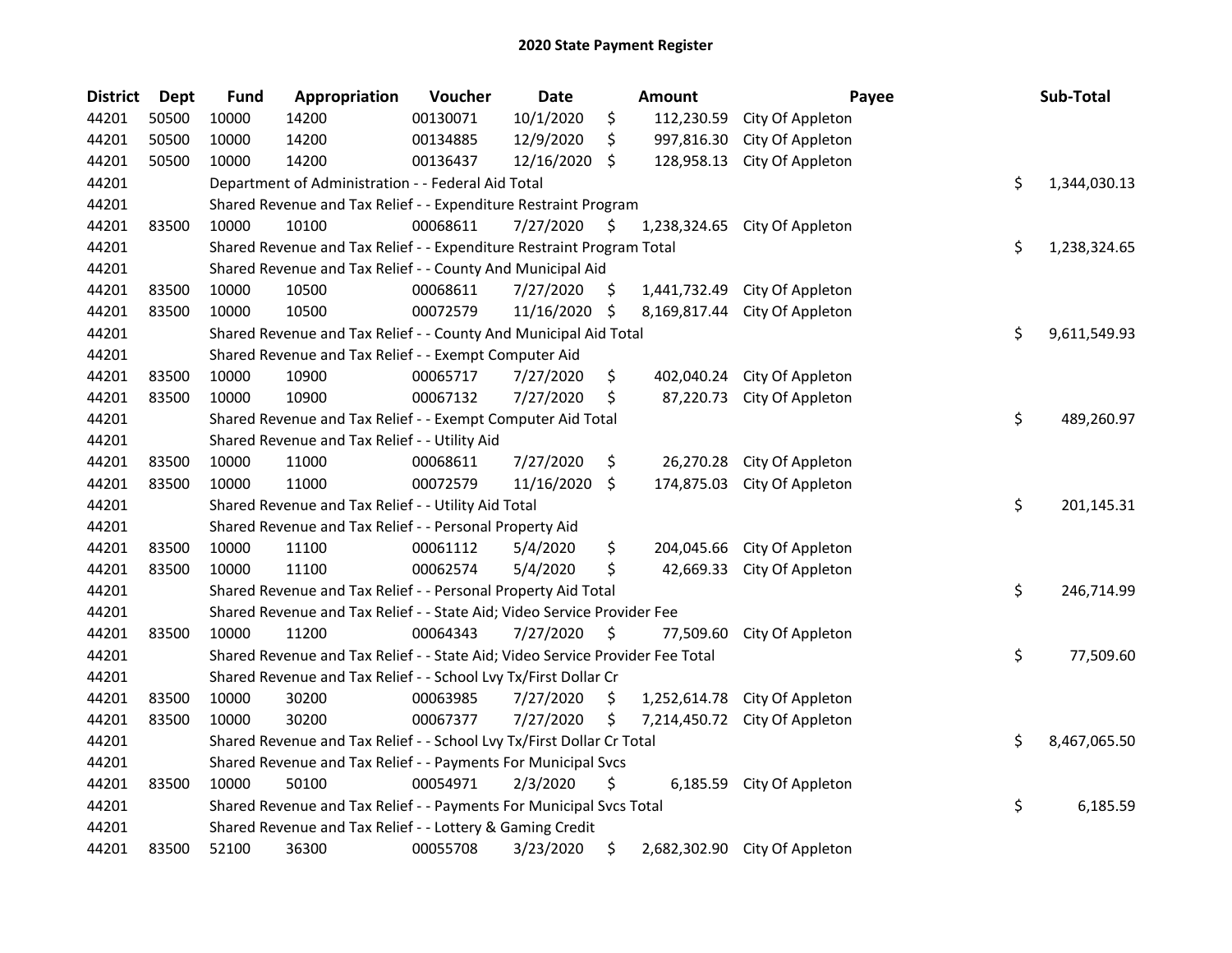| District Dept | Fund | Appropriation                                                   | Voucher | Date | Amount | Payee | Sub-Total        |
|---------------|------|-----------------------------------------------------------------|---------|------|--------|-------|------------------|
| 44201         |      | Shared Revenue and Tax Relief - - Lottery & Gaming Credit Total |         |      |        |       | 2,682,302.90     |
| 44201 Total   |      |                                                                 |         |      |        |       | \$ 30,837,668.09 |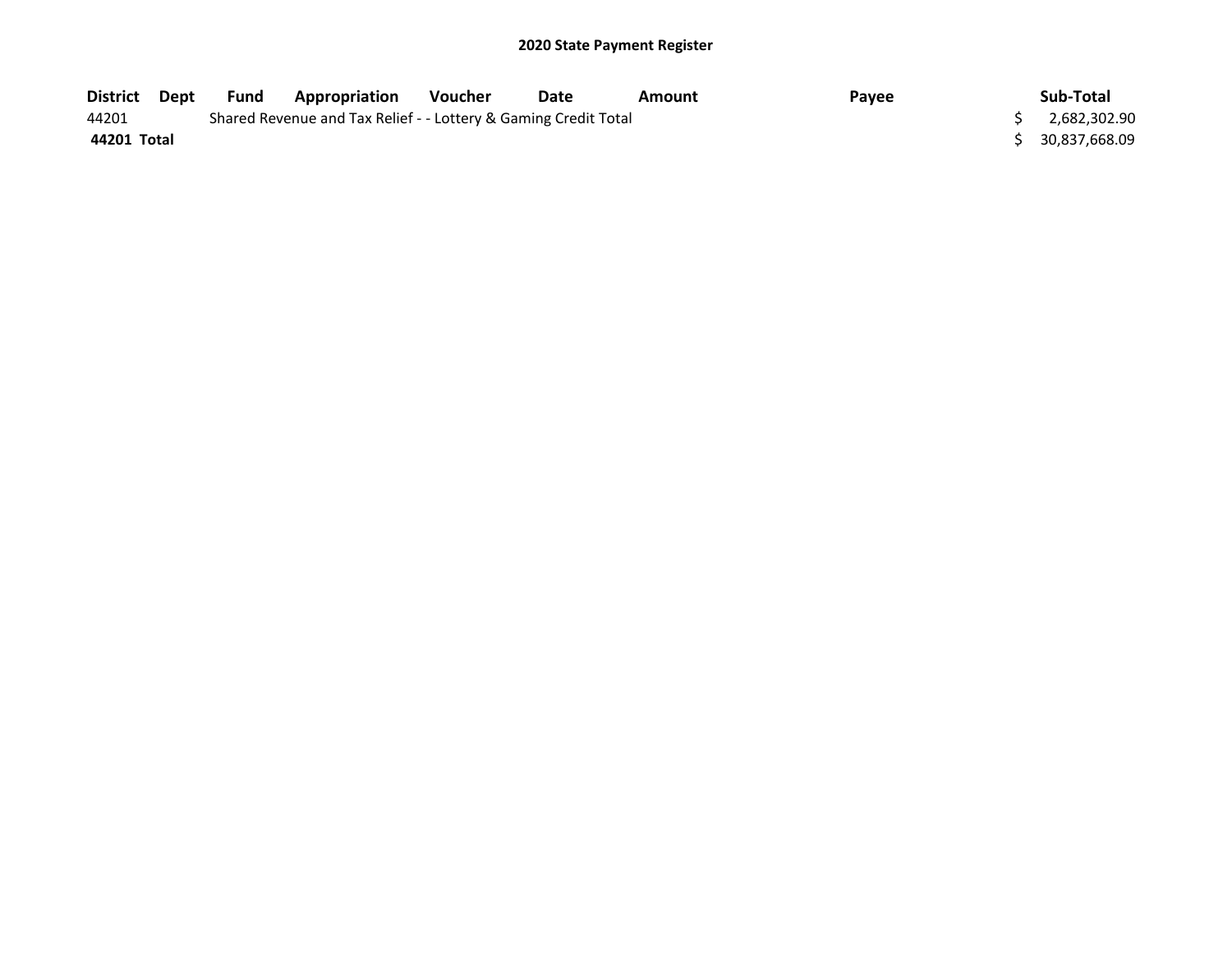| <b>District</b> | Dept  | <b>Fund</b> | Appropriation                                                                   | Voucher   | <b>Date</b>   |    | <b>Amount</b> | Payee                      |    | Sub-Total    |  |
|-----------------|-------|-------------|---------------------------------------------------------------------------------|-----------|---------------|----|---------------|----------------------------|----|--------------|--|
| 44241           |       |             | Dept of Safety & Prof Services - - Fire Dues Distribution                       |           |               |    |               |                            |    |              |  |
| 44241           | 16500 | 10000       | 22500                                                                           | 00036683  | 7/17/2020     | \$ | 50,453.93     | City Of Kaukauna           |    |              |  |
| 44241           |       |             | Dept of Safety & Prof Services - - Fire Dues Distribution Total                 |           |               |    |               |                            | \$ | 50,453.93    |  |
| 44241           |       |             | WI Dept of Transportation - - Conn Hwy Aids St Fds                              |           |               |    |               |                            |    |              |  |
| 44241           | 39500 | 21100       | 16200                                                                           | 00477417  | 1/6/2020      | \$ | 26,745.56     | City Of Kaukauna           |    |              |  |
| 44241           | 39500 | 21100       | 16200                                                                           | 00507272  | 4/6/2020      | \$ | 26,745.56     | City Of Kaukauna           |    |              |  |
| 44241           | 39500 | 21100       | 16200                                                                           | 00544264  | 7/6/2020      | \$ | 26,745.56     | City Of Kaukauna           |    |              |  |
| 44241           | 39500 | 21100       | 16200                                                                           | 00587090  | 10/5/2020     | \$ | 26,745.58     | City Of Kaukauna           |    |              |  |
| 44241           |       |             | WI Dept of Transportation - - Conn Hwy Aids St Fds Total                        |           |               |    |               |                            | \$ | 106,982.26   |  |
| 44241           |       |             | WI Dept of Transportation - - Trns Aids To Mnc.-Sf                              |           |               |    |               |                            |    |              |  |
| 44241           | 39500 | 21100       | 19100                                                                           | 00476630  | 1/6/2020      | \$ | 243,404.27    | City Of Kaukauna           |    |              |  |
| 44241           | 39500 | 21100       | 19100                                                                           | 00506485  | 4/6/2020      | \$ | 243,404.27    | City Of Kaukauna           |    |              |  |
| 44241           | 39500 | 21100       | 19100                                                                           | 00543477  | 7/6/2020      | \$ | 243,404.27    | City Of Kaukauna           |    |              |  |
| 44241           | 39500 | 21100       | 19100                                                                           | 00586303  | 10/5/2020     | \$ | 243,404.27    | City Of Kaukauna           |    |              |  |
| 44241           |       |             | WI Dept of Transportation - - Trns Aids To Mnc.-Sf Total                        |           |               |    |               |                            | \$ | 973,617.08   |  |
| 44241           |       |             | Department of Health Services - - Prepaid Medical Transport Reimbursement       |           |               |    |               |                            |    |              |  |
| 44241           | 43500 | 10000       | 16300                                                                           | AMBULANCE | 11/16/2020 \$ |    |               | 13,938.22 City Of Kaukauna |    |              |  |
| 44241           |       |             | Department of Health Services - - Prepaid Medical Transport Reimbursement Total |           |               |    |               |                            | \$ | 13,938.22    |  |
| 44241           |       |             | Department of Administration - - Federal Aid                                    |           |               |    |               |                            |    |              |  |
| 44241           | 50500 | 10000       | 14200                                                                           | 00130072  | 10/1/2020     | \$ | 123,342.25    | City Of Kaukauna           |    |              |  |
| 44241           | 50500 | 10000       | 14200                                                                           | 00134886  | 12/9/2020     | \$ | 141,297.75    | City Of Kaukauna           |    |              |  |
| 44241           | 50500 | 10000       | 14200                                                                           | 00136438  | 12/16/2020 \$ |    | 28,086.80     | City Of Kaukauna           |    |              |  |
| 44241           |       |             | Department of Administration - - Federal Aid Total                              |           |               |    |               |                            | \$ | 292,726.80   |  |
| 44241           |       |             | Shared Revenue and Tax Relief - - Expenditure Restraint Program                 |           |               |    |               |                            |    |              |  |
| 44241           | 83500 | 10000       | 10100                                                                           | 00068612  | 7/27/2020     | \$ | 262,240.03    | City Of Kaukauna           |    |              |  |
| 44241           |       |             | Shared Revenue and Tax Relief - - Expenditure Restraint Program Total           |           |               |    |               |                            | \$ | 262,240.03   |  |
| 44241           |       |             | Shared Revenue and Tax Relief - - County And Municipal Aid                      |           |               |    |               |                            |    |              |  |
| 44241           | 83500 | 10000       | 10500                                                                           | 00068612  | 7/27/2020     | \$ | 310,811.99    | City Of Kaukauna           |    |              |  |
| 44241           | 83500 | 10000       | 10500                                                                           | 00072580  | 11/16/2020    | \$ | 1,747,329.71  | City Of Kaukauna           |    |              |  |
| 44241           |       |             | Shared Revenue and Tax Relief - - County And Municipal Aid Total                |           |               |    |               |                            | \$ | 2,058,141.70 |  |
| 44241           |       |             | Shared Revenue and Tax Relief - - Exempt Computer Aid                           |           |               |    |               |                            |    |              |  |
| 44241           | 83500 | 10000       | 10900                                                                           | 00065718  | 7/27/2020     | \$ | 66,998.35     | City Of Kaukauna           |    |              |  |
| 44241           | 83500 | 10000       | 10900                                                                           | 00067133  | 7/27/2020     | \$ | 25,307.35     | City Of Kaukauna           |    |              |  |
| 44241           |       |             | Shared Revenue and Tax Relief - - Exempt Computer Aid Total                     |           |               |    |               |                            | \$ | 92,305.70    |  |
| 44241           |       |             | Shared Revenue and Tax Relief - - Utility Aid                                   |           |               |    |               |                            |    |              |  |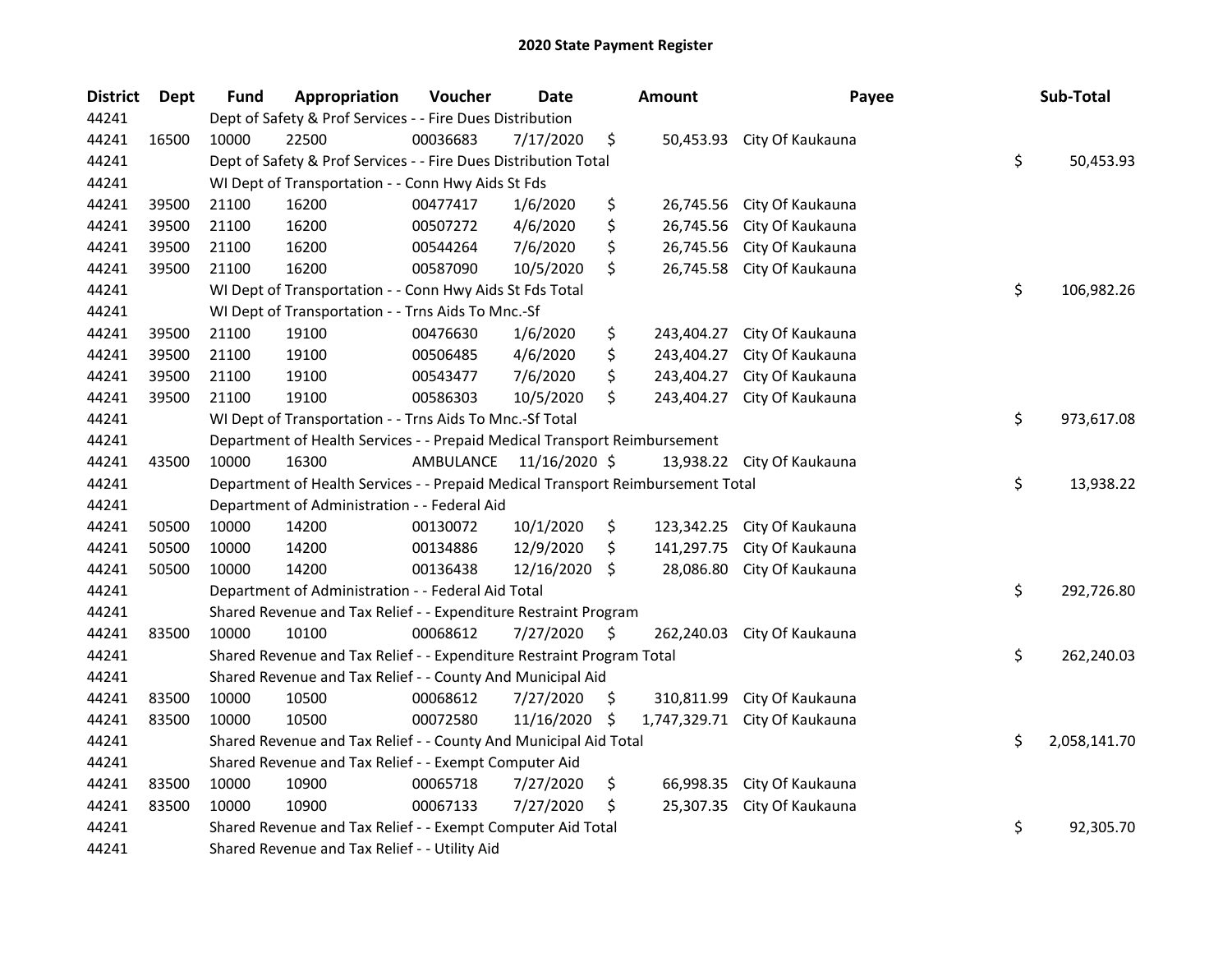| <b>District</b> | Dept  | <b>Fund</b> | Appropriation                                                                 | <b>Voucher</b> | Date       |    | <b>Amount</b> | Payee            | Sub-Total        |
|-----------------|-------|-------------|-------------------------------------------------------------------------------|----------------|------------|----|---------------|------------------|------------------|
| 44241           | 83500 | 10000       | 11000                                                                         | 00068612       | 7/27/2020  | Ś  | 14,910.20     | City Of Kaukauna |                  |
| 44241           | 83500 | 10000       | 11000                                                                         | 00072580       | 11/16/2020 | S  | 85,139.76     | City Of Kaukauna |                  |
| 44241           |       |             | Shared Revenue and Tax Relief - - Utility Aid Total                           |                |            |    |               |                  | \$<br>100,049.96 |
| 44241           |       |             | Shared Revenue and Tax Relief - - Personal Property Aid                       |                |            |    |               |                  |                  |
| 44241           | 83500 | 10000       | 11100                                                                         | 00061113       | 5/4/2020   | S  | 93,179.14     | City Of Kaukauna |                  |
| 44241           | 83500 | 10000       | 11100                                                                         | 00062575       | 5/4/2020   |    | 12.935.17     | City Of Kaukauna |                  |
| 44241           |       |             | Shared Revenue and Tax Relief - - Personal Property Aid Total                 |                |            |    |               |                  | 106,114.31       |
| 44241           |       |             | Shared Revenue and Tax Relief - - State Aid; Video Service Provider Fee       |                |            |    |               |                  |                  |
| 44241           | 83500 | 10000       | 11200                                                                         | 00064344       | 7/27/2020  | S. | 14.086.30     | City Of Kaukauna |                  |
| 44241           |       |             | Shared Revenue and Tax Relief - - State Aid; Video Service Provider Fee Total |                |            |    |               |                  | 14,086.30        |
| 44241 Total     |       |             |                                                                               |                |            |    |               |                  | 4,070,656.29     |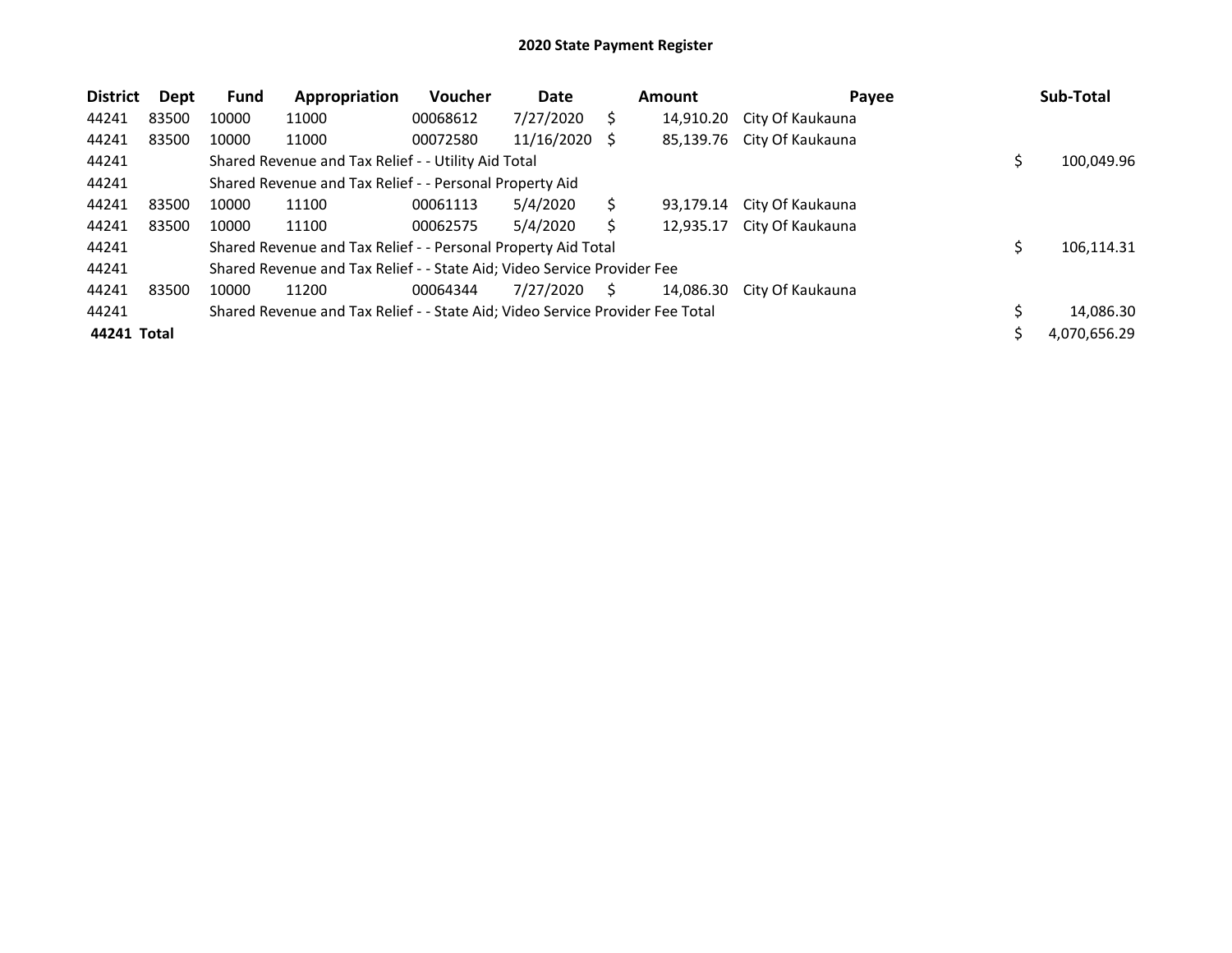| <b>District</b> | Dept  | <b>Fund</b> | Appropriation                                                                                     | Voucher  | <b>Date</b> |    | <b>Amount</b> | Payee                                                                                                   |    | Sub-Total |  |
|-----------------|-------|-------------|---------------------------------------------------------------------------------------------------|----------|-------------|----|---------------|---------------------------------------------------------------------------------------------------------|----|-----------|--|
| 44261           |       |             | Dept of Natural Resources - - Aids In Lieu Of Taxes - Gener                                       |          |             |    |               |                                                                                                         |    |           |  |
| 44261           | 37000 | 10000       | 50300                                                                                             | 00386519 | 1/29/2020   | \$ | 223.04        | City New London                                                                                         |    |           |  |
| 44261           |       |             | Dept of Natural Resources - - Aids In Lieu Of Taxes - Gener Total                                 |          |             |    |               |                                                                                                         | \$ | 223.04    |  |
| 44261           |       |             | Dept of Natural Resources - - General Program Operations --                                       |          |             |    |               |                                                                                                         |    |           |  |
| 44261           | 37000 | 21200       | 25400                                                                                             | 00439384 | 10/1/2020   | \$ | 743.00        | City New London                                                                                         |    |           |  |
| 44261           |       |             | Dept of Natural Resources - - General Program Operations -- Total                                 |          |             |    |               |                                                                                                         | \$ | 743.00    |  |
| 44261           |       |             | Dept of Natural Resources - - Land Acquisition                                                    |          |             |    |               |                                                                                                         |    |           |  |
| 44261           | 37000 | 36300       | TA100                                                                                             | 00432280 | 9/1/2020    | \$ | 5,453.47      | City New London                                                                                         |    |           |  |
| 44261           |       |             | Dept of Natural Resources - - Land Acquisition Total                                              |          |             |    |               |                                                                                                         | \$ | 5,453.47  |  |
| 44261           |       |             | Department of Justice - - Law Enforcement Train, Local                                            |          |             |    |               |                                                                                                         |    |           |  |
| 44261           | 45500 | 10000       | 23100                                                                                             | 00091514 | 12/4/2020   | S. | 2,880.00      | City New London                                                                                         |    |           |  |
| 44261           |       |             | Department of Justice - - Law Enforcement Train, Local Total                                      |          |             |    |               |                                                                                                         | \$ | 2,880.00  |  |
| 44261           |       |             | Department of Military Affairs - - Disaster Recovery Aid                                          |          |             |    |               |                                                                                                         |    |           |  |
| 44261           | 46500 | 10000       | 30500                                                                                             | 00077137 | 4/30/2020   | \$ | 832.50        | City New London                                                                                         |    |           |  |
| 44261           | 46500 | 10000       | 30500                                                                                             | 00077577 | 5/13/2020   | \$ | 1,875.00      | City New London                                                                                         |    |           |  |
| 44261           |       |             | Department of Military Affairs - - Disaster Recovery Aid Total                                    |          |             |    |               |                                                                                                         | \$ | 2,707.50  |  |
| 44261           |       |             | Department of Military Affairs - - Federal Aid, Local Assistance                                  |          |             |    |               |                                                                                                         |    |           |  |
| 44261           | 46500 | 10000       | 34200                                                                                             | 00077137 | 4/30/2020   | S. | 4,994.99      | City New London                                                                                         |    |           |  |
| 44261           | 46500 | 10000       | 34200                                                                                             | 00077577 | 5/13/2020   | \$ | 11,250.00     | City New London                                                                                         |    |           |  |
| 44261           |       |             | Department of Military Affairs - - Federal Aid, Local Assistance Total                            |          |             |    |               |                                                                                                         | \$ | 16,244.99 |  |
| 44261           |       |             | Department of Administration - - Hv Trans Ln Annual Impact Fee                                    |          |             |    |               |                                                                                                         |    |           |  |
| 44261           | 50500 | 10000       | 17400                                                                                             | 00121317 | 5/1/2020    | \$ | 2,643.00      | City New London                                                                                         |    |           |  |
| 44261           |       |             | Department of Administration - - Hv Trans Ln Annual Impact Fee Total                              |          |             |    |               |                                                                                                         | \$ | 2,643.00  |  |
| 44261           |       |             | Public Defender Board - - Transcript, Discovery and Records Provided to the Public Defender Board |          |             |    |               |                                                                                                         |    |           |  |
| 44261           | 55000 | 10000       | 10600                                                                                             | 00257599 | 7/31/2020   | \$ |               | 5.00 City New London                                                                                    |    |           |  |
| 44261           |       |             |                                                                                                   |          |             |    |               | Public Defender Board - - Transcript, Discovery and Records Provided to the Public Defender Board Total | \$ | 5.00      |  |
| 44261           |       |             | Shared Revenue and Tax Relief - - Exempt Computer Aid                                             |          |             |    |               |                                                                                                         |    |           |  |
| 44261           | 83500 | 10000       | 10900                                                                                             | 00065719 | 7/27/2020   | \$ |               | 14,449.81 City New London                                                                               |    |           |  |
| 44261           |       |             | Shared Revenue and Tax Relief - - Exempt Computer Aid Total                                       |          |             |    |               |                                                                                                         | \$ | 14,449.81 |  |
| 44261           |       |             | Shared Revenue and Tax Relief - - Personal Property Aid                                           |          |             |    |               |                                                                                                         |    |           |  |
| 44261           | 83500 | 10000       | 11100                                                                                             | 00061114 | 5/4/2020    | \$ | 7,271.07      | City New London                                                                                         |    |           |  |
| 44261           |       |             | Shared Revenue and Tax Relief - - Personal Property Aid Total                                     |          |             |    |               |                                                                                                         | \$ | 7,271.07  |  |
| 44261 Total     |       |             |                                                                                                   |          |             |    |               |                                                                                                         | \$ | 52,620.88 |  |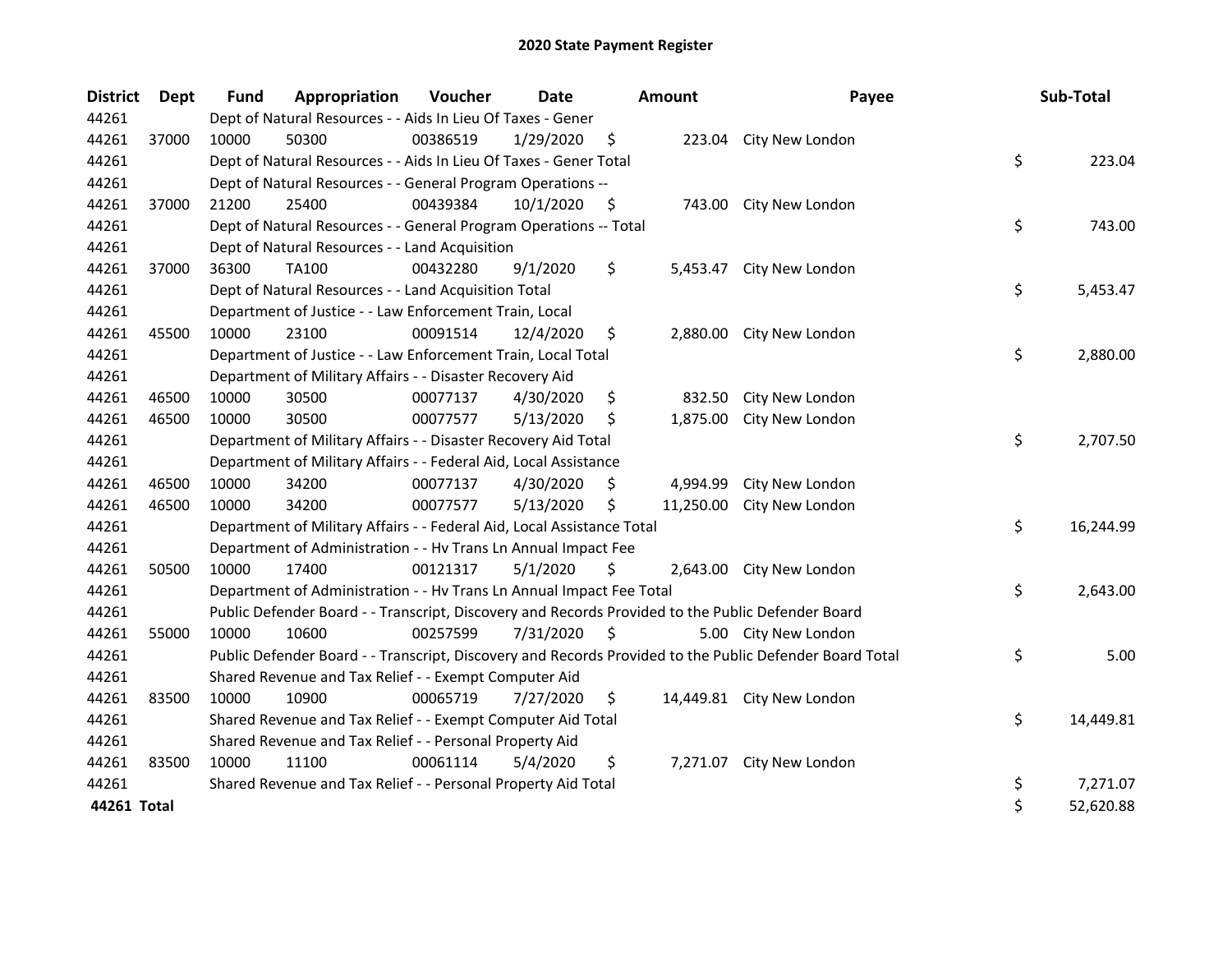| <b>District</b> | <b>Dept</b> | Fund  | Appropriation                                                                   | Voucher  | <b>Date</b>             |    | <b>Amount</b> | Payee                      | Sub-Total        |
|-----------------|-------------|-------|---------------------------------------------------------------------------------|----------|-------------------------|----|---------------|----------------------------|------------------|
| 44281           |             |       | Dept of Safety & Prof Services - - Fire Dues Distribution                       |          |                         |    |               |                            |                  |
| 44281           | 16500       | 10000 | 22500                                                                           | 00036684 | 7/17/2020               | \$ |               | 9,646.83 Seymour, City of  |                  |
| 44281           |             |       | Dept of Safety & Prof Services - - Fire Dues Distribution Total                 |          |                         |    |               |                            | \$<br>9,646.83   |
| 44281           |             |       | Dept of Natural Resources - - Aids In Lieu Of Taxes - Gener                     |          |                         |    |               |                            |                  |
| 44281           | 37000       | 10000 | 50300                                                                           | 00386520 | 1/29/2020               | \$ |               | 780.74 Seymour, City of    |                  |
| 44281           |             |       | Dept of Natural Resources - - Aids In Lieu Of Taxes - Gener Total               |          |                         |    |               |                            | \$<br>780.74     |
| 44281           |             |       | Dept of Natural Resources - - Resaids - Cnty Forst, Cl & Mfl                    |          |                         |    |               |                            |                  |
| 44281           | 37000       | 21200 | 57100                                                                           | 00417513 | 6/18/2020               | \$ | 3.60          | Seymour, City of           |                  |
| 44281           |             |       | Dept of Natural Resources - - Resaids - Cnty Forst, Cl & Mfl Total              |          |                         |    |               |                            | \$<br>3.60       |
| 44281           |             |       | WI Dept of Transportation - - Trns Aids To Mnc.-Sf                              |          |                         |    |               |                            |                  |
| 44281           | 39500       | 21100 | 19100                                                                           | 00476631 | 1/6/2020                | \$ |               | 44,947.78 Seymour, City of |                  |
| 44281           | 39500       | 21100 | 19100                                                                           | 00506486 | 4/6/2020                | \$ |               | 44,947.78 Seymour, City of |                  |
| 44281           | 39500       | 21100 | 19100                                                                           | 00543478 | 7/6/2020                | \$ |               | 44,947.78 Seymour, City of |                  |
| 44281           | 39500       | 21100 | 19100                                                                           | 00586304 | 10/5/2020               | \$ |               | 44,947.78 Seymour, City of |                  |
| 44281           |             |       | WI Dept of Transportation - - Trns Aids To Mnc.-Sf Total                        |          |                         |    |               |                            | \$<br>179,791.12 |
| 44281           |             |       | Department of Health Services - - Emergency Medical Services, Ai                |          |                         |    |               |                            |                  |
| 44281           | 43500       | 10000 | 11900                                                                           | 00379128 | 9/15/2020               | \$ |               | 5,621.54 Seymour, City of  |                  |
| 44281           |             |       | Department of Health Services - - Emergency Medical Services, Ai Total          |          |                         |    |               |                            | \$<br>5,621.54   |
| 44281           |             |       | Department of Health Services - - Prepaid Medical Transport Reimbursement       |          |                         |    |               |                            |                  |
| 44281           | 43500       | 10000 | 16300                                                                           |          | AMBULANCE 11/16/2020 \$ |    |               | 2,722.81 Seymour, City of  |                  |
| 44281           |             |       | Department of Health Services - - Prepaid Medical Transport Reimbursement Total |          |                         |    |               |                            | \$<br>2,722.81   |
| 44281           |             |       | Department of Justice - - Law Enforcement Train, Local                          |          |                         |    |               |                            |                  |
| 44281           | 45500       | 10000 | 23100                                                                           | 00092031 | 12/11/2020 \$           |    |               | 1,120.00 Seymour, City of  |                  |
| 44281           |             |       | Department of Justice - - Law Enforcement Train, Local Total                    |          |                         |    |               |                            | \$<br>1,120.00   |
| 44281           |             |       | Department of Justice - - Internet Crimes Against Childr                        |          |                         |    |               |                            |                  |
| 44281           | 45500       | 10000 | 28400                                                                           | 00079655 | 2/11/2020               | \$ | 358.68        | Seymour, City of           |                  |
| 44281           | 45500       | 10000 | 28400                                                                           | 00080333 | 2/21/2020               | \$ | 180.00        | Seymour, City of           |                  |
| 44281           | 45500       | 10000 | 28400                                                                           | 00083332 | 5/8/2020                | \$ | 181.55        | Seymour, City of           |                  |
| 44281           | 45500       | 10000 | 28400                                                                           | 00092368 | 12/28/2020              | S  | 90.78         | Seymour, City of           |                  |
| 44281           | 45500       | 10000 | 28400                                                                           | 00092406 | 12/29/2020              | -S |               | 87.81 Seymour, City of     |                  |
| 44281           |             |       | Department of Justice - - Internet Crimes Against Childr Total                  |          |                         |    |               |                            | \$<br>898.82     |
| 44281           |             |       | Department of Administration - - Federal Aid                                    |          |                         |    |               |                            |                  |
| 44281           | 50500       | 10000 | 14200                                                                           | 00130073 | 10/1/2020               | \$ |               | 3,565.36 Seymour, City of  |                  |
| 44281           | 50500       | 10000 | 14200                                                                           | 00132220 | 11/13/2020              | \$ | 36,483.22     | Seymour, City of           |                  |
| 44281           | 50500       | 10000 | 14200                                                                           | 00134887 | 12/9/2020               | \$ |               | 14,249.27 Seymour, City of |                  |